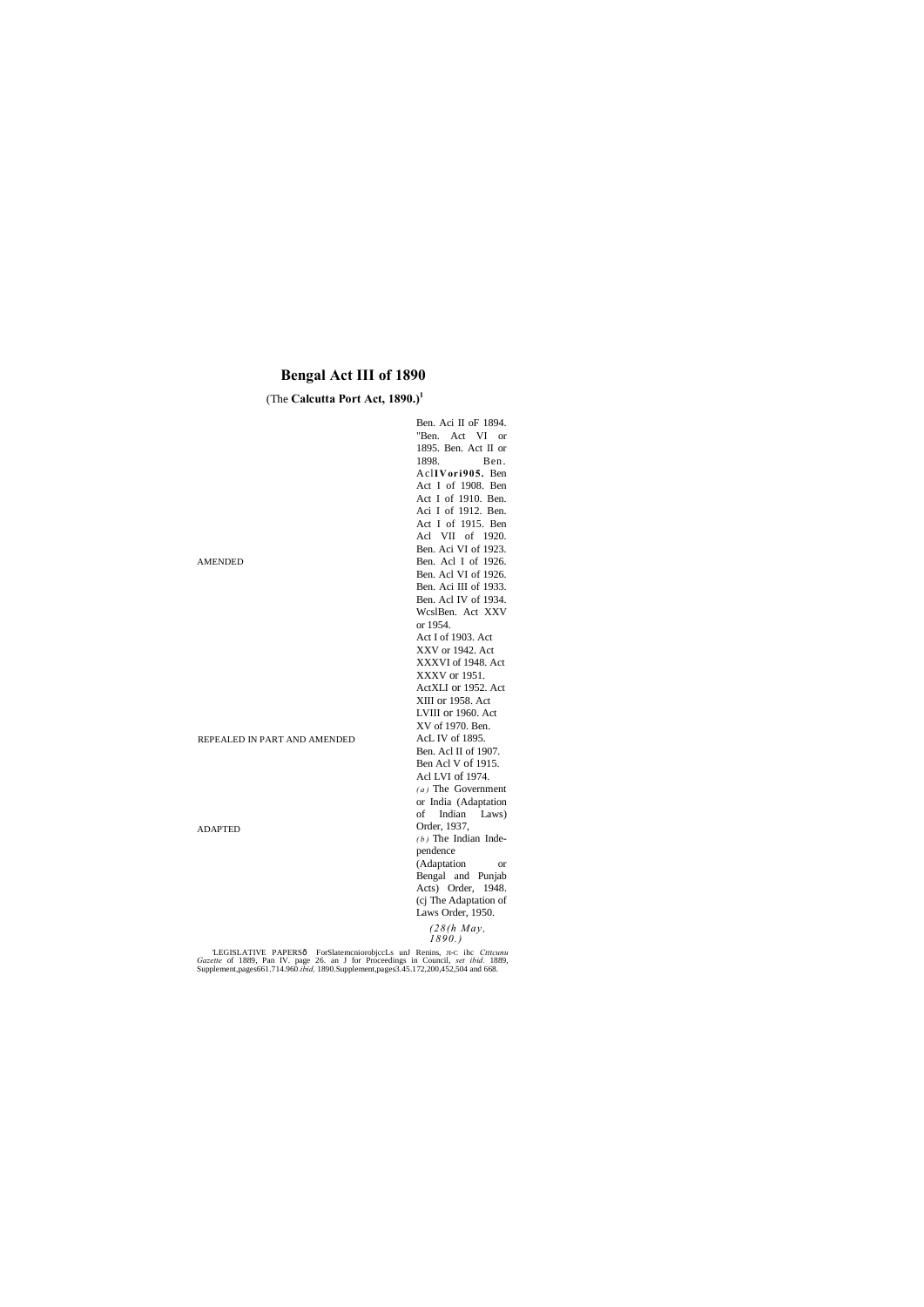LOCAL EXTENT.ô This AeleMrnds only lo iht Porlof C.ilcullaô ate ihc (ille and preamble.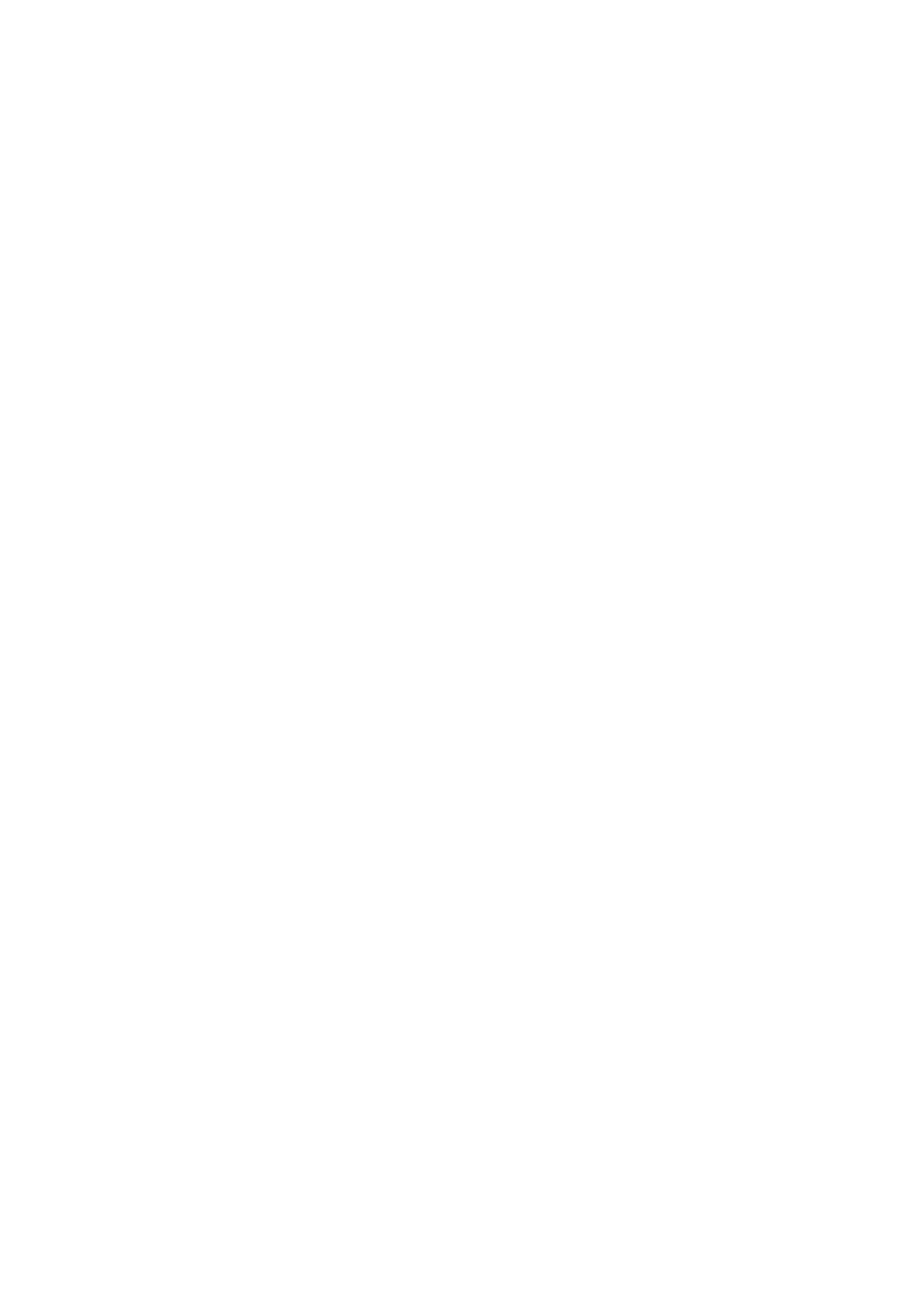Title and commence-

ment. 1. (I) This Act may be called the Calcutta Port Act, 1890. *(2)* It shall come into force on such date<sup>1</sup> as the [Central Government] may direct, not being more than three months after the date on which it may be published in the *'[Official Gazette]* with the assent of the  $<sup>J</sup>[President]$ .</sup>

Enactments 2. *(l)On* the commencement of this Act, the enactments speci- repealed,  $j_n \uparrow$ pj<sub>rS</sub>[ Schedule shall be repealed to the extent mentioned in

#### 12 *The Calcutta Port Act. 1890.*

[Ben. Act III

*(Chapter /.—Preliminary.—Sections J, 2.)*

Preamble. WHEREAS it is expedient to consolidate and amend the law relating to thePort of Calcutta and to the appointment of Commissioners for the said Port: It is hereby enacted as follows :ô

*An Act to consolidate and amend the law relating to the Port of Calcutta and to the appointment of the Commissioners T - for rhe said Port.*

# CHAPTER I Preliminary.

the third column thereof.

'The 1st June, 1890.ô See Notification No. 143, dated the 28th May, 1890 in the *Calcutta Gazelle* of 1890, Part I, Page 509.

*(2)* But this repeal shall not reviveany office, authority or thing abolished by any such enactments, or affect the validity of anything done or suffered, or any right, title, obligation or liability accrued, before the commencement of this Act.

*(3)* All rules and bye-laws prescribed, appointments made, powers conferred and notifications published under any such enactments shall, so far as may be, be deemed to be respectively prescribed, made, conferred and published under this Act.

*(4)* Any enactment Dr document referring to any enactments hereby repealed shall be construed to refer to [his Act, or the corresponding portion thereof.

*(5)* Nothing herein contained shall deprive any person of any right of property, or other private right, except as hereinafter expressly provided.

These words vvcre substituted for the words "Local Government' by para. 3 and Sell. IV to the Government of India (Adaptation of

Indian Laws) Order. 1937. These words were substituted for the wonts ' *'Calcium Gaztiie''* by paragraph 4 *(I), ihid.*

This word was substituted for the word "Governor-General'' by paragraph *4(1)* of the Adaption of Laws Order, 1950.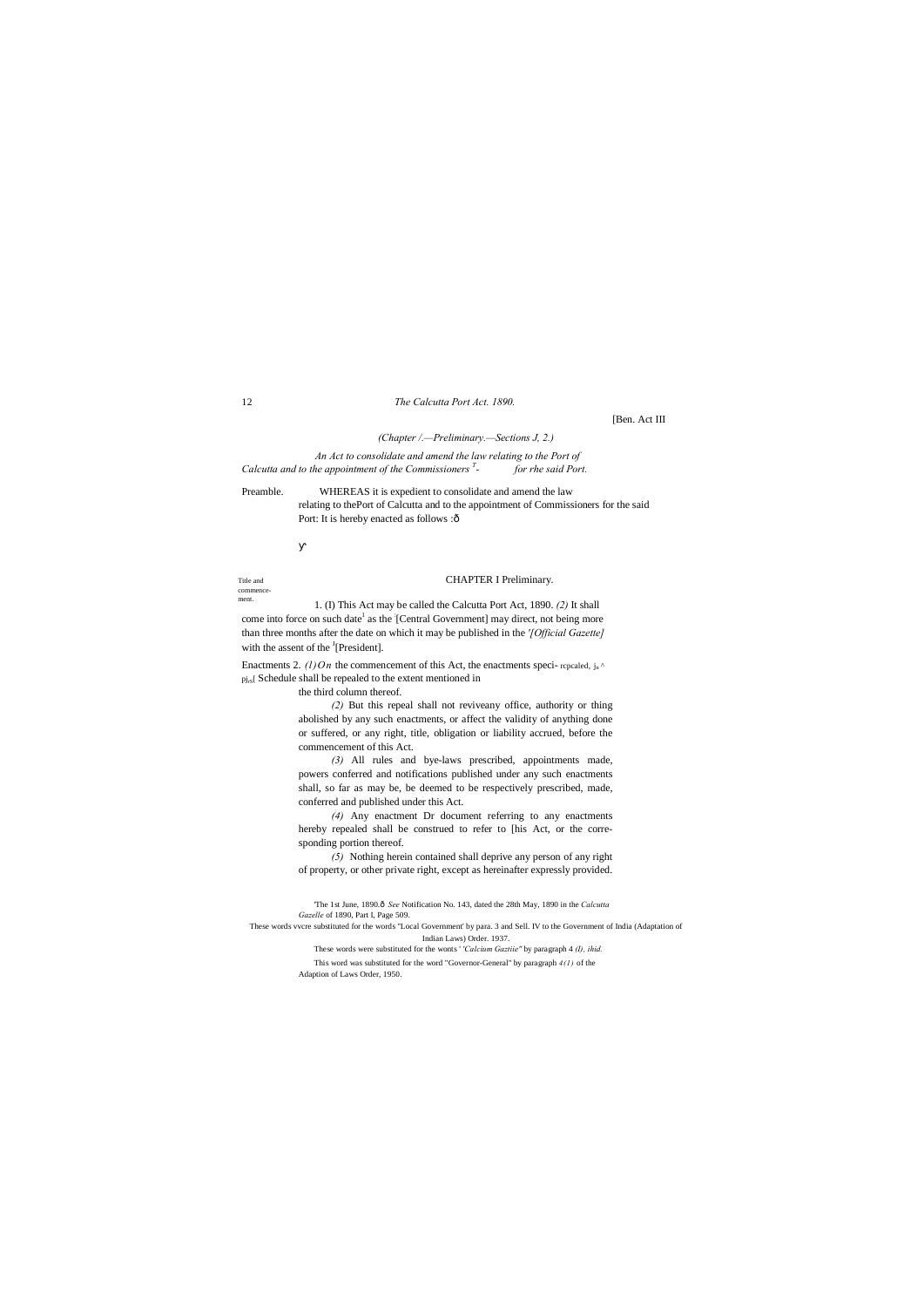**of 1890.]** *The Calcutta Port Act, 1890.'* 13

XV of 1908.

*(Chapter I.—Preliminary.—Section 3.)*

| 3. In this Act, unless there be something repugnant in the subject or                                                                                                                                                                                                                                                                       | Definitions.            |
|---------------------------------------------------------------------------------------------------------------------------------------------------------------------------------------------------------------------------------------------------------------------------------------------------------------------------------------------|-------------------------|
| contextô                                                                                                                                                                                                                                                                                                                                    |                         |
| "the Commissioners" shall mean "the Commissioners '[for the<br>$\left( l\right)$                                                                                                                                                                                                                                                            | "ihe                    |
| Porl] of Calcutta" hereinat'ier incorporated;                                                                                                                                                                                                                                                                                               | Commis-<br>sioners."    |
| "Commissioner" shall mean a member of the said Corporation<br>(2)<br>$\vdots$                                                                                                                                                                                                                                                               | "Commis-<br>sioner."    |
| "dock" shall include all basins, cuts, quays, wharves,<br>(3)                                                                                                                                                                                                                                                                               | "dock."                 |
| warehouses, tramways, and other works and things appertaining to any                                                                                                                                                                                                                                                                        |                         |
| $d$ ock $;$                                                                                                                                                                                                                                                                                                                                 |                         |
| ' 'goods" shall include wares and merchandise of every<br>(4)                                                                                                                                                                                                                                                                               | "goods."                |
| description;                                                                                                                                                                                                                                                                                                                                |                         |
| "land" shall include the bed of the river below high water-<br>marks:                                                                                                                                                                                                                                                                       | "land,"                 |
| $^{2}$ [(d) "master" when used in relation to any vessel or to any aircraft<br>making use of the port, means any person having for the lime<br>being Che charge or control of such vessel or such aircraft, as<br>the case may be, except a pilot, harbour master, berthing<br>master, dock master or assistant harbour master of ihe port; | "master."               |
| "pier" shall include any stage, stairs, landing-place, jetty,<br>(7)<br>floating-barge or pontoon, and any bridges or other works                                                                                                                                                                                                           |                         |
| connected therewith :                                                                                                                                                                                                                                                                                                                       | pier.                   |
| "port" shall mean ihe Port of Calculia;<br>(8)<br>Mffo) "Port approaches" shall mean those pans of the navigable                                                                                                                                                                                                                            |                         |
| rivers and channels leading to the port in which the Indian                                                                                                                                                                                                                                                                                 |                         |
| Ports Act, 1908 is in force;                                                                                                                                                                                                                                                                                                                | "port."                 |
| $(8b)$ "public securities" shall meanô                                                                                                                                                                                                                                                                                                      | "Port                   |
| promissory noies, debentures, stock or other securities of the<br>(a)                                                                                                                                                                                                                                                                       | approa-                 |
| Central Government or of any State Government;                                                                                                                                                                                                                                                                                              | ches."                  |
| debentures or other securities for money issued by, or on behalf<br>(b)                                                                                                                                                                                                                                                                     |                         |
| of, any municipal body, Improvement Trust or Port Trust                                                                                                                                                                                                                                                                                     | "Public<br>securities.' |
| under the authority of any law for the time being in force in                                                                                                                                                                                                                                                                               |                         |
| India, and includes the debentures or other securities issued by                                                                                                                                                                                                                                                                            |                         |
| the Commissioners under this Act;                                                                                                                                                                                                                                                                                                           |                         |

'These words were substituted Torihc wortls ' 'of the Port" by s. 60 (a) of the Port Trusts and Paris (Amendment) Aci, 1951 (XXXV of 1951).

 $^{\circ}$ Clause *(6)* wns substituted for lire original clause (6) by s, 60 *(b), ibitl.* 

'Clauses *(Sti)* and *(8b)* were inserted by s. 60 *ibid.*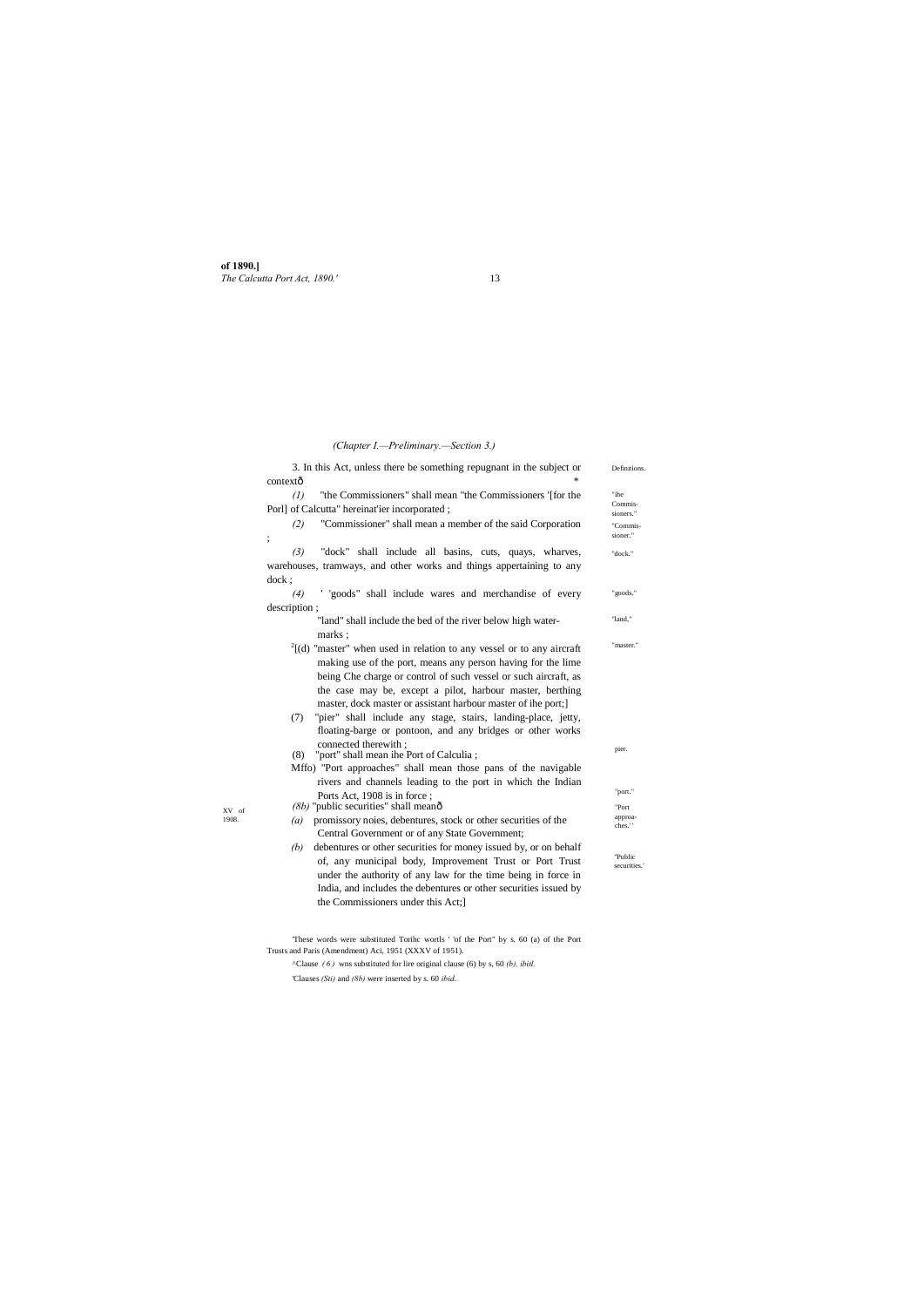M *The Calcutta Pan Act, 1890.*

"vessel." *'m* "wharf," <!**0** 

# **[Ben. Act III**

Previsions of Act to be carried cut by body of Commissioner;

*)*

Conslhuiion of Commis-

sioners.

# *(Chapter /,—Preliminary.—-Section 3A.*—*Chapter II.*—*Of the Constitution of the Port Commission.—Sections 4,* 5.)

"vessel" includesanythingmadeforiheconveyance mainly by waier of human beings or of properly ;]

"wharf' shall include any bank of the river which may be improved to facilitate the loading or unloading of goads, and any foreshore used for the same, and any wall enclosing or adjoining such bank or foreshore.

(I) Any requirement in this Act that a notification, order, rule orbye-law issued or made by the Commissioners orby the Central Government shall be published in [he *Official Gazette,* shall, unless otherwise expressly provided in this Act, be construed as a requirement that the notification, order, rule orbye-law shall—

(<0 where it is issued or made by the Commissioners, be

published in ihe *Official Gazette* of the State, and (£) where ii is issued or made by ihe Central Government, be published in the *Gazette of India.*

(2) Any notification, order, rule or bye-law issued or made by the Central Government shall, for general information, be also republished in the *Official Gazette* of the State.

*-3A.*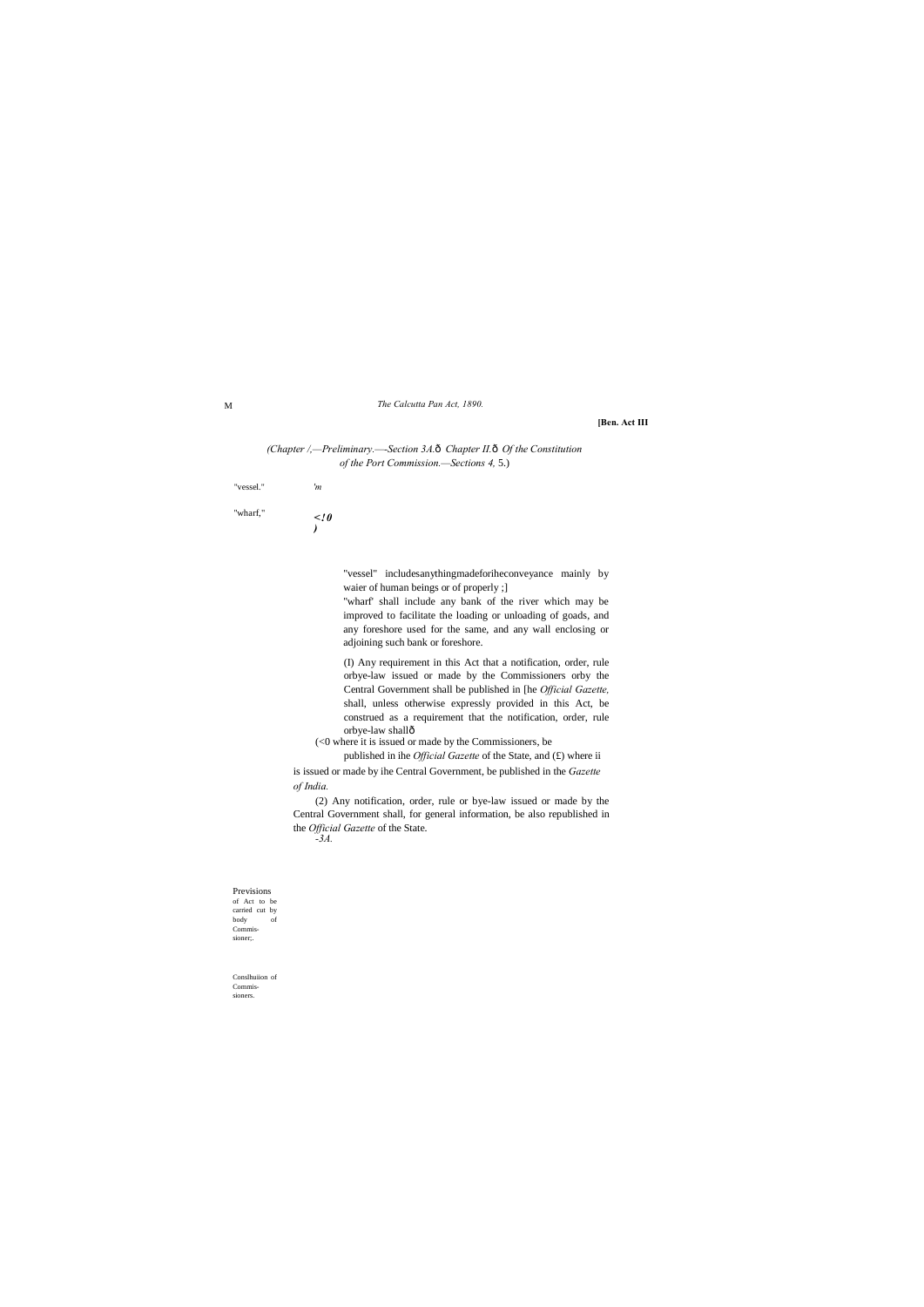**of 1890.]** *The Calcutta Port Act, 1890.'* 15

Requirements as lo publication of (unifications, orders, etc., in the *Official Gazelle.*

# CHAPTER II **Of the Constitution of the Port Commission.**

4. The duties of carrying out the provisionsof this Act shall, subject to such conditions and limitations as are hereinafter contained, be vested in a body of Commissioners to be callcd "the Commissioners for the Port of Calcutta<sup>"1</sup>, and such body of Commissioners shall be a body corporate and have perpetual succession and a common seal, and shall sue and be sued by [he name first aforesaid.

'Clause  $(9)$  was substited Tor the original elausc by s. CO  $(\leq i)$  of the Port Trusts ind Ports (Amendment) Act, 1951 (XXXV of 1951).

**EScclian 3A was inserted by s. 61, ibid.** 

\*5. There shall be twenty-four Commissioners, that is to say :—

*(i)* the Chairman, *ex-ojftcio ;*

*(ii)* the Deputy Chairman, *ex-ofjicio ;*

*(Hi)* the Collector of Customs, Calcutta, *ex'offtcio ;*

'Section 5 ivas subsiiiulcd for the previous section by s. 2 und the Schedule of the Bombay. Calcutta and Madras Port Trusts (ConsLituiiun) (Amendment) Act. 1948 (XXXVI or 1948).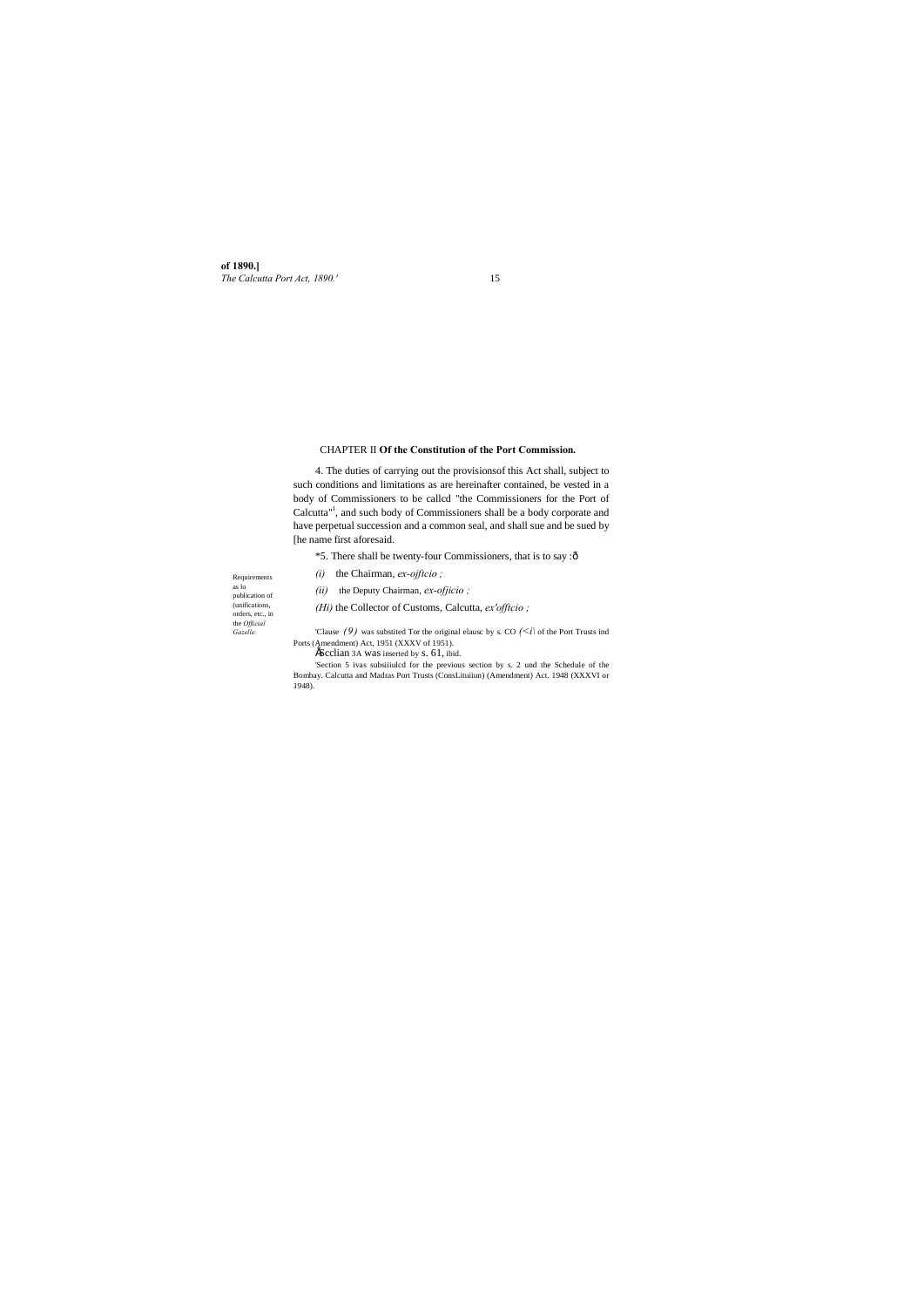**or 1S90-]** *The Calcutta Port Act, 1890.* 16

*(Chapter If, —Of the Constitution of the Part Commission.— Section 6,)*

*, (iv)* the Chief Executive Officer of the Municipal Corporation for [he City of Calcutta, *ex-officio ; ■*

Vv) the General Manager, Eastern Raihvay, *ex-offtcio ;*

*'(vi)* the Director of the Railway Board at Calcutta, *ex-officio;*

*(vii)* one representative of the Mercantile Marine Department chosen by ihe Central Government;

*(viii)* one representative of the Defence Services chosen by ihe Central Government;

*(ix)* one representative of the -[State] Government chosen by the <sup>1</sup>[State] Government;

*(x)* two representatives of labour chosen by the Central Gov-

ernment after consultation with ihe registered trade unions, if any,

composed of persons employed in the Port; and

*(xi)* thirteen elected Commissioners.

6. \*(/) Of the thirteen elected Commissioners one shall be elected Election of by ihe Municipal Corporation of the City of Calcutta, one shall be Commis- elected by the Howrah Municipality and the remaining by such State<sup>2</sup> or local bodies representing commercial interests as the Central Government may, from time to time, by notification in the *Official Gazelle,* specify, and such notification may also specify ihe number of .

'Sub-scction () was subslilulcd for the original sub-scclinn by s. 2 and ihe Schedule of llic Bombay. Calcutta and Madras Port Tnisis (Constitution) (Amendment Am. 194B (XXXVI of 19\*18).

Commissioners that each of such bodies may eleci.

(2) The election shall be made in such manner as may be determined by the electing bodies, subject to the approval of the <sup>J</sup>[Central Government] ; and the name of every person so elected shall be published in ihe *^[Official Gazette].*

*h (3)* All the Commissioners other than those who are *ex-offtcio*  Commissioners orelected Commissioners shall be appointed either by name or by vinue of office by the Central Government by notification in ihe *Official Gazette.*

'Those clauses (i) and (vi) were subslilulcd Tor the original clauscs by 5. 2 of I be Calcutta Port (Amcntlmenl) Acl, 1952 (XL! of 1952).

-The word "Stale" was substituted for llic word "Provincial" by paragraph 4(0 of LIIC Adaptation of Laws Order, 1950.

%?(? fuut-nulc 2 on page 12. *nine.*

fool-nole 3 on page 12. *tone.*

"Sub-seclion (3) was inserted by s. 62 of ihe PonTrusis and Poris (Amendment) Act. 1951 (XXXV of 1951),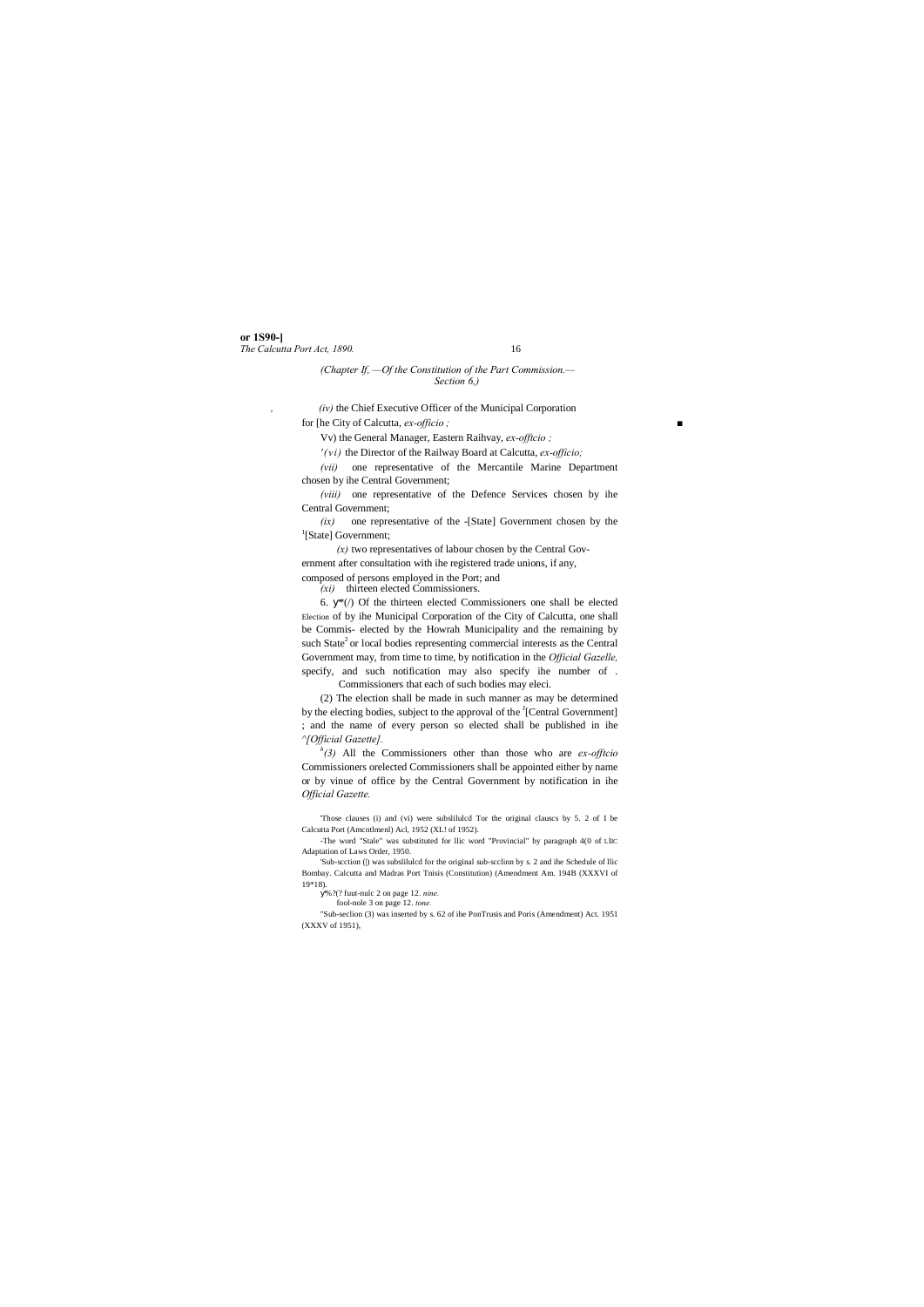#### **of 1890.]**

**Refignation** fof Commis-Commissioners. sioners. Term of

In default omelet-lion, Ccniral Government to appoint.

Appoint- ment of Chairman and Deputy Chairman.

*The Calcutta Port Act, 1890.'* 17 *(Chapter 11.—Of the Constitution of the Port Commission.-—Sections 7— IQ A ]0A.)*

> XXXV of 1951,

*The Calcutta Port Act, 1890.*

#### **[Ben. Act III**

7. In the event of default being made by the electing bodies aforesaid in electing any Commissioner under the last preceding section within the period hereinafter prescribed in this behalf, ii shall be lawful for the '[Central Government] lo appoint a person <sup>1</sup> [by notification in ihe *'[Official*  Gazette and the person so appointed shall<sup>3</sup>[foralUhepurposesof this Act] be deemed to be a Commissioner as if he had been elected.

\*8. The Chairman and Deputy Chairman shall be appointed by the Central Government by notification in the *Official Gazette* and shall hold office during the pleasure of the Central Government.

9. *[Term of office of Chairman and Deputy Chairman.—Rep. by s. 64 of the Port Trusts and Ports (Amendment) Act, 195} (XXXV of J 95 J).]-*

<sup>J</sup> Section 8 was subslilulcd for I lie former seclion 8 by s. 63 ofthc Port Trusts and Pons (Amendment) Act, 1951 {XXXV or 1951),

\*10. (/) Subject to the provisions hereinafter contained, every person appointed by name or elcctcd to be a Commissioner shall hold the office to which he shall be appointed or electcd for a term of two years commencing on the first day of April next following his appointment or election, as the case may be, but may at the expiration of such term, be re-appointed or re-elected.

(2) Subject to the provisions of section IDA, every person appointed by the Central Government to be a Commissioner by virtue of an office shall, until ihe Central Government by notification En the *Official Gazette* otherwise directs, continue to be a Commissioner so long as he continues to hold that office.

(5) The term of office of every Commissioner appointed by name or elected as such and holding office on the 1st day of April next following the commencement of the Port Trusts and Ports (Amendment) Acl, 1951, shall be deemed to have expired on that day.

**\*10A.** A Commissioner appointed by the Central Government whether by name or by virtue of an office or an elected Commissioner

*■Set* fuoi-noic 3 on page 12. *ante.*

'These words within square brackets were inserted by s, 4 of the Calcutta Port (Amendment No, II) Act. 1926 (Ben. Att VI of 1926).

'Section 10 was substituted for the former section by v 65. *ibid.* ''Scc'lkmi lOA was insttteJ by s. 66, »I>iU

1951 (XXXV of 1951).

'This word was substituted for the word "Vice-Chairman" by s. 6 of the Calcutta Port (Amendment) Act, 1920 (Ben. Act VII of 1920).

These words were substituted for the words "leave allowance" by s. 68 (7) of the Port Trusts and Pons (Amendment) Act, 1951 (XXXV of 1951).

'These words were inserted by s. 68 (2). *ibid.*

"These words within square brackets were substituted for the word "this" by s. 2 of the Calcutta Port (Amendment No, 1) Act, 1895 (Ben. Act IV of 1095).

 $\overline{\phantom{a}}$  ${}^{1}$ Sub-seclion (/) of scction 1 I was substituted by s. 67 (!) of the Port Trusts and Pons (Amendment) Act. 1951 (XXXV of 1951), *<sup>y</sup>*

*<sup>&#</sup>x27;See* fool-nolo *1* on page 12. *ante.*

*Scc* root-note 2 on page 12, *ante.*

<sup>&#</sup>x27;These words were inserted by s. 67 (J) of lite Port Trusts and Ports (Amendment) Act,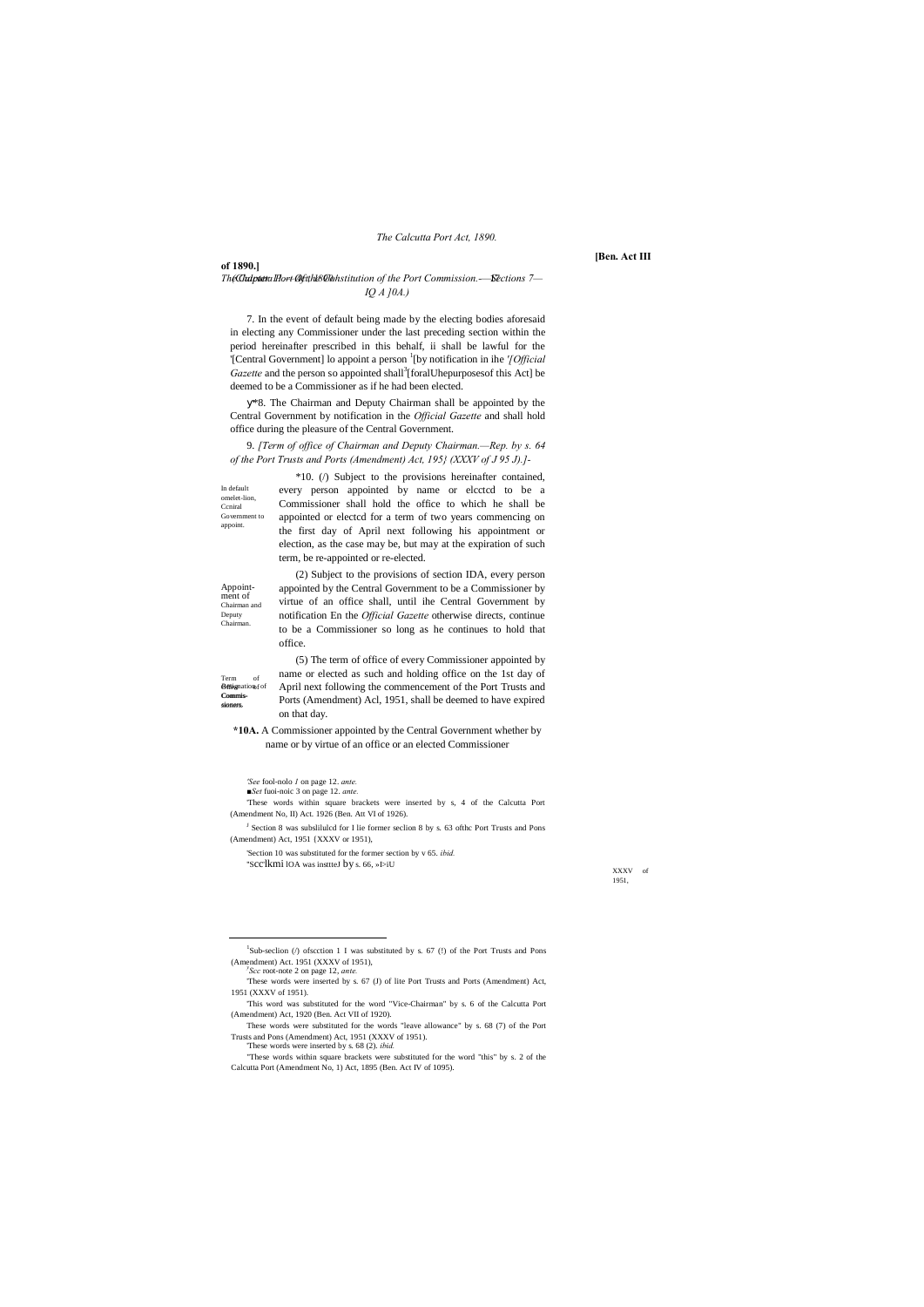Salary and allowances of Chairman and Deputy Chairman, and fees payable to Commissioners for attendance al meetings.

Power to grant leave of absence to Chairman. Central Gocvemmcni to fix leave allowance of Chairman.

# *(Chapter II.— Of the Constitution of the Port Commission.- Sections II— 13.)*

**18** Government.] '11.<sup>2</sup> $[$ (*J*) the Chairman and Deputy Chairman shall receive such salary and allowances, if any, as may from time to time be fixed by ihe Central

may at any time resign his office by giving notice in writing to the Chairman who shall forward the same to ihe Central Government, and on such resignation being accepted by that Government, he shall cease to be a Commissioner, and his office shall thereupon become vacant.

*(2) [Omitted by s. 67(2) of the Port Trusts and Pons (Amendment) Act, 1951 (XXXV of 1951).]*

(2) Any person appointed under "[the last preceding] section to act for the<sup>s</sup>[Chairman] shall, while so acting, have all the powers, and be

*(3)* The '[Central Government] may determine whether any and what fees shall be paid to the Commissioners <sup>J</sup>[or any class of [hem] other than the Chairman and the Deputy Chairman for attendance at meetings for the transaction of ihe business of the Trust.

*(4)* The payment of any salary, allowances, or fees referred to in subsection  $(1)$ ,  $(2)$  or  $(5)$  shall be subject to such conditions and restrictions as may be fixed by ihe -'[Central Government],

12. It shall be lawful for the '[Central Government] lo grant leave of absence to the <sup>s</sup>[Chairman] and to appoint a person to officiate for such ^[Chairman] during his absence on leave.

13. (7) The -[Central Government] shall also fix the amount of fi[leave salary and allowances, i f any] to be granted 10 the -'[Chairman], and the salary '[and allowances, if any,] to be paid to the person who shall be appointed to his office.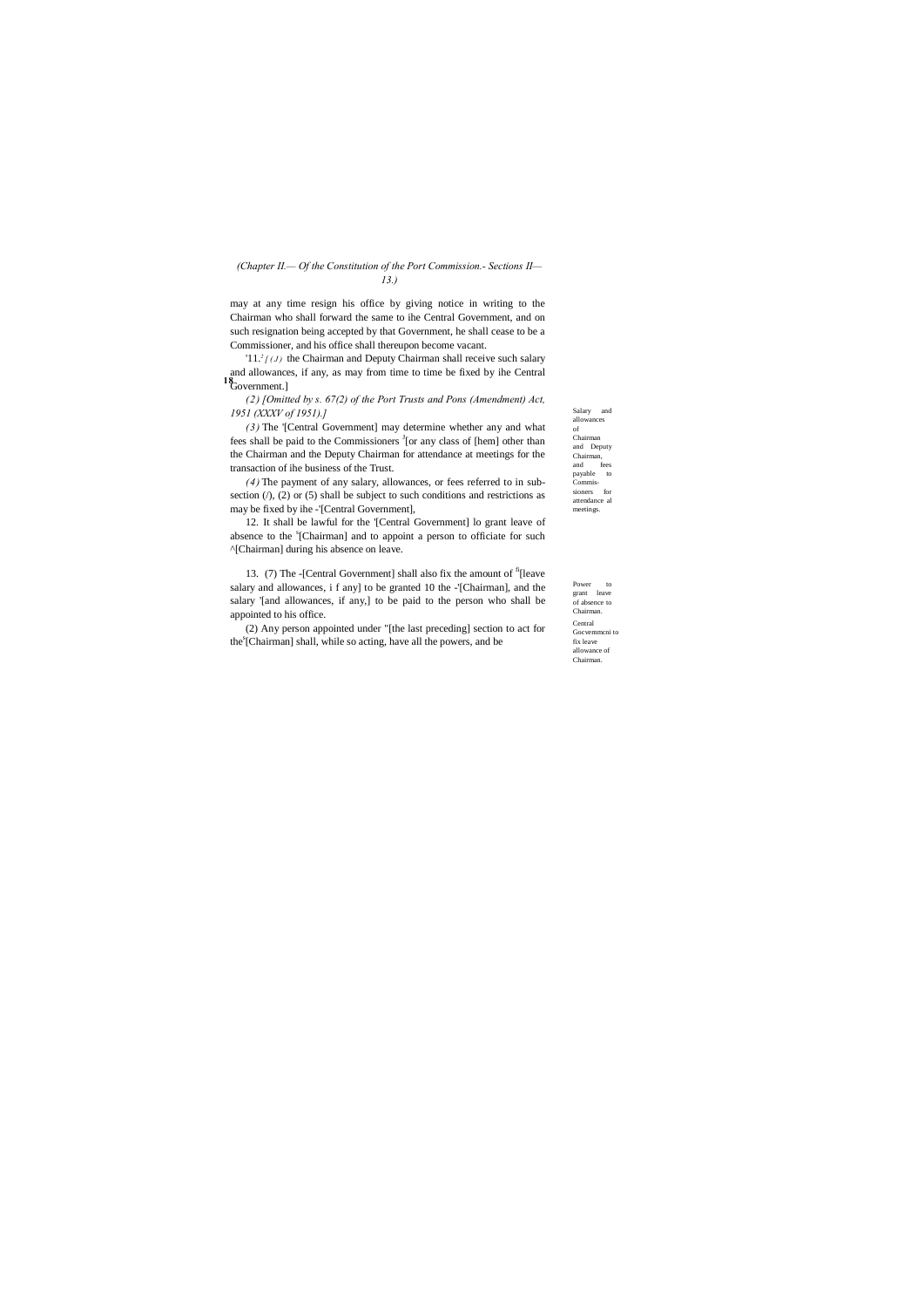Mode of filling temporary vacancies.

Graiuily, etc.. Cor Chairman or Deputy Chairman.

Permission lo Chairman and Deputy Chairman to join provident fund.

Filling of

office of Commissioners.

**[Ben. Act III**

# $\frac{1}{8}$

# <sup>8</sup> *The Calcutta Part Act, 1890. (Chapter II.—Of the Constitution of the*

# *Port Commission.— Sections 13A. I3B, 14, 15.)*

liable I'o all the restrictions, and limitations, which the '[Chairman] under this Act has and is liable to.

 $I<sup>I</sup>$ 13A. The Central Government may fix the amount of gratuity or compassionate allowance, if any, which shall be paid to the Chairman or Deputy Chairman on his retirement from office and may determine the conditions under which the said graiuily or compassionate allowance shall be so payable.  $\acute{E}$ 

<sup>3</sup>13B. Notwithstanding anything contained in ihis Act, the Central Government may permit the Chairman and ihe Deputy Chairman or either of ihem who, before such appointment, had been an employee of the Commissioners, to join the provident fund established by the

vacancies in the of office of such Commissioner shall be filled by eleciion or appointment, as the case may be, within one month immediately preceding the date of expiration of such term.

> 'in the manner hereinbefore 15. (/) A temporary vacancy caused by the absence on leave of any '[elected or appointed Commissioner], for a period not less lhan three months nor more lhan one year shall be filled up by election <sup>4</sup>[or appointment, as the case may be,] ^ provided.

Commissioners under section 30A for the benefit of their employees and may determine the conditions and restrictions subject to which such permission may be given. "14. ( $\theta$ ) Every vacancy in the office of an elected Commissioner or of .a Commissioner appointed by name caused by the expiration of the term

'The words "or appointment" in sub-section  $($ ) and the words "or appointed" in subsection (2) were omitted by s, 8 of ihe Calcutta Port (Amendment No. II) Act. 1926 (Ben. Aci VI of 1926).

(2) Every vacancy in theofficeofaCommissionerappointed by the Central Government by virtue of an office caused by the expiration of the term of office of such Commissioner or otherwise shall be filled by appointment within one month of the occurrence of such vacancy.

'See fool-now 5 on page 17, *tmie.*

! Scclion 13A was substituted for the original scclion by s. 69 of the Port Trusts and Pons (Amendment) Act, 1951 (XXXV of 1951).

Section 13IS was inserted by s. 70, *ibid.*

'Scclion )<l was substituted for the original scction by s. 71, *ibid.*

'These words were substilucd for the words "elected commissioners" bys. 72 (/) *(a), ibid.*

```
These words were inserted by s. 72 (/) (b). ibid.
```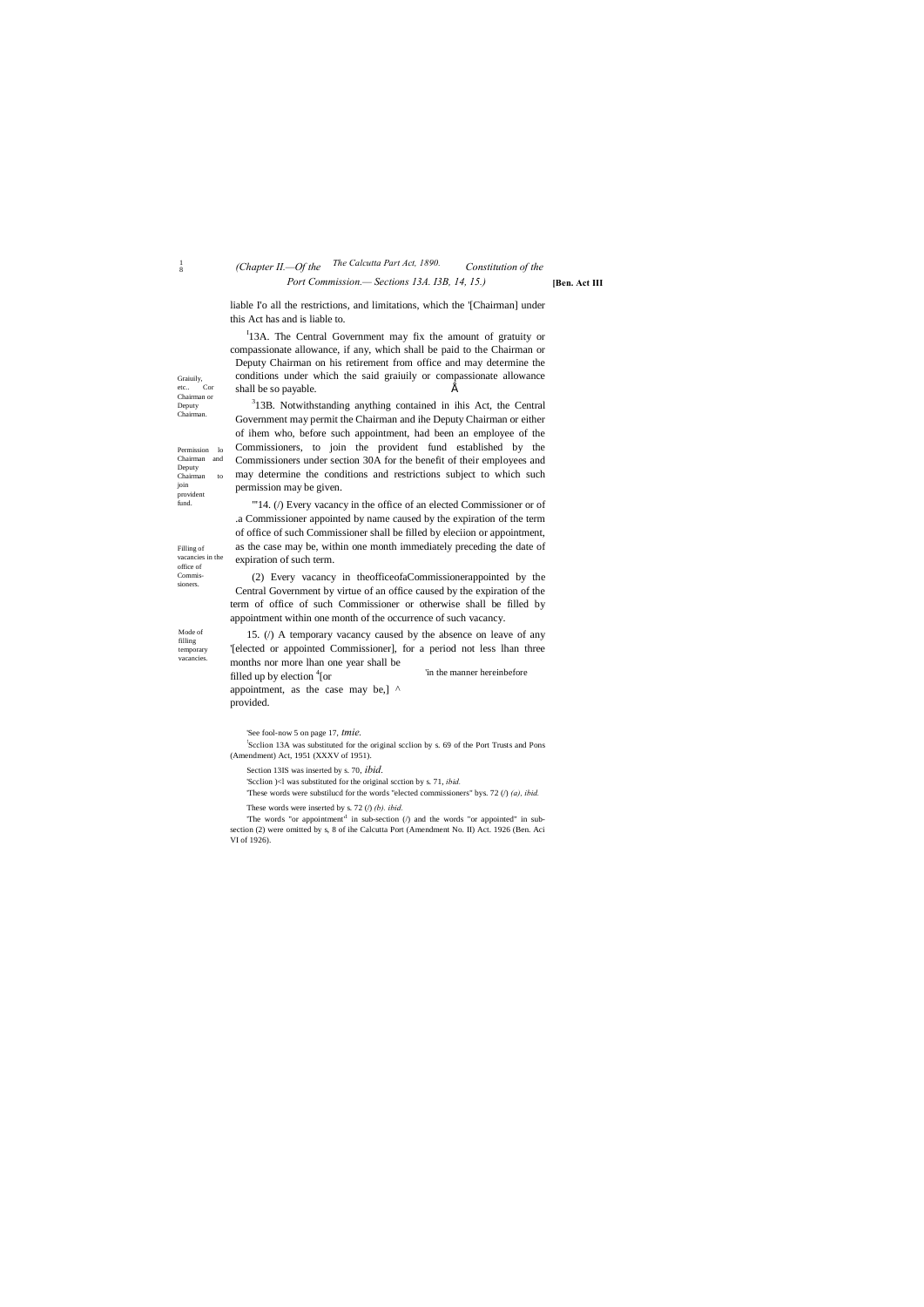Filling of casual vacancies

Term of temporary appointments.

Saving

# 20 *The Calcutta Port Act, 1890. 16A.) (Chapter I!.— Of the Constitution of the Port Commission.- Sections 16,*

provision for appointment or election of Commissioners aricr the prescribed period.

(2) A person elected '[or appointed]  $7 +$  " under this section to fill a temporary vacancy shall hold oFfice until theexpiry of the term of leave granted to the Commissioner whose place he fills.

'(5) Nothing in this section shall prevent a person being elected or appointed as a Commissioner for a period shorter than three months in the place of an absent Commissioner, on the application of the Commissioners in meeting if the absentee is an elected Commissioner, or at the discret ion of the Central Government if he is a Commissioner appointed by the Central Government.

^16. Any casual vacancy in the office of an elected Commissioner or of a Commissioner appointed by name caused by the death or resignation of such Commissioner or by virtue of the provisions of sub-section (2) of section 17, shall be filled within one month by election or appointment, as the case may be, in the manner hereinbefore provided :

Provided that the Commissioner so elected or appointed shall retain his office so long only as the vacating Commissioner would have retained the same if such vacancy had not occurred.

**5 16A.** (7) Nothing in the foregoing provisions shall prevent a person being appointed by the Central Government to fill any vacancy in the office of a Commissioner appointed by the Central Government eitherbynameorby virtue of an office aftertheexpirationofthe period specified thereforin section l4or section 16, as the case may be, if for any reason it hasnot been possible for'' Central Government to make the appointment within the said peri<- .

(2) If the Central Government is satisfied that an electing body has failed to elect a Commissioner within the period specified therefor in section 14 or section 16, as the case may be, for reasons beyond its control, the Central Government may, by notification in the *Official Gazette,* direct that the election shall be held on or before such date (after the expiration of the said period) as may be specified in the notification.

'These words were inserted by s. *72(2)* or the Port Trusls and Pons (Amendment) ACL <sup>1951</sup> (XXXV of 1951). . ! See Tool-note 7 on page 18, *ante.*

^This sub-seelion (J) was inserted by s. 72 *(3)* oF the Port Trusls and Ports (Amendmcni) Acl, 1951 (XXXV or 1951).

'Section 16 was substituted for the original scction 16 by s. 73. *ibid.* 'Scclion I6A was inserted by s. 74, *ibid.*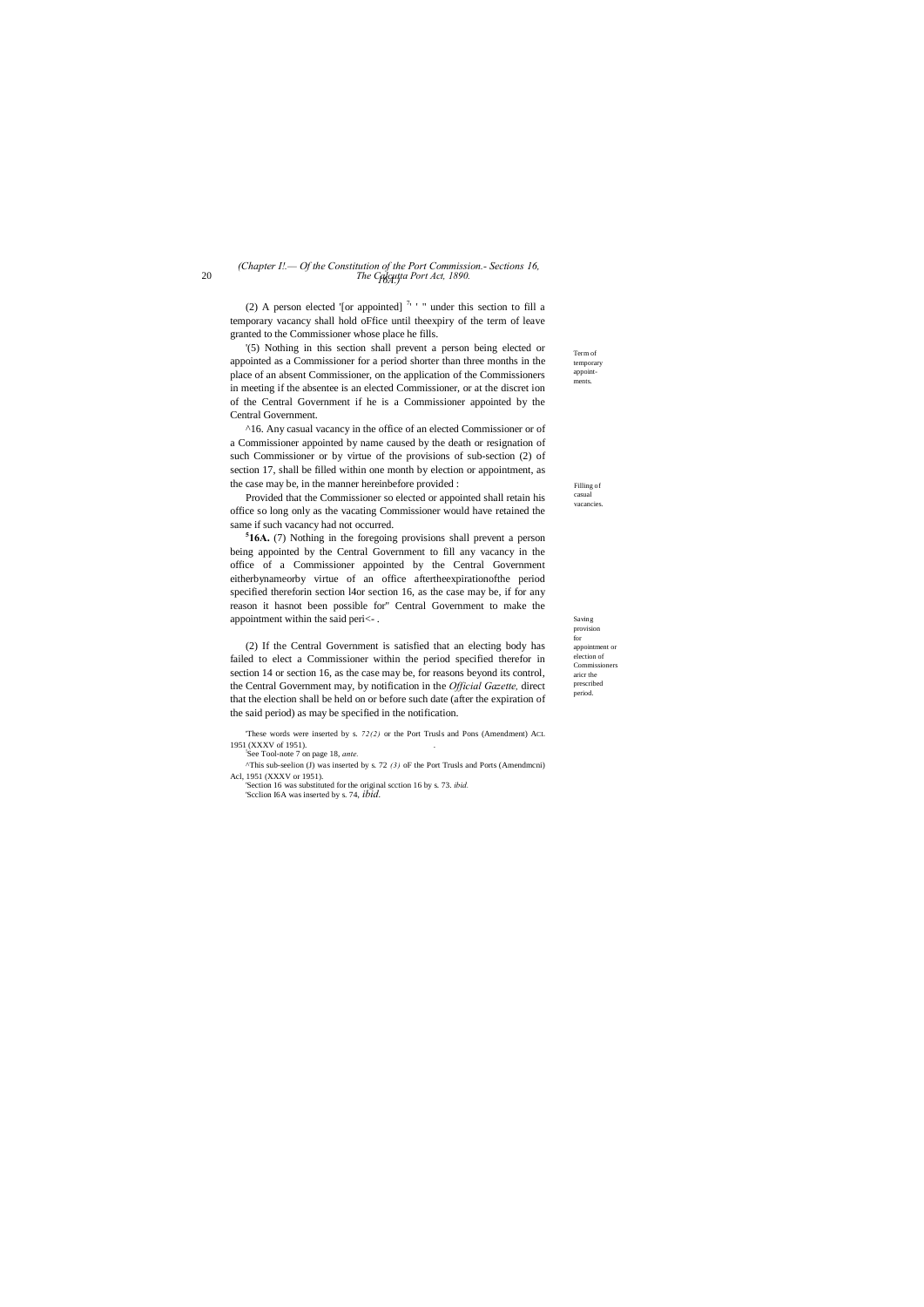**of 1890.]** *The Calcutta Port Act, 1890.'* 21

Disqualification or Commissioners.

# **[Ben. Act III**

## *(Chapter //.— Of the Constitution of the Port Commission.— Scction 17.)*

(J) Where a Commissioner is appointed by name or elected under sub-section *(2)* of this section or appointed under section 7, to Fill any such vacancy as is referred to in section 14 after the expiration of the period specified therefor in that section, the term of office of such Commissioner shall commence on the date on which his appointment or election, as the case may be, is notified in the *Official Gazette* and shal 1 expire on the date on which his term of office would have expired if his appointment or election, as the case may be, had been made within the period so specified in section 14,

'17. (1) A person shall be disqualified tobe a Commissioner if heô

*(2)* Every preson other than an *ex-offic'to* Commissioner or a Commissioner appointed by the Central Government by virtue of an office, $\hat{o}$ 

(a) is an undischarged insolvent, or

(i?) has been convictcd and sentenced to imprisonment for an offence involving moral turpitude punishable with imprisonment for a term exceeding six months, or to transportation, such conviction not having been subsequently reversed or quashed, unless the Central Government has by ' order removed the disqualification.

'Sections 17 and I7A were substituted for the original section 17 by s. 75 of the Port Trusts and Ports (Amendment) Act. 1951 (XXXV of 1951).

*(a)* who, at any time after he becomes a Commissioner, shall be absent from six consecutive meetings without having the permission in that behalf of the Commissioners or who having such permission shall be absent from the meetings for period exceeding one year ; or

Cb) who shall, at any time after he becomes a Commissioner,

, accept or agree to accept any office or place of profit under this Act; or (c) who shall, save with the sanction of the Central Govern- ,

- ment participate or agree to participate in the profits of any work done by order of the Commissioners or be concerned or paticipate in the profits of any contract entered into with the Commissioners ; or .
- *(d)* who becomes disqualified forany of the reasons mentioned in sub-section (/); or
- *(e)* who acts in contravention of the pro visions of section I7A, shall thenceforth cease to be a Commi ssioner andhisoffice shall thereupon become vacant: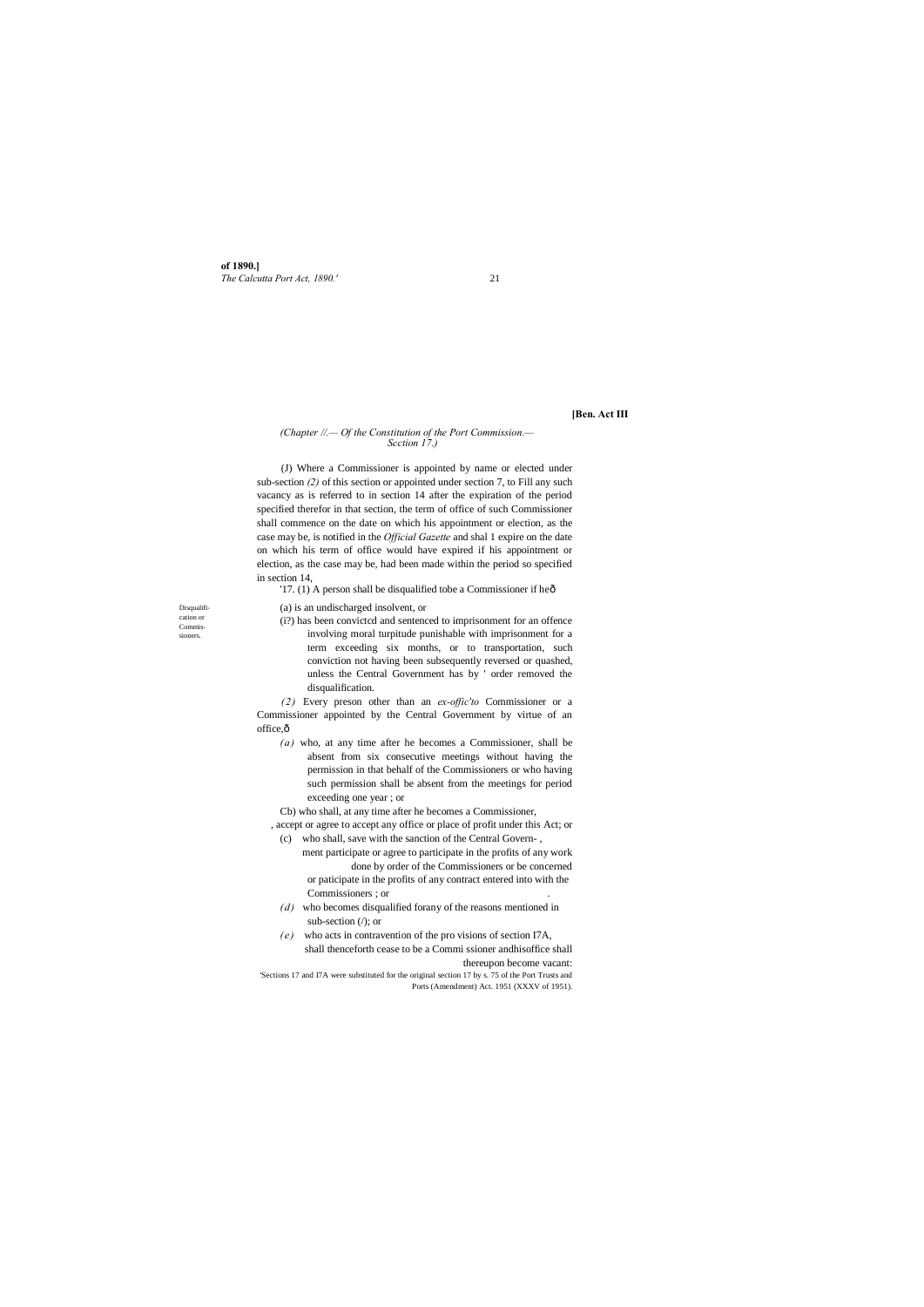2 1

*The Calcutta Port Act. 1890.*

#### **of 189D-]**

Power lo borrow moneys by way of debenture.

Form and transferability of debentures,

# *(Chapter 11.—Of the. Constitution of Ihe Port Commission.—Scciioti 17A.—Chapter 111.— Of the Borrowing Powers of the Commission.— Section IS.)*

Provided that no such Commissioner shall vacate his office by reason only of his being a share-holder in any registered joint stock company with which the Commissioners may enter into any contract or by reason of his being interested in any loan of money to the Commissioner:

Restriction on Provided further that no such Commissioner shall vacate his office by reason of his being interested in any purchase or lease of land or premi ses the sale or lease of wh ich the Commissi oners may determi ne on at a meeting under the provisions of this Act, or of his being interested in any agreement under with facilities may be granted for the landing or shipment of goods in return for stipulated income guaranteed to the Commissioners in consideration of their undertaking to construct or provide such facilities.

power of Commissioners 1o vote or discuss matters in whith they arc interested **'17A.** A Commissioner shall not vote on, or take part in, the discussion  $\frac{\text{power of}}{\text{Comvis}}$ any question coming up for consideration at a meeting of the Commissioners or of any committee of their number, if the question is one in which he has any direct or indirect pecuniary interest by himself in whith they or his partner or in which he is interested either professionally on behalf  $\frac{arc}{intersted}$  of a client or as agent for any person other than the Central Government, a local authority or a railway company.

"The proviso was omiticd by para. 3 and Sch. IV io lhe Government af India (Adapia[ion of Indian Laws) Order, 1937.

# CHAPTER in **Of the Borrowing Powers of the Commission.**

18. Ifthe^Central Government] shull, <sup>3</sup> ................................... byanorder Power m published in *lhe.<sup>2</sup>* [Official Gazette], so direct, it shall be lawful for [he Commissioners in meeting, from time to time, to raise money for the \_

estimated cost of any of the following purposes sanctioned by the ^Central Government], to such extent as it may, from time to time,

#### direct:ô

*(a)* the construction and repair of works and erections necessary orexpedient for carrying out the purposes of this Act; *(Chapter III.—Of the Borrowing Powers of the Commission.— Sections 19, 20.)*

- (b) the acquisition of immovable and movable property requisite for such construction or repair as aforesaid ; and
- (c) the payment of such salaries, fees and expenses, and such principal and interest, as may be due by the Commissioners.

19. When an order has been published under the last preceding section, it shall be lawful for the Commissioners in meeting to borrow '{within such dates as may be approved

 *<sup>2</sup> See* fool-note 2 on page 12, *ante.*

'Sub-scctions (2) and (J) were substituted for the original sub-section (/) by s. 3 of the Calcutta Port (Amendment) Act 19(17 [Ren An II nf I orm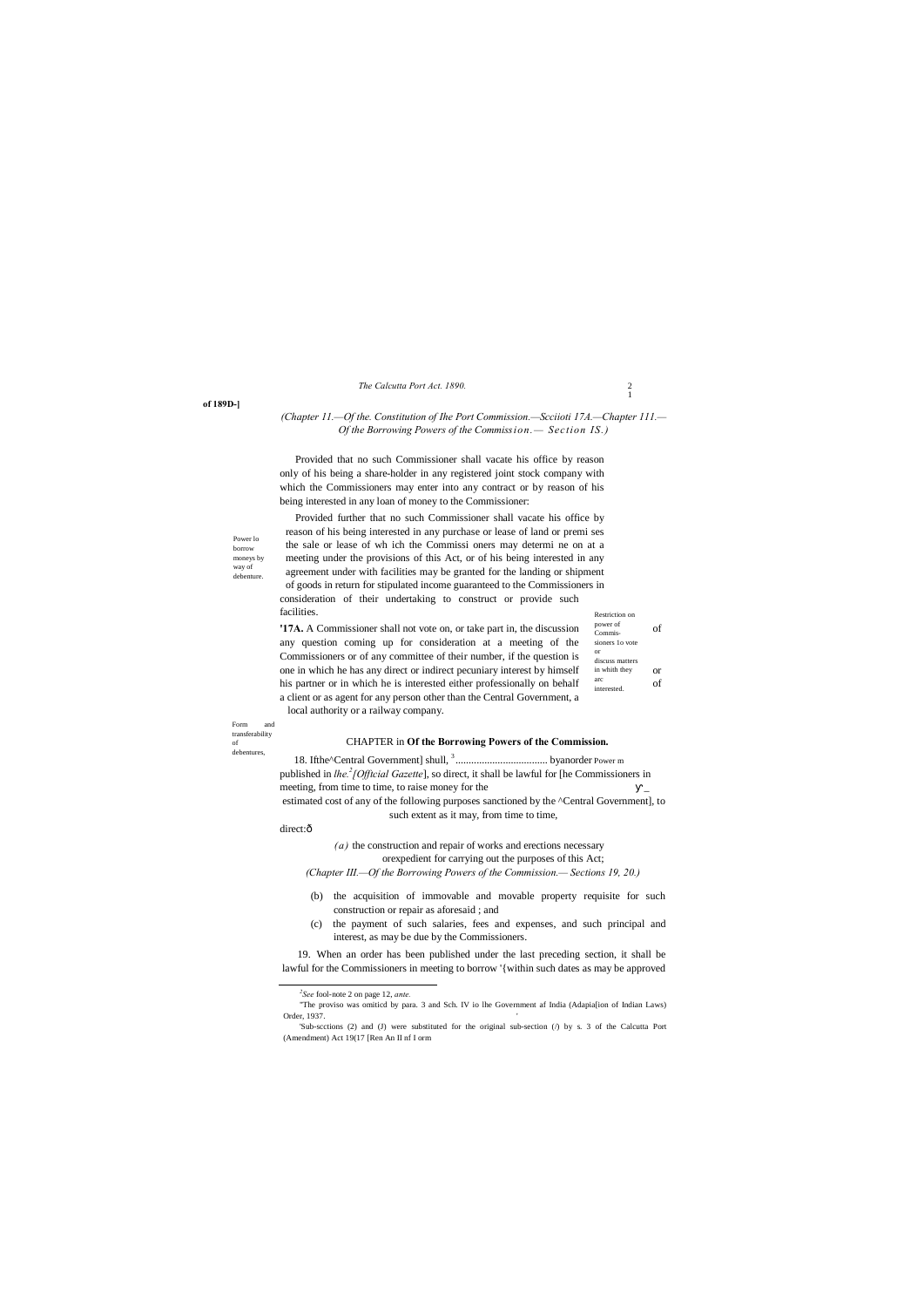## **22** *The Calcutta Port Act, 1890.*

## **[Ben. Act III**

by the Central Government] any sums of money the Commissioners may require for the objects mentioned in the last preceding section, by way or debenture on—

- *(a)* the security of the property now vested, or which may hereafter become vested in the Commissioners, and
- *(b)* the tolls, dues, rates, rents and charges leviable under this Act, less the.... .................................... sums set apart by the Commissioners as a sinking fund for the purpose of paying off the loans contracted under the authority of this Act or any enactment hereby repealed. "

20.  $\frac{1}{2}$  [(7) All debentures which are issued under the authority of this Act shall be in such form as the Commissioners, with the previous ,-consent of the ^[Central Government], shall from time to time determine :

6 -  $*$ j

'(2) Theholder of any debenture in any form duly authorised under this section may obtain in exchange therefor, upon such terms as the Commissioners shall from lime to time determine, a debenture in any other form so authorized.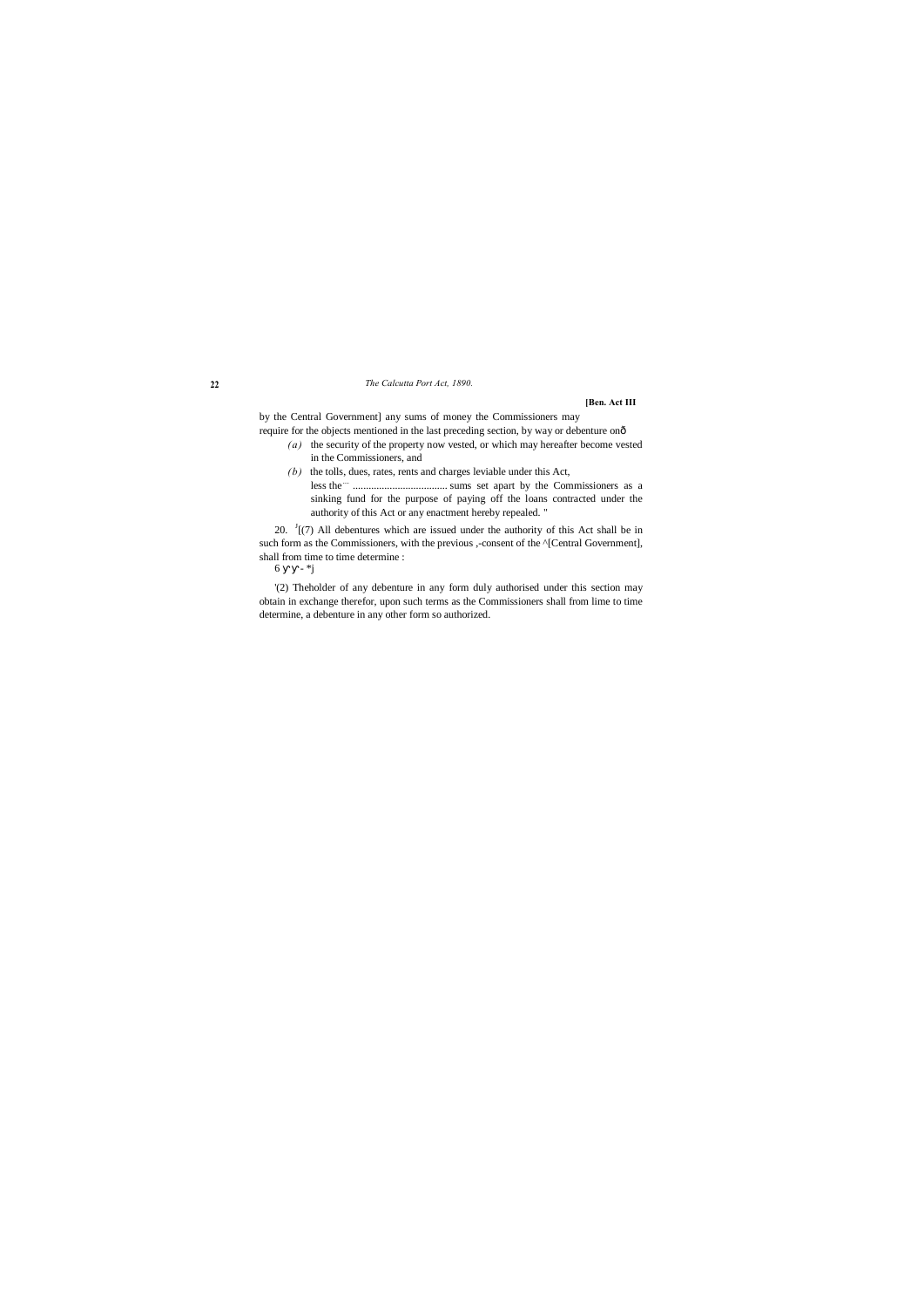#### 24 *The Calcutta Port Act, 1890.*

vested in holders. Signature or

coupons attached to debentures.

Loans con l rue led by Commissioners to be firsl chargc an propeny. Power lo raise money for payment of loans.

 $\binom{1}{3}$  Every debcniu re issued by ihe Commissioners shall be transferable in such manner as shall be [herein expressed. '

currency.

 $3(4)$ TherighUo sue in respect of the moneys secured by any of such debentures, or the debenture issued under the authority of any enactment hereby repealed,

*(Chapter III.— Of the Borrowing Powers of the Commission.— Sections 20A, 21—23.)*

shall be vested in the holders thereof for the time being, without any Right lo sue on debentures preference by reasons of some of such debentures being prior in date lo o[hers. .

<sup>3</sup>20A. All coupons attached to debentures issued under lhe authority of this Act shall bear the signature of the ""[Chairman] and such signature may be engraved, lithographed or impressed by any mechanical process.

Loans to be contracted in India and in Indian 23. Unless the "[Central Government]<sup>9</sup>3  $* * *$  shall, by an order published in the *"'[Official Gazette],* otherwise direct all loans *{Chapter ///.— Of the Borrowing Powers of the Commission.— Sections 24, 24A.)*

21. All loans contracted by the Commissioners, whether by way of debentures or otherwise under this Act, shall be a first charge of the property now vested, or which hereafter may become vested, in the Commissioners and on the tolls, dues, rates, rents and charges leviable under this Act, as provided by section 19.

22. The Commissioners in meeting may at any lime wiih the previous sanction of <sup>5</sup>[and within such dates as may be approved by] the <sup>6</sup>[Central Government], raise, either by borrowing from the '[Central Government], or by way of debenture, any money that may be required to pay any amount for lhe time being due under the authority of this Act or any enactment hereby repealed.

contracted by the Commissioners, under this Act shall be contracted in India and in ihe Indian currency.

24. *\J)* The Commissioners shall, in respect of each loan contracted by them by way of debenture under seciions 19 and 22, pay into a sinking fund half-yearly out of their income before making any other disbursements such amounts as will suffice to liquidate the nominal amount of each such loan within such period as the : [Cenlral Government] may in each case direct, provided that such period may exceed the term of the debenture loan but shall in no case exceed sixty years.

(2) The Commissioners in meeting may, at any time, apply the whole or any part of a sinking fund, set apart under this section, in or towards the discharge of the moneys for the repayment of which the fund has been established :

Provided that they pay into the fund in each year, and accumulate, until the whole of the

*3See* fool-nole 2 on page 12, *ante.*

1

\*Thc words "with the previous sanction of lhe Governor-General in Council" were omitted by para. 3 and Sch.

IV to the Government of India (Adaptation of Indian Laws) Order. 1937.

Î See fool-role 3 on page 12. ante.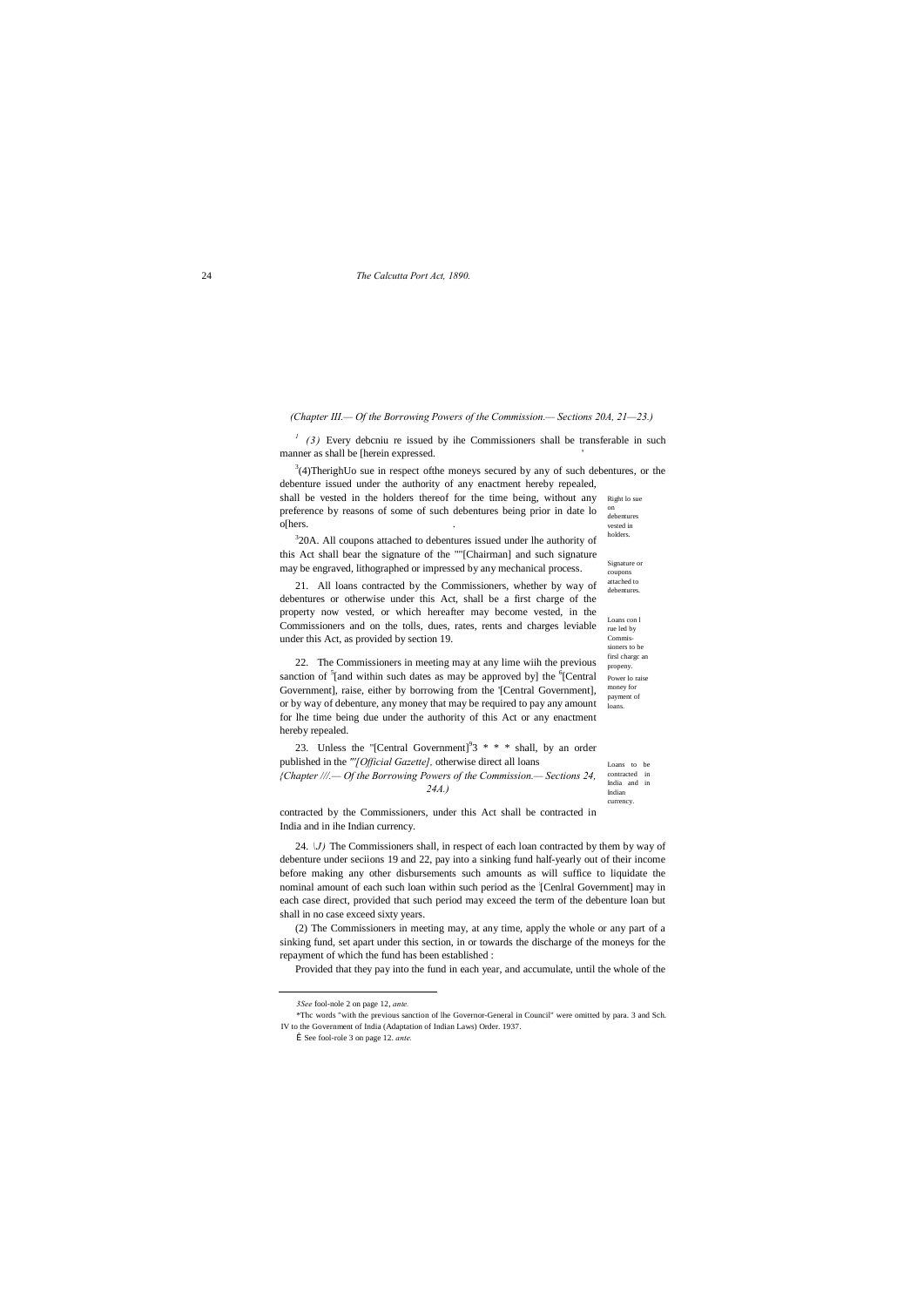**of 1890.]** *The Calcutta Port Act, 1890.'* 25

Establishment of sinking fund.

#### Application of sinking fund.

Investment of sinking fund.

Annual examination of sinking fund.

#### 24 *The Calcutta Port Act, 1890.*

# **[Ben. Act ni**

moneys borrowed are discharged, a sum equivalent to the interest which would have been produced by the sinking fund, or the part of the sinking fund so applied.

 ${}^{S}$ 24A.  ${}^{6}$ [(7)] The sinking fund established for the liquidation of any loan shall be subject to annual examination by the Accountant- General, '[West Bengal], who shall ascertain whether the cash and the "[current market value] of the securities at the credit of the fund are actually equal to the amount which would have been accumulated, had

(i) Such sinking fund shall be invested in '[public securities or in such other securities as the Central Government may approve in this behalf], in the names of two trustees, one being the Commissioner, and the other a person to be appointed by the  $<sup>J</sup>[Central]$ </sup> Government].

'Section 24A was rc-numbercd as sub-section (/) of that scciion by s. 3 of the Calcutta Port (Amendment) Act. 1934 (Ben. Act IV or 1934).

<sup>7</sup>Thcsc words were substituted for the word "Bengal" by paragraph (2) of Article 3 of the Indian Independence (Adaptation of Bengal and Punjab Acts) Order, 1948.'

'Sub-section (f) was substituted [of ihe original sub-scciion by s, 2 of the Calcutta Port (Amendment) Act, 1934 (Ben.Act IV of 1934).

*'Sec* fool-note 2 on page 22. *(tine. .*

'These words were substituted for the words "the Promissory notes and other securities of the Central Government, or in the debentures issued by the Commissioners under this Act" by s. 77 of the Port Trusts and Pons (Amendment) Act, 1951 (XXXV of 1951). -

. foot-note 2 on page 12, *ante.*

'Section 24A was inserted by s. 6 of ihe Calcutta Port (Amendment) Act, 1907 (Ben. Act II of 1907).

"These words were substituted for the words '"current value" by s.78 of thcPon Trusts and Ports (Amendment) Act. 1951 (XXXV of 1951).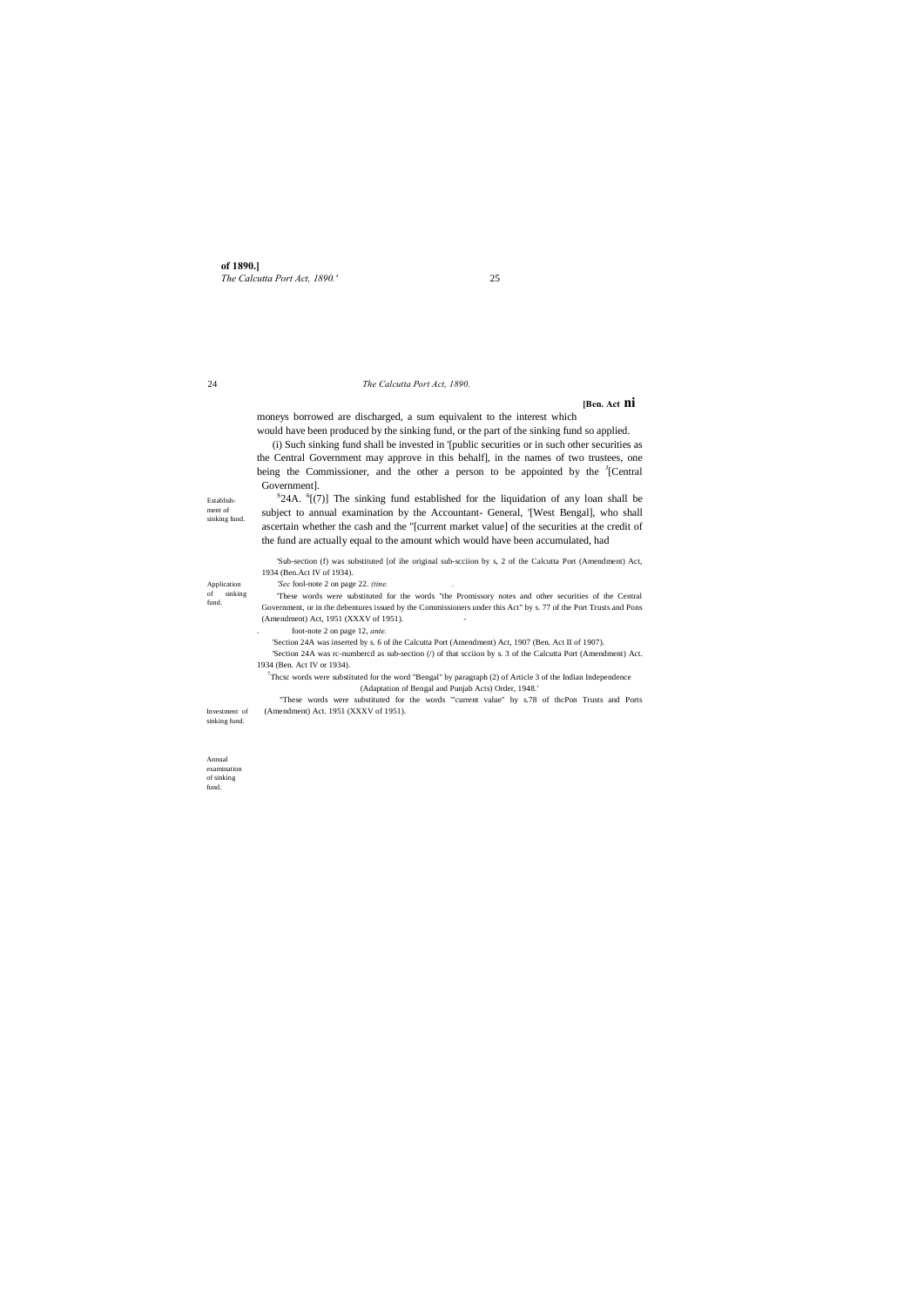# *(Chapter III.— Of the Borrowing Powers of the Commission.— Section 24B.)*

<sup>r</sup> investments been regularly made, and had the rate of interest as originally estimated been obtained thereon.

> unless the '[Central Government] specially sanctions a gradual readjustment.  $\sim$ (2) If lhe cash and the '[current market value] of the securities at

the credit ofthe sinking fund are in excess of the amount which should be at its credit the Accountant-General shall certify lhe amount of this excess, and the Commissioners in meeting may, with lhe previous sanction of the '(Central Government], ô

The Commissioners shall pay forthwith into the sinking fund any amount which the Accountant-General may certify to be deficient,

> *(a)* withdraw the whole or any part of the certified excess, in which case the trustees in whose names the sinking fund is invested under sub-section (J) of section 24 shall forthwith transfer securities of the requisite '[current market value], or cash and securities of the requisite Current market value], to

the Commissioners ; or

- *(b)* reduce or discontinue the half-yearly contributions to the sinking fund prescribed by sub-section (/)of section 24; or
- *(c)* adopt a combination of these measures.

<sup>J</sup>Set'lions 24B and 24C were inserted by s. 2 of (he Calculla Port (AmenJminl) Aci, 1923 (Ben, Acl VI of 1923).

: (J) The withdrawal of the whole^or any part of an amount which on the annual examination of the sinking fund by lhe Accountant- General was ascertained to be in excess of the amount which should have been at the credit of that fund and the transfer, for the purpose of such withdrawal, of cash and securities of the requisite '[current market value] to the Commissioners by the trustees in whose names the sinking fund was invested under sub-section (5) of section 24,

Ben Act iv made at any lime before the commencement of the Calcutta Port af 193\*1, (Amendmeni) Act, 1934, shall be and shall be deemed always to have

been valid and lawful.

""24B. *(1)* The Commissioners in meeting may, from time to time, Esiablish- set aside such sums out of their revenue surplus, as they think fit, as a °/  $1$  CjVI  $*$  V

reserve fund or funds for the purpose of providing against any rund. temporary decrease of revenue or increase of expenditure from tran-

'JTcc fool-nolc 2 on page 22, *anw.*

"Sub-see lions (2) and (J) were added by s. 3 of ihe Calcutta Purl (A mend men I) Act, 1934 (Ben. Acl IV of 1934).

*''See* fool-nolc 8 on page 24, *ante.*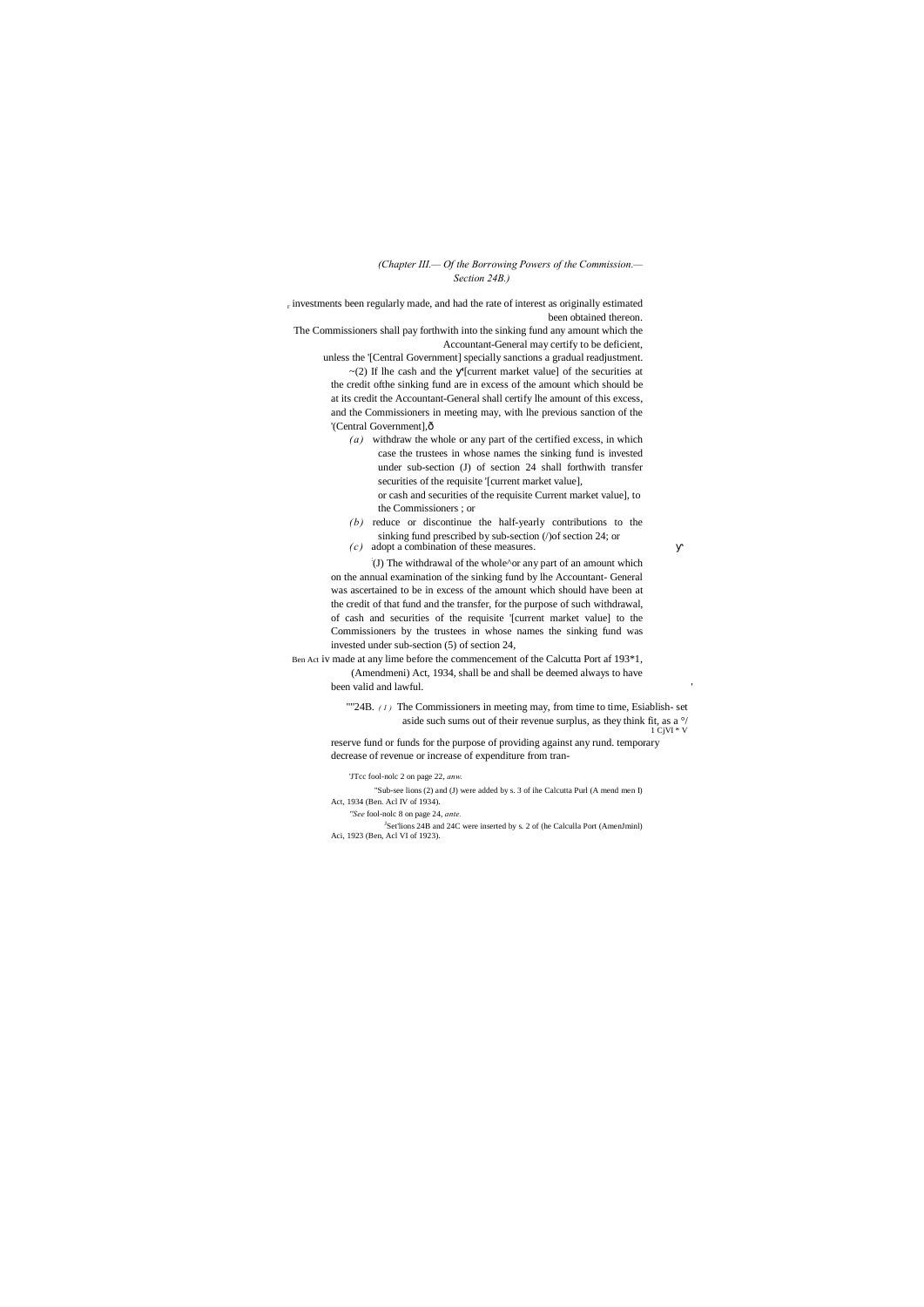**of 1890.]** *The Calcutta Port Act, 1890.'* 27  $\frac{890.1}{\sqrt{8.631475}}$  and  $\frac{1800.1}{\sqrt{8.631475}}$  and  $\frac{3}{2}$   $\frac{1}{2}$   $\frac{3}{2}$   $\frac{3}{2}$   $\frac{3}{2}$   $\frac{3}{2}$   $\frac{3}{2}$   $\frac{3}{2}$   $\frac{3}{2}$   $\frac{3}{2}$   $\frac{3}{2}$   $\frac{3}{2}$   $\frac{3}{2}$   $\frac{3}{2}$   $\frac{3}{2}$   $\frac{3}{2}$   $\frac{$ 

Powerio reserve debentures or sccuriiics for Commissioners.

# *Tlw Calcutta Port Act, IS90.*

## **[Ben. Act III**

Provided that the sums set aside as 3 reserve fund or funds shall not exceed such amount, annual or in the aggregate, as shall from time to time be prescribed by the  $<sup>4</sup>$  [Central Government],</sup>

*(Chapter III.— Of ihe Borrowing Powers of the Commission.— Section 24 C.)*

sient causes or forpurposes of replacement, or for meeting expenditure arising from loss or damage from fire, ship-wreck or other accident or for any other emergency arising in the ordinary conduct of [heir work under this Act: '

(2) Such reserve fund or funds may be invested only in  $\frac{3}{2}$ [pubUc securities or in such other securities as the Central Government may approve in this behalf],

<sup>3</sup>24C. (/) For the purposes oFany investment which ihe Commissioners are authorised 10 make by this Act, it shall be lawful for the Commissioners in meeting to reserve and set apart any debentures or securities to be issued by ihem on account nf any loan to which the approval of the '[Central Government] has been given :

Provided that in the case of any issue offered 10 the public, the intention so to

<sup>s</sup>Tlic word "and" was oinilleJ by s. 86 *(I) fa)* of the Port Trusts and Ports (Amendment) Acl. 1951 (XXXV of 1951).

| 'Sec fool-note 4 yn lia£U 25, «u1A'.                                        |                                                                                                                                               |
|-----------------------------------------------------------------------------|-----------------------------------------------------------------------------------------------------------------------------------------------|
|                                                                             | <sup>J</sup> Thissub-5CClion(-/) was added by s, SOof Ihe Port Trusisand Pons (Amendment) Aci. 1951                                           |
| (XXXV o! 19511"                                                             |                                                                                                                                               |
| 'See faai-noie 7 on page 23. ante.                                          |                                                                                                                                               |
| 'See fool-nolc 2 on page 22. $an$ if.                                       |                                                                                                                                               |
| <i>See</i> fool-nolc 2 on page 12. <i>tin re</i> .                          |                                                                                                                                               |
| of lhe Port Trusls and Pons {Amendment} Aci, 1951 (XXXV of 1951).           | <sup>J</sup> Thesc words were subsliluled for the words "It shall be lawful for the Commissioners in meeting, if ihey think fil" by s. 81 (a) |
|                                                                             | These words were subsiiLuicd for lhe words "lo repay" by s, 81 $(b)$ , <i>ibid.</i>                                                           |
|                                                                             | This word was subslituted for the word "him" by paragraph 5 (3) of the Government of India (Adaptation of Indian Laws)                        |
| Order, 1937.                                                                |                                                                                                                                               |
|                                                                             | 'Sections 27A lo 27L were inserted by s. 82 of the Port Trusls and Ports (Amendment) Acl. 1951 (XXXV of 1951)- 'See fool-                     |
| note 1 on page 28. oitlr.                                                   |                                                                                                                                               |
| 'Sire Foui-note 1 on page 28, <i>ttnte</i> .                                |                                                                                                                                               |
| '.fre Tool-nolc I (in page 28. Wife.<br>'5LV foui-note I nn p.igt 28, ante. |                                                                                                                                               |
| •See fool-note I on page 28, ante.                                          | Theoreted by s, 3 of the Bombay, Calcutta and Madras Port Trusts (Amendment) Act, 1958 (XIII of 1958).                                        |
|                                                                             | This word was substituted Tor the words "officers and servants" by s. 8 J of the PortTrusts and Pons (Amendment) Acl, 1951                    |
| (XXXV of 1951).                                                             |                                                                                                                                               |
|                                                                             | Tht.'; word was substituted for the words "officer or servant" by s. 83, <i>ibid</i> . This word and figures within square brackets           |
|                                                                             | were substituted Tor the words, figures. brackets and tellers "scclion Jl, cacepl clauses (g) find (A) thereof, section 32 or section         |
| 3.1*' hy s, S4. <i>ibid</i> .                                               |                                                                                                                                               |
| 'See foot-note 2 on page 12. ante.                                          | 'Section 30A was inserted by s, 4 or lhe Calcutta Port (Amendment) Act. 1923 (Ben Act VI of 1923).                                            |
| 'See foot-mile I on page 34, ante.                                          | These words were inserted by s. 85 of the Port Trusts and Pons (Amendment) Aci, 1951 (XXXVnfTOI).                                             |

*'Sic Omit* "and."

'The word "and" was omitted by s. 5 (/J *f a )* ofthc Calcutta Port (Amendment) Aci. 1923 (Ben. Act V! nfl923).

"Clause  $(g)$  was inserted by s. 5 (/) *W*, *ibid.*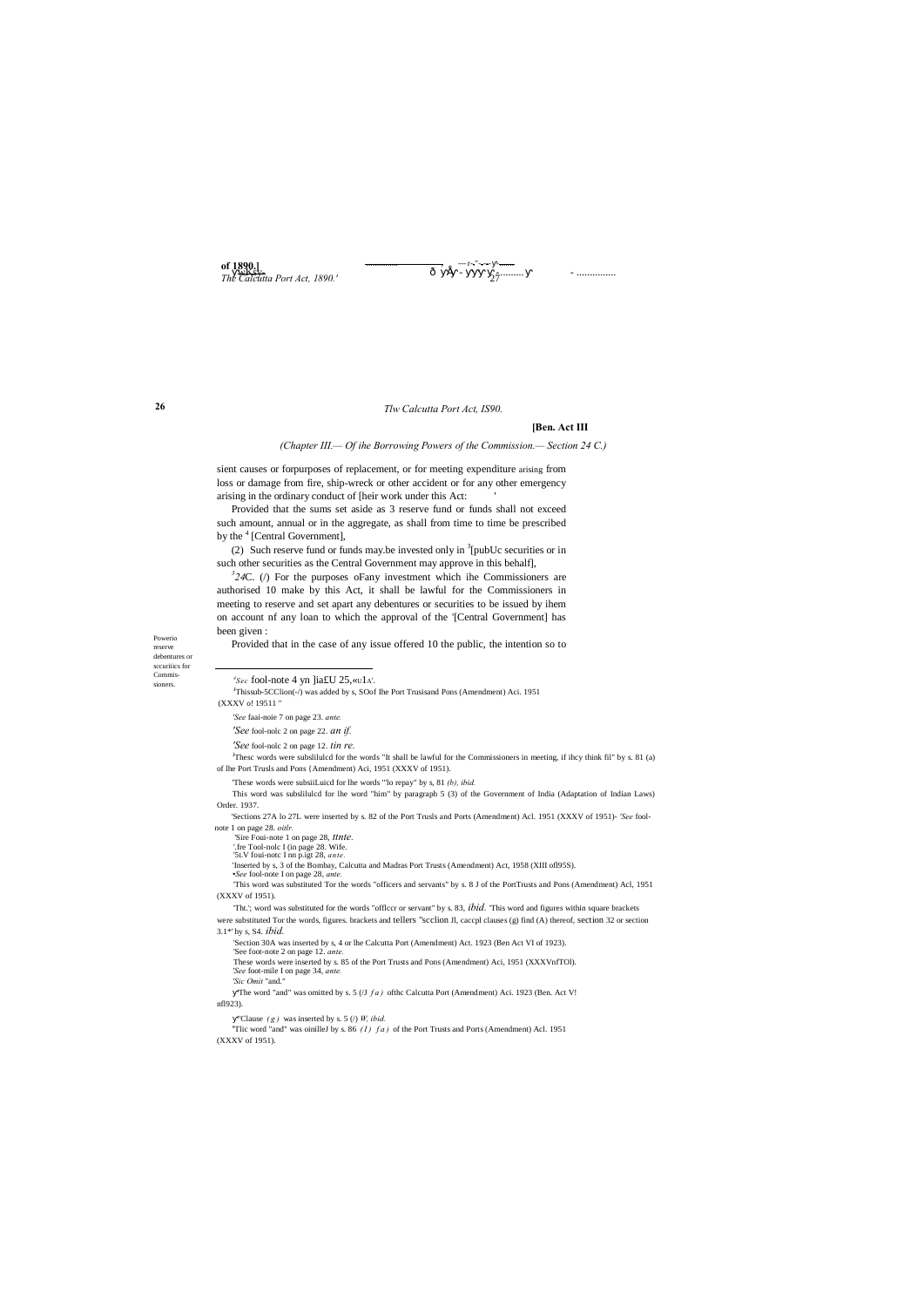reserve and set apart such debentures or securities shall have been notified as a condition of ihe issue of the loan. . (2) The issue of any such debentures or securities direct to and in the name of the Commissioners themselves, shall not operate to extinguish or cancel such debentures orsecurities, but every debenture or security so issued shall be valid in all respects as if issued to, and in the name of, any other person.

 $J(4)$  All the debentures or securities of the Commissioners heretofore purchased by, issued, transferred or assigned **10,** or indorsed into

(3) The purchase by the Commissi oners or the transfer, assignment or endorsement to the trustees of the sinking fund or the Commissioners, of any debenture or security issued by the Commissioners, shall not operate to extinguish or cancel any such debenture or security, but the same shall be valid and negotiable in the same manner and to the same extent as if held by, or transferred, assigned or endorsed to any other person.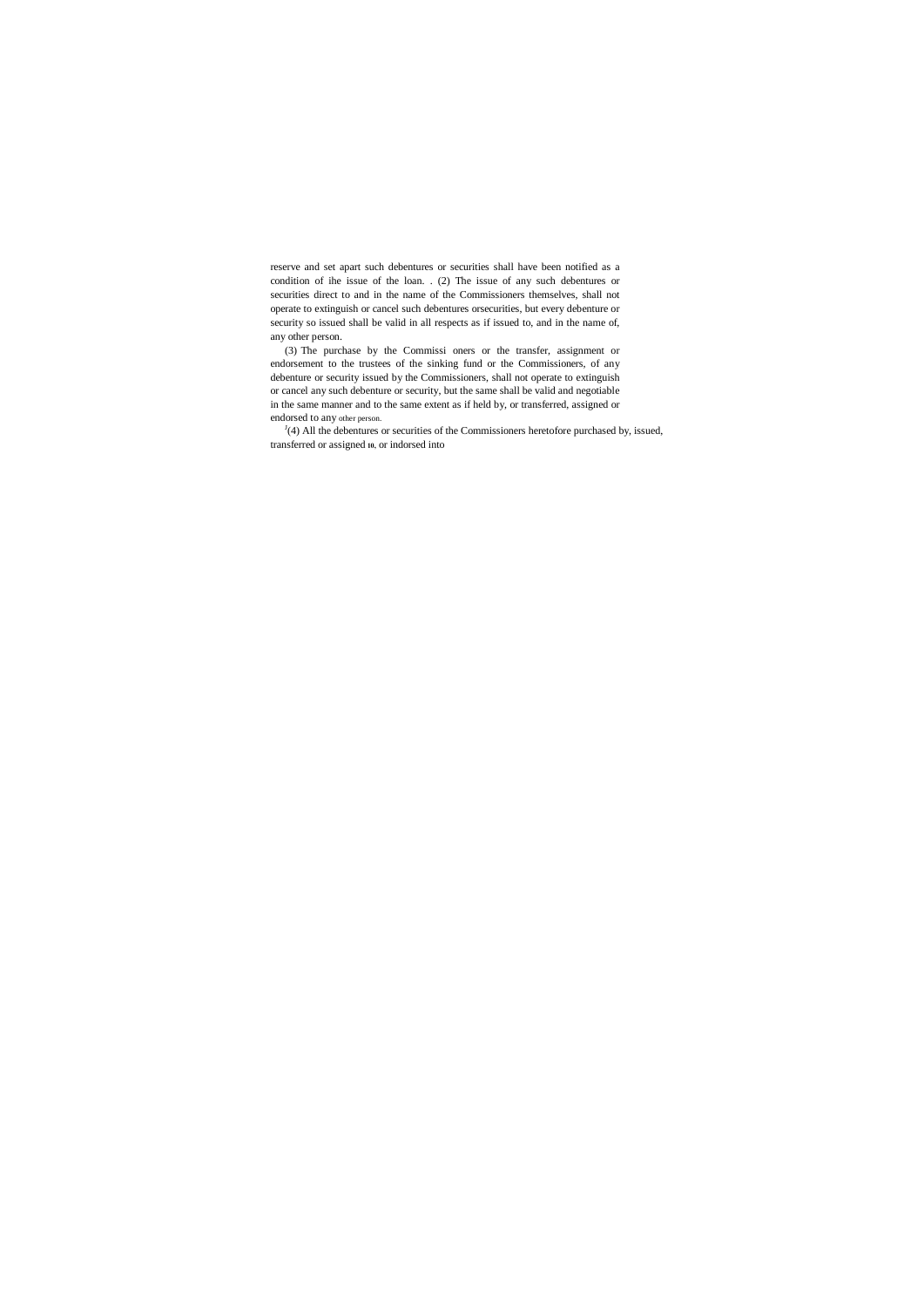Government how lo proceed on default of pay mem of interest.

Power to repay loans before due dale.

# *(Chapter If!.— Of the Borrowing Powers of the Commission.— Sections 25***—27.)**

**of 1890**.1 manner and to the same extent as if held by, or issued, transferred, assigned, or indorsed to, any other *The Calculta Port Act, 1890.* **29** lhe names of lhe Commissioners or any person on their behalf, and all debentures and securities heretofore issued by way Of renewal, consolidation orsub-division of any such debentures or securities, shall be and shall be deemed to have always been valid and negotiable in all respects and in the same

25. It shall be lawful for the Commissioners in meeting, from time to time, to borrow moneys from the<sup>1</sup> [Central Government] at such rate of interest and upon such terms as to the time of re-payment and otherwise as the -[Centtal Government] may approve, for the construction, equipment, maintenance and management of any works or arrangements sanctioned by the '[Central Government] under this Acl. .

Power to borrow moneys for construction of works. 27. \*[The Commissioners in meeting may, with the previous sanction of the Central Government, apply any sumsj, out of any moneys which may come into their hands under the provisions of this Act, and which can be so applied without prejudicing the security of the other debenture-holders of the Commissioners under this Act,  $5$ [in repaying] to the '[Central Government] any sum which, for the time being, may remain due to <sup>A</sup>[it] under the provisions of this Act for principal, although, the time fixed for the repayment of the same shall not have arrived :

26. In case of default of payment of any interest, the '[Central Government] shall have the same remedies as may be available to other debenture-holders or the Commissioners under this Act ; but nothing in this Act shall be deemed to confer upon the '[Central Government] any prior or greater right than that conferred upon other debenture-holders of the Commissioners under this Acl,

Provided that no such repayment shall be made of any sum less than ten thousand rupees ; and that, if such repayment is made, the amount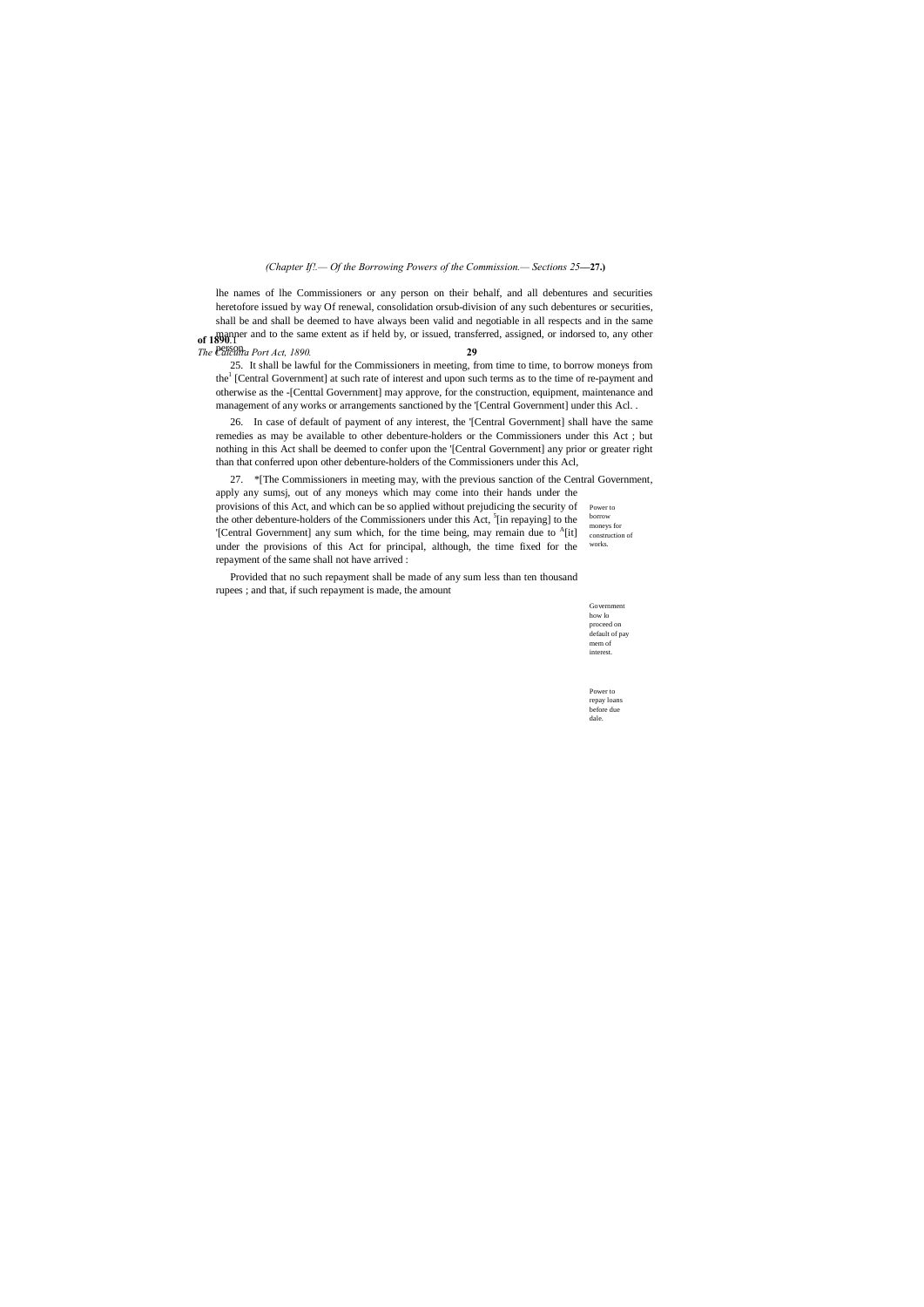**30**

Righi of survivors of joint or several payees of debentures or securities.

> VII of 1913. II of 1912.

joini ho)tiers to gram recti pis. Indursc- mcrils

lo be made on debenture or security itself. XXXVI of I8SI.

△ ;<sub>l>|</sub>š<sub>L-L</sub>-'-'<del>,'</del>-. <del>1.</del>.,<del>L. <sup>1</sup>,',L. U.</del>I<sub>W</sub>^

\*

#### *The Calcutta Port Act, 1890*

**[Ben. Acl III**

### *{Chapter HI-— Of the Borrowing Powers of ihe Commission.— Sections 27A—27C.)*

IX OT 1872. "27A. (I) Notwithstanding anything in section 45 of the Indian Contract Act, 1872, ô *(a)* when any debenture or security issued by ihe Commissioners

of imerest in cach succeeding half-yearly instalment shall be adjusted so as to re present exactly the interest due on the outstanding principal.

(5) Nothing herein contained shall affect any claim which any representative of a deceased person may have against the survivor or survivors u nder or inrespect of any debenture or security to which subsection (/) applies.

under [his ACL is payable totwoormorepersonsjointly, and either or any of Ihem dies, the debenture or security shall be payable to the survivor or survivors of those persons, and

*(b)* when any such debenture or security is payable to two or more persons severally, and either or any of them dies, [he debenture or security shall be payable to the survivor or survivors of those persons or t« the representatives of the

Power of one of two or more ! 27D. Where two or more persons are joint holders of any debenture or security issued by the Commissioners under Lhis Act, any one of those persons may give an effectual receipt for any interest or dividend payable in respect of such debenture or security, unless notice to the contrary has been given to the Commissioners by any other of the holders,

deceased or to any of them.

(2) This section shall apply whether such death occurred or occurs before or after the commencement of this Act.

(4) For the purposes of this section, a body incorporated under the Indian Companies Act. 1913, ortheCo-operativeSocicties Act, 1912, or any other enactment for the time being in force, whether wilhin or without India, relating to the incorporation of association of individuals, shall be deemed to die when it is dissolved.

'27C, Notwithstanding anything in section 15 of the Negotiable Instruments Act. 1881, no indorsement of a debenture or security issued by ihe Commissioners under this Act and transferable by indorsement shall be valid unless made by the signature of the holder inscribed on the back of the debenture or the security itself.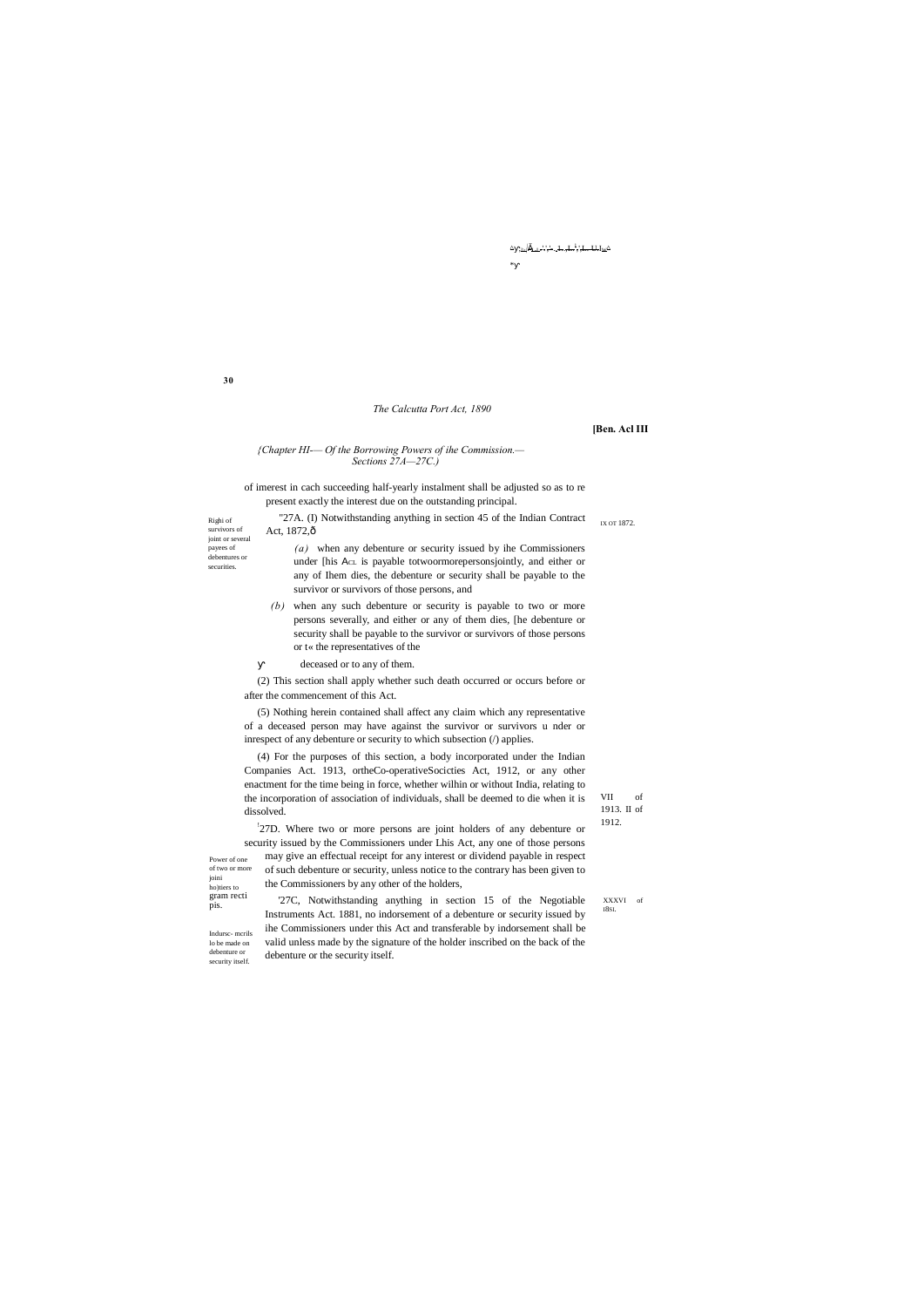debentures or sccuriiics not<br>liable for liable amount [hereof.

and  $\frac{1}{2}$ 27F. (*i*) When any debenture or security issued by the Commissioners under this Act, is alleged to have been lost, stolen or destroyed either wholly or in part, and a person claims to be the person to whom, but for the loss, theft or destruction it would be payable, he may, on application to the Commissioners and on producing proof to their satisfaction of the loss, theft or destruction and of the justice of the claim and on payment of such fee, if any, as may beprescribed by rules made under section 27-1, obtain from the Commissioners an order forô-

Issue of duplicate debenture

XXXVI of 1881. -

> Impression of signature on

#### *The Co I cut tn Port Act, J890.* 31 *(Chapter IIIOf rite Borrowing Powers of the Commission.— Seer ions 27D* **of 1890.]** *27F.)*

debentures securities.

Indorser of '27D. Notwithstanding anything in ihe Negotiable Instruments Act, 1881,aperson shall not by reason only of hi shaving indorsed any debenture or security issued by Ihe Commissioners under this Act be liable to pay any money due either as principal or as interest thereunder.

'27E. (7) The signature of the persons authorised to sign debentures or securities on behalf of the Commissioners may be printed, engraved or lithographed or impressed by such other mechanical process as the Commissioners in meeting may direct, on the debentures or securities.

(2) A signature so printed, engraved, lithographed or otherwise impressed shall be as valid as if it had been inscribed in the proper handwriting of the person so authorised.

- and said to be lost, stolen or destroyed pending the issue of a securities. *(a)* the payment of interest in respect of the debenture or security duplicate debenture or security, and
- *(b)* the issue of a duplicate debenture or security payable to the applicant.

(2) An order shall not be passed under sub-section (/) until after the issue of such notification as may be prescribed by rules made under section 27-1 of the loss, theft or destruction.

(J) A list of the debentures or securities in respcct of which an order is passed under sub-section (/) shall be published in such manner as may be prescribed by such rules.

*(4)* If at any time before the Commissioners become discharged under the provisions of this Act from liability in respect of any debenture or security the whole of which is alleged to have been lost, stolen or destroyed, such debenture or security is found, any order passed in respect thereof under this section shall be cancellcd.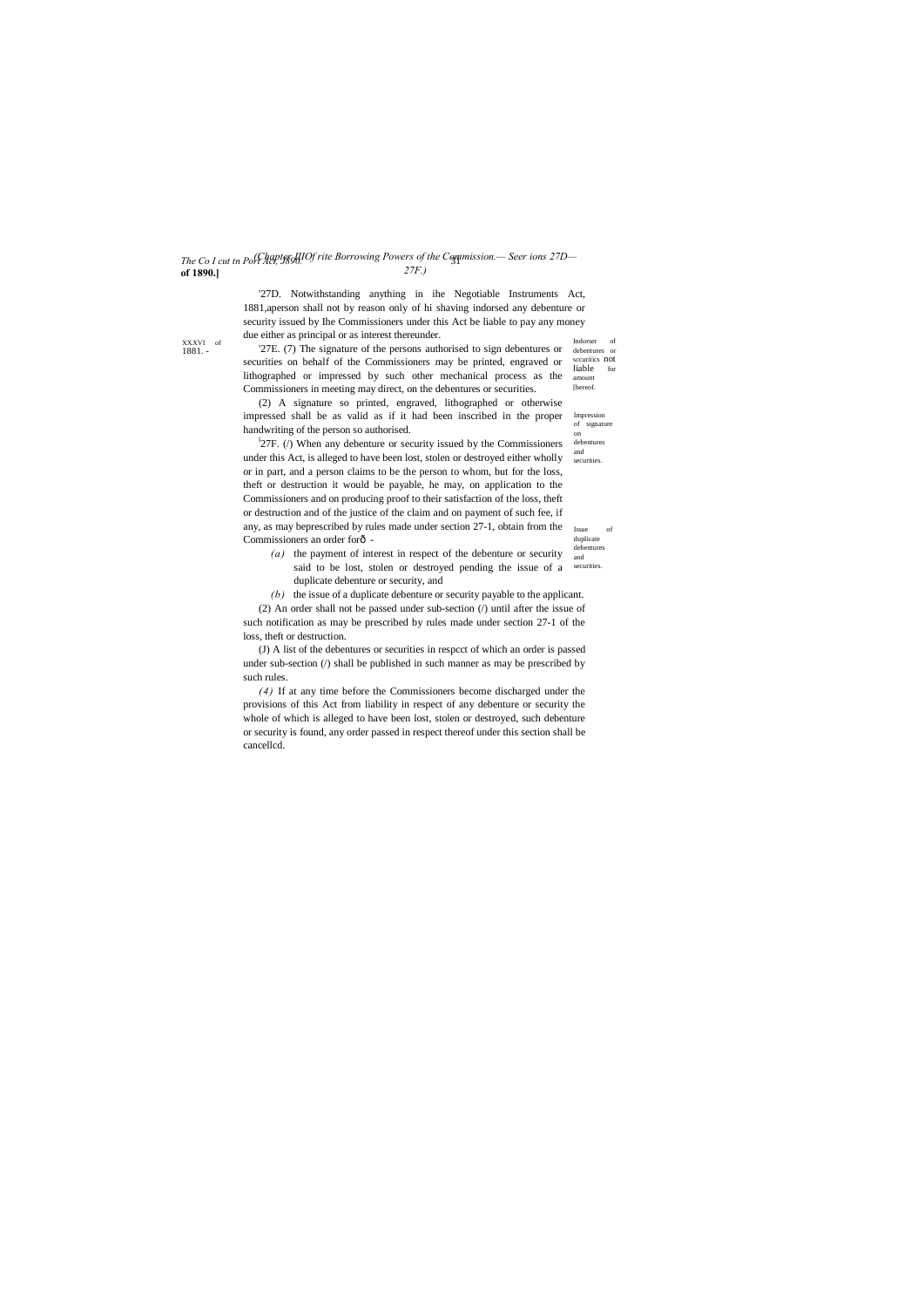30

Issue of convened etc., debentures and sccurilies,

Discharg e in certain

...................... ............ ...................... ......................................... ...........

*The Calcutta Port Act, 1890.*

**[Ben. Act HI**

# *(Chapter HI,— Of the Borrowing Powers of the Commission.— Sections 27G. 27H.)*

'27G. (J) The Commissioners may, subject to such conditions as may be prescribed by rules made under section 27-T, on ihe application of a person claiming to be entitled lo any debenture or security or debentures or securities issued by Ihe Commissioners under this Act, on being satisfied of Ihe justice of the claim and on delivery of the debenture or security or debentures or securities receipted in the

'27H. Notwithstanding anything contained in section 10 of the Indian Limitation Act, (90S, ô

cases. Which payment bccomes due, or **IX** of 1908. issued by the Commissioners under this Act on or after the date on

the Commissioners shall be discharged from all liability in respect of the debenlu re or sec uriiy or debentu res or sec uri tics so paid or in place of which a duplicate or new debenture or security or debentures or securities has or hove been issuedô

manner prescribed by such rules and on payment of such fees, if any, as may be so prescribed, convert, consolidate or sub-divide the debenture or security or debentures or securities and issue to the applicant a new debenture or security or debentures or securities accordingly.

(2) The conversion, consolidation or sub-division referred to in subsection (/) may be into a debenture or security or debentures or securities of the same or different classes or of the same or different, loans.

(i) on payment of the amount due on any debenture or security

(/i) when a duplicate debenture or security has been issued under section "27F, or

(/"//') when a new debenture or security or debentures or securities has or have been issued upon conversion, consolidation or subdivision under section 27G,

- (a) in the case of payment after the lapse of six years from the date on which payment was due ;
- (b) in the case of a duplicate debenture or securityô after the lapse of six years from the date of the publication under sub-section (J) of section 27F of the list in which the debenture or security is first mentioned or from the date of the last payment of interest on the original debenture or security, whichever date is later;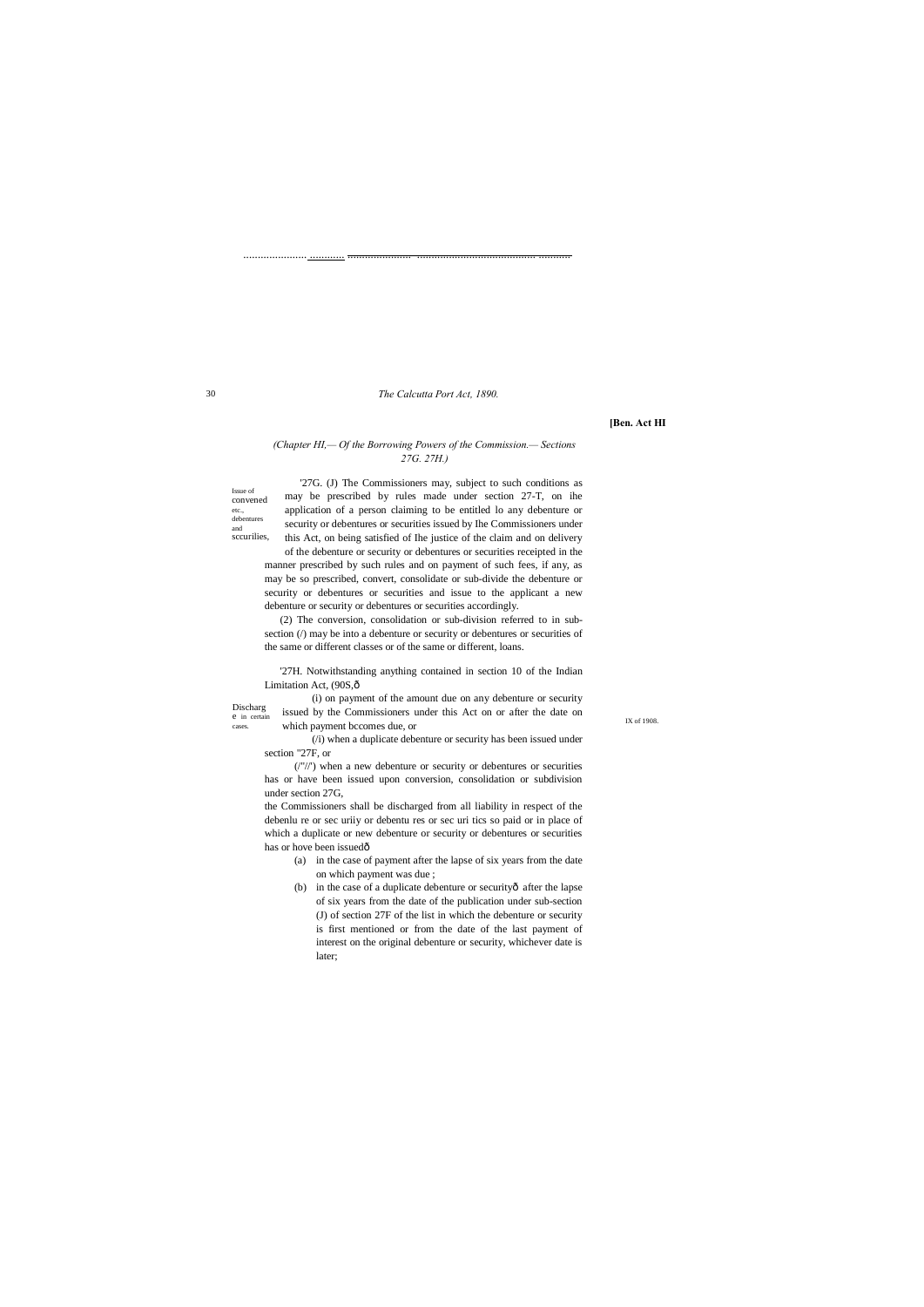# **of 1890.]**

*The Calcutta Port Act, 1890.'* 33

Powcrs of sioners to make rules.

# *(Chapter ill.— Of the Borrowing Powers ofthe Commission.— Section 27- 1.)*

(c) in lhe case of a new debenture or security issued upon conversion, consolidation or sub-divisionô afier the lapse of six years from the date of the issue thereof.

**'27-1.** (/) The Commissioners in meeting may from time to lime make

- Commisrules to provide forall or any of the following matters, namely : $\hat{o}$ *(a)* lhe person, if any, authorised to sign, and lhe mode of affixing the corporate seal and or attestation of documents relating to the debentures and other securities issued by the Commissioners under this Act;
	- *(b)* the manner in which payment of interest in respect of such debentures or other securities is to be made and acknowledged ;
	- *(c)* lhe circumstances and the manner in which such debentures and other securities may be renewed ;
	- *(d)* the circumstances in which such debentures and other securities must be renewed before further payment of interest thereon can be claimed ;
	- (£) the forms in which the debentures or other securities delivered for renewal, conversion, consolidation or subdivision are to be receipted ;
	- (f) the proof which is lo be produced by persons applying for duplicate debentures or other securities ;
	- (g) the form and manner of publication of the notification mentioned in sub-section (2) of section 27F and the manner of publicationofthelist mentioned in sub-section (J)ofthat section ;
	- (h) the nature and amount of indemnity 10 be given by a person applying Tor the payment of interest on such debentures or other securities alleged to have been wholly or partly lost, stolen or destroyed or for the issue of duplicate debentures or other securities;
	- (i) the conditions subject 10 which such debentures or other securities may be converted, consolidated orsub-divided ;
	- (/") generally all mailers connected with the grant of duplicate, renewed, converted, consolidated and sub-divided debentures or other securities ; and
	- *(k)* the fees to be levied in respect of ihe issue of duplicate debentures or other securities and of the renewal, conver-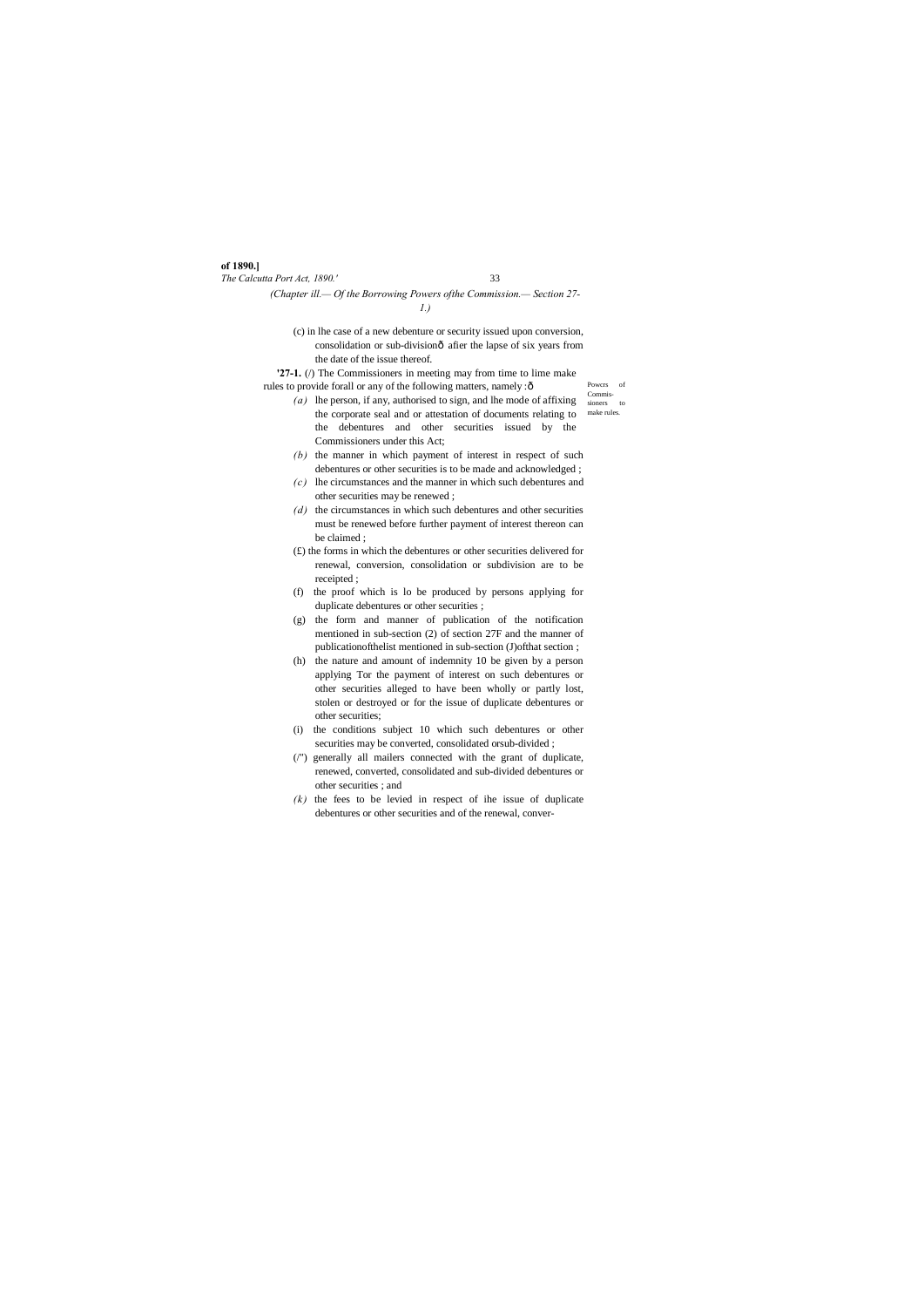32

Limitation or claims against sinking fund trustees in rcspccl of debentures.

#### IX of [90S.

................. ................ ...................... ............... . ...... .............................................- . ...................... ............. ..................

(2) The Commissioners in meeting may From time to time repeal, alter or add to any rule made under [his section.

# *The Catcutta Port Act, 1890.*

#### **[Ben. Act III**

*(Chapter UL- - Of the Burrowing Powers of the Commission.— Sections 27J, 27K ) '*

> sion, consolidation and sub-division of the debentures or other securities issued by the Commissioners under this Act.

(J) No rule or repeal or alteralion of, or addi tion to, aruIe shall have effect until approved by the Central Government and such approval has also been published in the *Official Gazette.*

*(4)* No rule and no repeal or alteration of, or addition to, any rule shall be approved by the Central Government until the same has been published in two consecutive issues of ihe *Official Gazette* and until fourteen days have expired from the date on w hich the same had been first published in that *Gazette.*

Provided that such temporary overdraft or other loansô (aJ shall not at any time have a longer currency than six months, and

*(5)* The Central Government may at any time by notification in [he *Official Guzette* cancel any rule published under [he provisions of this section.

**'27J.** Notwithstanding anything contained in the Indian Limitation Act, 1908, no claim shall lie againsi the trustees of ihe sinking Fund in respect of any debenture issued by lhe Commissioners under this Act after the lapse of six years from Iheearlicsc date on which demand could have been made for the payment of the amount due on such debenture.

**'27K.** Notwithstanding anything contained in this Act, the Commissioners in meeting may borrow moneys by means of temporary overdraft or otherwise by pledging the debentures or other securities held by them in [heir reserve funds or on the security of [heir fixed deposits in their banks :

(b) shall no[ be taken without the previous .sanction of the Cenlral Government, if at any time in any year the amount of such overdrafts or other loans exceeds ten lakhs of rupees :

Provided further that all moneys so borrowed by temporary overdraft or otherwise shall he expended for the purposes of this Act.

Power of Commis\* sioners lo borrow by menus nf temporary overdraft or otherwise.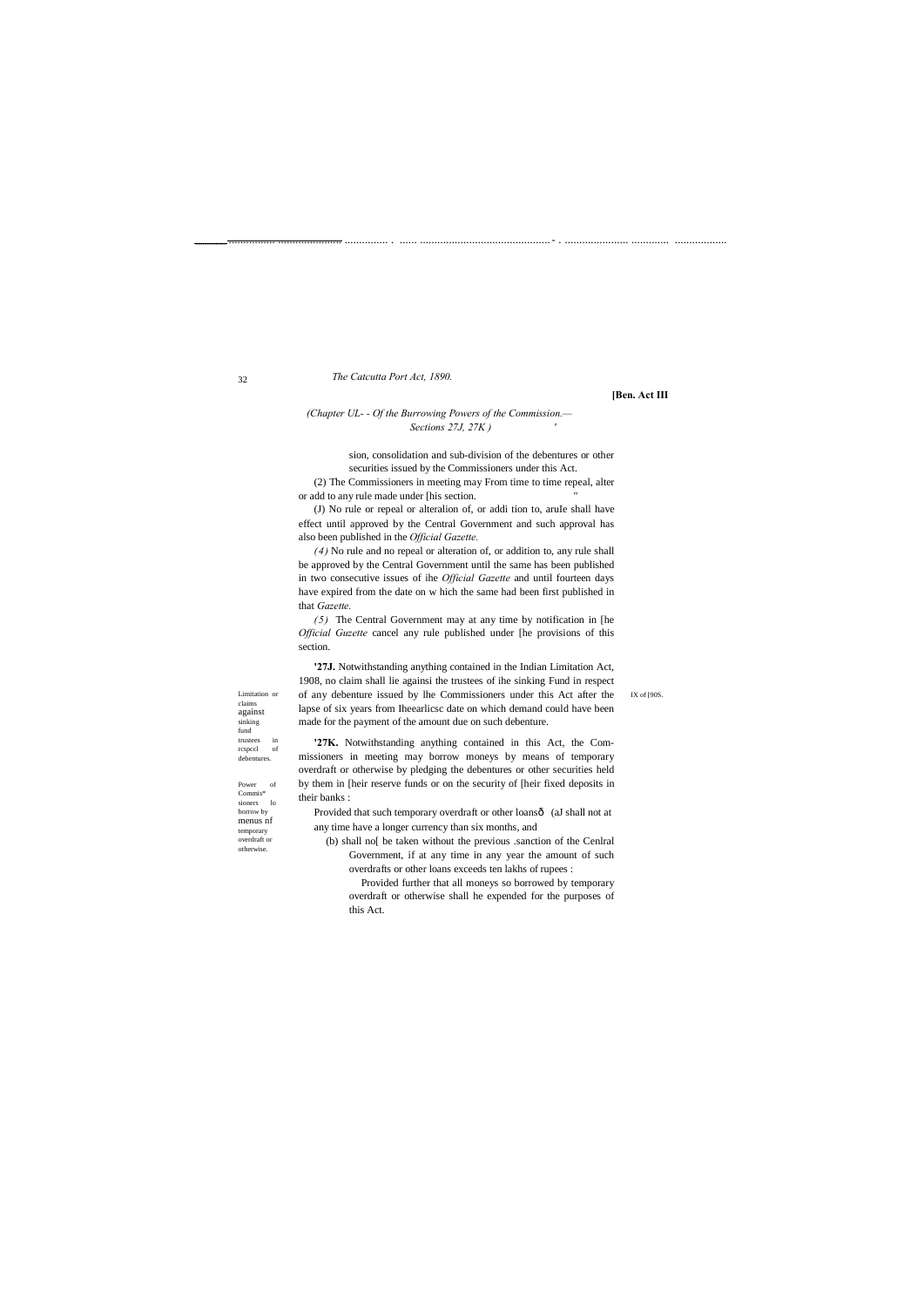?a

Power of Commissioner lo borrow money from Oic International Bank for Reconstruction and Development or oilier foreign institution. Power of the Commissioners lo raise loans under the Local Authorities Loans Act, 1914.

Acts or proceedings or Commissioners not lo be invalidated in consequence of vacancy. Proceedings not lo be invalidated hy informality in election or appointment . Commissioners may appoint **Committees** 

IX of 1914.

# v v ; r v - > - ; <sup>v</sup> , \* - ■ ■ " ^ ' - ^ <sup>A</sup> ' " . v ^ y - v w » ^ J ! ; M « W 3 . ^ i *KKK\*.*I«,^«

# *The Calcutta Port Act, 1890.*

of 1890.]

*{Chapter III.— Of the Borrowing Powers of the Commission.— Sections 27KK, 27L.—Chapter IV.— Of the General Powers of the Commission.— Part I.— Of the Duties of the Commission.— " Sections 28, 29.)*

'27KK. Notwithstanding anything contained in this Aci or in any other law for the time being Fower of in force, the Commissioners in meeting may, with the previous sanction of the Centra! Government  $\frac{1}{10 \text{ borrow}}$  and on such terms and conditions as may be approved by that Government, raise for the purposes of money from this Act loans in any currency or currencies from the International Bank for Reconstruction and Development or from any other bank or institution in any country outside India ; and no other provision of this Chapter shall apply to or in relation to any such loan unless the terms and conditions of  $\frac{\text{second Problem}}{\text{and Devler}}$  the loan or the approval thereof by the Central Government shall otherwise provide.

> '27L. Nothing contained in this Act shall be deemed to affect the power of the Commissioners in meeting to raise loans under the Local Authorities Loans Act, 1914.

#### CHAPTER IV .

#### **Or the General Powers of the Commission.**

PART I.ô - *Of the duties of the Commission*.

28. (/) No act or proceeding of the Commissioners shall be invalidated or illegal in consequence only of there being a vacancy in the number oF the Commissioners at the lime of doing or executing such act or proceeding.

(2) All proceedings of the Commissioners, or of any person acting as a Commissioner in the *bona fide* belief that he was duly elected or appointed, shall, notwithstanding it be afterwards discovered that there was some defect in the election or appointment of ihe Commissioner or person acting as aforesaid, be as valid as if every such person had been duly elected or appointed to be a Commissioner.

29. The Commissioners may, from time to lime, in accordance with a resolution passed at a meeting, appoint Committees of their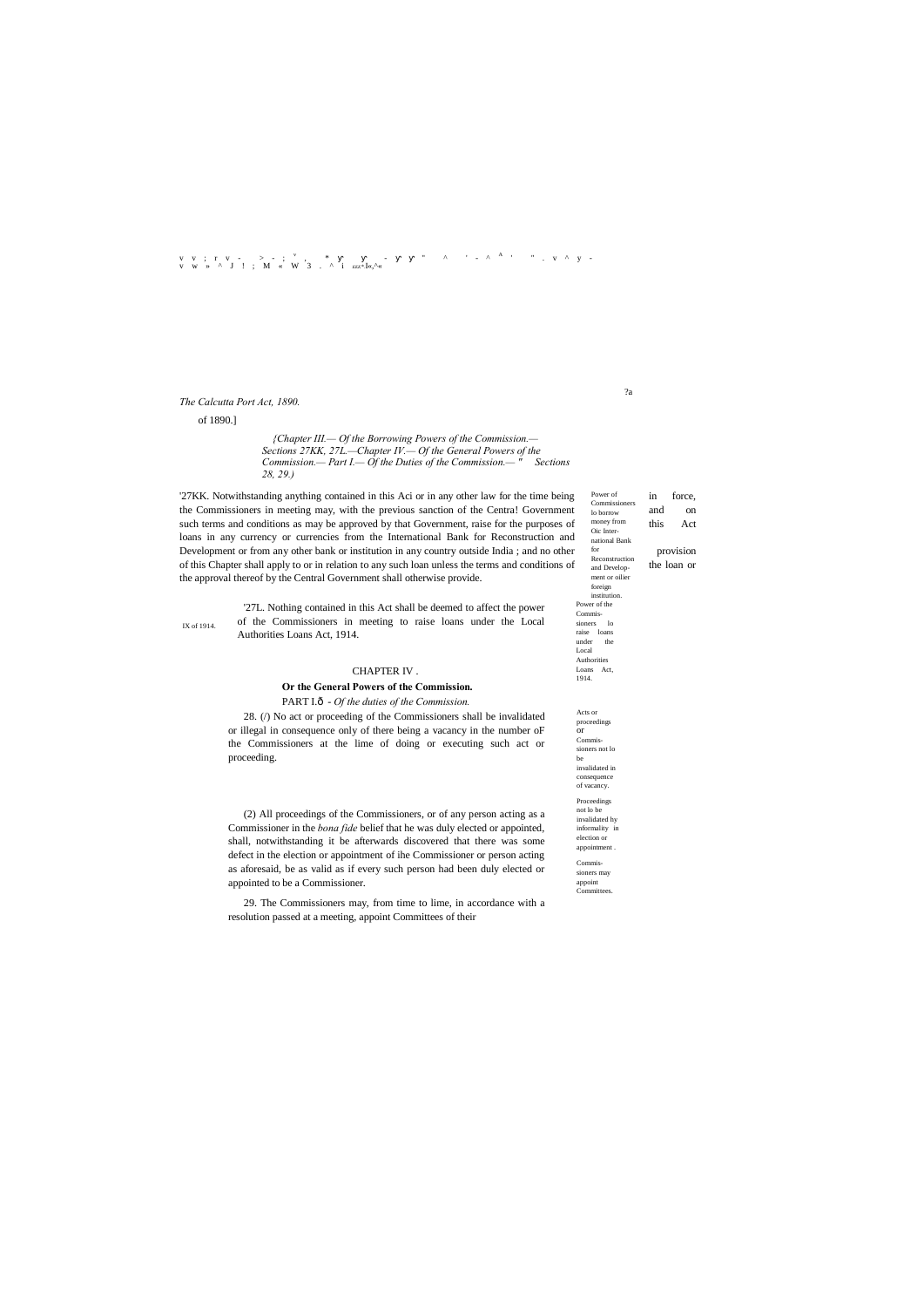34

Commissioners to prepare and in meeting sanction, schedule oT establishment.

#### ;w^.w,.,..^--- .ww.s.^>, ............................, "  $W.WUUAV-SVV-A-S-V<sup>SU*</sup> "'''$

Power to Commissioners to establish a provident fund nnd lo gram long service bonuses.

#### *The Calcutta Port Act. J890.*

(Ben. Act III

# *[Chapter IV.— Of the General Powers of the Commission.— Pari I.— Of the Duties of the Commission.—Sections 30, 30A.)*

(2} Such schedule shall also set forth Ihe amount and nature of lhe salaries, fees and allowances which the Commissioners in meeting sanction for each such  $2$ [emp!oycc]:  $\qquad \qquad$  .

Provided that artisans, porters and labourers, and sirdars of porters and labourers, shall not be deemed to be '[employees] within Ihe meaning of this section, or of [section 32] of this Act.

number for carrying into effect any part of lhe pro visions of this Act, with such powers, and under such instructions, direciions or limitations as by such resolution shall be defined ; and on any such Co mm ittee three membe rs. shal I be a quorum; and the Commissioners in meeting shall have power to alter or discontinue any such committee,

\*30A. The Commissioners may, with the approval of lhe ^[Central Government]ô

(i) establish a provident fund for the benefit of their'[employees] appointed in accordance with [tie provisions of this Act, and compel all or any of such '[employees] to contribute to, and make supplementary contributions to, such provident fund and make payments thereout in accordance with the rules of such fund ; and (li) make payments out of their general revenues of bonuses ba<;ed on the length of service of the '[employees] appointed in accordance with this Act. to such '[employees] or to the widows or dependent children<sup>6</sup>[or other surviving

30. (1) The Commissioners shall, from time to time, prepare, and in meeting sanction, a schedule of the staff of  $[$ employees] whom they shall deem it necessary and proper to maintain for ihe purposes of this Act.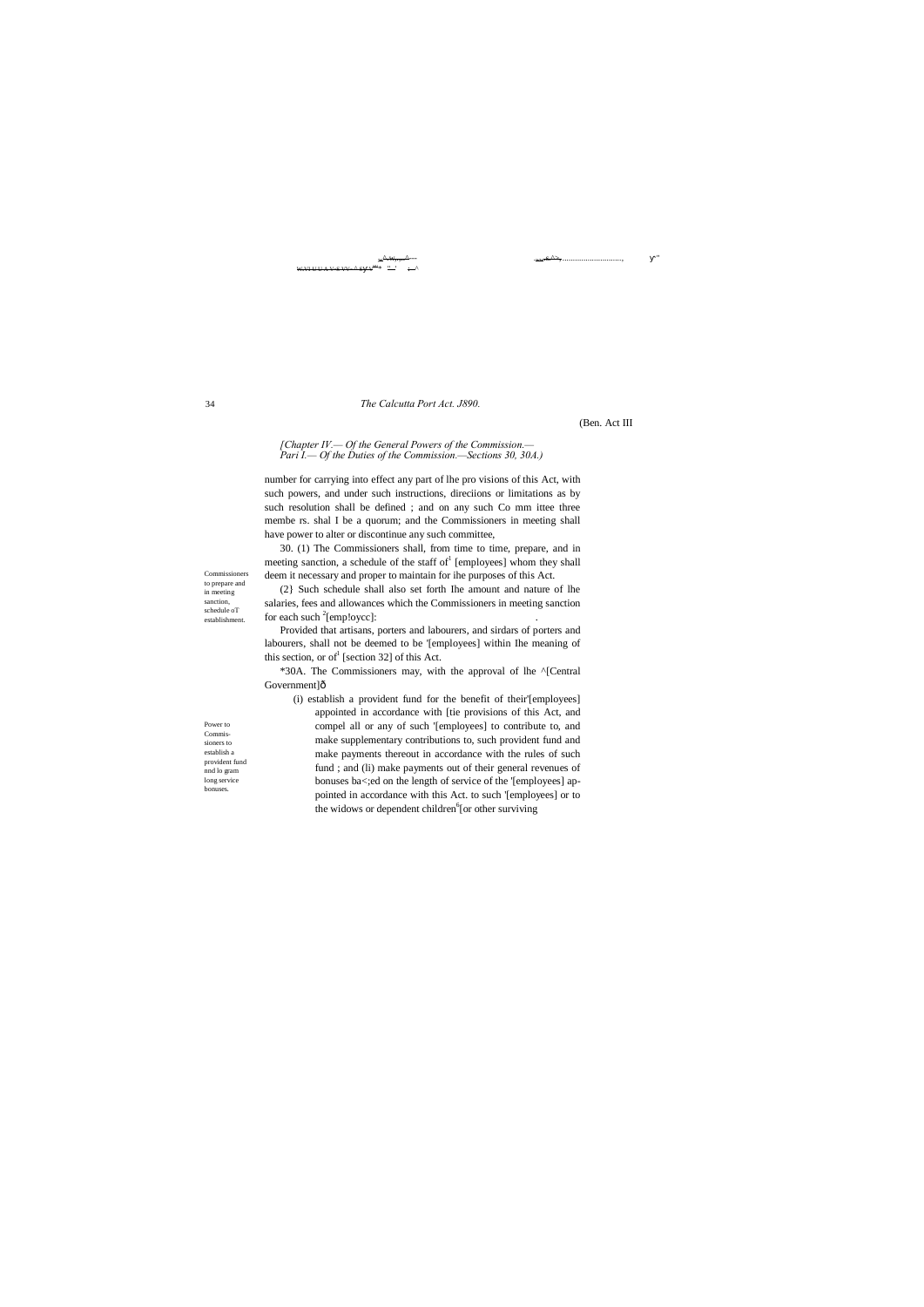**of 1890.]** *The Calcutta Port Act, 1890.'* 37

*(Chapter IV.— Of the General Powers nf the Commission.— Parr I.— Of the Dmies of the Commission.—Section 31.)*

- (a) for regulating the grant of leave to ihe '[employees] of the Commissioners ;
- (b) for authorizing the payment of allowances lo ihe said '[employees], or to certain of ihem whilst absent on leave ;
- (c) for determining the remuneration to be paid to the persons appointed to act for any such '[employees] during their absence on leave;
- (d) for regulating the period of service of all such<sup>1</sup> [empolyees];
- (a) fordetermining thecondilions under which such '[employ' ees] or any or them shall, on retirement, receive pensions, gratuities or compassionate allowances, and the amount of such pensions, gratuities or compassionate allowances ; ' Hand]
- *(f)* for authorizing the payment of contributions at certain prescribed rates, and, subject to certain prescribed conditions, to any provident fund which may, with iheir approval, be establ ished by the' [employees] appointed under this Act;  $-1*$
- $J(g)$  forprescribing the rales and ihe conditions under which the contributions may be paid by the Commissioners and their  $<sup>1</sup>$ </sup> [employees] io the provident fund which may be established under section 30A, and for deiermining the conditions of payments from the fund and the conditions of payments under clause (//) of section 30A of bonuses based on length of service  $;^{3*}$

dependent relatives] of such of them as may die while still in the service of the Commissioners.

**31.**  $(J)$  The Commissioners in meeting shall, from time to time, Powerio frame  $\int_{\text{rame}}^{\text{rame}} \hat{\mathbf{i}}$  $rule \hat{I}$   $\sim$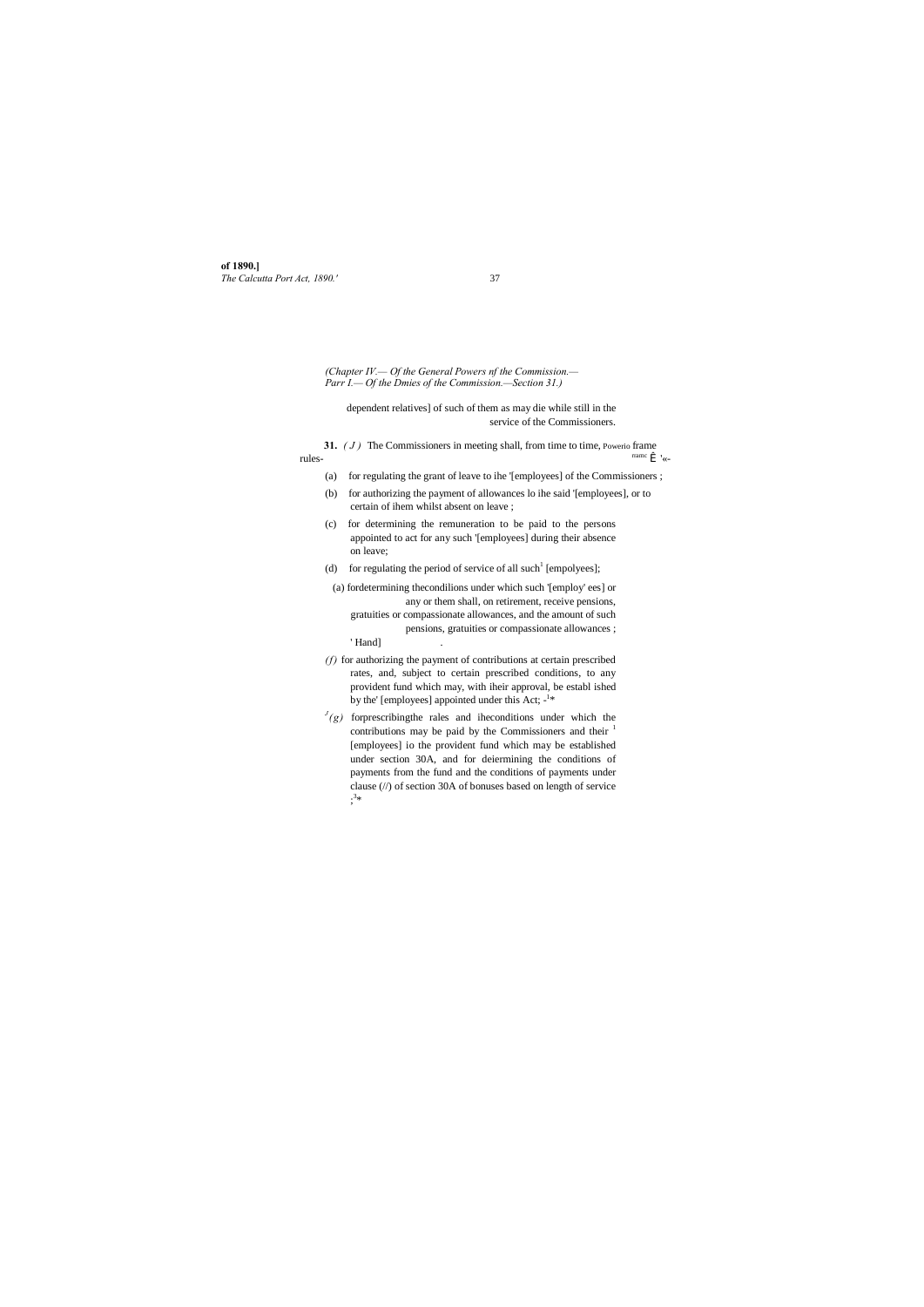---- <del>----</del>--------- -<sup>J</sup>

#### *36 The Calcutta Fart Act, J890.*

**[Ben. Act III**

*(Chapter IV.— Of lhe General Powers of ihe Commission.-- Part I.— Of ihe Duties of the Commission.—Section SI.)*

*'(gs)* for authorising the payment of contributions to any welfare fund or loan fund which may be established by the Commissioners for the benefit of their employees :

 $2$ [('0] for determining ihe conditions under which pensions, gratuities or compassionate allowances may be paid [o any of such - '[employees] injured, or to surviving relatives of any such '[employeesl killed, in (he execution of their duty,

Provided that no such loan fund shall be established without the previous sanction of the Central Government and the maximum rate of annua! contribution to any such welfare fund or loan fund and the maximum amount to which any such fund may be allowed to accumulate shall be fixed from time to time by the Central Government;

of 1910. '(0 for regulating the recruitment, promotion, conduct, discipline, punishment and any other matter relating to the terms and conditions of service applicable to the employees of ihe Commissioners, or allotment of premises to them or their rights and their privileges, not covered by any of the foregoing clauses.

S jf: s£  $4^s$  x jfs  $4^s$ 

 $c_{\perp}$ 

Central  $''(2)$  In the event of any question arising as to the right of any  $w^{\circ}d^{\text{A}}$ <sup>mCnl</sup>  $^{\circ}$  (employeel, or any surviving relative of any <sup>1</sup>[employee] to any  $w^{\circ}d^{\wedge^{mChl}}$  ^[employee], or any surviving relative of any <sup>1</sup>[empluyee], to any mine right pension, gratuity or compassionate allowance referred to in clause *(e)* to pension,  $_{\text{or}}$  "[d^se  $_{\text{or as }[Q]}$  (h<sub>e</sub> amount thereof, such question shall he determined by the "[Central Government].

whether the injury or death occurred before or after the commencement of the Calcutta Port (Amendment) Act, Ben, Act l 1910 ;

- Th!s clausc was re-numbered as clause  $(i)$  by s. 5  $(i)$  (c) of ihe Calcutta Port (Amendment) Act. 1923 (Ben. Act Vi of 1913).
- '.Spf foot-note I On page 34, *wile.*
- 'Clause ( $\ell$ ) was inserted by s. 86  $U$ )(c) of lhe Port Trusts and Ports (Amendment) Ad. 1951 (XXXV or 1931).
	- 'The proviso was omitted by s. 86 (/) (J), *ibid.*
- ÉThis sub-section was subslilulcd ror the original sub-sec I ion by s.  $3$  (2) or lhe Calcutta Port (Amendment) Act. 1910 (Ben, Act I of 1910).

'This clause was in sen id by s.K6. (f) (i>) of the Pori Trusts and Ports (Amendment) Act. 1951 (XXXV or 1951),

*7 See* Foot-note 2 on pnge 34, *ante.*

"This word, letter and brackets were substituted For (lie word, letter and brackets "clause

(p)" by s. 5 (2) ofthcCalculla Fart (Amendment) Act, 1923 (Ben. Act VJ of 1923). ''See fooi-noic *1* on page 12, *a it if.*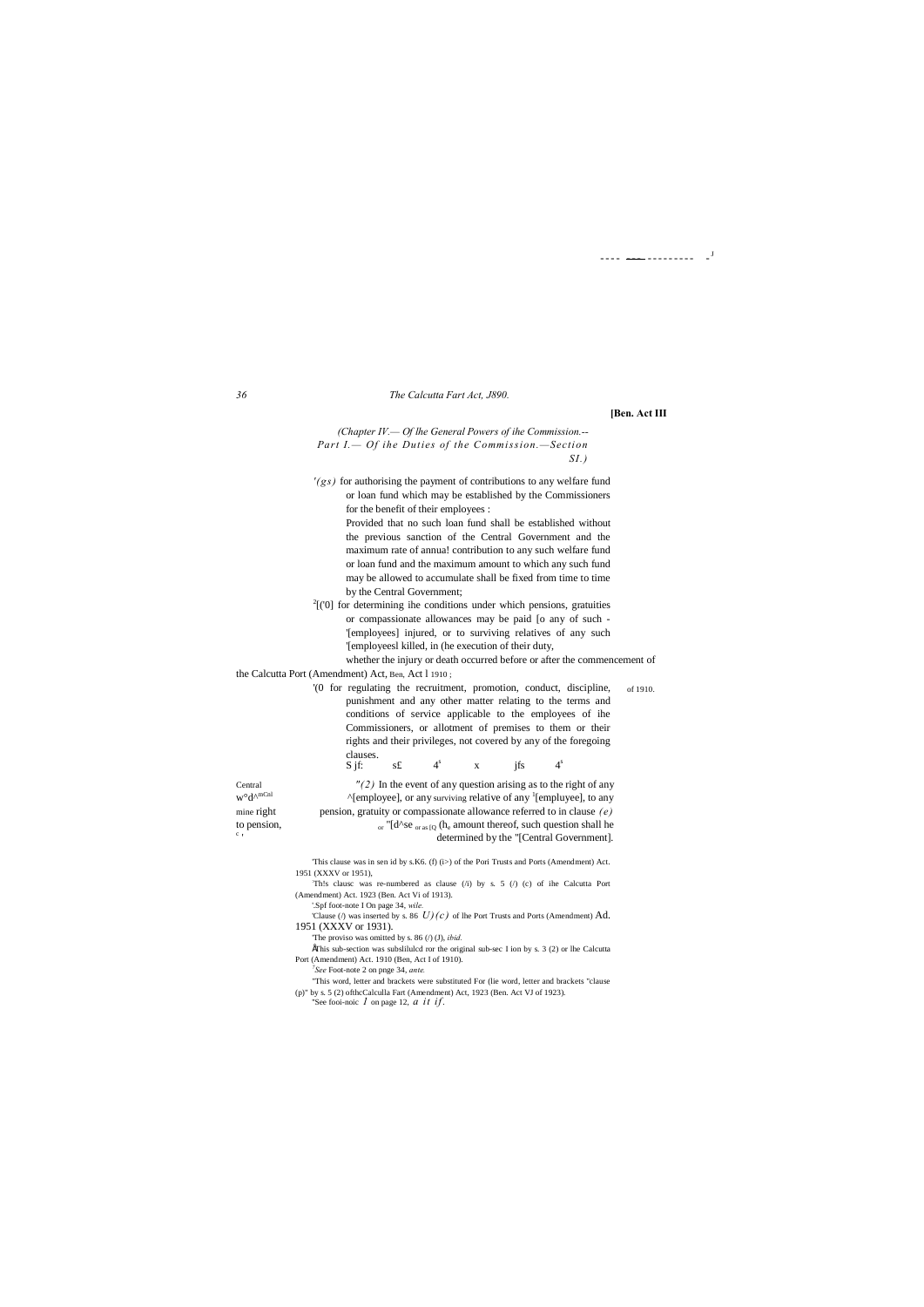# - \* : -o - o  $\wedge$  >> v- ^ r-^:-^ <sup>N</sup>:^>y->: *:* :>f

**of 1890.] 39**

> Rules not lo lake cffcct unlil confirmed by Central Government Appointments, etc., by wliom lo be made.

Disposal of fines realized under scciion 32.

*(3)* Rules made under '[sub-section (V)] shall nottakeeffect unless and unlil they have been  $2$ [approveil] by the '[Central Government],

# *The Calcutta Part Act, 1890.*

# *(Chapter IV.— Of ihe General Powers of the Commission.— Par! I.— Of the Duties of the Commission.—Sections 32, 32A.)*

 $432.$  {/) Subject to the provisions oft he Schedule, for the time being in force, sanctioned by the Commissioners under section 30 and of the rules framed under section 31 and also to the provisions of section 34, the power of appointing, promoting, granting leave to, suspending, fining, reducing or dismissing, or of disposing of any other question relating to the services of the employees of the 'Commissioners including the power of dispensing with the services of any such employee otherwise than by reason of the misconduct of such employee shall be exercised, in the case of employees whose maximum monthly salary exclusive of allowances is less than one thousand rupees, by the Chairman or the Deputy Chairman, and in every other case, by the Commissioners in meeting.

*(2)* The Chairman may. upon such terms as he may think Fit and subject to the provisions referred to in sub-seciion (7) and to the Chairman's powers of revision andcontrol.deJegatctolhehcadofany department for the time being all or any of his powers under the said sub-section in respect of the employees or thai department whose momhly maximum salary, exclusive of allowances, dues not exceed three hundred and fifty rupees.

(J) Notwithstanding anything contained in sub-section (7), the power to make appointment to posts of heads of departments shall be exercisable only by the Central Government after consultation with the Chairman.

*(4)* The Central Government may by order specify each of the posts the incumbent of which shall for the purposes of this section be regarded as the head of a department.

 $S$ 32A. Notwithstanding anything contained in section 57, all fines realised under the preceding section <sup>f</sup>'[shall be credited to any such

'The word, brackets and figure were subsliluled far the wards, braekcIs and Idlers "clausjcs (rf) lo (e) (bolh inclusive) and under clauses (g) and {//)" by s. 86 (2) (a) or Ihe Port Trusts.and Ports (Amendment) Acl, 1951 (XXXV of 1951).

; This word was subtituied for Ihe word "con firmed" by s. 86 *(2) (b). ibid.*

*y Sec* foot-noic 2 on page 12. *nine. .*

""This section 32 was substituted for [he original scciion by s. 87 of the Port Trusts and Ports (Amendment) Acl, 1951 (XXXV of 1951).

'Section 32A was inserted by s. 3 of ihe Calculla Porl (Amendment No. 1) Acl, 1895 (Ben. Acl IV of 1895).

'These words were subsliluied for the words "shall be disposed of in such manner as the Commissioners may think fit" by s. 88 or ihe Port Trusts and Pons (Amendment) Act, 1951 (XXXV of 19511.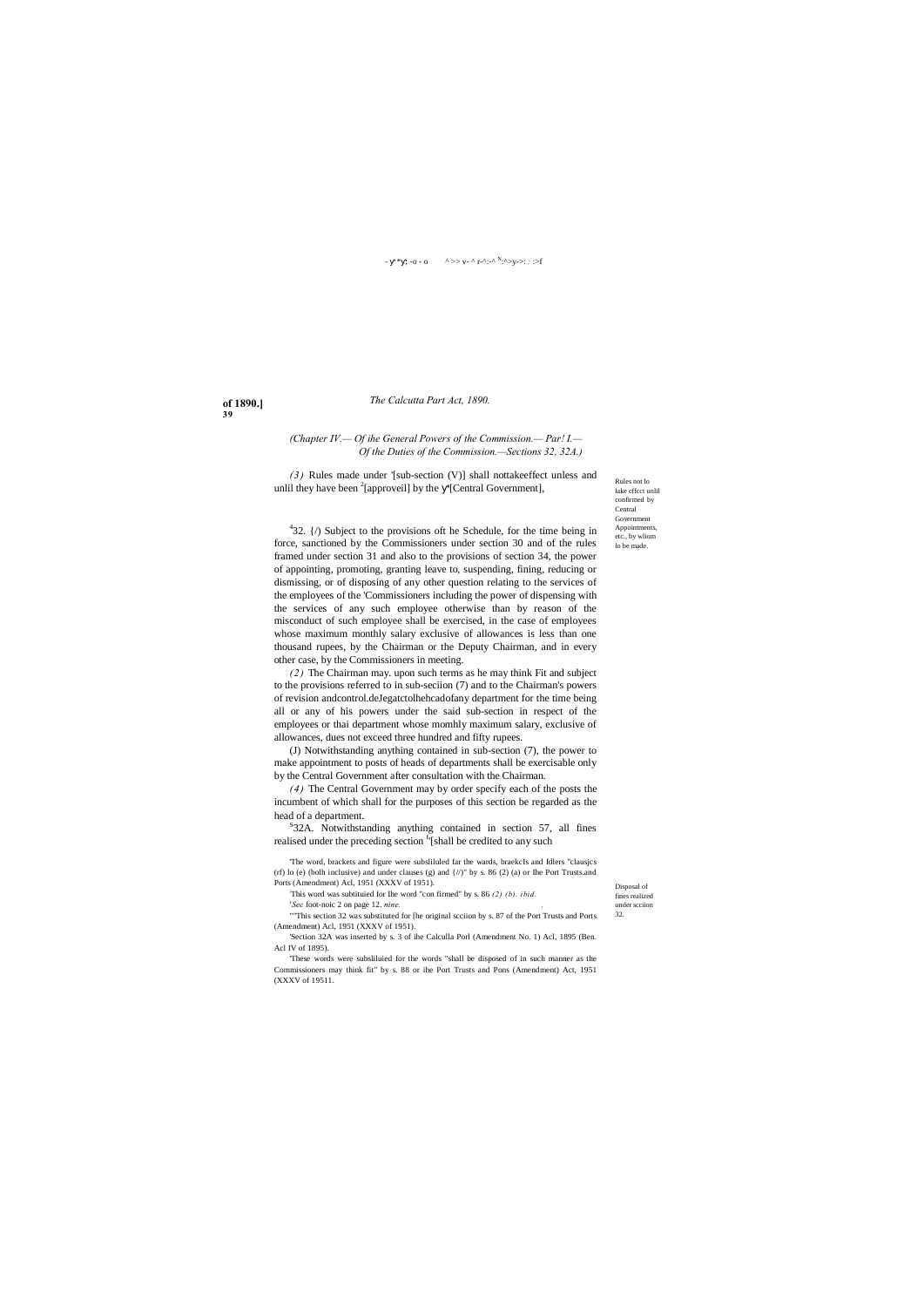$E\nrightarrow$ RVWS», V\*\*

**[Ben. Act III**

#### 40 *The Calcutta Port Act, 1890.*

Certain orders of Commissi oners subject to previous sanction or Central Government.

Works to be constructed and carried out by Commissioners.

*(Chapter IV.— Of the General Powers ofthe Commission.— Part I.— Of the Duties of the Commission.—Sections 33—35.)*

welfare fund as may be established by the Commissioners For lhe benefit of their employees].

33. *[Commissioners in meeting to exersise certain powers with respect to '(employees).]—Rep. by s. 89 of the Port Trusts and Ports (Amendment) Act, 1951 (XXXV of 195!)-*

(2) For the purposes of sub-section  $($ ), any person who may, from time to time, be employed as Consulting Engineer to the Commissioners, otherwise than on the basis of payment of monthly salary, shall be deemed to be an employee whose maximum monthly salary exclusive of allowances is not less than one thousand rupees.

<sup>3</sup>3S. The works lo be constructed and carricd out by Commissioners under the provisions of this Act may includeô

*'34.* (/) Every order made by the Commissioners under section 30 or section 32, save where such orderhas been made in accordance with the rules, for the time being in force, framed under section 31, shall so far as the same relates to the Deputy Chairman or to any employee of the Commissioners whose maximum monthly salary exclusive of allowances is not less than one thousand rupees, be subject to the sanction of the Central Government.

: This new section 34 was substituted for the original section by s. 90 of the Port Trusls and Ports (Amendment) Act. 1951 (XXXV of 1951). .

- <sup>3</sup>Section 35 was subslilulcd for lhe former section by s. 2 or the Calcutta Port (Amendment No, 11) Aci, 1&95 (Ben. Act VI of 1895).
	-

'These words were inserted by s. *2* or the Calcutta Port (Amendment) Acl, 1926 (Ben. Act I of 1926).

*( J )* dockes, wharves, quays, stages, jetties and piers, within the Port, with all necessary and convenient arches, drains, landingplaces,  $\land$ [shelters for passengers], stairs, fences and approaches ; and quarters and buildings necessary for the residence of the officers employed therefor;

# (2) railways ;

- (i) warehouses and sheds, with all necessary appliances for receiving and storing goods landed or to be shipped or carried, and places suitable for the sampling and selling of such goods ;
- *( 4 )* laying down moorings forcarrying out the purposes of this Act ; and the erection of cranes, scales, and all other necessary means and appliances for loading and unloading vessels ;

'See fool-note 1 on page 34, *ante.*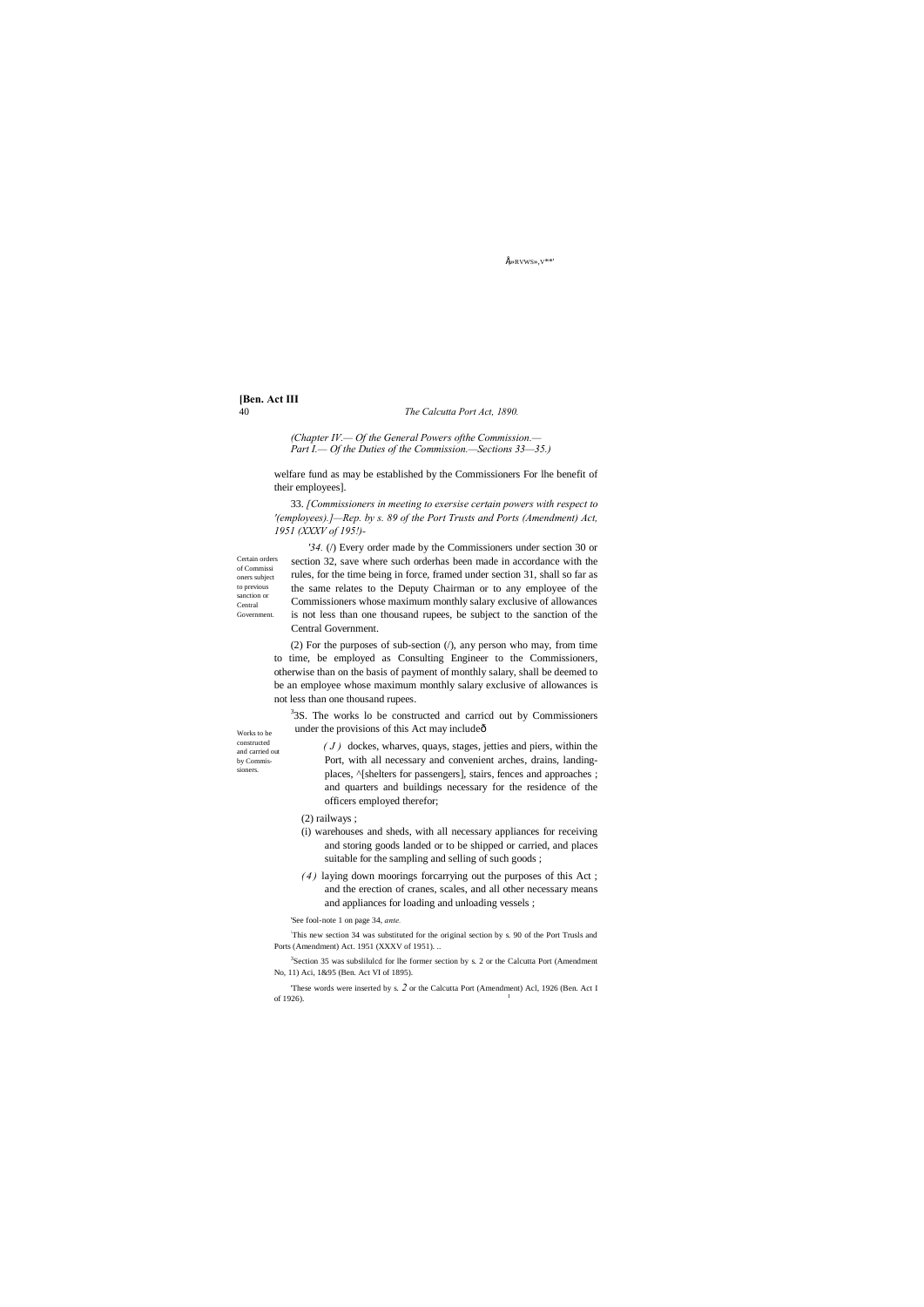#### **of 1890.]** *The Calcutta Port Act, 1890.'* 41 *I.— Of the Ditties of the Commission.—Sections 35A, 36, 37.) (Chapter IV.— Of the General Powers of the Commission.— Part*

Government may order local survey and examination of works. Cost of survey and examination to be borne by Commissioners, Central Government lo restore, complete or construct works on failure of Commissioners.

*( 5 )* the building of steam-vessels required for the purpose of towing vessels in Port -,

reclaiming, enclosing and raising any pari of the river bank or the river bed within the Port, which may be necessary for ihe execution of the works authorized by this Act, or otherwise for ihe purposes of this Act ;

the construction and applicaiion of dredgers and other machines for clearing, deepening and improving ihe river bed within the Port;

- *( 6 )* theconsiruciionofsuch works withoutthe limits of the Port as shall be necessary for the protection of works executed under chis Act; and all such other works and appliances as may, in the opinion of the Commissioners in meeting, be necessary for
- (7) carrying out the purposes of this Act;
- *Va)* the sinking of tubewells and the equipment maintenance and use of boats, barges and other appliances for the purpose of the supply of water to shipping at the Port.
- *( 8 )* 35A.

36. (7)The<sup>4</sup>[Central Government] may. at any time, order a local survey and exam i nati on of any works of the Commissioners under ihi s Act, or the intended sjte thereof,

*' ( 9 )* (2)Thecostofsuch survey and examination shall be borne and paid by the Commissioners out of the moneys in their hands by virtue of this Act.

the building of vessels far ihe carrying of passengers and their personal effects within, or partly within and partly without, the limits of (he Port;

37. (7) If the Commissioners shall allow any work constructed by them under ihis Acl to fall into disrepair, or shall not complete any

'Clause (7a) was inserted by s. 4 or the Calcuila Port (Amendment) Acl, 1905 (Ben. Acl IV of 1905).

'Clause (9) was added by s. 91 of ihe Port Trusts and Ports (Amendment) Acl, 1951 (XXXV of 1951).

'Firstly, the section 35A was inserted by s, 2 of [he Calcutta Port (Amendment) Act, 1970 (Acl XV of 1970), Thereafter sec lion 35 A was nol in force as Ihe Calcuila Port (Amendment) Acl, 1970, was repealed by s. 2 and the First Schedule of ihe Repealing and Amending Act, 197J (Act LVI of 1974),

*'See* foot-note 2 on page 12. *nme.*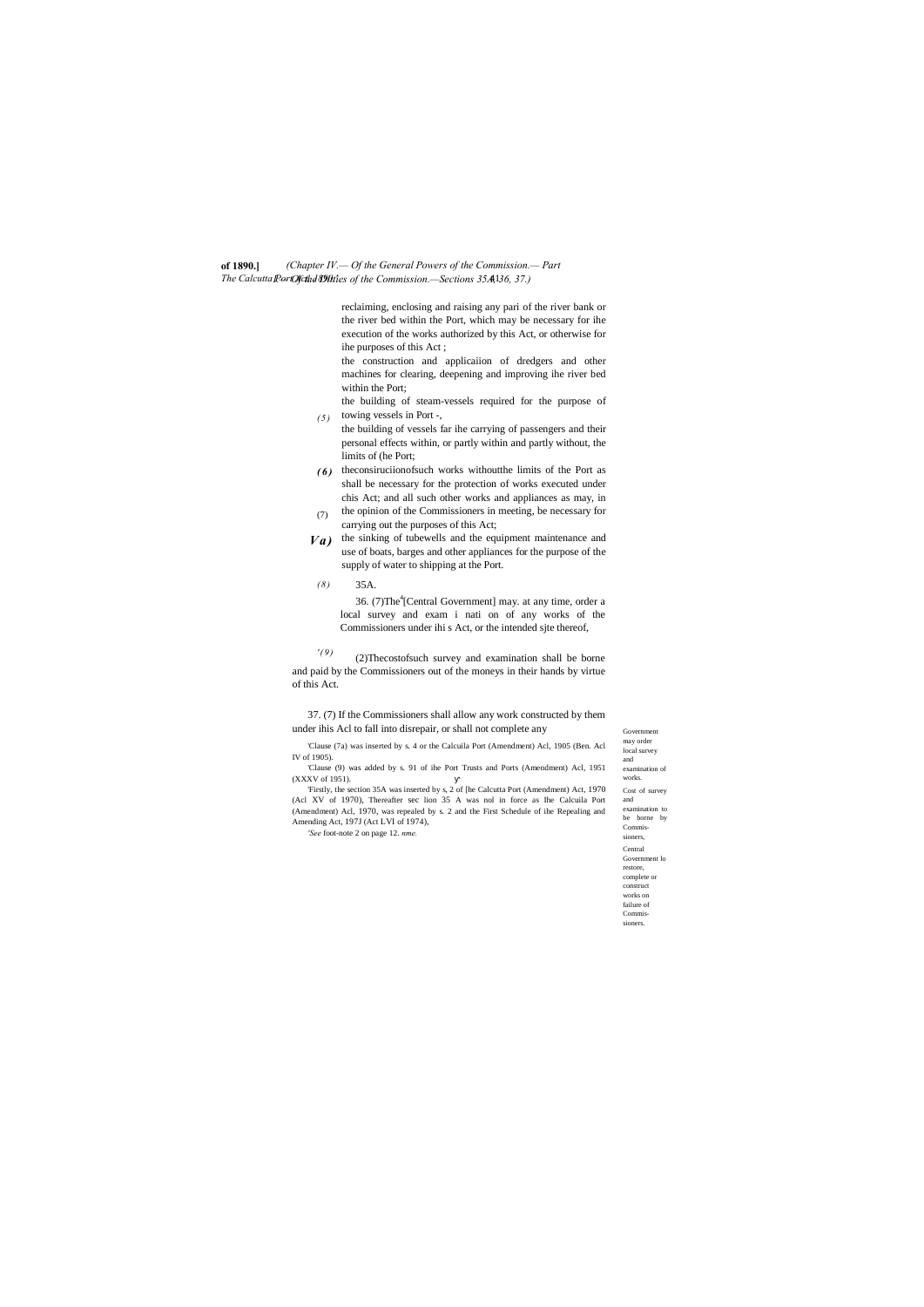Cost uf restoration, etc., of work 10 be deb I due to Government. Power lo supersede lhe Commissioners;.

# 40 *The Calcutta Port Acs, IS90.*

## [Ben. Act III

*(Chapter IV.—Of the General Powers of the Commission.— . . Part I.—Of rite D u lies of the Commission.—Section 38.)*

> (2) The cost of any such restoration, completion or construction shall be a charge on the works and adebt due from tlie Commissioners to the  $\left[ \right]$  (Central Government.)  $(3)$  5 \* \*

work commenced by them or included in any estimate as aforesaid submitted and approved of, and shall noi, after due notice in writing, proceed effectually to repair or complete such work under this Act, ii shall be lawful for the '[C&ntral Government] to cause such work to be restored, completed or constructed, either by the officers of the '[Central Government! or any private contractor.

<sup>4</sup>38. (*/*) If, at any time, the Central Government is of opinionô («) that on account of grave emergency, the Commissioners are unable to perform the duties imposed on them by or under the provisions of this Acl or of any other law, or *(b)* that the Commissioners have persistently made default in the performance ofthe duties imposed on them by or under the provisions of this Act or of any other law and as a result of such default,the financial positionofthe Commissioners or the administrations of the Port has greatly deteriorated, the Central Government may, by notification in lhe *Official Gazette,*  supersede the Commissioners for such period not exceeding six months at a time, as may be specified in the notification :

> (2) Upon the publication of a notification under sub-section (J) superseding the Commissioners, the following consequences shall ensue : $\hat{0}$

> Provided that before issuing a notification under this sub-section for reasons mentioned in clause *(b),* the Central Government shall give a reasonable time of not less than three months to the Commissioners to show cause why they should not be superseded and shall consider the explanations and objections, if any, of theCommission- ers.

 5This seciion 38 was substituted Tor ihe original section by s. 92 of IhtPort Trusls and Pons (Amendment) Act, 1951'(XXXV of 1951).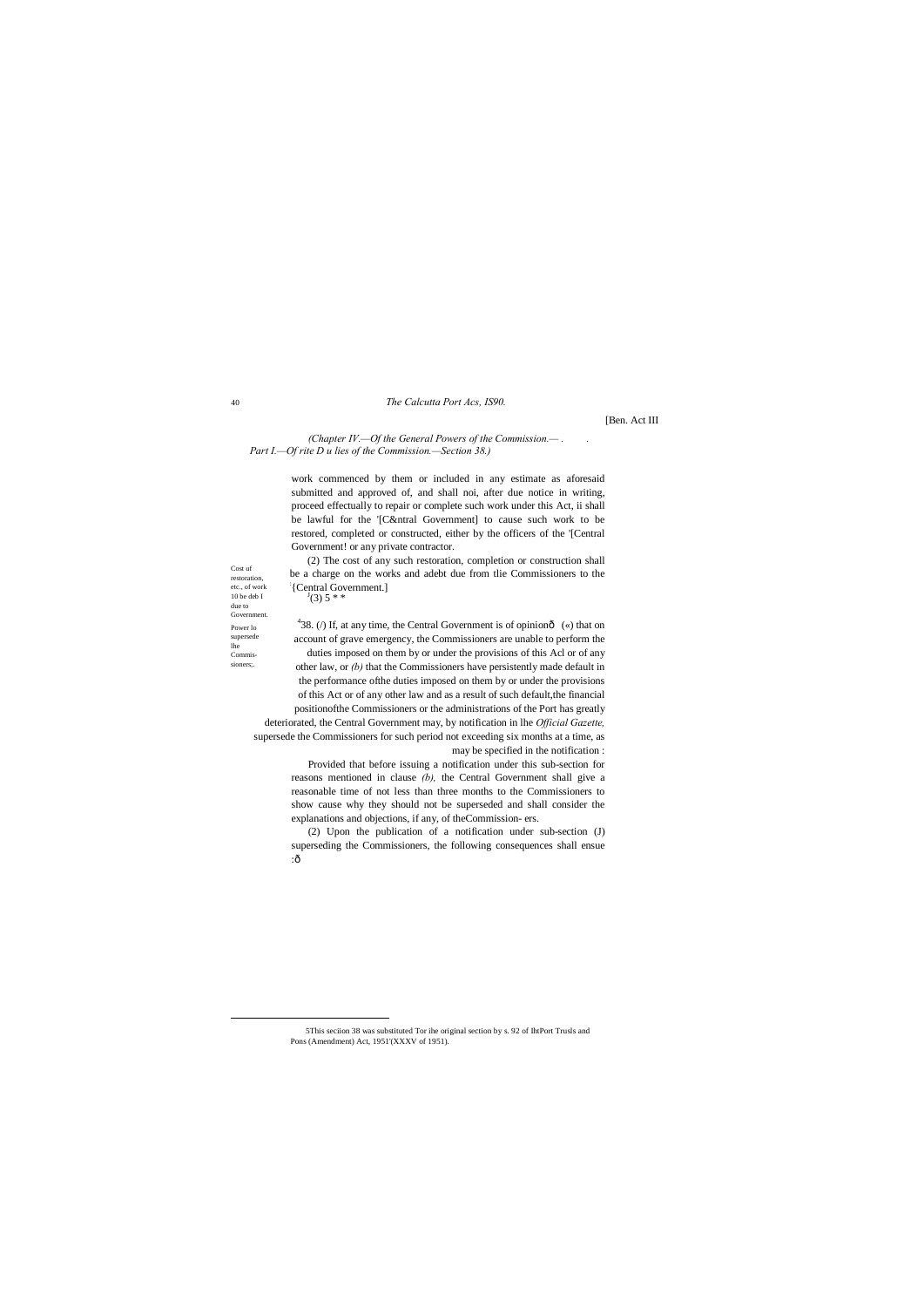*The Calcutta Part Act, 1890. 43 (Chapter IV.— Of the General Powers of the Commission.* **of 1890.]** *Pan /.— Of the Duties of the Commission.—Section 39.)*

> (J) On the expiration of the period of supersession specified in the notification issued under sub-section (/), the Cemral Government mayô

- (a) all ihe Commissioners shall, as from the date of supersession, vacate their offices as such Commissioners ;
- (,b) all the powers and duties which may, by or under the provisions of this Act or of any other law, be exercised or performed by or on behalf of the Commissioners, shall, until the Commission ers are reconstituted under clause *(b)* or clause *(t)* oi'subsection (5), be exercised and performed by such person or persons as the Central Government may direct;
- (c) all property vested in the Commissioners shall, until the Commissioners arereconslituiedunderclause(ZOorcJause (f) of sub-section (J), vest in the Central Government.

Provided that theCentralGovernment may, at any time before (he expiration of the period of supersession, whether as originally specified under sub-section (/) or as extended under this sub-section, take action under clause *(b)* or clause ( $\land$ ) of this sub-section.

- (n) extend the period of supersession for such further term, not exceeding six months, as it may consider necessary ; or
- (b) reconstitute the Commissioners by fresh appointment and fresh election, sind in such case any persons who vacated their offices under clause (n) of sub-section (2) shall not be deemed disqualified for appointment or election, as the case may be ; or
- (c) reconstitute the Commissioners by appointment only for such period as it may consider necessary and in such a case, the persons who vacated their offices under clause («) of sub-section (2) shall not be deemed disqualified for such appointment merely because they were Commissioners at the time of supersession :

*(4)* The Central Government shall cause a notification issued under subsection (!) and a full report of any action taken under th is scciion and the circumstances leading to such action lo be laid before Parliament at the earliest possible opportunity.

39. *{Property vested in Commissioners lo be transferred to, and vested in, Government.— Rep. by s. 93 of the Port Trusts and Ports (Amendment) Act. 1951 (XXXV of 195J).]*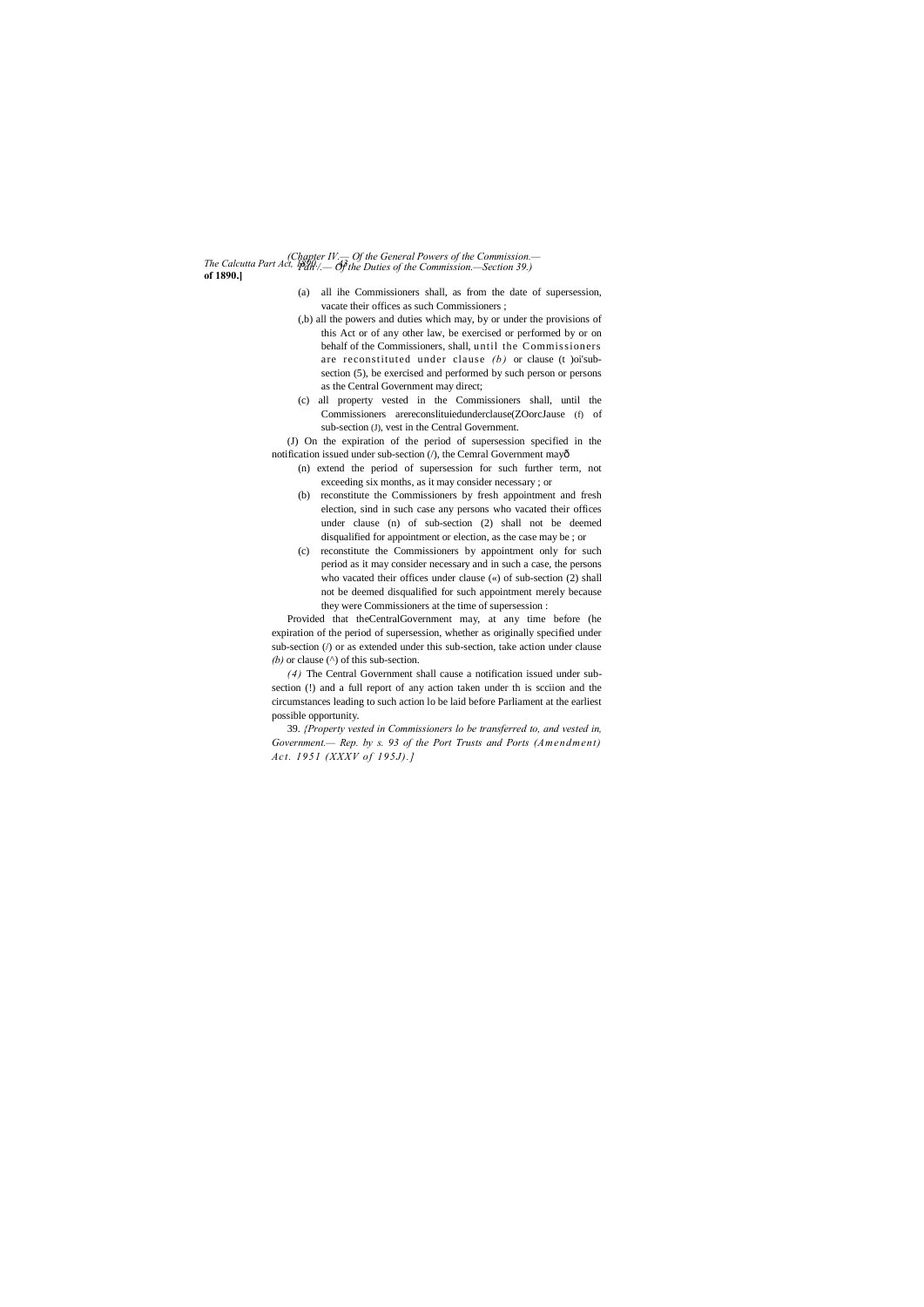Chairman may call special meetings or Commissioners or **Committee** 

Meetings of

Commissioners.

Chairman and Deputy Chairman to attend and preside at all meetings of Commissioners.

Chairman to be whole lime officer.

44 *The Calcutta Port Act, 1890. mode of transacting Business and entering into Contracts. —Sections 40 — 42, (Chapter IV.— Of the General Powers ofthe Commission.— Pan 11.—- Of the 42A, 43, 44.)*

President may adjourn meetings.

Minutes of

proceedings to be kept open Tor inspection free of charge.

## PART IE.— *Ofthe mode of transacting Business and entering into Contracts.*

40. (1) The Commissioners shall meet, for [he transaction of business, ordinarily once in every fortnight.

42. (1) The Chairman  $2$ [and the Deputy Chairman] shall attend all meetings of the Commissioners held under this Act, unless prevented by sickness or other reasonable cause ; and the Chairman or in his absence, the^fDeputy Chairman] shall preside at every such meeting.

*(2)* Such meetings shall be held upon such day and at such hour as the Commissioners shall from time to time determine.

(2) In the absence of both the Chairman  $2$ [and the Deputy Chairman], the Commissioners present at any meeting may choose one of their number to preside.

(3) At every meeting of the Commissioners five members shall constitute a quorum.

<sup>4</sup>42A. While any person is holding the office of Chairman he shall not hold any other salaried office, and, subject to any exceptions permitted by the ''[Central Government], shall devote his whole time and attention to his duties under this Act.

41. The Chairman, or, in his absence, the '[Deputy Chairman], may, whenever he thinks fit, and shall, upon request made in writing by three Commissioners or two members of any Committee, call a special meeting of the said Commissioners or Committee, as the case may be.

43. The President of any meeting at which a quorum of the Commissioners shall be present may, with the consent of the meeting, adjourn the meeting from time to time and from place to place.

44. (/) Minutes of the proceedings of all meetings of theCommis- sioners under this Act shall be drawn up and fairly entered in a book to be kept for that purpose, and shall be signed by the President after each meeting.

- 'These words were subslilulcd for lhe words "or Vice-Chairman" by s. IDfaJ, *ibid.*
- ^hese words with in square brackets were substituted for Ihe word "Vice- Chairman" by s. 10*(b). ibid.*

"Section 42A was inserted by s, 11, *ibiil.*

*''See* foot-note 2 on page 12. *ante.*

<sup>&</sup>quot;These words were substituted for the words "Vice-Chairman" by s. 2 of the Calcutta Port (Amendment) Act. 1920 (Ben. Acl Vtl of 1920).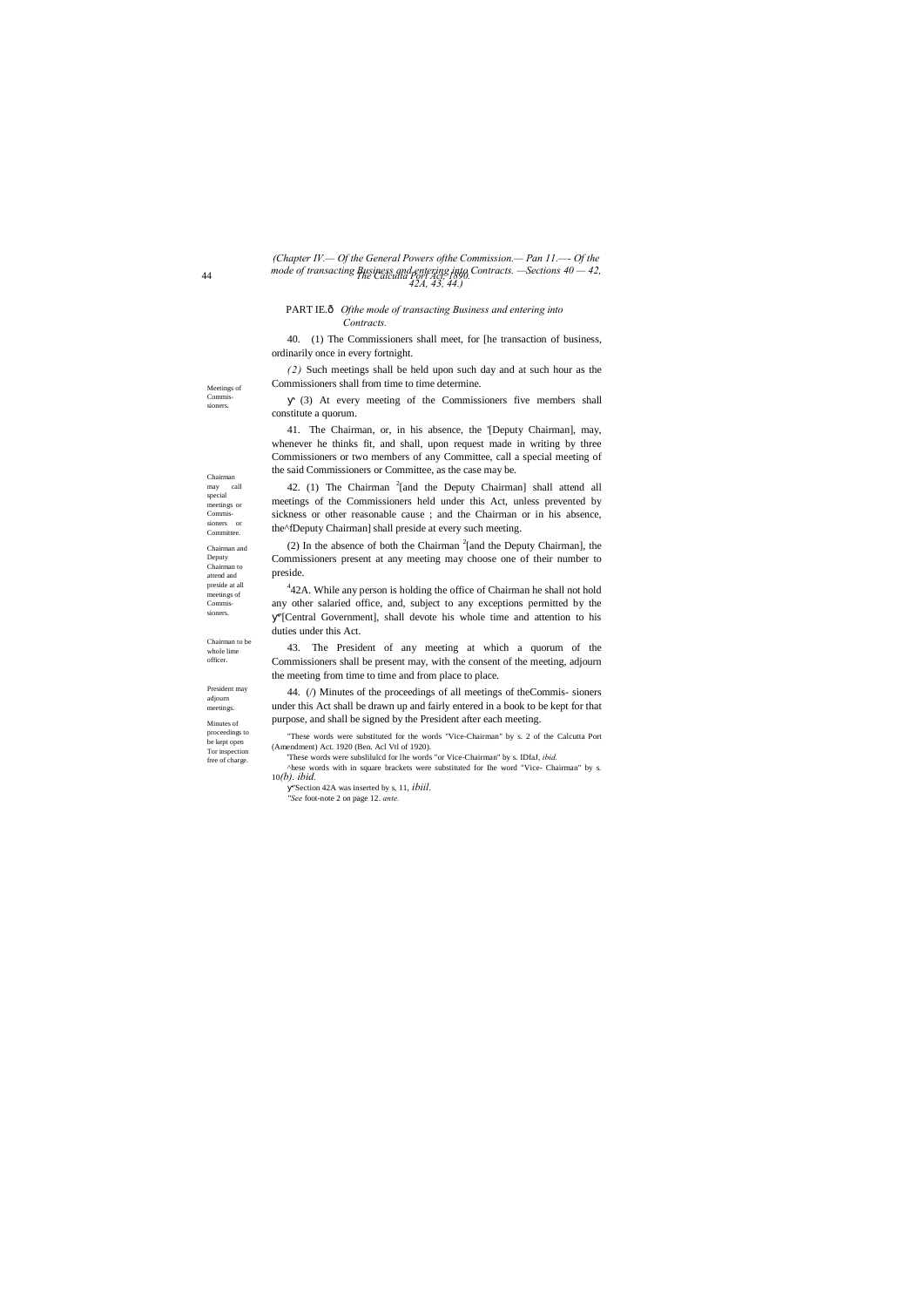minutes of meetings to be preserved. Charman or

Deputy Chairman may exercise cnlain powers of Commissioners,

#### *The Calcutta Pon Act, 1890.* 45 *{Chapter IV.— Of the General Powers ofthe Commission.-* **of 1890,]** *Part If.— Of the mode of transuding Business and entering into Contracts.— Sections 45 — 47.)*

(2) The said minutes shall, at all reasonable limes, be open at the office of the Commissioners to the inspection of any Commissioner without charge '[and shall, excepting such portion thereof as the Chairman may in any particular case direct, be open to the inspection also of the public at the office of ihe Commissioners during office hours on paymenl of such fee for each inspection as may from time lo lime be fixed by the Commissioners in meeting],

Votes to be uken by President *(2)* The President shall have a second or casting vote in all cases of equality of votes:

(J) A summary ofthe said minutes shall, as soon as practicable, be published in the *Official Gazette. ■ .*

Copy of 46. A copy of the minutes of every meeting of the Commissioners shall, as soon as conveniently may be, be transmitted to such Secretary of the '[Central Government] as.sfiall, from lime to time, be appointed for thai purpose, and shall be preserved in the records of the office of such Secretary.

45. (/) Whenever necessary, the votes of the Commissioners present in meetings shall be laken by the President, and ihe resolution supported by the greater number of votes shall be deemed to be the resolution of the Commissioners at such meeting.

Provided thai, when votes are taken, any Commissioner present may require that the voles given on each side shall be recorded.

47. All ihe powers, authorities and duties in and by this Act, conferred or imposed upon lhe Commissioners, may be exercised and performed by the Chairman or <sup>J</sup>[Deputy Chairman], save the powers, authorities and duties by this Act, or by any rule, bye-law or order made under lhe provisions oF ibis Act, conferred or imposed on, or restricled to, the Commissioners in meeting :

Provided that such powers, authorities and duties shall not be exercised by the Chairman or""[Deputy Chairman] in contravention of any order issued or rule passed by the Commissioners in meeting.

'These words were added by s, 94 («) of Lhe Port Trusts and Ports (Amendment) Act, 1951 <XXXVof 1951).

'These sub-section was inserted by s. 94 (ij), *ibid.* font-note 2 on page 12, *ante, ''See* Tool-note I on page 42, *ante.*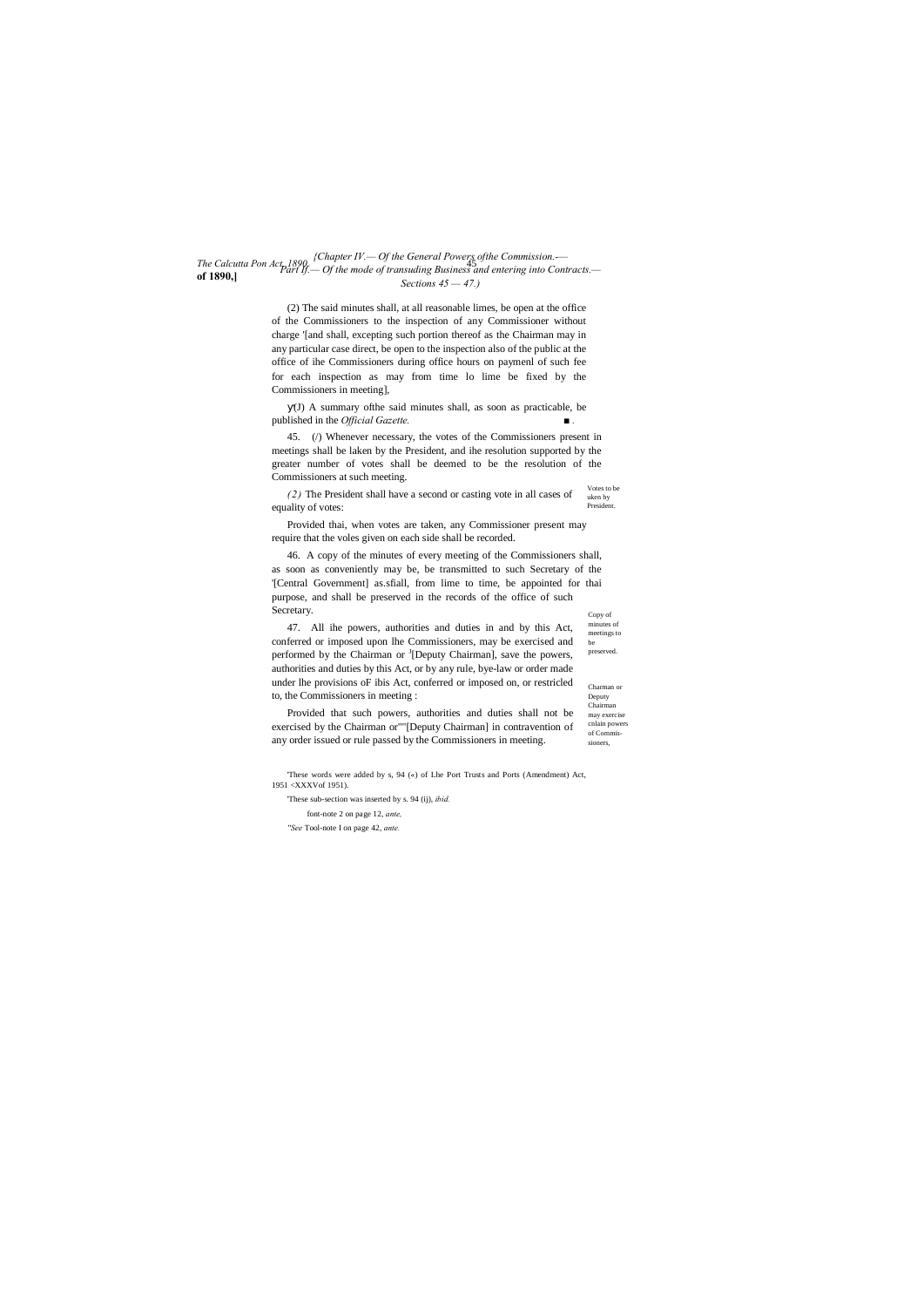44

Powers ,md Juft iS *vf*  Deputy Cll airman.

Pow:rs ol Commissi oners lo CTllOf *\TilO* cerlnin commas.

Powers of Commissioners in meeting lo sanction works add make

contracts for execution

tlieir

. Powers of Chairman as

lo execution of works,

#### $\overline{***}$  if  $\overline{t}$   $\overline{t}$   $\overline{t}$   $\overline{t}$   $\overline{t}$   $\overline{t}$   $\overline{t}$   $\overline{t}$   $\overline{t}$   $\overline{t}$   $\overline{t}$   $\overline{t}$   $\overline{t}$   $\overline{t}$   $\overline{t}$   $\overline{t}$   $\overline{t}$   $\overline{t}$   $\overline{t}$   $\overline{t}$   $\overline{t}$   $\overline{t}$   $\overline{t}$

#### *The Calcutta Port Act, 1890.*

#### [Ben. Act 111

*(Chapter IV.— Of the General Powers of the Commission,— Part UOf (he mode of transacting Business and entering into Contracts.—Sections 47A, 48 — 50.)*

'47 A. In addition to any powers or duties conferred or imposed on the Deputy Chairman by any otherprovision of this Act or by any rule, bye-law or order made hereunder, the Deputy Chairman shall excrcise such of the powers and perform such of the duties of ihe Chairman as the Commissioners in meeting may, subject to the approval of the '[Central Government), from lime loiime, direct.

48. The Commissioners, in accordance with a resolution passed at a meeting, may enter into contracts with any body corporate, registered jointstock company or private person for the execution or supply by them or him of any works, labour materials, machines, stores or for other matters necessary for carrying into effcct the trusts and purposes of this Act:

<sup>J</sup>Thcsc suctions 49 and 50 were substituted Tor die original sections by s, 2 of Ihe Calcutta Port (Amendment) Acl, !9l2(Ben. Act lot 1912).

^Thesc words wcrcsubsliliiicd inr I'll,' words "two ihousnnd" by s. 96 of die Poll Tiw^amJ Pom (Aniendiiieni) Acl, 1951 (XXXV or 1551).

'Provided that nu contract, under or by virtue of which a sum greater than seven lakhs of rupees may in any event be payable by the Commissioners, shall be valid **unless** it lius been made with the previous sanction of the Central Government.

"49, The Commissioners in meeting may sanction works and enter into contracts for their execution :

Provided that no new work, the estimated cost ol" which exceeds '[ten thousand] rupees, shall be commenced unlil a plan and estimate have been approved by the Commissioners in meeting.

""SO. Notwithstandinganyihing contained in scciion 49 the''[Chairman or the Deputy Chairman] may direct the execution of any work

"Scciion 47A WAS inserted liy s, 12 of the Calcuila Port (Amendment) Aa, 1920 (Ben. Acl VII of 1920).

*foot note 2* tin 12. *time.*

"'The proviso lo sea ion 48 was milled hy ihe Port Trusts and Ports (Amendment) Acl. 195) (XXXV of 1951), s. 95. The original proviso was repealed by [he Bengal Deccniralizalion Acl, 1915 (Ben. Acl V of 1915).

'These words were subsiiiuicd for ihe word "Vice-Chairman" by s. 2 af ihe Calcium Pon (Amendment) Ati. 1920 (Ben, Acl VII of 1920).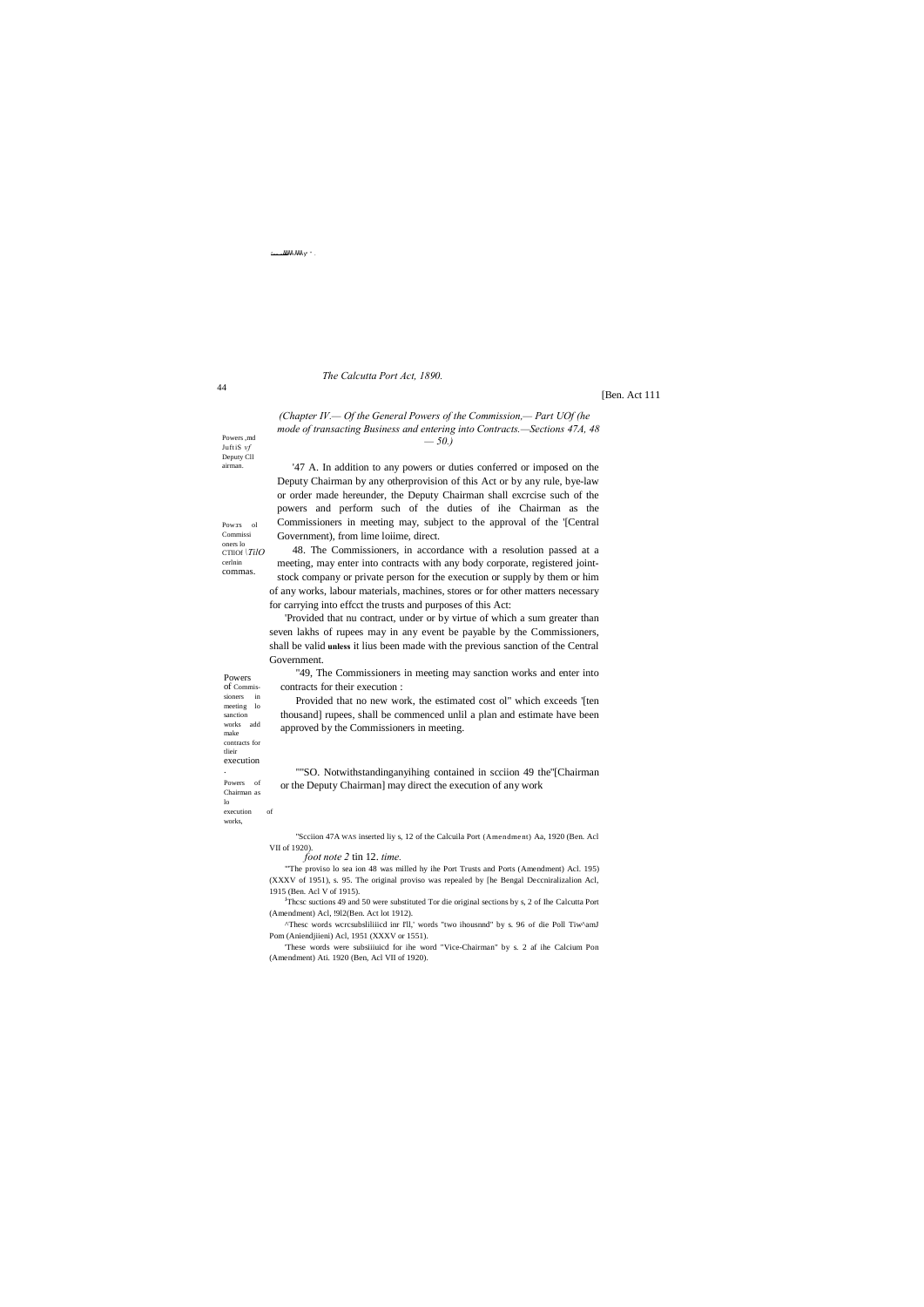#### 47 *The Calcutta Port Act, 1890.*

Commissioners may

compound or compromise for any claim or demand made against [hem,

Mode of execuling coniracis or agreements.

**of 1890.]**

## *(Chapter IV.— Of the General Powers ofthe Commission.— Part II.— Ofthe mode of transacting Business and entering into Contracts.— Sections 51—53.)*

'Provided that where the estimated cost of any new work has been approved by the Central Government, no expenditure which exceeds by more than ten *per cent,* the estimated cost so approved shall be incurred by the Commissioners without the previous approval of the Central Government.

Certain new works subject lo approval of Government. <sup>3</sup>51, No new work, the estimated cost of which exceeds two lakhs of rupees, shall be commenced by the Commissioners until ihe plan and estimate thereof have been submitted to. and approved by, the <sup>4</sup>[Central Government]:

Lhe cost of which does not exceed '[five thousand] rupees, and may enter into contracts for the execution of such wprks: [and in every such case, the Chairman or, as the case may be, the Deputy Chairman shall make a report to lhe Commissioners at their next meeting of any such directions given or contracts entered into by him.)

 $753$ , (i) The Chairman may, on behalf of lhe Commissioners, enter into any contract or agreement whereof the value or amount shall not exceed tlvc thousand rupees, in such manner and form as, according to the law tor lhe time being in force, would bind him if such contract or agreement were on his own behalf ; bui every other contract or' agreement on behalf of the Commissioners shall be in writing and shall

52. The Commissioners may in meeting, compound or compromise for, or in respect of, any claim or demand made against them, for such sum of money or other compensation as they shall deem sufficient :

''Provided that no settlement shall be made under this section without the previous sanction of the Central Government if such settlement involves the payment by the Commissioners of a sum exceeding twenty-five thousand rupees.

'These words were subslilulcd for lhe words "one thousand" by s, 97 (a) of ihe Porl Trusls and Ports (Amendment) Act, 195) (XXXV of 1951).

2 Thcsc words were added by s. 97 *(!>}, ibid.*

'Section 51 was substituted for the original section by the Bengal Decentralization Act. 1915 (Ben. Act V or 1915).

*J Sce* Toot-noie 2 on page 12. *mite.*

This proviso was added by s, 98 of the Porl Trusls and Ports (Amendment) Acl. 5951 (XXXV of 1951).

'This proviso was added by s. yy. *ibid.*

'This new section 53 was substituted for the original section by s. 100, *ibid.*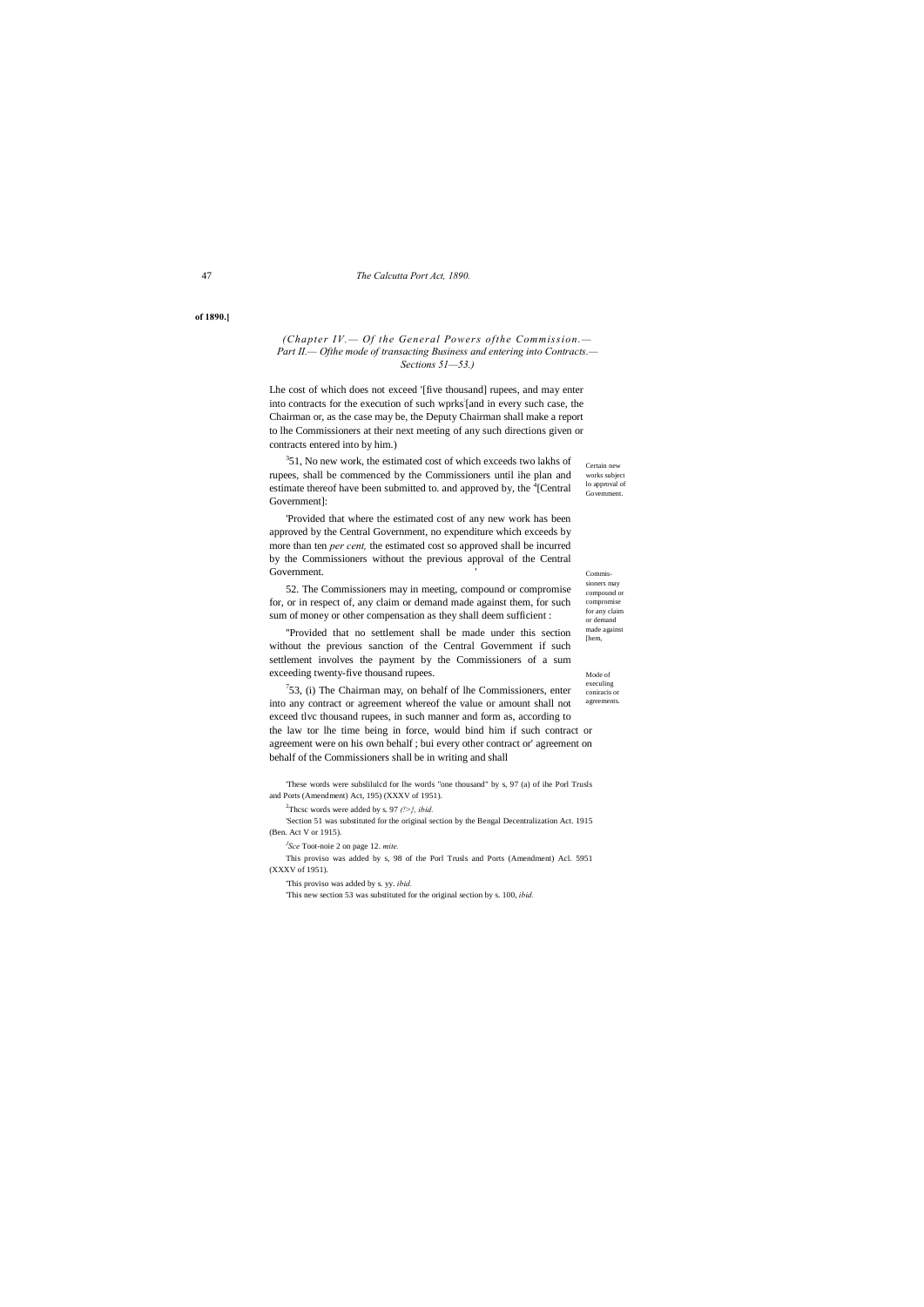Employee not io be conccrned or interested in contracts or works or Commissioners.

Powers or Commissioners as to properly within or without limits or Port.

# 46 *The Calcuila Port Acl, 1890.*

#### **[Ben. Act III**

*(Chapter IV.— Of the General Powers of the Commission.— Part II.— Of the mode of transacting Business and entering info Contracts.— Section 54.— Part III.— Of the Property of the Conmiissioners.■—Scction 55.)*

be signed by the Chairman and by the Iwo other'Commissioners, and shall be sealed by ihe common Seal of the Commissioners.

*(2)* Nn contract or agreement not executed as is in this section provided shall be binding on the Commissioners.

54. No '[employee] of the Commissioners shall be in anywise concerned or interested in any contract or work made with orexecuied for the Commissioners ;

and, if any such '[employee] be so concerned or interested, he shall be incapable of afterwards holding or continuing in any office or employment under the Commissioners, and shall forfeit and pay-the sum of five hundred rupees, which may be recovered by suit by any person with full costs of suits :

Provided that nothing in this section shall apply to any person by reason only of his being a share-holder in any registered or incorporated company which may enter into any contracts with, or execute any works for the Commissioners ; or of his being interested as a debenture-holder in any loan contracted by the Commissioners.

#### PART III. $\delta$  *Of the Property of the Commissioners.*

55. The Commissioners shall, for the purposes of this Act, have power to acquire and hold immovable or movable property, whether within or without the limits of the Port, by conveyance, gift, lease, assignment, or sale : [from the Government], or any corporate body, or any registered joint-stock company or private person; and they shall also have power in meeting to lease or sell any immovable or movable property which may have become vested in or been acquired by them:

Provided that no such sale, or other alienation or lease of any immovable property for any estate or interest exceeding the term of '[thirty years], shall be valid unless the sanction of the "'[Central

#### *'See* fool-note 2 on page 34, *ante.*

: The words "from the Crown" were originally substituted for [he words "Tram the Governor General in Council, or the Lacal Government, on behalf of the Sccrctary or Stale TOT India in Council" by para. 3 and Sch. IV to the Government of India (Adaptation uftndian Laws) Older. 1937. and Ihcical'tcr ihe word "Government" was subsiituted for clic word "Cro wn" by paragraph <lf /) of ihe Adaptation of Laws Order, 1950.

'These words were substituted for the words "ten years" by s. 101 of the Pon Trusts and Ports (Amendment) Act. 1951 (XXXV of 1951). *<sup>4</sup> See* fool-note 2 on page 12, *nine*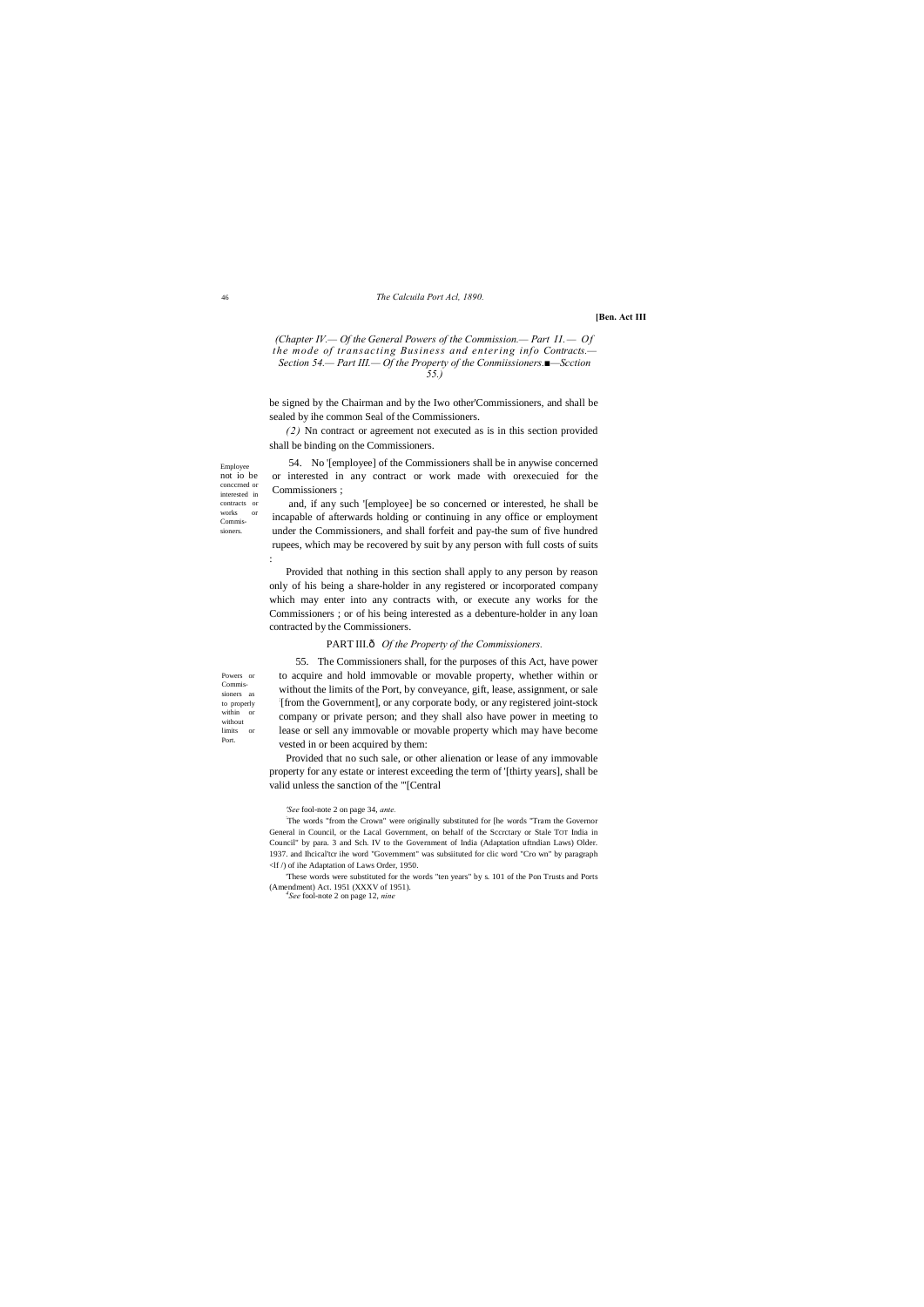**of 1890.]** *The Calcutta Port Act, 1890.'* 49

eases subject lo aSSCHL qf Central Government

Properly and moneys of Commissioners to be held upon mist for purposes of Acl.

Acquisition oHand or building for purposes of Act.

Lund or building so acquired to vcsl in Commissioners,

# *(Chapter IV.*— *Of the General Powers ofthe Commission.— Part HI.*— *Of the Property of the Commissioners.—■ Sections 56—58.)*

Powers or Commissioners in certain 56. It shall not be lawful for the Commissioners to demise, farm, sell or alienate any power which, by or under this Act, may become vested in them of levying tolls, dues, rates, rents, orcharges, unless the assent of the '[Central Government] to such demise, farm, sale or alienation shall have been first obtained.

Government] to such sale, alienation or lease shall have been first obtained.

57. All property vested in, or acquired or held by, and all moneys paid or payable to, the Commissioners,  $^{2}$ [shall be held by the Commissioners in trusc for the purposes of this Act].

58. (I) When any land or building is required for the purposes of this Act, the '[Central Govenment]<sup>3\*</sup> may declare that the land or building is required for a public purpose and <sup>4</sup>[rnay cause] proceedings to betaken for obtaining possession of the same <sup>5</sup>[for the Central Government] and for determining the compensation to be paid to the parties interested, according to any law in force for the acquisition of land for public purposes.

*(2)* On payment by the Commissioners of the compensation payable under such law, and of the charges reasonably incurred by the Collector in respect of the proceedings thereunder, such land or building shall vest in them for the purposes of this Act.

*'See* Tool-noie 2 on page 12. *tin re.*

: Thcse words were subslilulcd Tor lhe words "shall be held upon trust for the purposes of this Acl and not otherwise" by s. 102 of lhe Port Trusts and Ports (Amendment) Act, 1951 (XXXV of 1951).

'The words "in its discretion" were omitted by para. 3 and Sch. IV lo lhe Government of India (Adaptation olTndiiin Laws) Order. 1937,

J Thcsc words were subslilulcd for ihe words "may order" , *ibidi.*

'These words wiihin square brackets were subslilulcd for llic words "for Govern- mcnl", *ibid.*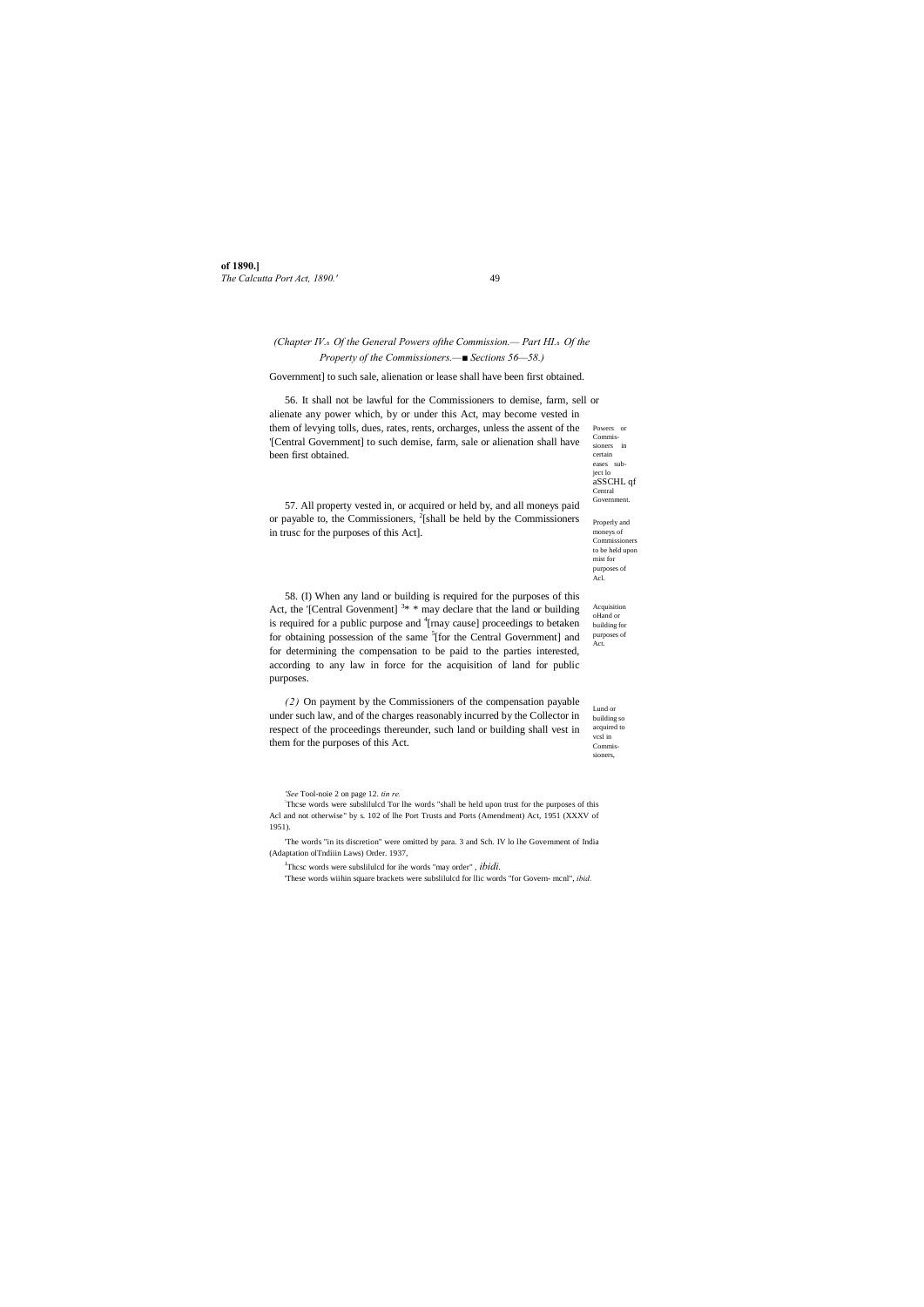#### *The Coicttltct Port Act, 1890.*

Calcutta shall be ascertained in ilie following way : ô

 $_{\rm{hal}}$  $\cdot$  of erly vested in mis- $\overline{\text{er}}$ ; **10** be tained.

*(Chapter IV.— Of Ihe General Powers of rhe Commission. Pur! IV.— Ofthe Assessment of ihe Property ofthe Commissioners. —Sec!ion 59.)*

PART IV, $\hat{o}$  *Of the Assessment of the Property of the Commissioners.* 59, For ilie purposes of municipal assessment, the annual value of the properly vested in [he Commissioners within lhe municipal limits of

*(5) Five per cent,* on the aggregate expenditure determined in the mannerhereinbefore provided shall be the annual value ofthe rateable property of the Commissioners, within the meaning of section 122 of the Calcutta Municipal Consolidation Act, 1&88.<sup>1</sup>

*(1)* The aggregate expenditure incurred in the construction of all docks, wharves, quays, stages, jellies, piers and other works belonging to lhe Commissioners ; also in the purchase of land ; also in lhe construction of officcs, warehouse and Other buildings belonging to them within the limitsof Calcutta, as defined by the Calcutta Municipal Consolidation Act, 1888', shall be determined.

*(2)* Expenditure incurred in procuring or putting up machinery shall not be included in such aggregate expenditure.

*(3)* Expenditure incurred from time lo lime on account of repairs necessary to maintain any works or buildings in good order shall not be included in such aggregate expenditure.

*(4)* Expenditure Tor the purpose of materially adding to, or improving, any work or building shall be included in such aggregate expenditure.

'Bengal Aci. Hot ISSft.was icpcalod anJ rc-cnaticJ by ihe Calculi a Municipal. Acl. 1899 (Ben. Acl III or IS99), which was repealed and re-enacted by the Calcutta Municipal Act. 1923 (Ben, Acl [II of 1923), which was again been repealed and re- enacted by lhe Calcutta Municipal Aci. 1951 (West Ben. Aci XXXIII of 1951), which was further repealed and re-enacted by ihcCafcuttn Municipal Corporation Act, 19&0 (VVcsl Ben. ActLlXof l98U}nnd the reference should now bcconsirued as areferencc lo scction 2. clause *(9)* of th< last mentioned Act.

^Provided that where any agreement has been reached between the Commissioners and the Corporation of Calcutta providing that the annual value ofthe properties vested in the Commissioners is to be ascertained for the purposes of municipal assessment on a basis different fromthat set out in the foregoing provisions of this section, the annual value may, with ihe approval of the Slate Government, be ascertained on such basis with effect from such date (which shall not be earlier than the 1st day of April, 1952) as the Slate Government may direct,

Added by s. 2 af the Calcutia Pon (Amendment) Act, 1954 (West Ben. Acl XXV of 1954).

1. Aci II san.

n, Act III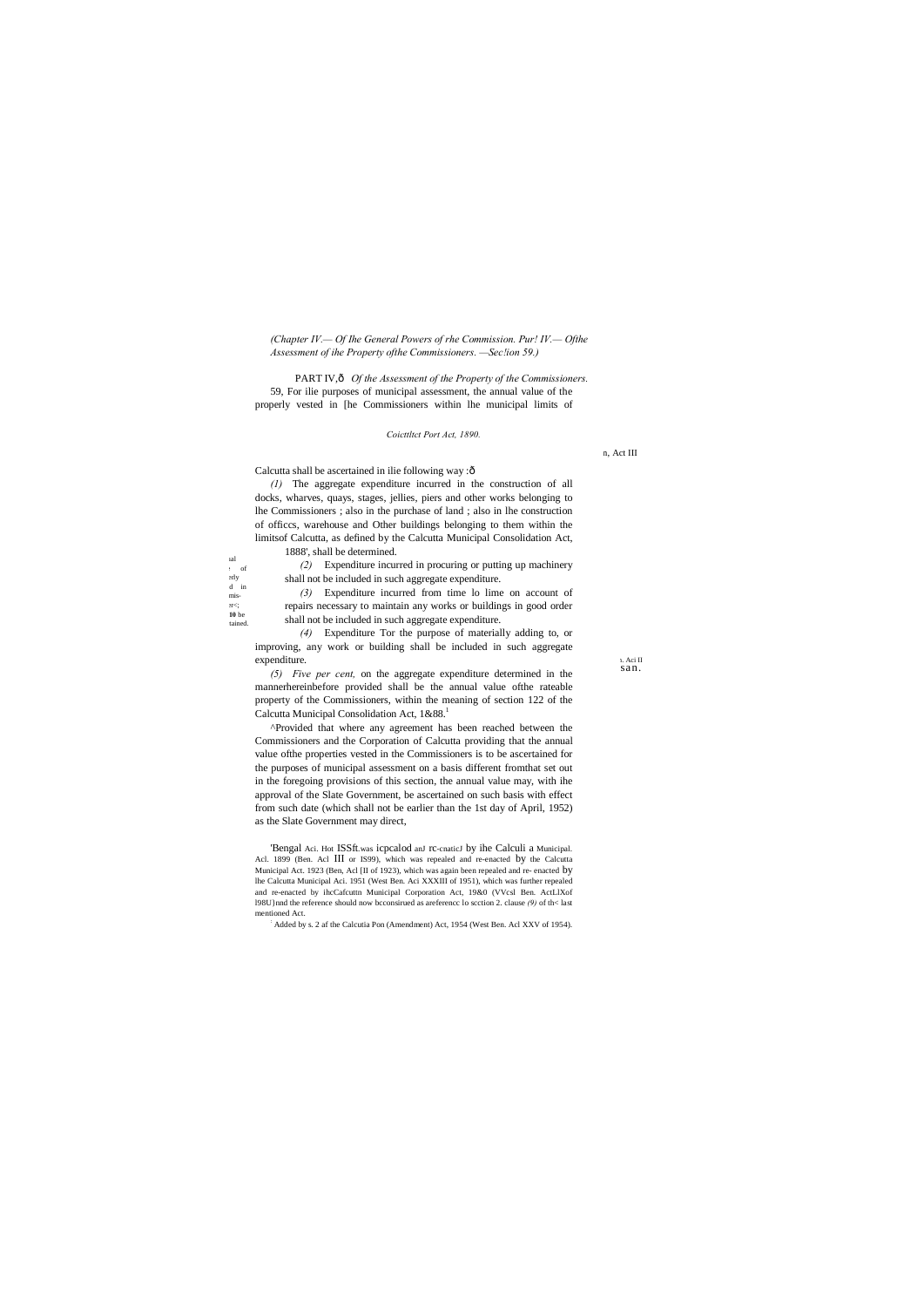*49*

Calcutta Corporation lo determine annual value of new buildings, etc., if acquired duri ng currency of valuation.

Sum paid as consolidated rate DFI<br>annual value annual  $\,$ to be ninetenths of amount payable by ordinary

Amount to be paid by four quarterly instalments.

Annual value lo be determined by Calcutta Corporation, Annual value may be fixed by Central Government in certain cases.

\_\_\_'.'.l. ................................ , . . ........ ....... — ■■■I'.-................................

## *The Calcutta Pnrt Act, 1890.*

**of 1890.]**

*f Chapter IV.— Of the General Powers of the Commission.— Part IV.— Of the Assessment of the Property of the Commissioners. —Sections 60—65.)*

**62.** The annual value shall, from time to lime, be determined by the Corporation of Calcutta ; and sections 130, 131, 133, 135 and 136 of Ben, Act II the Calcutta Municipal Consolidation Acl, 1888', shall apply to such of 1888. valuation.

60. The sum to be paid lo the Corporation of Calcutta as the consolidated rale payable on the annual value determined as in the last preceding section provided shall be nine-tenths of ihe amount which would be payable by an ordinary owner occupying his own buildings and lands.

**61.** Such amount shall be payable in four quarterly instalments due on the first day of April, the first day of July, (he first day of October and ihe first day of January for ihe quarters beginning with those days; and, if not so paid, ihe Corporation of Calcutta shall have the same remedies for Ihe recovery ofeach instalmentas in thecaseof oLherraie- payers,

**65.** *(1)* If, during the currency of a valuation made under ihe provisions of this Act, any new building, dock, jetty or oLher work is constructed, or any new land is acquired by the Commissioners, or any material improvement is made in any building, dock, jetty, or other work within Calcutta, the Corporation of Calcutta may determine the annual value of such new building, work or land, or of such-improvement, and may add it to the annual value previously ascertained.

**63.** In the event of the Commissioners being dissatisfied wiLh the order passed on objection by the Chairman or Vice-Chairman of the Corporation of Calcutta, they may, within one month, make a reference to the ^[Central Government] ; and the ^[Central Government] shall thereupon fix the annual value, in accordance with the provisions of section 59 ; and the decision of the ^[Central Government] shall be final and valid for a period of six years.

**64. f***First valuation when lobe made, and when To lake effect.—Rep. by s. 103 of the Port Trusts and Ports (Amendment) Act, 1951 (XXXV of 1951).]*

(2) The provisions of sections 59 to 63 (both inclusive) shall apply to such valuation.

*'Sec* Tom-note 1 on page 48, *ante.* fool-note *2* on page 12, *ante.*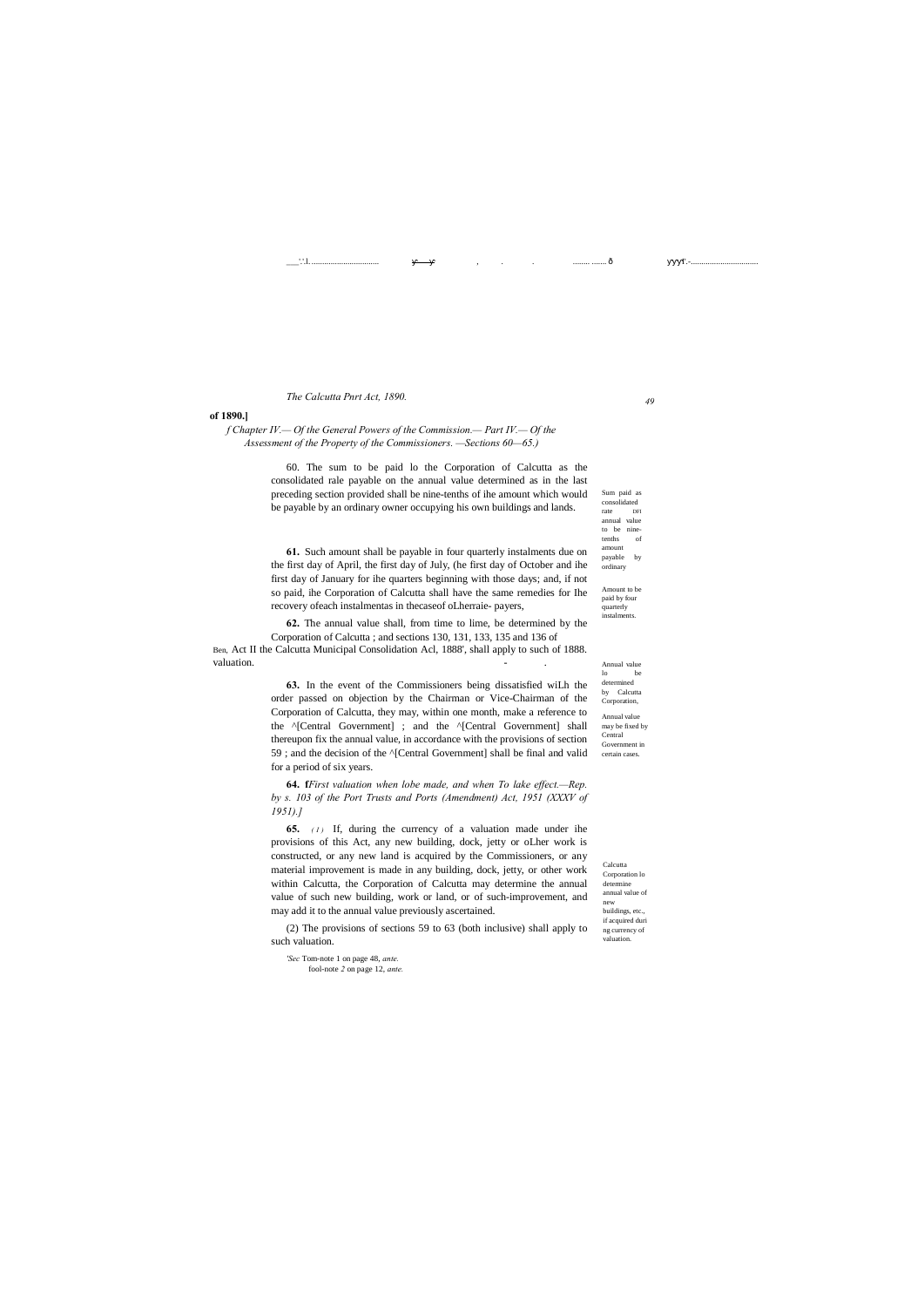50

An Altai value may be<br>renewed at  $\,$  renewed  $\,$ expiration of first valuation.

Mode or calculating annual value or building or structure.

Building or si rue tu re to be valued.

Sum lo be paid as consolidated rate.

y^>^;S<sup>L</sup>SS'

lULLLL^

^V^V^H>>>>>>

#### *The Calcutta Port Act, IS90.*

#### **[Ben. Act III**

*(Chapter IV.— Of the General Powers of the Commission. Parr IV.— Of the Assessment of the Property of the Commissioners.—Sections 66, 66A— 66C.)*

66. At ihe expiration of the first valuation made under this Acl, such valuation, including any alterations made under the last preceding section, may, if so agreed upon by lhe Commissioners and the Corporation of Calcutta, be renewed for a further period of six years; and may similarly be renewed, from time to time, for periods of six years.

'66A. (J) For the purpose of municipal assessment, in cases where any land vested in the Commissioners is lei out to tenants and any building or structure is erected thereon by such tenants, the annual value of such building or structure, when erected,shall befive**/7erce**/jr, on theestimatedpresentcosi of erecting such building a rstructu re, less a reasonable amou n t lo be ded ucted on account of depreciation, if any :

'66C, The sum to be paid to the Corporation of Calcutta as the consolidated rate payable on the annual value of such building or structure as determined in accordance wiih the provisions of the last preceding section shall be the total amount of the rates fixed under section 71 of the Calama Municipal Consolidation Act, 1888<sup>3</sup>.

Provided lhat where any agreement hasbeen reached between the Commissioners and the Corporation of Calcutta providing thai the annual value of any building or structure erected on any land vested in the Commissioners let out to lenanis is to be ascertained for the purposes of municipal assessment on a basis different from lhat set out in the foregoing provisions of this sub-section, the annual value may, with the apprnval of the State Government, be ascertained on such basis wiih effect From such dale (which shall not be earlier than the 1st day of April, 1952) as the State Government may direci.

(2) The buildings and structures in each holding, as recorded in the rent register of the Commissioners, shall be separately valued and assessed.

'66B. Such building or structure may be valued annually at the discretion of the Corporation of Calcutta, and shall be so valued on the application of the owner. When not so valued, the former valuation shall remain in force from year to year until a revaluation is made.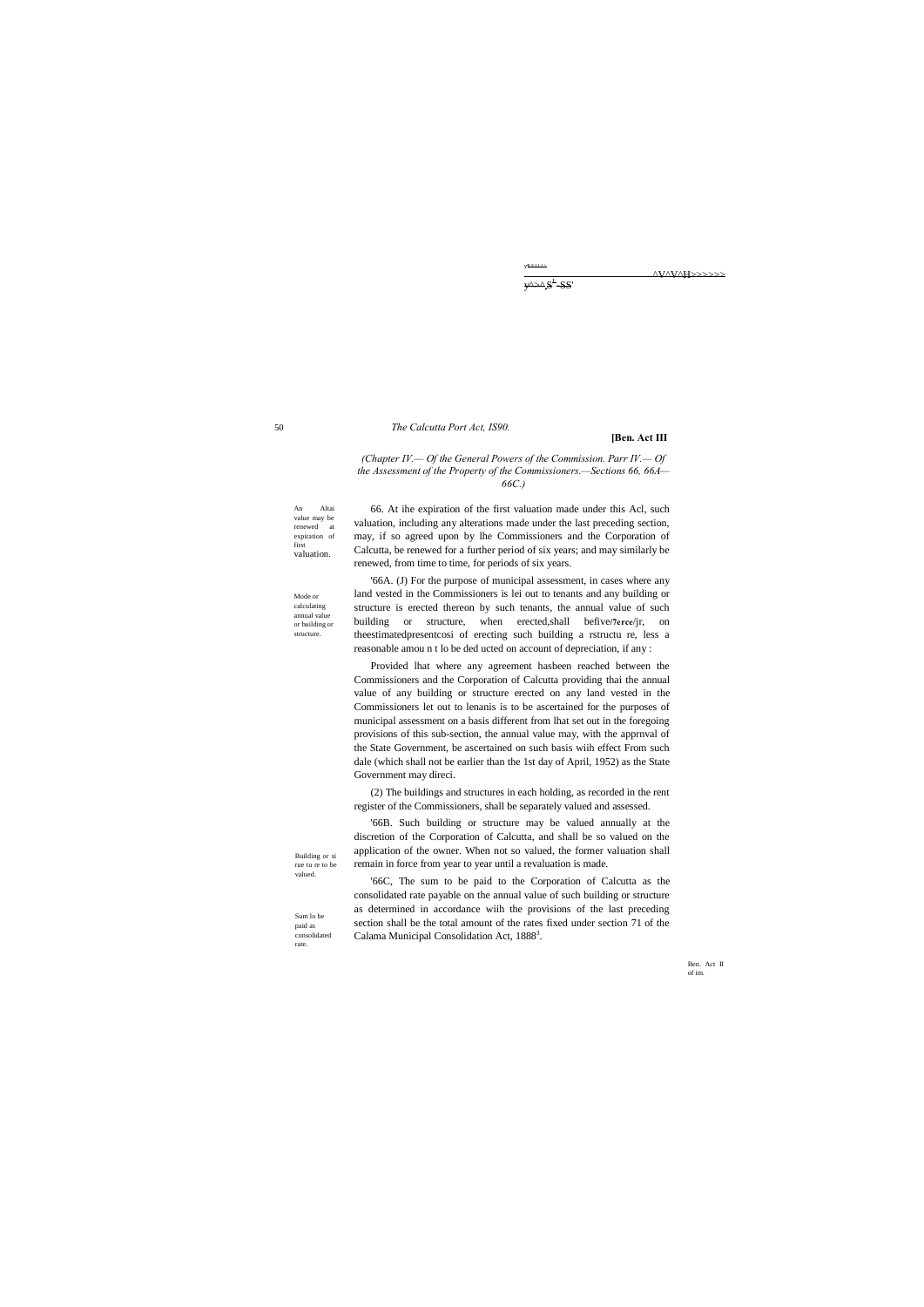#### *The Calcutta Port Acl, 1890.* 53

Notice before valuing lo be given to the Commissioners and owner

Objections how made by owner

Hearing or objection.

#### *(Chapter IV.— Of the General Powers of the Commission.— Part IV.— Of the Assessment of the Property of the Commissioners.—Sections 66D— 66H.)*

Returns of [he measurements lo be furnished. **'66D.** The Corporation of Calcutta, by a notice in writing, may require the owner of any such building or structure to furnish them with returns or the measurements thereof ; and the Corporation of Calcutta or any person authorized by them in that behalf may, at any limebet ween the hourof seven in the forenoon and sunset, enteron and inspect, survey and measure such building or structure, after giving Lo such owner a notice in writing of their intention, not less than twenty- four hours previous to such entry and inspection,

Penally for furnishing false reiurn  $166E$ . Whoever refuses or fails to furnish any such return for the space of one week from the day on which he shall have been required so to-do, or knowingly makes a false or incorrect return,

and whoever hinders, obstructs or prevents the Corporation of Calcutta, or any person appointed by the Corporation of Calcutta as aforesaid, from entering, inspecting, surveying or measuring any such building or structure,

shall be liable to a fine not exceeding Rs. 200 for every such offence.

.

**'66F.** *( I )* Before valuing any such building or structure in accordance with the provisions of section 66B, the Corporation of Calcutta shall give notice to the Commissioners and the owner that, on or after a date not less than Fifteen days from the receipt of such notice by the Commissioners and the owner, such valuation will be made. , (2) If the valuation so made exceeds the previous valuation, the Corporation of Calcutta shall include in the special notice provided for in section 66K(5) full details of the amount of such valuation.

**'66G.** If the owner of any building or structure is dissatisfied with a valuation made under ihe provisions of section 66A to section 66F (both inclusive), he shall, within fifteen days after the receipt of the special notice referred Lo in sections 66F and 66K, deliver at the office of the Corporation of Calcutta a notice in writing stating the grounds of his objection.

*'66*H. *(I)* All such objections shall be entered in a register to be maintained for the purpose ; and, on receipt of any objection, notice shall be given to the objector of a day and place when his objection will be investigated.

(2) On the day and place notified, the Chairman or Vice-Chairman of the Corporation shall hear the objection, and such hearing shall be

*'See* foal-note 1 on page 50, *an re.*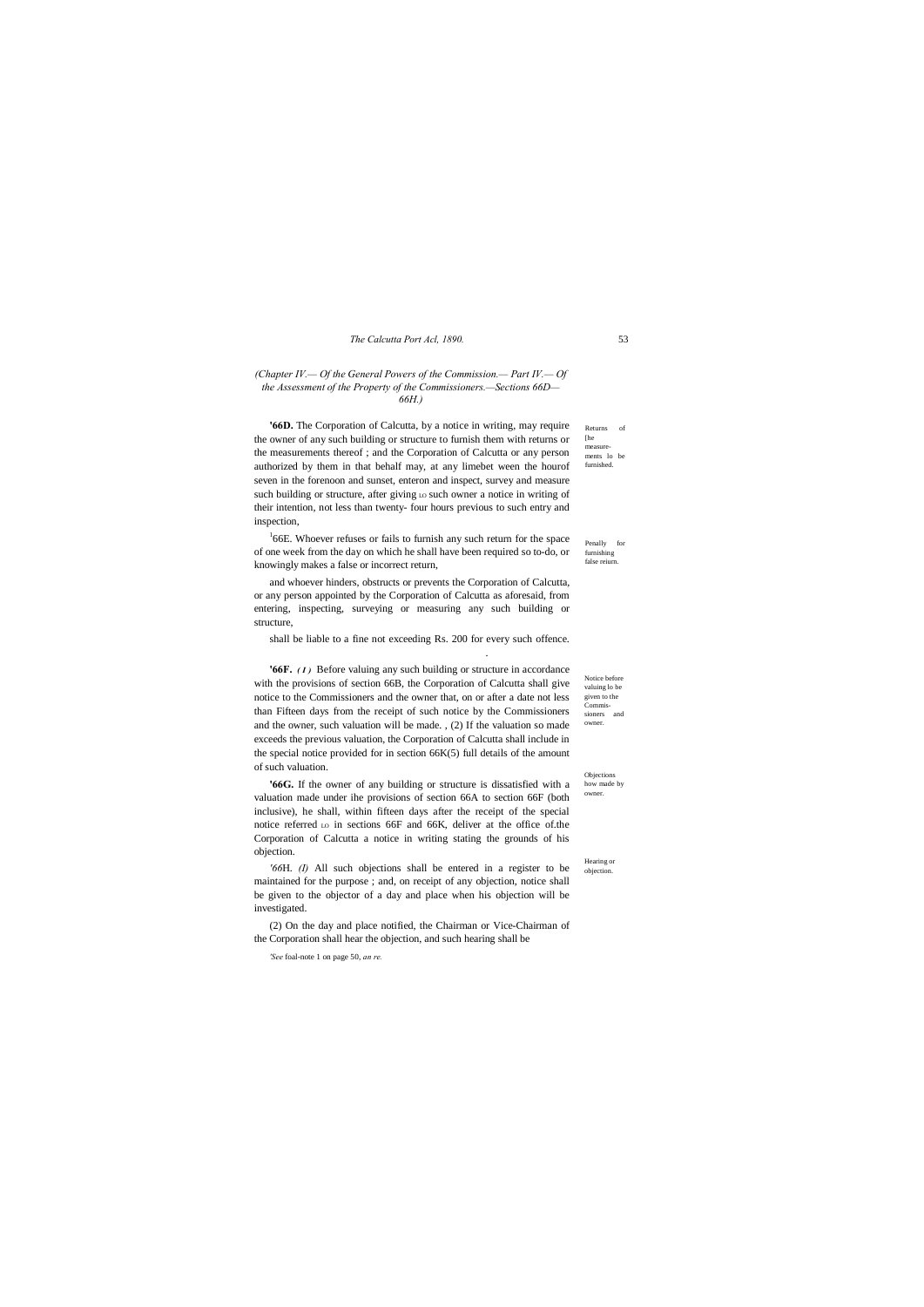ws.vw.w.v.'J

Appeal from **decision of**  Chairman

a'

52

Valuation and adjudication io be final.

Assessment, assessmentbook, and special

n01ice.

. -,,.i...I,.J ..J. .................................. ■■■ ■ ■ ■ . . . L U L J

#### *The Calcutta Port Act, 1890.*

[Ben. Act III

*(Chapter IV,— Of the Generaf Powers of the Commission.— Part IV-— Of the Assessment of the Property of the Cnmmtssloi ters.—Sect ions 66-1— 66K)*

in the presence of the objector, if he shall appear; ilie Chairman or Vice-Chairman of [he Corporation may also for reasonable cause at any time adjourn the investigation.

(j) The order passed on such objection shall be recorded in ihe register of objections, together with [he date of such order

(!) The owner of such building or structure if dissatisfied with,the order passed on his objection, may appeal to the Court of Small Causes having jurisdiction in the place where such hiiilding or structure is situated. Such appeal shall be presented io the Court of S nal I Causes within thirty days f rom [ he dale of the order passed under section 66H, and shall be accompanied with an cxtracr from the register of objections containing the order objected [o.

(2) No appeal shall be admiued unless an objection has first been taken in accordance with [he provisions of section 66G.

'66J. The valuation by the Corporation of Calcutta, when no appeal therefrom is made, us hereinbefore provided, and the adjudication of any appeal under the last preceding section, when such appeal is made, stall be final and binding.

'66K. (/) The valuation so made by the Corporation ofCalcutla, subject to such alteration as may, from timelo time thereafter, be duly made, shall beentered in a book, to be called the assessment-book, and to be kept at the office of the Corporation, and in the same form, as far as may be, as the rent register of the Commissioners.

(2) A copy of such book and of all entries therein, as modified from time to lime, shall be supplied to the Commissioners, and shall be open to inspection between the hours of 11 a. m. and 5 p. m. at (lie head office of the Commissioners.

(i) A special notice, including an extract from the assessment- book showing the valuation of each building or structure, and stating the lime within which an objection shall be lodged, shall, on the completion of the valuation under sections 66A to 66F (both inclusive), be given by the Corporation to the owner of such building or structure. '

(-/) The assessment calculated on the said valuation shall, subject to such alterations as aforesaid, be deemed to be the amount payable during the whole period for which the valuation is in force ; and this period shall be calculated from the commencement of the quarter next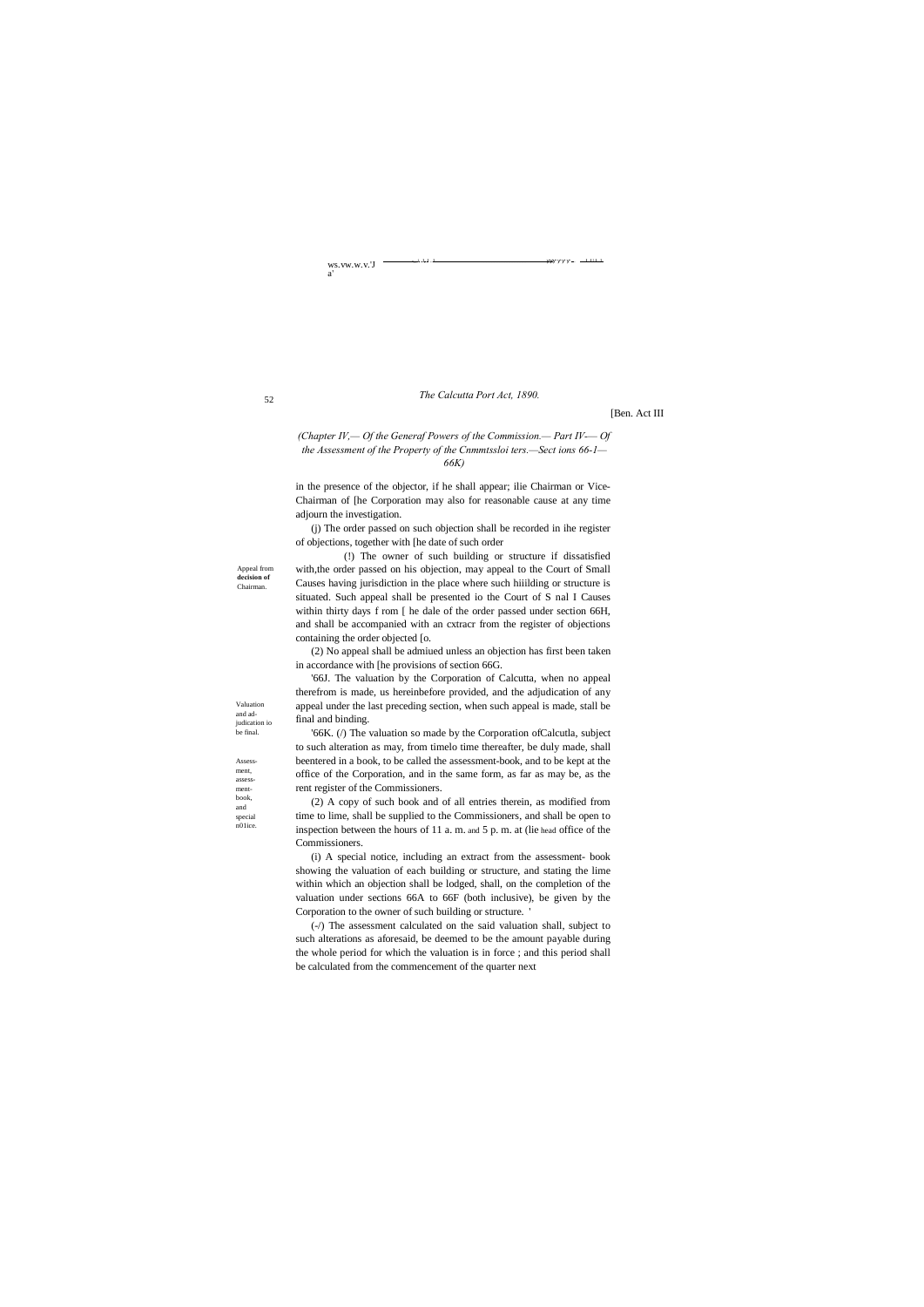#### $\dot{E}$  ; .>»>!V '? $\dot{E}$  V<sup>s</sup>^-\-s.-.^-\.vs-^--\---^^ -^--- TvVV- - - n wr-?<sup>6</sup>7\»;v,. >;v;.,;ii;v.-,.v.v swv.s-.vxw^^^

*The Calcutta Port Act, 1890.* 53

of 1890.]

*(Chapter IV.— Ofthe General Powers of Ihe Commission.-— Part IV.— Ofthe Assessment of ihe Property of the Commissioners.—Sections 66L, 66M.)*

. t. succeeding that in which any alterations as aforesaid shall have been made; and until such dale, the old valuation shall continue in force, notwithstanding that the period for which it was made may have expired.

'66L. (/) The Corporation of Calcutta may, after giving notice to Amcnd- the Commissioners and the owner of such building or structure in the asscss- manner provided in section 66D, at any time amend lhe assessment- mcni-book. book, by inserting thereinô -

- ( ) the name of any person whose name ought to be so inserted ; or
- ( ) the description of any building or structure hereinbefore mentioned liable to any such rate ; or
- (c) the valuation, when such building or structure ,has not already been valued.

(2)Beforepaying theconsolidated rate assessed to the Corporation of Calcutta, the Commissioners shall deduct and retain a sum equal to oneeighth of such rate:

(2)The Corporation of Calcutta may, without notice, strikeout the name of any person or the description of any building or structure not liable to the rate, or may reduce the amount of the valuation.

(3)All such changes shall be notified to (he Commissioners, and to the owner of the building or structure in the manner provided in section 66K ; and the provisions of sections G6G, 66H. 661, and 66J shall, so far as may be practicable, apply,

'Added by s, 4 (JF) of the Calcutta Port (Amendment) Act. 1954 (West Ben. Act XXV of 1954). *See* fool-nolc 1 on page 48, *nnie.*

'66M. (1) The Commissioners shall, during the first month of each Payment of succeeding'quarter, pay to the Corporation of Calcutta the consoli-commis-<sup>C</sup> dated rate so assessed for the previous quarter for such portion ofthe sioncrs to previous quarter as the Commissioners' land was occupied by each tenant and the liability for rent incurred :

Provided that, unless notice of the termination of tenancy during a quarter, has been given by the Commissioners to the Corporation of Calcutta within one month of such termination, the Commissioners shall be liable for the whole consolidated rate assessed in respect of such quarter.

rcfcrcncc should be construed as a reference to the corresponding provisions of lhe latter Act.

. 'Pan IVA (section 68B) was inserted by s. 104 of the Port Trusts and Ports (Amendment) Act, 1951 (XXXV of 1951)-

<sup>&#</sup>x27;Ben. Act III of 1923 has been repealed and rc-cnaclcd by the Calcutta Municipal Acl, 1951 (West Ben. Acl XXXlllof 1951) ch was further repealed and reinacicd by lhe Calcutta Municipal Corporation Acl, 1980 (Wcsi Ben. Act. LlXof 1980.) and this

*<sup>6</sup> See* **foot-Role** I on page 50. *ante.*

*<sup>&#</sup>x27;See* Tool-note ] on page 50, *ante. 'See*

foot-note I on page 48, *ante. 'See* foot-note 1 on page 50. *ante.*

Sec foot-note I on  $\triangleright$  if C 4H, utut

<sup>&#</sup>x27;Section 68A was inserted by s, 2 of the Calcutta Port (Amendment) Act, 1933 (Ben. Act III or 1933).

inserted by s. 4 (i) of the Calcutta Port (Amendment) Act, 1954 (West Ben. Act XXV of J 954).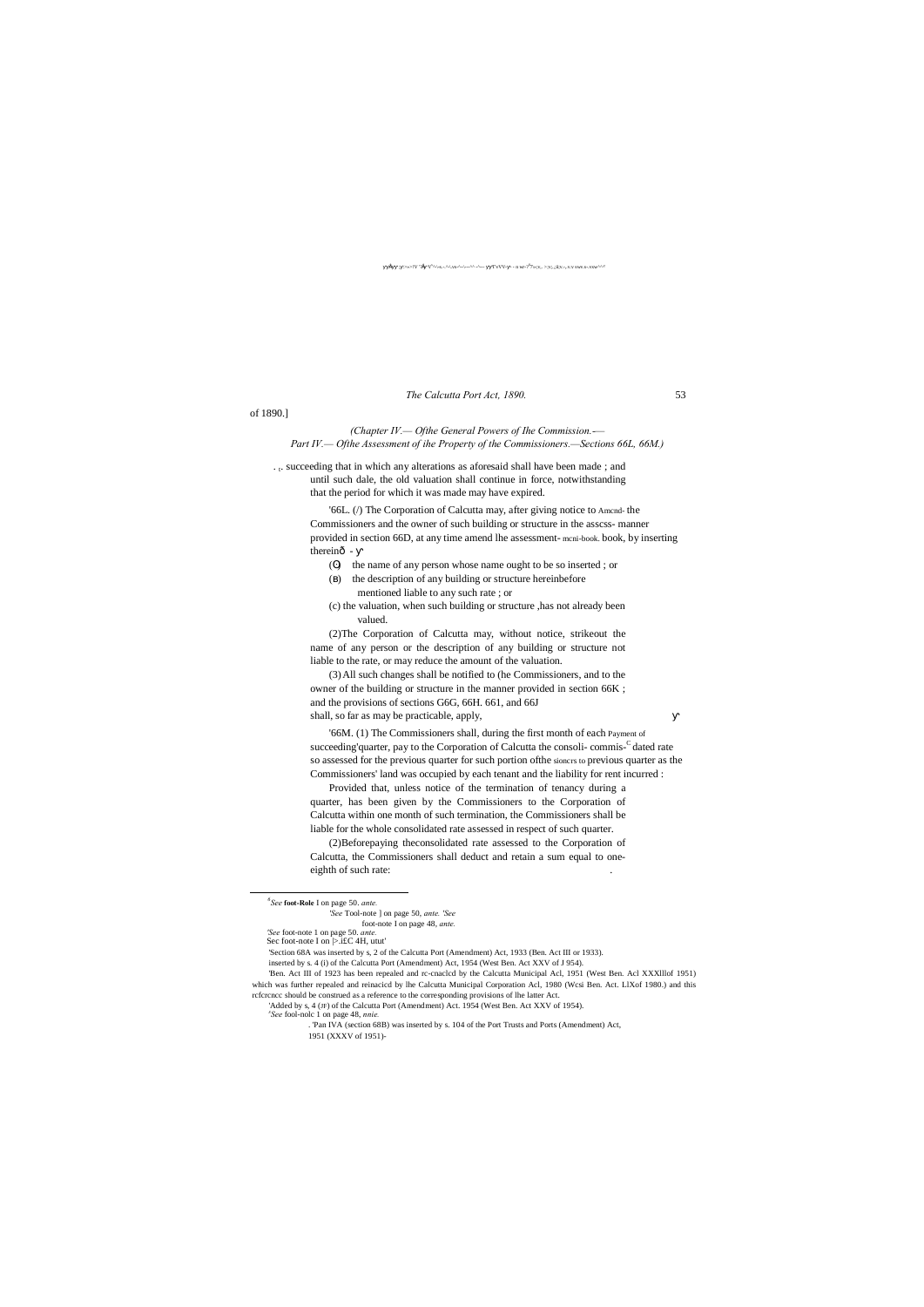(3)For the recovery of any such sum, the Corporation of Calcutta shall have all such and the same remedies, powers, rights and authori-Bcn. Act it ties as they possess under the'Calcutta Municipal Consolidation Act, of 1888.  $1888.2$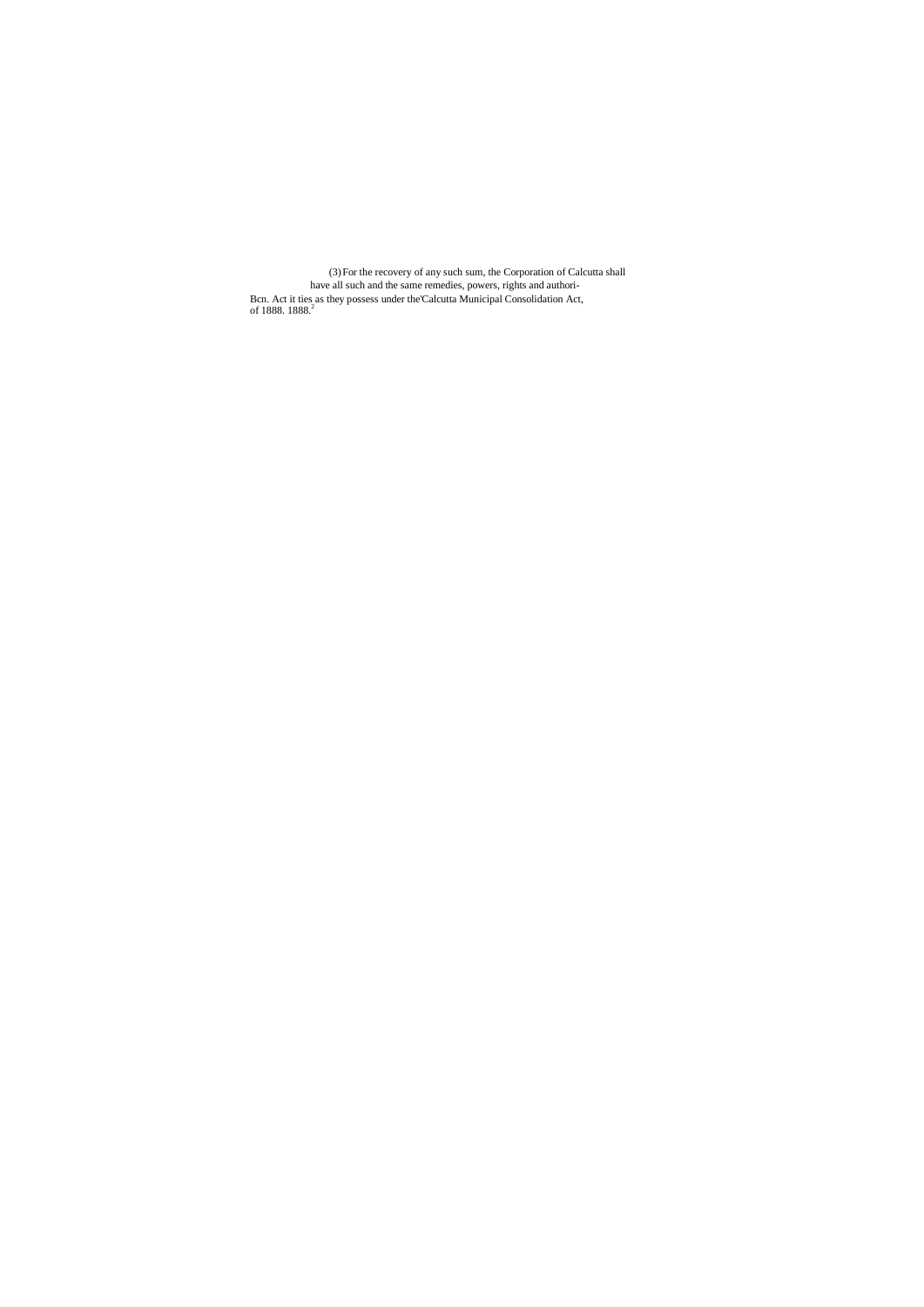54

Rales recoverable from owner of building or structure and tenants of land.

Corporation not to discontinue or stop up road or thoroughrmie without conscnt of Commiss Calcutta **Corporation** may be required to Ughi, cleanse and water roads

Power of Calcutta Corporation lo dcclare road or thoroughfare vested in Commissioners a public street.

Ben. Act I] of 1SSS.

# *The Calcutta Port Act, J890.*

#### **[Ben. Act 111**

*(Chapter IV.— Of the General Powers of rhc Commission.— Pari IV.— Of the Assessment of the Property of ihe Commissioners.—Sections 66N, 67 & 68.)*

'66N. (/) The Commissioners may recover fropn ihe ownerof any such building or structure the whole of [he rate so assessed, as hereinbefore staled, by the Corporation of Calcutta, in **Tespect** of any such building or structure.

(2) They may further recover from the tenants of the land assessed under sections 59 to 65 (both inclusive) an amount not exceeding one- half of the whole of the consolidated rate so assessed by the Corporation of Calcutta, in respect of such portions of the land as shall have been leased to such tenants.

(5) Alt sums so due shall be recovered and collected by the Commissioners, together with the rent payable to them by such tenants or owners in respect of such land or any such building or structure.

*(4)* For the purpose of recovering such sums, ihe Commissioners shall have the same remedies, powers, rights and authorities as if such rales were rent recoverable by them.

67. (I) The Corporation of Calcutta, on being satisfied thai any road or thoroughfare vested in the Commissioners is not less than forty feet in width, and has been duly levelled, paved, metalled, flagged, channelled and sewered, shall, at the request of the Commissioners declare such road or thoroughfare lo be a "public street" as defined by the Calcutta Municipal Consolidation Act, 1888; and thereupon the same shall become a public street and be from Lime to time lighted, cleansed, watered and repaired by the Corporation of Calcutta.

(2) It shall not be competent to the Corporation of Calcutta to discontinue or stop up any such road or thoroughfare, without ihe previousconsent of the Commissioners; and the land occupied by any road or thoroughfare so discontinued or slopped shall vest in the Commissioners, and not in the Corporation of Calcutta.

68. The Commissioners may, without parting with the control of any road or thoroughfare which is open to the public or of the road of any dock, wharf or jetty, call upon the Corporation of Calcutta, to light, cleanse, and, if ncccssary, water such road ; and thenceforward the Corporation of Calcutta shall light, cleanse, and, if necessary, waier such road :

Provided that such road shall remain vested in the Commissioners, andshallnotbe stopped ordiscontinued, or temporarily closed, except by the Commissioners or with their consent,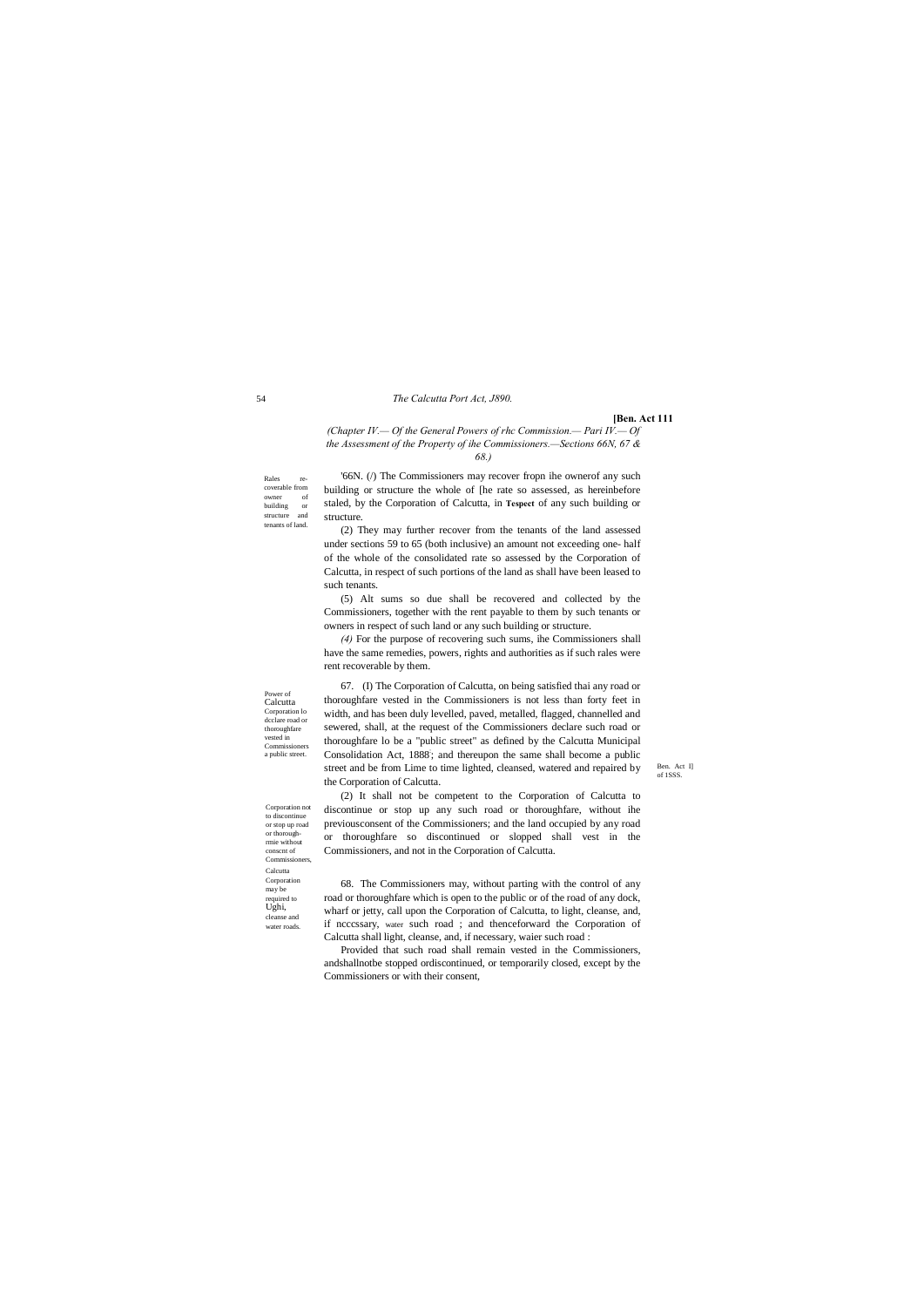*The Calcutta Port Acl, 1890.* 55

Effcct when Calcutta Municipal Acl, 1923, is extended outside **Calcutta** 

#### **of 1890.]**

Ben. Aci III or 1923. Wcsi Bed. Act XXXM1 of 1951.

Ben. Acl 11 of 1888.

# *(Chapter IV.—Of the General Powers ofthe Commission.—Parr IV.— Of lhe Assessment ofthe Property of the Commissioners.— Section 68A.)*

'68A. (7}The Provisions of this Part, except sections 67 and 68, shall, notwithstanding anything contained in any other law, be applicable <sup>2</sup>[mutalis mutandis] for the assessment of the properties of the Commissioners wilhin the municipality of Howrah or within any other municipality in the neighbourhood of Calcutta or within any part ihereofto which section 127 of iheCalcuita Municipal Act, 1923\ has been or may beextended undersection 540 of the said Act<sup>1</sup> [or to which section 168 of the Calcutta Municipal Act, 1951, has been or may be extended under seciion 589 of that Act.]

(2) In each municipality or part thereof referred to in subsection  $($ ): $\delta$ 

- (u) for the word "Calcuira" after the words "the municipal limits of" and for the words and figures "Calcutta as defined by the Calcutta Municipal Consolidation Act, 1888'" in seciion 59 and for the word "Calcutta" after the word "within" in section 65 the name of such municipality shall be read;
- (b) for the words "the Corporation of Calcutta" in sections 60, 61, 62, 65. 66, 66B, 66C, 66D, 66E, 66F, 66G, 66J, 66K, 66L, 66M, and 66N and for the words "the Corporation" in section 66K, the words' 'the Commissioners of the local municipalily"shall be read ;
- (c) -for'lhe words "the Chairman or Vice-Chairman of the Corporation of Calcutta" in seciion 63 and the words "the Chairman or Vice-Chairman of lhe Corporation" in section 66H the words "the authority appointed in this behalf by the Commissioners of the local municipality" shall be read ; and
- (d) for the words "the Court of Small Causes" in section 661 the words "the Court of lhe Subordinaie Judge" shall be read.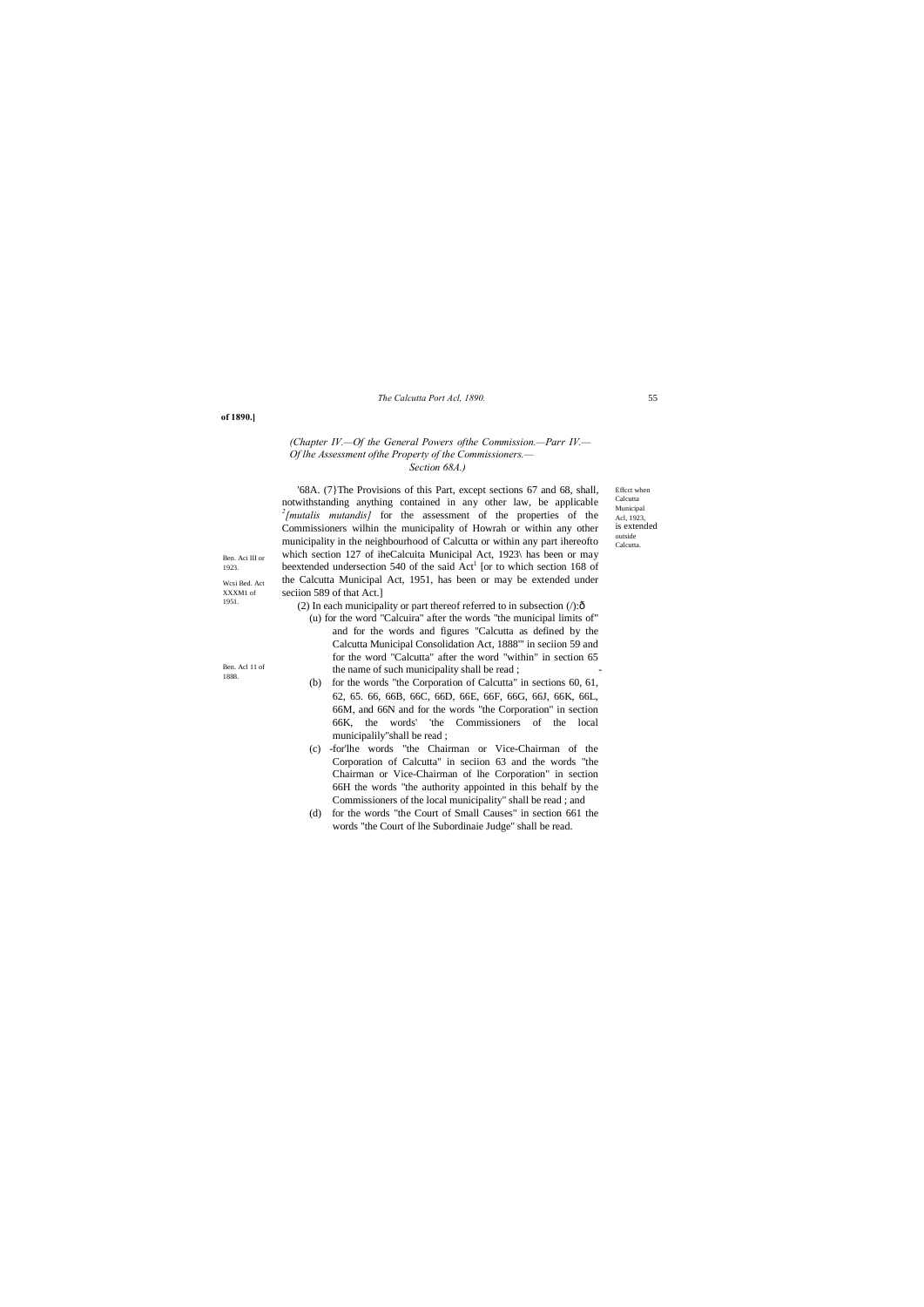**of 1890.]** *The Calcutta Port Acl, 1S90.* 59

#### *56 The Calcutta Port Act, 1890.*

[Ben. Act III

*(Chapter IV.— Of the General Powers of the Commission.— Part IVA.— Disposal of Funds. — Section 68BJ*

## » 'PART IVA. $\hat{o}$  Disposal of Funds.

Appliesiion  ${}^{1}68B$ . Subject lo the provisions oF section 36 of ihe Indian Ports XV or belonging<sup>1</sup> Ac:t, '908, the moneys belonging lo the Commissioners shall be <sup>1908</sup>" io ihe applied by them in payment of the following charges, namely : $\delta$ 

- sioncrs. ' (/) the salaries, fees, allowances, pensions, graiu ities, compassionate allowances or other moneys due to the Commissioners and to the employees appointed under this Act;
	- (2) the contributions, if any, duly authorised to be made $\hat{O}$  («)
	- to any provident fund established by the said employ
		- ees, or
		- (b) to such provident fund, if any, as may be established under section 30A, or
		- (c) to such welfare fund or loan fund, if any, as may be established by the Commissioners for the benefit of such employees ;

(J) if any such provident fund or welfare fund or loan fund be established by the Commissioners, the cost and expenses,

if any, which may be incurred by the Commissioners in the conduct and administration thereof;

(4) the cost of repairs and maintenance of the property vested in ihe Comm i ssioners and all charges upon the same and a II working expenses ;

(J) theinterestdueonany money that may have been raised by the Commissioners under section 18 or seclion 22 ;

- (6) the cost, or such portion ofthecostofany new work, plant, vessel or appliance which the Commissioners may determine io charge to revenue ;
- (7) the payment of pensions, gratuities and compassionate allowances, granted by the Commissioners to their employees injured, or to surviving relatives of"theiremployees killed, in the execution of their duty ;
- (5) the payment under clause (//) of section.30A of bonuses to employees appointed under this Act and to the widows or
	- dependent children or other surviving dependent relatives , of such of them as may die while still in the service of the

Commissioners ;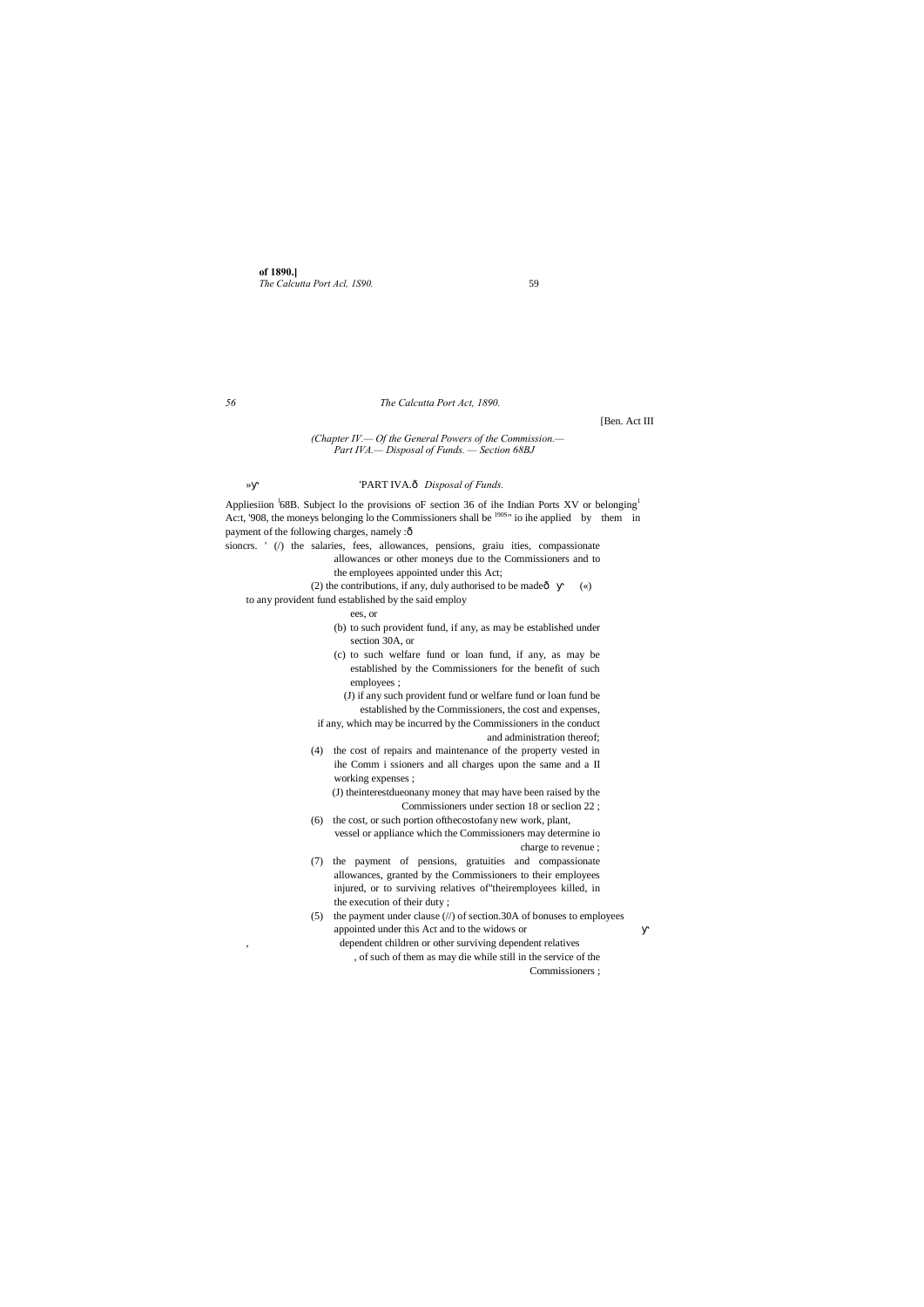Estimate of income and expenditure lo be laid before Commissioners at spccial meeting. Estimate when lo be so laid. Commissioners in meeting to

consider and sanction estimate. Power of Central Government lo disallow estimate and rciurn ii for amendment. Estimate lo be resubmitted lo Central Government after amendment.

,V.V.V  $V$  .V,V.V,  $W$   $A\$ SNS $\$ V S>K *(Chapter IV.— Of the General Powers ofthe Commission.— Part V.— Of lhe Estimates of income, Expenditure and Audit.— Sections 69—71.)*

(9) any other charge for the purposes of [his Act for which the Commissioners may be legally liable :

PART V.ô Ofthe Est i males of Income, Expenditure and Audit. 69. {/) The '[Chairman] shall, at a special meeiingtobeheld in the month of February in each year, lay before the Commissioners an estimate of the income and of the expenditure of the Commissioners for the year commencing on the first day of April then next ensuing, in such detail and form as the ^[Central Government] shall, from time to time, direct.

Provided that the Commissioners shall have power and shall be deemed always to have had power at any time to apply, wiih the sanction ofthe Central Government, the moneys belonging to them in payment of any other charge not included in the foregoing clauses of ihis section.

(2) Such estimate shall be completed and printed, and a copy thereof sent by post or otherwise to each Commissioner at least ten clear days prior to

the meeting before which the estimate is to be laid.

70. The Commissioners in meeting shall consider the estimate as submitted to them, and shall sanction the same either unaltered or subject to such alterations as they shall think fit.

71. '(/) The estimate as sanctioned by the Commissioners shall, not later than the first day of March next following, be submitted to the ^Central Government], who may, at any lime prior to the first day of April next following, either disallow or modify such estimate, or any portion ihereof, and return the same for amendment.

(2) The Commissioners shall, if the estimate is so returned, forthwith proceed to amend the same; and shall re-submit theestimate so amended to the '[Central Government],

'This word was substituted for lhe word "Vicc-Chairman" by 5.6ofiheCa]cuua Port (Amendment) Act. 1920 (Ben. Acl VII of 1920),

*2 See* fool-nol« 2 on page 12, *anie.*

'Sub-section (/) was substituted for (he original sub-sccl ion bys, 6 of [he Calcutta Port (Amendment) Acl, 1923 (Ben. Acl VI of 1923).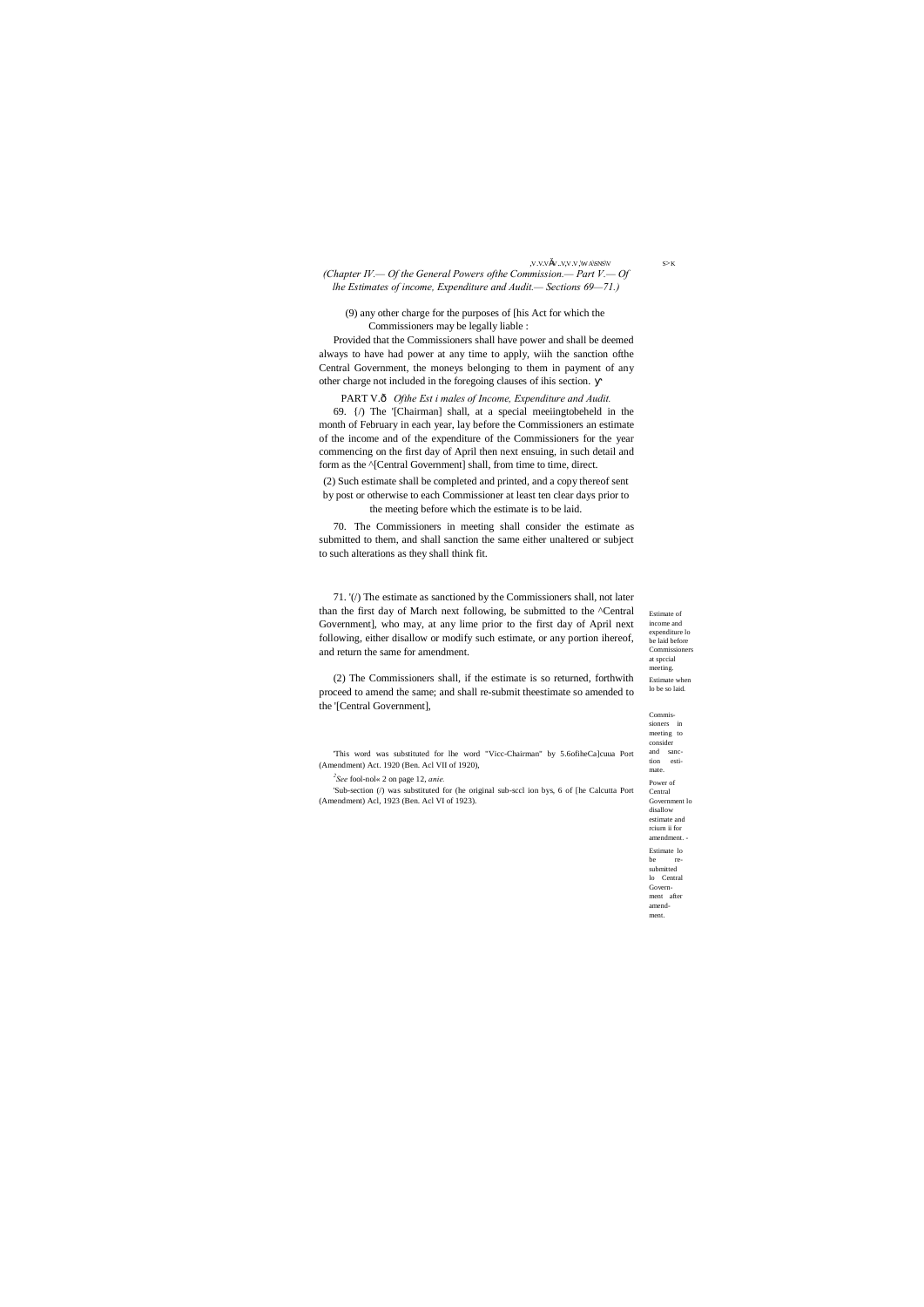**of 1890.]** *The Calcutta Port Acl, 1S90.* 61

58

Commis- sioncrs may causc supplemen tary estimate la be prepared. Supplementary estimate lo be sub- mtlted to Central

**Government** Exccss iixpend i- lurc by Com

mis-

#### *The Calcutta Port Act. 1890.*

#### **[Ben. Act III**

## *(Chapter fV.— Of the General Powers of ihe Commission.— Part V.— Of the Emimales of Income, Expenditure and Audit.— Seer ions 72. 72A ,<£ 73.)*

The Commissioners in meeting shall be at liberty, in any year, to expend, in addition to the sums sanctioned by the estimate for that year as approved by the '[Central Government]ô

72. (/) The Commissioners may, at any time during the year for which any such estimate has been sanctioned, causc a supplementary estimate to be prepared and submitted to them.

(2) Every such supplementary estimate shall be considered and sanctioned by the Commissioners in meeting and submitted to the '[Central Government] in the same manner as if it were an original annual estimate.

> Provided that in pursuance of the provisions of this clause  $\hat{\phi}$  (/) not more than fifty thousand rupees shall beexpended on any one object, and

Adherence  $373$ . Subject to the provisions of section 72A, no sum exceeding ia estimate, ^verily thousand rupees shall, except in casesof pressing emergency, beexpended by, or on behalf of, the Commissioners unless such sum is included in an estimate at the time in force which has been finally approved by the '[Central Government].

*(a)* any sum or sums chargeable lo revenue, ihe expenditure of which shall in their opinion be necessary and which could not reasonably have been anticipated .at the time of the preparation of the estimate, if and when such sums are covered by their revenue earnings received up to the time of such expenditure ;

*(b)* any sum or sums on any object not included in or estimated for in the estimate, if and when such sums can be met From ascertained savings on the estimate as a whole :

(ff) without the sanction of the '[Central Government] not more than one lakh and fifty thousand rupees shall be expended in any one year,

the Commissioners shall submit annually to the '[Central Government} a statement of all such expenditure.

*'See* fool-nuie 2 on page 12. *ante,* ; Seclion 72A wan inserted by s, 7 of the Calcuila Pon (Amendment) Acl, 1923 (Ben. Acl VI of 1923).

'Scciion 73 was substituted for the fgrmcr scclian by s. 8, ibid.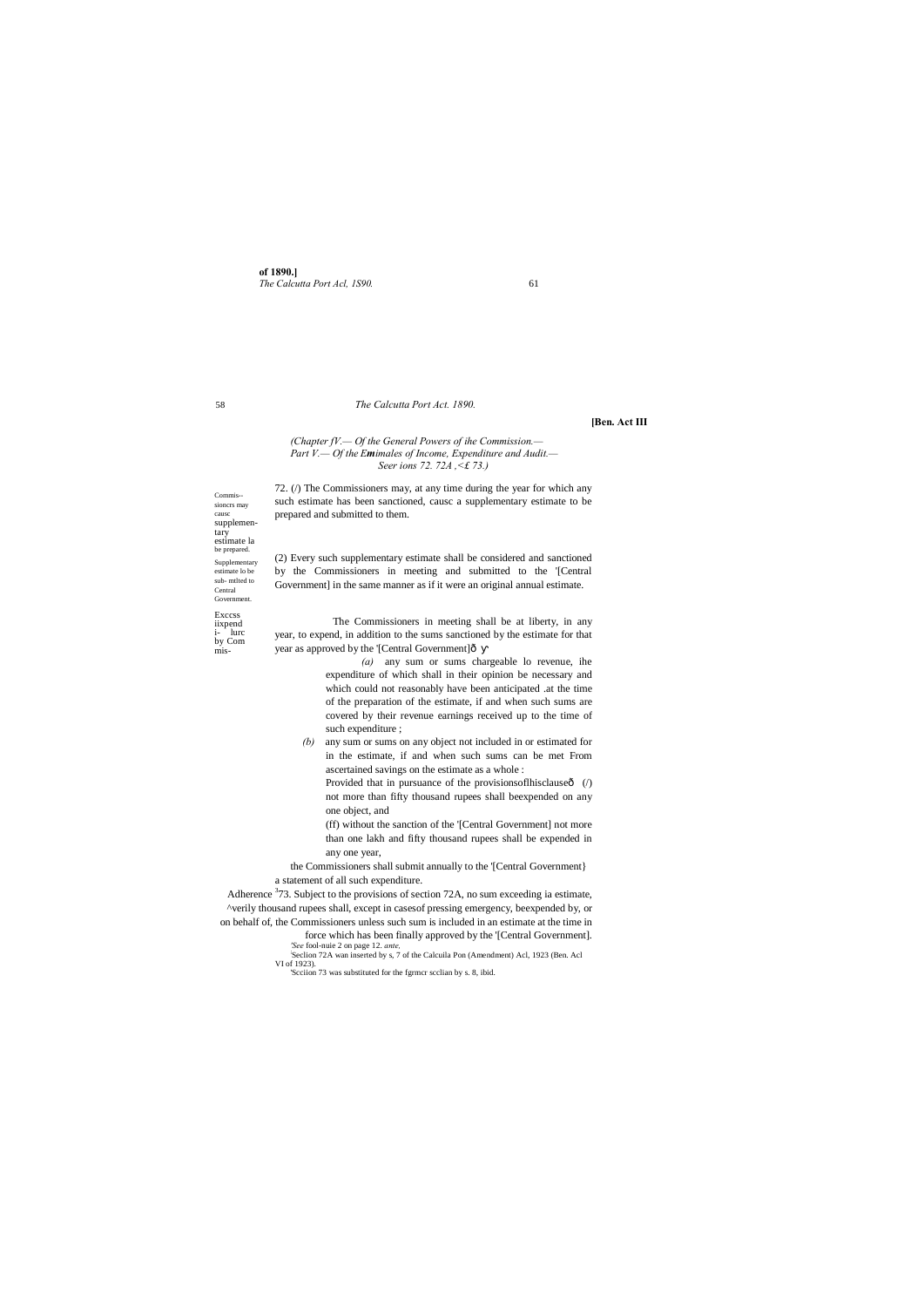Writing off of losses.

Excess expenditure lo be reported lo Central

# *(Chapter IV.— Of ihe General Powers of Ihe Commission.— Part V.— Of the Estimates of Income, Expenditure and Audit.— Sections 74. 75, 75A & 75B.)*

 $S$ 75A. (1) No expenditure shall be charged by the Commissioners to capital without the previous sanction of the Central Government.

(2) Nothing in sub-section (/) shall require further sanction of the Central Government in the case where the actual expenditure incurred as a charge to capital exceeds the expenditure sanctioned in this behalf by the Central Government unless the excess is more than *tenpercent.* of the expenditure so sanctioned.

74. If any sum exceeding '[twenty thousand rupees] in amount is so expended on a pressing emergency, the circumstances shall be forthwith reported by lhe ^Chairman] lo lhe '[Central Government] together with an explanation of the way in which it is proposed by the Commissioners to cover such extra expenditure.

75. No ^employee], as defined in section 30, may be maintained by lhe Commissioners, unless his salary has been provided in an estimate at the time in force.

**Govemmeni** Commissioners not to maintain employee without authority, Capital expenditure

<sup>E</sup>75B.  $(J)$  Subject to such conditions as may be specified by the Central Government, where the Commissioners are of opinion thai any amount due lo, or any loss, whether of money or of property, incurred by the Commissioners is irrecoverable, the Commissioners may, with the previous approval of lhe Central Govemmeni, sanction the writing off finally of the said amount or loss : .

Provided that no such approval ofthe Central Government shall be necessary where such irrecoverable amount or loss does not exceed, in any individual case, two thousand and five hundred rupees or in the aggregate in any one year, fifty thousand rupees.

(2) Notwithstanding anything contained in sub-section (V), where the Chairman is of opinion that any amount due to, or any loss, whether of money or of properly, incurred by the Commissioners is irrecover-' able, the Chairman may sanction the writing off finally of such amount or loss, provided that such amount or loss does not exceed, in any

'These words were substituted Tor [he worcis "five thousand rupees" by s. 9 of the Calcutta Porl (Amcndincnl) Acl. 1923 (Ben. Acl VI or 1923).

"This word was subslilulcd for lhe word "Vice-Chairman" by s.6ofihcCalculta Port (Amendment) Acl. 1920 (Ben. Acl VII of 1920).

'Sec fool-nolc 2 on page 12, *time.*

*'See* fool-nolc 2 on page 34, *ame.*

'Sections 75A and 75H were inserted by s. 105 of [lie Port Trusts and Pons (Amendment) Acl, 1951 (XXXV of 195!)-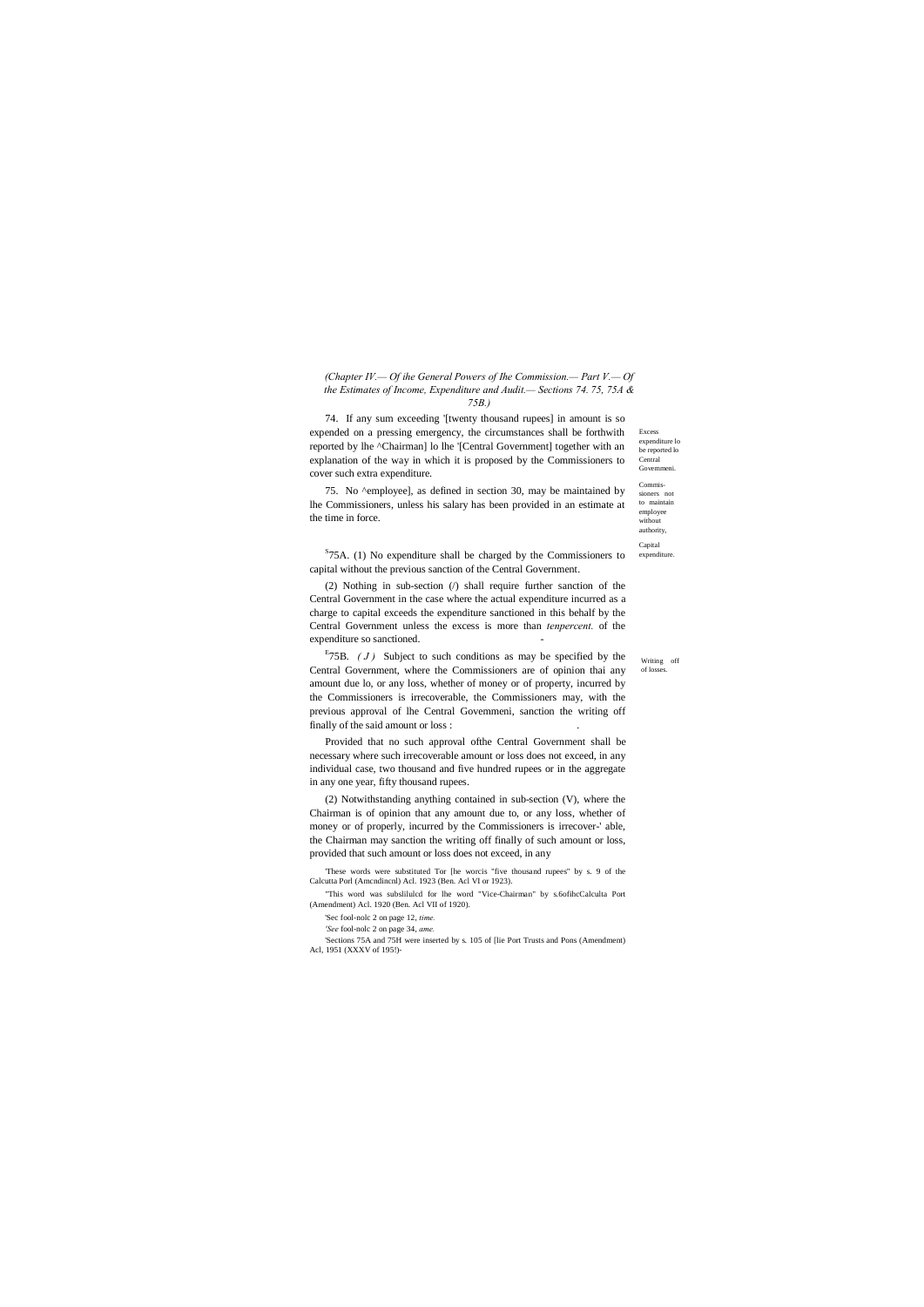**60**

Auditors may require prediction of books, etc., for audit of accounts.

Audi! and examination of accounts.

Government to pa\_ss final orders.

**— ................ ^**

#### *The Calcutta Port Act, 1890.*

#### **[Ben. Act III**

*(Chapter IV.— Of the General Powers of the Commission.— Part V.— Of the Estimates of income; Expenditure and Audit — Sections 76, 76A, 77 & 78.) .*

individual case five hundred rupees or, in the aggregate in any one year, ten thousand rupees; and in every such case, the Chairman shall make a report to the Commissioners giving reasons for such sanction.

'76. (/) The accounts of the receipts and ex penditure under this Act shall once in every year be laid before the Central Government and shall be audiied and examined by the Comptroller and Auditor- GeneraJ of India at such times and in such manner as may be determined by him. .

Commissioners lo remedy defects and irregularities pom led out in Lhc audit repon and Central  $J$ 76A. ( $/$ ) The Commissioners in meeting shall forth with take into consideration any defects or irregularities thai may be pointed oul be ihe auditors in their report and shall pass such orders ihcrcon as the Commissioners in meeting may think fit and shall also send a report of the action taken by the Commissioners to the Central Government.

(2) Within fourteen days after the audit and examination shall have

been completed, the auditors shall report upon the accounts audiied and examined, and shall forward copies of such repori to the Central Government and tu the Commissioners in meeting, and the Commissioners in meeting shall on receipt of such report cause the same to be deposited in the office of the Commissioners and to be published, together with an abstract of the accounts, in the *Official Gazette.*

> (2) If there is a difference of opinion between the Commissioners and the auditors on any point included in the audit report and the Commissioners in meeting feel

unable to acccpi the recommendations, if any, made by ihe auditors on such point, the matter shall forthwith be referred to the Central Government who shall pass final orders thereon and the Commissioners shall be bound to

give effect to such orders.

77. L*Central Government to appoint auditors.— Repealed by s. 2 and the First Sch, of the Repeating and Amending Act, 1960 (58 of I960)].*

78. (/) For the purposes of any audit and examination of accounts under this Act. the auditors may, by summons

in writing, require the production before them of all books, deeds, contracts, vouchers, and all other documents and papers which ihey may

deem necessary ;

'This scctiun was substituted for lite original scciion by the Port Trusts and Pons (Amcrrdmcm) Am, I'J51 (XXXV of 195 J). S. 106.

"This scciion was inserted by s. 10\*7. *ibid.*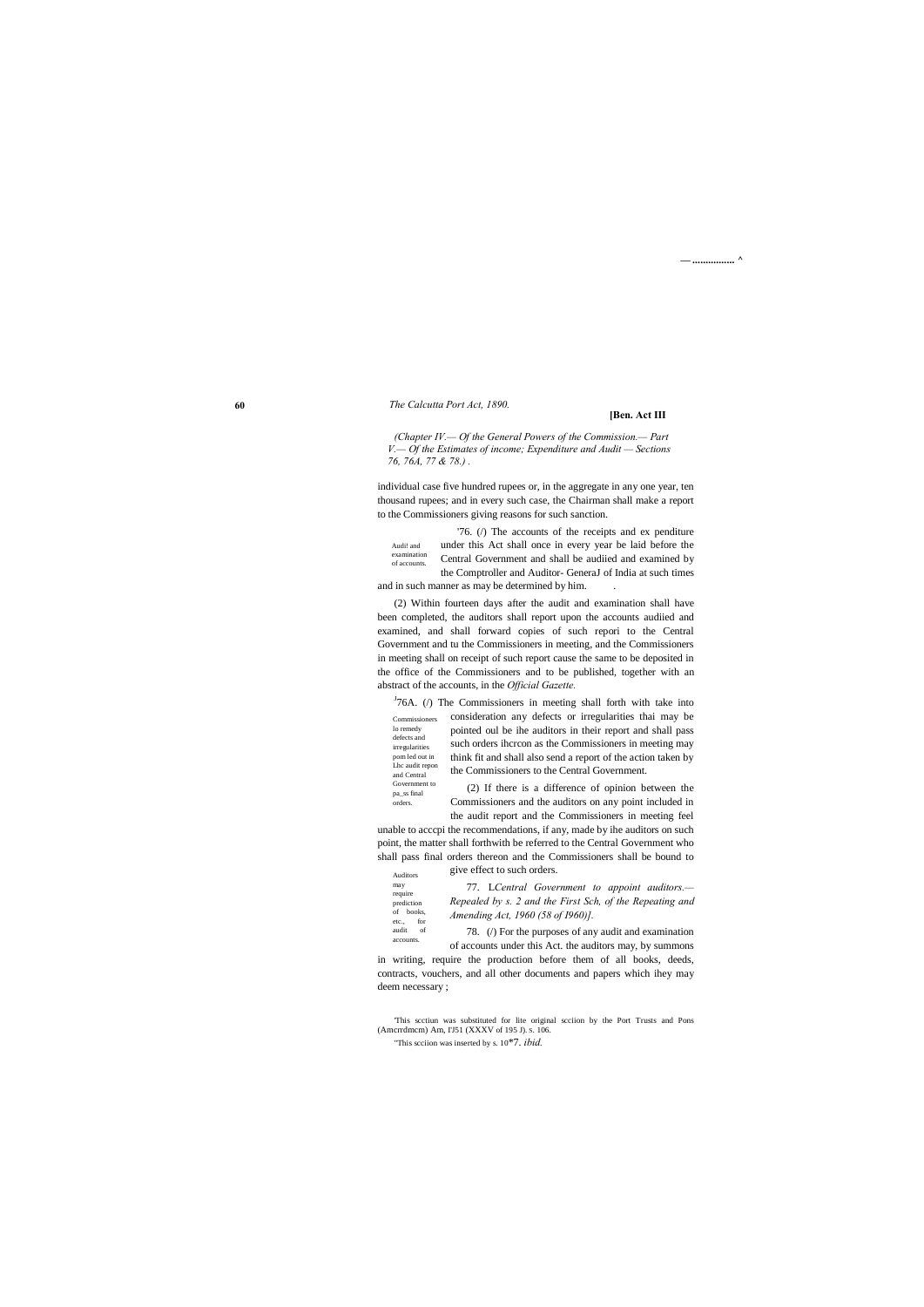#### *The Calcutta Port Act, 1890.*

Remuneration to Comptroller and Auditor-General of India. Accounts to be kepi in  $% \left\vert \left( \mathcal{A},\mathcal{A}\right) \right\vert$  of<br>fice Commissioners and lo be open for

**Penalty** 

Commissioners in  $\rm{meeting}$ 

inspection.

Submission of accounts to the Central Government.

provide public

landingplaces.



#### 61

**of 1890.]**

#### *(Chapter IV.—Of the General Powers of the Commission.—Part V.—Of the Estimates of Income, Expenditure and Audit.— Sections 79, SO & 80A.— Part VI.—Of Landing-places and Bathing'* **ghats.—***Section 8J.)*

and may require any persons holding or accountable for any such books, deeds, contracts, accounts, vouchers, documents or papers to appear before them at any such audit and examination, or adjournment thereof and to make and sign a declaration with respect to the same.

 $380A$ . (7) The Commissioners shall annually, or oftener, if directed by the Central Go vern ment so to do, submit statements of their receipts and disbursements to the Central Government in such form and at such time as that Government may direct.

(2) If any such person neglect or refuse so to do, or produce any such books, deeds, contracts, accounts, vouchers, documents or papers, or to make or sign such declaration, he shall be liable for every neglect or refusal to a penalty not exceeding one hundred rupees.

79. '[The Comptroller and Auditor-General of India], shall in respect of each audit, be paid by the Commissioners such remuneration as the "[Central Government] shall, from time to time, determine.

80. A copy of the accounts to be audited and examined shall be deposited in the office of the Commissioners, and thereat be open during office hours to the inspection of any person on payment of a fee of one rupee on each occasion of inspection, for seven days before the audit and examination ; and all such persons shall be liberty to take copies of, or extracts from, the same without further payment.

(2) A copy of all such statements shall be open to the inspection of the public at the office of the Commissioners during office hours on payment of such fee for each inspection as may from time to time.be fixed by the Commissioners in meeting.

#### PART VI. $\hat{o}$  Of Landing-places and Bathing-ghats.

81. The Commissioners in meeting shall provide a sufficient numberof public landing-places, from and upon which thepublic shall be permitted to embark and to land free of charge.

*(Chapter IV.— Of the General Powers of the Commission. — Part VI.—Of* 

*Landing-places and Balhing-ghM\$—Section 82.— Part VIS.— Of the erection of Wharves, Quays, Stages, Jellies, Piers or* 

*Moorings.—Sections 83—85.)*

82. Ii shall be lawful for lhe Commissioners in meeting if ihey consider it necessary for the purposes oF ihis Acl, looccupy or remove any balhicg-g/wr or landing-place wiihin ihe Port; and thereafter to prohibit the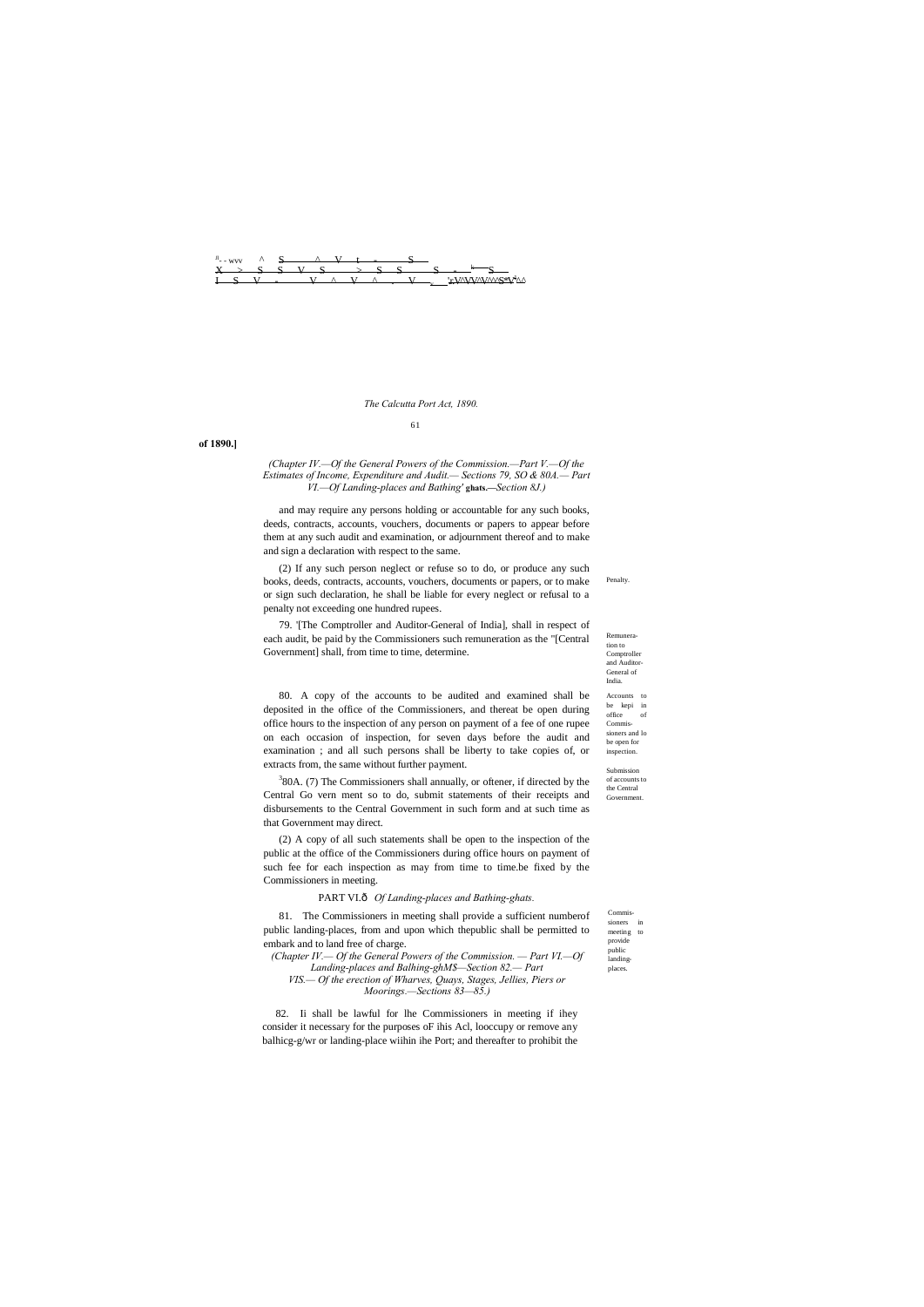Wharves spec I lo etc., not lo landing-eled by<sub>ics</sub>privaic pPaics.<sup>p11</sup><br>persons without assent of Central Government, Penally for unlawfully ere cling wharves, eic.

Power to remove  $wh.ii$ eic.. if creeled without<br>limit of limit Poil,

Powers wiih bathing-

#### **62** *The Calcutta Port Acl, 1890.*

[Ben. Act **III**

PART VII.ô Of the erection of Wharves, Quays, Stages, Jetties. *Piers or Moorings.*

public from resorting to or using the same :

84, Any mailer or thing which may be so made, erected or fixed may be removed by ihe Commissioners ;  $\cdot$  :

Provided that the Commissioners shall reserve, act out, make and provide for [he use of [he public, such sufficient baihing-£/ia/s within the Porl as ihe '[Central Government] may direct.

83, It shall not be lawful lor any person or persons, save the Commissioners, to make, erect or fix below high-water-mark within' the Port any wharf, quay, siage, jeiiy, pier, erection or mooring, unless the assent ofthe'[Central Government] shall have been first obtained.

and the person who shall have so made, erected or Fixed any such matteror thing shall be liable on conviction to a fine which may extend lo one hundred rupees and to a further fine which may extend to one thousand rupees for every day during which such matter or thing shall have been permitted to remain so made, erected or fixed after notice to remove the same shall have been given to him ;

and shall also be liable to pay all expenses which may have been incurred by the Commissioners in removing such matter or thing :

Provided that this seciion shall noi apply to moorings laid down or to be laid down by the Conservator of the Port.

85, In case any wharf, quay, stage, jetty, pier, erection or mooring may have been, or shall hereafter be, made, erected or fixed below highwater-mark without the limits for the time being of the Port, and thereafter the limits of the Port shall be extended so as to include the place on which such wharf, quay, stage, jelly,pier, erection or mooring shall have been made, erected of fixed, it shall be lawful for the Commissioners, with the sanction of .the '[Central Government] in writing, to remove, fill up or destroy such wharf, quay, staga, jetty, pier, erection or mooring : 'See foor-noic 2 on nn»»r- I ^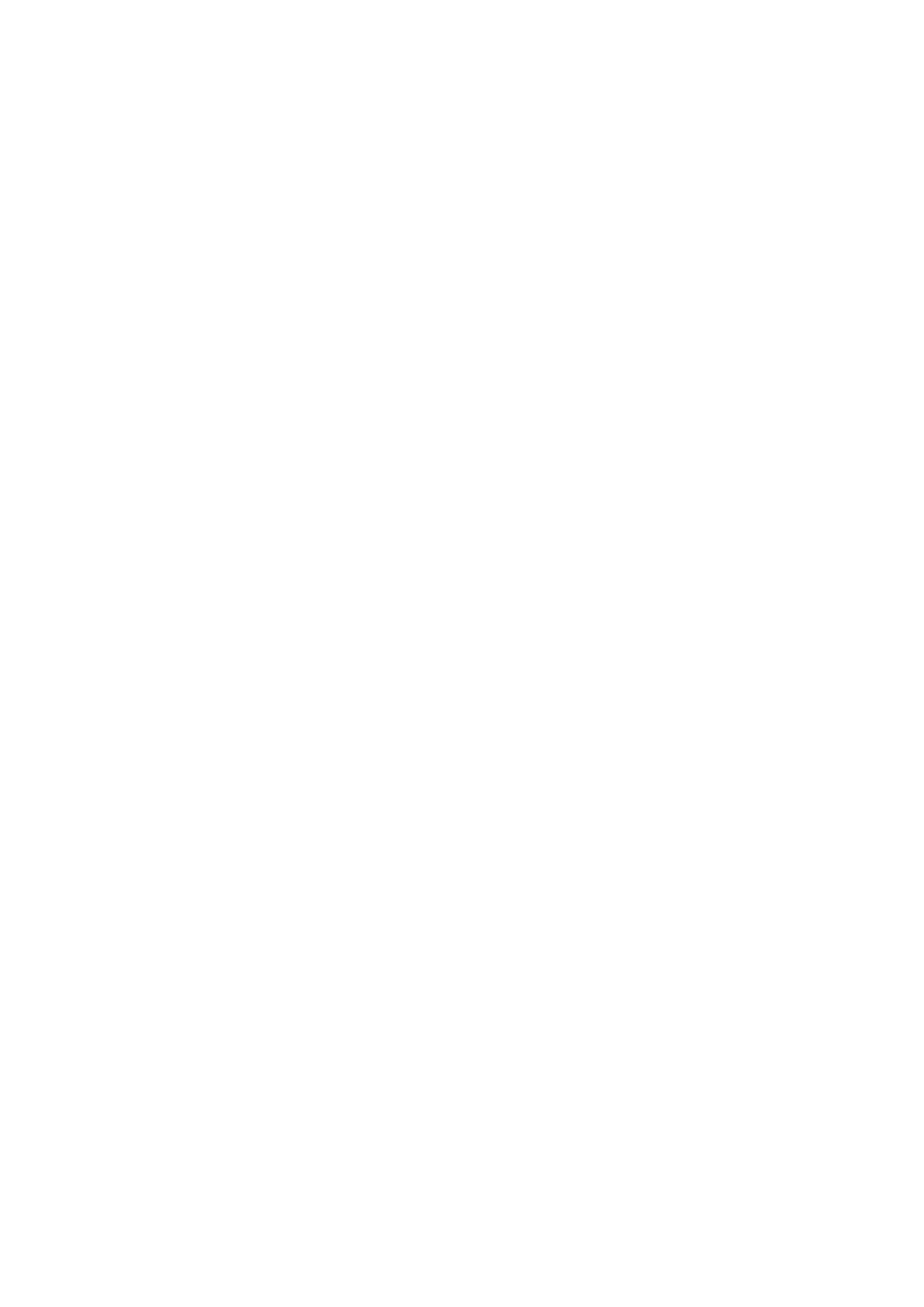# **1890.]** *The Calcutta Port Act, 1S90.* **63**

Commissioners to provide wharves, clc., for use of public.

Commissioners io provide wharves,<br>clc.. Tor clc.. use of Customs Officers.

Tolls, etc., in respeel of wharves, eicš set apart Tor Customs Officers lo be paid to Commissioners. Magistrate to summcin masters of vessels with respcclto damage caused lo wharves, ctc,.

# *(Chapter IV.— Of the General Powers of the Commission.—Pari VII.— Of the erection of Wharves, Quays, Stages, Jetties, Piers or Moorings.—Sections 86—89.)*

f-

Provided thai any person who may have lawfully made, erected or fixed such wharf, quay, stage, jelly, pier, ereciion or mooring or who may have acquired a prescriptive right thereto by possession of sixty years or upwards his representatives or assigns shall be entitled to institute a civil suil for the award of compensation to him for the injury caused by the removal, filling up, or destruction hereinbefore mentioned.

86. Whenever any wharves, quays, stages, jetties, piers, erections or moorings have, under the last preceding section, been removed, filled up or destroyed, the Commissioners shall make or provide for the use of the public such sufficient and convenient wharves, quays, stages, jetties, piers, erections or moorings, in the place of those that may be removed, filled up or destroyed, as the '[Central Government] may direct.

87. When the' [Central Government] shal I, under the provisions of any Act for the regulation of duties of customs, appoint any wharf, quay, stage, jetty, or pier erected or acquired under this Act for the use of sea-going vessels, to be a wharf for the landing of goods within the meaning of such enactment,

the Commissioners shall set apart, maintain arid secure on such wharf, quay, stage, jetty or pier, such portion thereof, or place therein, or adjoining thereto, for the use of the officers of Customs, as the '[Central Government] shall in thai behalf approve or appoint.

88. Notwiihstanding thai any wharf, quay, stage, jelly or pier, or portion thereof, shall, under the provisions of ihe last preceding section, have been seL apart for the use of the officers of Customs, all lolls, dues, rales, rents or charges payable in respect thereof, or for the use thereof, or for the storage of goods thereupon shall be paid and payable to the Commissioners, or to such person or persons as they may appoint to receive the same.

89. (J) In case any damage or mischief shall be done to any dock, wharf, quay, stage, jelly, pier or works constructed or acquired by the Commissioners under the provisions of this Act, by any vessel, through the negligence of any person having the guidance or command thereof, or of any of the mariners or persons employed therein,

it shall be lawful for any Magistrate, having jurisdiction in theplace where such damage or mischief is alleged to have been committed, on the application or ihe Commissioners, to issue a summons to the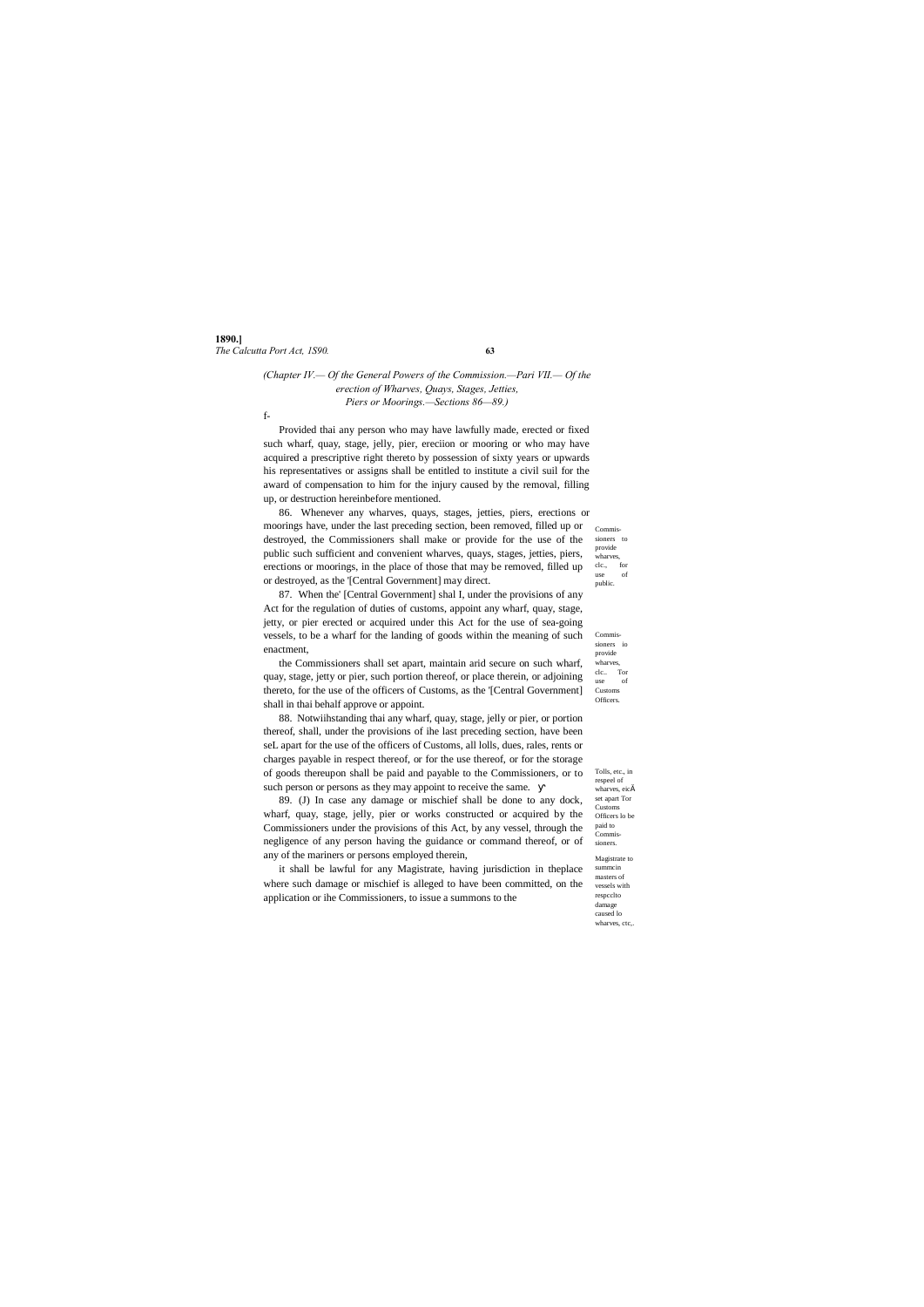Magistrat e lo issue warrant of distress if damage io wharves, etc., causcd by negligence.

Commissioners io provide for landing, etc., goads from seagoing vessels.

 $\overline{a}$ 

#### *(Chapter IV.— Of the General Powers of ihe Commission.—Parr VIII.— Of the Landing and Shipment of Goods.—Section 90.)*

master of, or agent for, such vessel, requiring him to attend on a day and at an hour named in the summons to answer touching such damage or mischief;

Provided that if, at the time of the damage or mischief the vessel was under the orders of a duly authorised officer belonging io the Pilot Service or the Harbou r Master's or Port Offl cer's department, the case shall not be cognizable by the Magistrate under this section.

(2) [f at the time appointed in the summons, and whether the person summoned shall appear or not, the Magistrate Finds that the alleged damage was done through such negligence as aforesaid, and that the pecuniary amount of the same does not exceed two hundred rupees,

it shall be lawful for the Magistrate to issue his warrant of distress under which a sufficient portion of the boats, masts, spars, ropes, cables, anchors or stores of the vessel may be seized and sold to cover the expenses of, and attending the execution of, the distress and the pecuniary amount of damage as aforesaid ;

and such amount shall be paid to the-Commissioners out of the proceeds of distress.

PART VIII. $\delta$  *Of the Landing and Shipment of Goods.* 

90.  $\left\lceil \frac{1}{2} \right\rceil$  The Commissioners shall  $2^{\circ}$  " " provide and keep and maintain

*<sup>7</sup> See* focit-noie *2* on page 12, *ante. \_*

<sup>&#</sup>x27;Scciion 90 wasre iiuinbereU assub-seciionU) ol lhai scciion by s. I IGoflhePort Trusts and Ports (Amendment) Acl, 1951 {XXXV of 195 1),

<sup>&#</sup>x27;The words "when (hereunto required by the Local Government" were repealed by [he Bcngnl Decentralization Acl. 1915 (Ben. Act V of 19IS).

<sup>^</sup>Thesc words were inscned Uy s. 5 of the Calcuila Port (Amendment No. I) Acl, 1895 (Ben, Act IV of 1895).

<sup>&</sup>quot;This proviso was inserted by s. 5, *ibid.*

<sup>&#</sup>x27;This word was inserted by s. 5 of lhe Calcutta Port (Amendment No. I) Act, J 995 (Ben. Act IV of 1895).

<sup>&#</sup>x27;This proviso was inserted by s. 110(a) of the Port Trusls and Pons (Amendment) Aci, 1951 (XXXV of 1951).

<sup>&#</sup>x27;This sub-section (2) was inserted by s. 110 *(b), ibid.*

<sup>&</sup>quot;This word was subslilulcd for lhe word "Third" by s. 7 oF lhe Calcutta Port (Amendment) Act. 1907 (Ben. Acl II of 1907).

<sup>&#</sup>x27;The words "With the sanction of Ihe Local Government" were repealed by the Bengal Decentralization Acl. 1915 (Ben. Acl V of 1915).

*<sup>■</sup>Sec* foot-note 3 on page 12, *ante.*

<sup>&#</sup>x27;The words"' lo req aire (he Conservator of Ihe Port or other persons exercising the rights, powers and authorities af the Conservator or the Port" were omitted by s. Ill (n) of the Port Trusts and Pons (Amendment) Acl, 195) (XXXV of 1951),

<sup>&#</sup>x27;This proviso was added by s. 11 Kb), *ibid.*

<sup>^</sup>Thcse words were substituted fonhc words "Conservator of the Port" by s. 112 of the PonTrusis and Ports (Amendment) Act, 1951 (XXXV of 1951),

This word was substituted for the word "vessels" by s. 3 and Sch. II of the Amending Acl.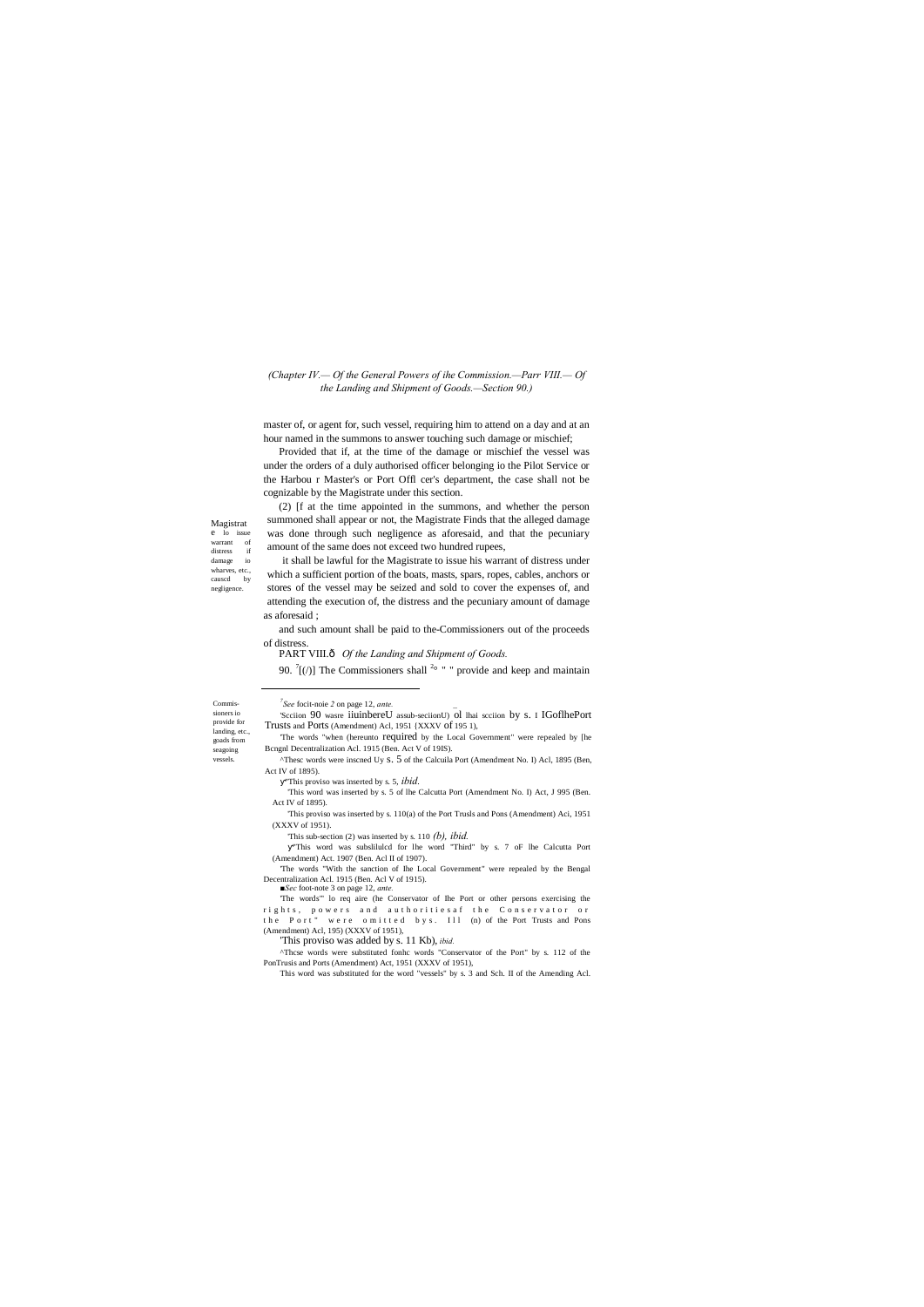# *The Calcutta Port Acl, 1890.* <sup>65</sup> <sup>64</sup> *The Calcuila Port Act, 1890.*

**[Ben. Act I]**

sufficient servants and apparatus for the expeditious and convenient landing and shipment of goods from and upon all sea-going vessels brought to ihe docks, wharves, quays, stages, jetties or piers erected by them ;

and shall, by their servants <sup>J</sup>[or agents], land and ship all goods from and upon any such vessels so coming to such dock, wharf, quay, stage, jetty or pier, unless where there is a legal excuse for refusing to land or ship such goods, or such vessel is by reason of the breach or non-observance of any laworregulation.notentitled to have her goods shipped or discharged :

^Provided that, in thecaseofcargoes of petroleum, itshall be lawful for the Commissioners not only to land the petroleum from all sea-

<sup>&</sup>lt;sup>J</sup>The words 'With lhe sanction of lhe Local Government" were repealed by the Bengal Decentralization Aci, 1915 (Ben. Aci V of 1915).

 <sup>1903 (1</sup> of I9D3).

<sup>&#</sup>x27;The seciion was subslilulcd for lhe original seciion by s. 113 of lhe Port Trusls and Ports (Amendment) Acl. 1951 (XXXV of 1951).

<sup>&#</sup>x27;See fool-noie 2 on page 12, *ante.*

*<sup>&#</sup>x27;Sec* foot-nolc 3 on page 12, *ante.*

<sup>&#</sup>x27;These words were substituted for the words "and with the same sanction'' by the Bengal Decentralization Act, 1915 (Ben, Act V of 1915),

*<sup>&#</sup>x27;See* foot-note 2 on page 12, *ante.*

<sup>&#</sup>x27;In scciion 104 ihe words "and also a scale of lolls for (he use oFlhc said docks, wharves. t|uays, stages, jellies anJ piers by any such vessel, in ease (he Commissioners shall permit ihe goods to be landed or shipped by other than (heir own officers and scrvams" were repealed by s, 6 of (he Calcutta Port {Amendment No. I) Acl. 1895 (Ben. Acl IV of 1895).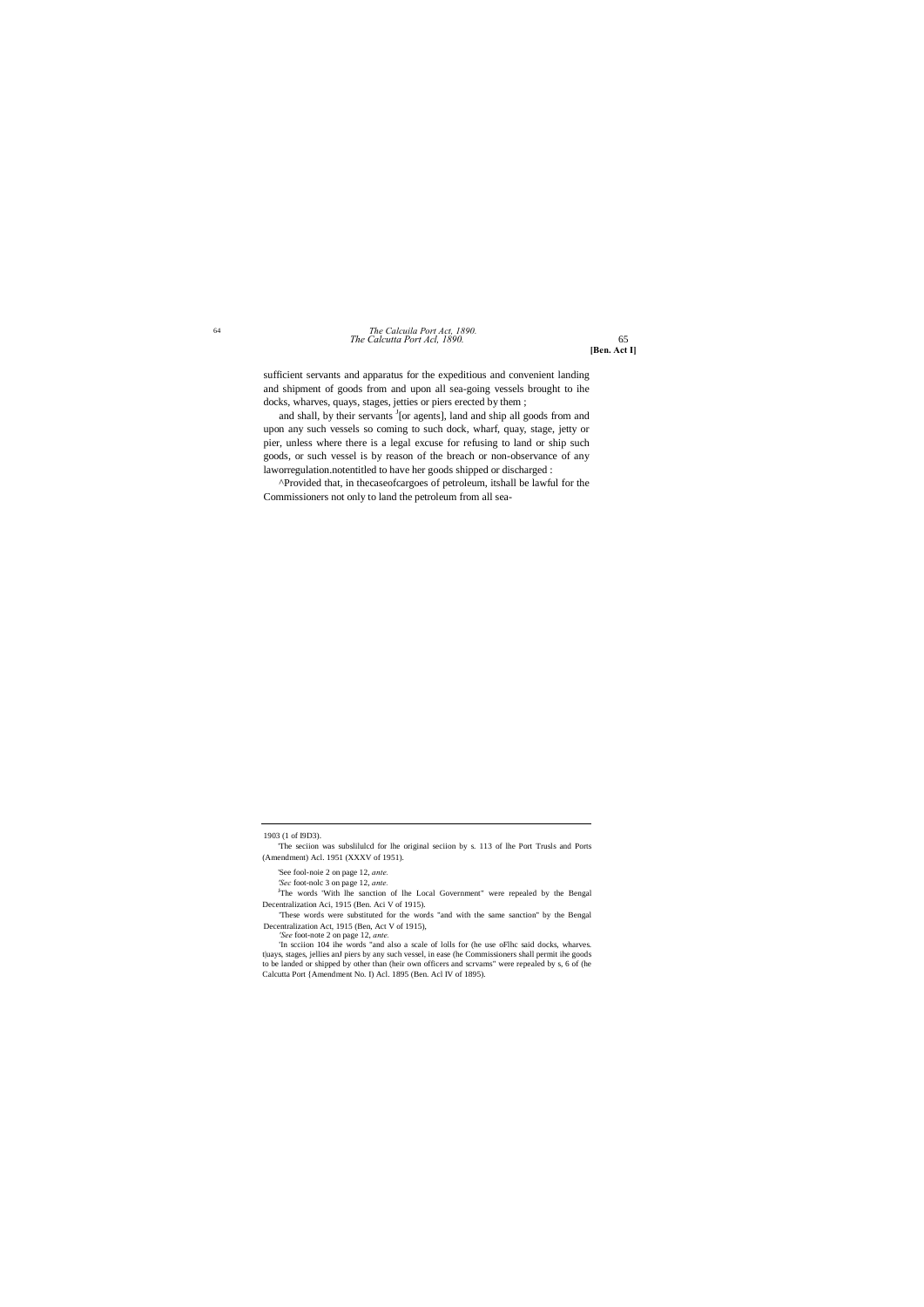Commissioners to gram receipts for goods landed by [hem.

Liability for loss, cic.. of goods to ccasc when once landed. '

Commissioners lo declare when docks, cic., are ready for landing goods From seagoing vessels.

# *- :* v ,N '

 $T$ - going vessels, but also by their servants or agents to put lhe petroleum out of the hold and overside such vessels :

# **of 1890.]**

# *(Chapter IV.— Of the General Powers of the Commission.—Part VIII.-— Of the Landing and Shipment of Goods.—Sections 91, 92.)*

<sup>2</sup>Provided also lhat it shall be lawful for the Commissioners in meeting in special cases to permit goods to be landed from, or shipped upon, any such sea-going vessel by persons other than the employees or agents of the Commissioners.

 $J(2)$ The Commissioners may also maintain and use lighters for the purpose of landing and shipment of goods between sea-going vessels at the port and the docks, wharves, quays, stages, jetties or piers erected by them.

Provided '[further] lhat the Commissioners shall not be bound to land, ship or move any single article or package exceeding thirty tons of twenty hundredweight in weight except at such special charge as may be agreed on in respecl of such article or package :

91. (/) Whenever any goods shall be landed by the Commissioners from any vessel under the powers by this Act conferred on them, they shall if thereunto required, give to the person in charge of such vessel a receipt in the form or to the effect prescribed in the "[Second] Schedule; and may, in any such receipt, include all goods landed from such vessel during one day.

.

(2) No person to whom such receipt shall have been so given, nor the master nor owner of the vessel from which the goods in respect of which such receipt shall be given may have been landed, shall be liable for any loss or damage to such goods which may occur after they shall have been so landed.

*92.* When any dock, wharf, quay, stage, jetty or pier, erected under the provisions of this Act, shall have been made and completed, together with suffcient warehouses, sheds, cranes, and moorings for landing and shipment, or for landing or for shipment of goods from and upon sea-going vessels,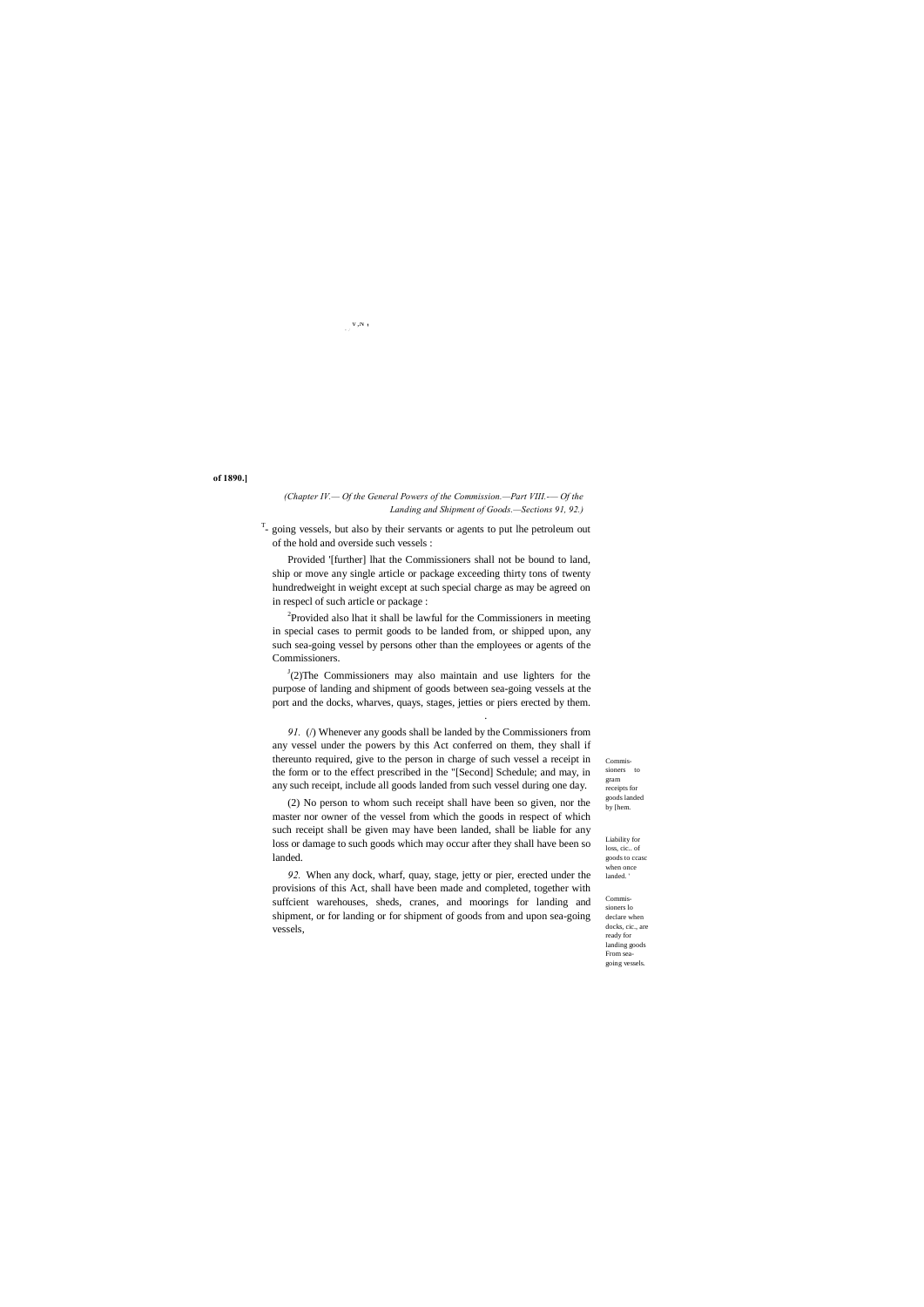#### **67** *The Calcutta Part Act. 1890.*

Commissioners may order seagoing vessels io load or unload al docks, cic., when accommodation available.

## *(Chapter IV.*— *Of (he General Powers of the Commission.*<sup>6</sup> *Part V(IL*— *Of the Lauding atid Shipment of Goods.*—*Sections 93, 94.)*

Penalty for landing or shipping goods in contravention or order.

[Ben. Act I.'

it shall be lawful for the Commissioners '\* \* \*bya notification published in three consecutive numbers of ihe *'{Official GazeFh'l* io declare lhai such dock, wharf, quay, stage, jetly or pier is ready for receiving, landing and shipment, or for landing or for shipment of goods from and upon sea-going vessels.

<sup>J</sup>Provided that if the Commissioners are not ihe Conservator of the Port, ihey shall not themselves make the order as aforesaid but shall require the Conservator of ihe Port, or other person exercising ihe rights, powers and authorities of the Conservator of the Port, to make such order.

*93.* From and afler such notification and publication, it shall be lawful Tor the Commissioners  $>^*$  \* \* \* from time to time, when there shall be room at such dock, wharr, quay, stage, jetty or pier, io order lo come alongside of such dock, wharf, quay, stage, jelly or pier for the purpose of being laden or unladen by the Commissioners, any sea-going vessel which shall not have commenced to discharge goods, or which, being about to lake in goods, shall not have commenced to take in goods :

*94.* If, after such order of the ^Commissioners or as the case may be, the Conservator of the Port J or other person aforesaid the owner or master of any such "[vessel] shall either lake in or discharge goods, save and excepiat such dock, wharf, quay, stage, jeity or pier to which such vessel shall have been so ordered,

the owner thereof, or in case he shall not be in Calcutta, the master thereof, shall be liable to a penally of one hundred rupees for each day that he shall land or ship, or attempt Lo land or ship, any goods in contravention of such order.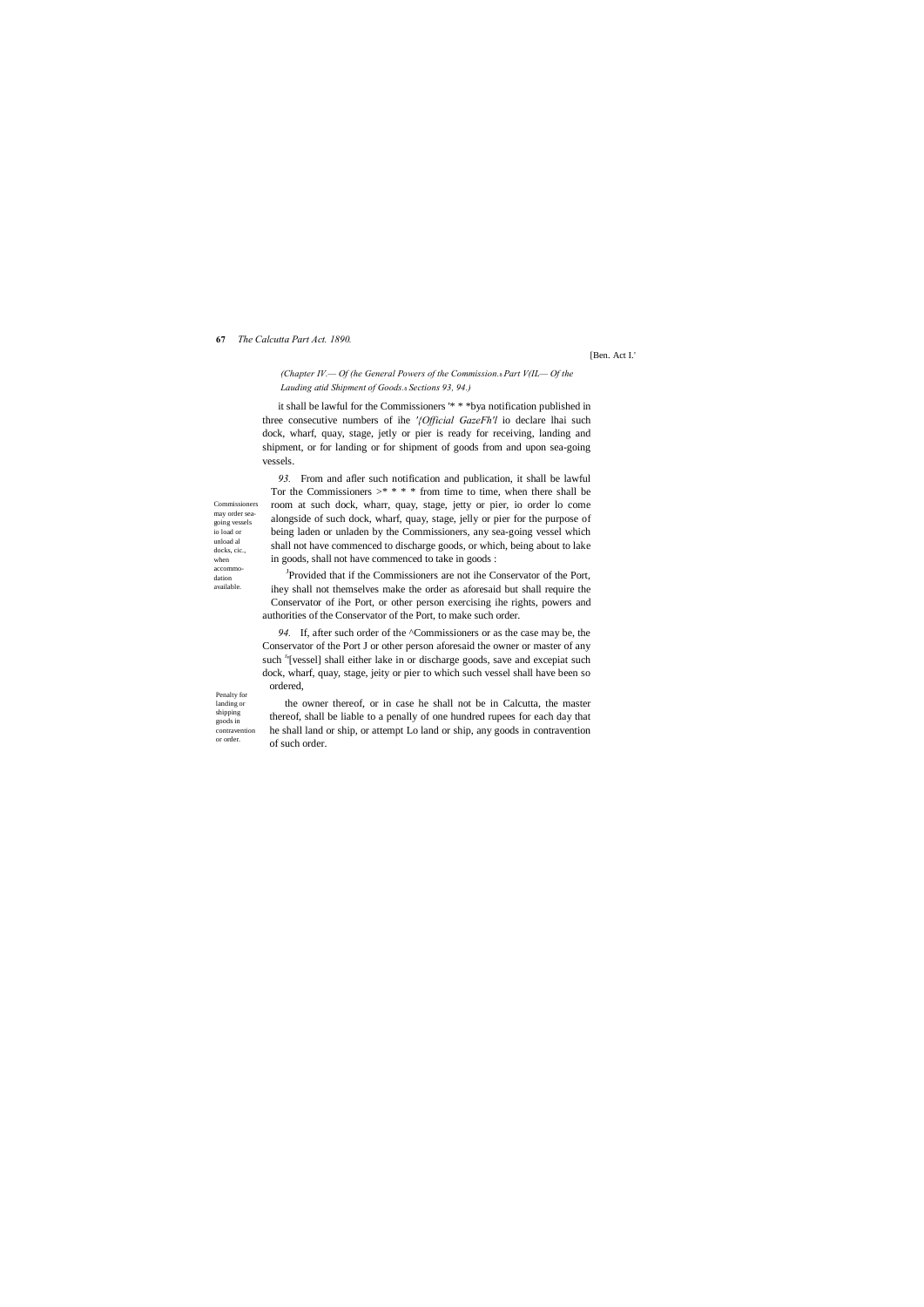Power lo dircct goods not lo be landed from or shipped upon seagoing **vessels .save at docks, clc,, creeled by** Commissioners.

Penally for landing or shipping goods after publication of order.

Commissioners **10**  declare when docks, clc., are ready for landing goods from inland vessels.

*(Chapter IV.— Ofthe General Powers ofthe Commission.—Part VIII.— Of the Landing and Shipment of Goods.—Sections 95—97.)*

'95. Without lhe express sanction of the Commissioners in meeting and except in accordance with the conditions which the Commissioners in meeting may by resolution prescribe, no goods shall be landed or shipped From or upon any sea-going vessel within the port save at the docks, wharves, quays, stages, jetties or piers erccted under this Act.

96. Whoever shall, after such order has been so published as aforesaid, land or ship, or attempt to land or ship, any goods in contravention of such order, shall be liable to a'fine not exceeding two hundred rupees for every day lhat he shall so land or ship any goods in coniravention of the said order :

Provided that, notwithstanding anything in this or in sections 92, 93 and 94 contained, it shall be lawful for the -[Central Government] by notification in the *^{Official Gazelle*], from time to time, if it shall so'think fit, to declare that certain specified vessels orclasses of vessels shall be permitted to discharge or ship goods or that certain specified goods or classes of goods shall be permitted to be landed or shipped elsewhere, and at such part of thePort of Calcutta and for such lime and on such conditions as it may think fit.

97, (J) When any dock, wharf, quay, stage, jetty or pier for receiving, landing or shipment of goods from vessels (not being seagoing vessels) shall have been made and completed with all proper appliances in that behalf,

it shall be lawful for the Commissioners in meeting \* \* \* \* by an order published in three consecutive numbers of the H*Official Gazette],* to declare lhat such dock, wharf, quay, stage, jetty or pier is ready for receiving, landing or shipment of goods from vessels (not being sea-going vessels), '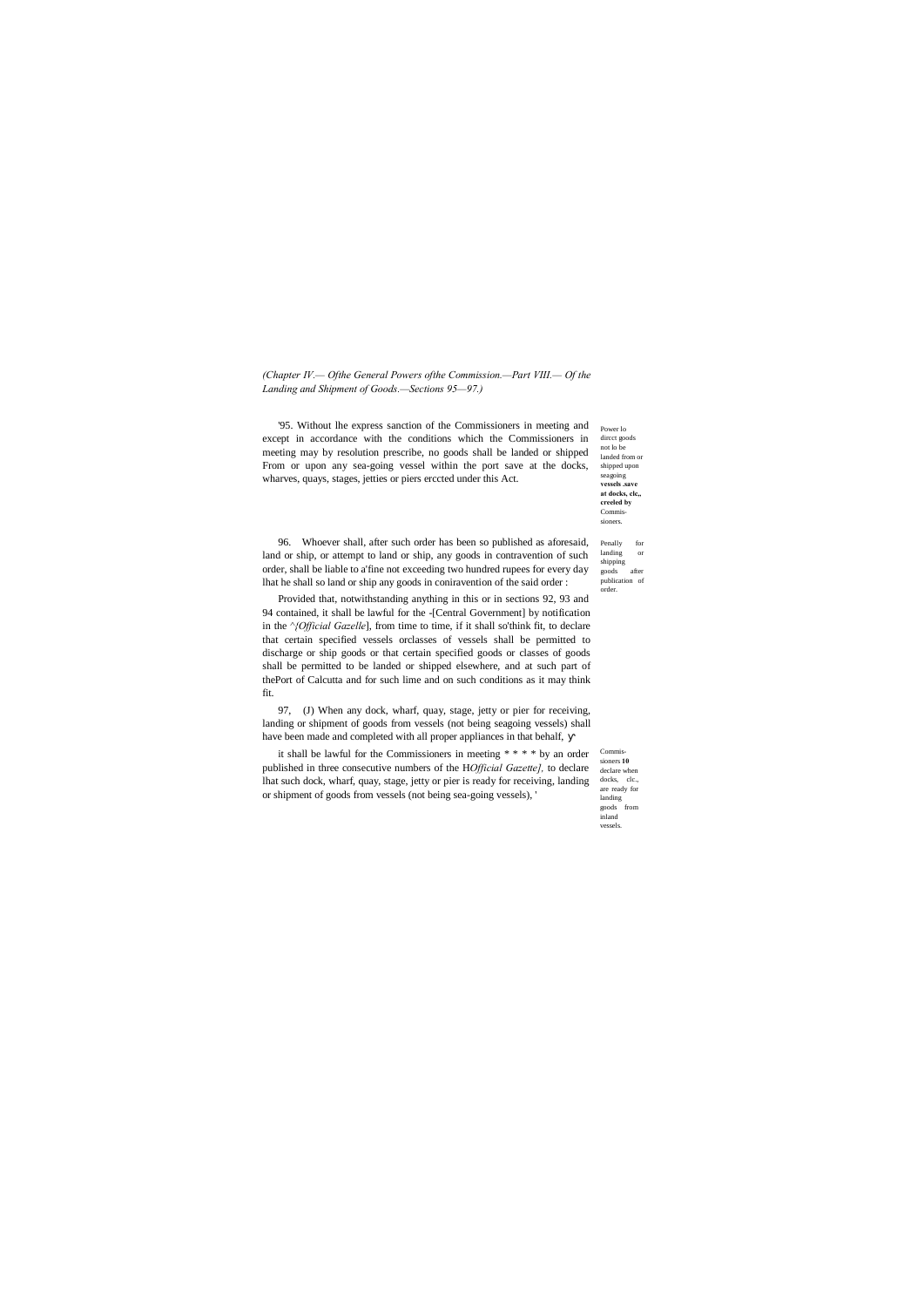Suit may be instituted Tor award or compensation.

Goods not to be landed from

# *The Calcutta Port Acl, 1890.* 69 **68** *The Calcutta Port Act, 1890.*

save at docks, etc.

Penalty for breach of provisions.

[Ben. Act III

# *(Chapter IV.— Ofthe General Powers of lhe Commission.—Pari VIII.— Of ihe Landing and Shipment of Goods.—Sections 98. 99.)*

and in the same way '[with Ihe sanction of the<sup>T</sup>(Cenlral Government)] to order that, within certain prescribed limits to be therein specified in thai behalf, it shall not be lawful, without the express sanction of the Commissioner, to land or ship any goods out of, or into, any vessel (not being a sea-going vessel) of any class specified in such order, except at such dock, wharf, quay, stage, jetty or pier.

(2) And, by an order in like manner published, to alter, vary or revoke any such order.

98. Wheneverany order made and published under sections 95 and 97 shall have the effect of rendering it unlawful to land or ship any goods out of, or into, any vessel at any wharf, quay, stage, jetty or pier lawfully made, erected or fixed by any person for the convenience of private traffic, or to which a prescriptive right may have been acquired by possession of sixty years or upwards,

inland vessels quay, stage, jetty or pier; nor for any such vessel, while within such limits, to anchor, fasten or lie within fifty yards nf the ordinary low-water-mark without the consent of the Commissioners.

such perosn, his representatives or assigns, shall be entitled to institute a civil suit for the award of compensation to him for the injury caused by the order hereinbefore mentioned :

Provided that, in awarding such compensation, the Court shall not take into consideration any tolls, dues, rates or charges which the aforesaid person claiming compensation shall be liable to pay for using the wharf, quay, stage, jetty orpier provided by the Commissioners for public use:

Provided also lhat it shall be lawful for the Commissioner, in lieu of closing any wharf, quay, stage, jetty or pier under eitherof the said sections, to allow the continued use thereof on payment of such scale of tolls, dues, rates and charges as may be agreed upon between the owners thereof and the Commissioners.

99- (/) After the publication oF the order mentioned in section *97* of this Act, it shall not be lawful for any vessel of such class to land or ship any goods at any place withing the limits so specified except at such dock, wharf,

(2) Any person guilty oF any breach of the provisions of this seciion shall be liable to a fine not exceeding fifty rupees for every such breach.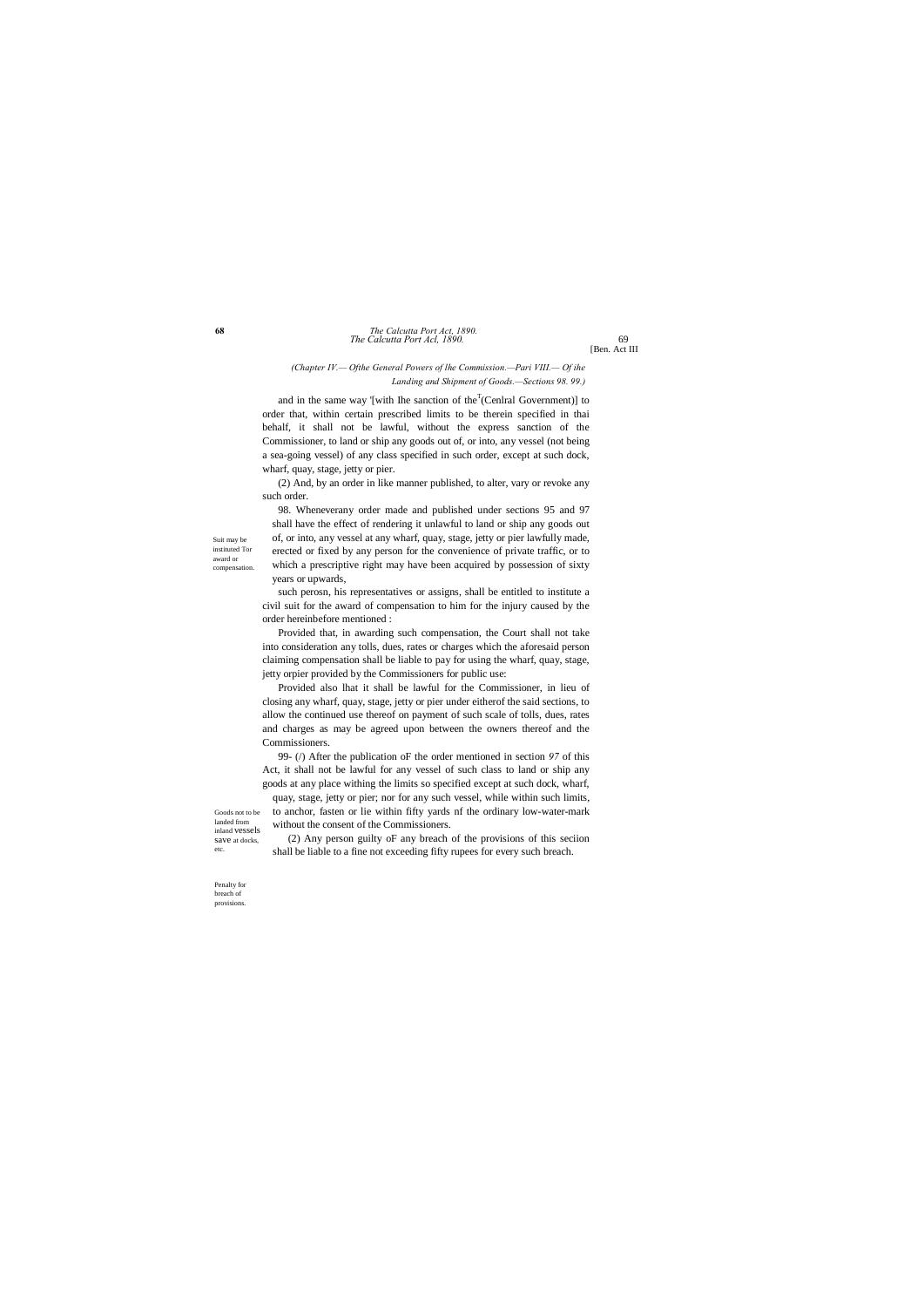# *The Ca let ina Port Act, 1890.* 70 **or 1890.]**

Power to remove vessels lying wilhin nriy yards oflowwaicr-mark.

Commissioners may require masters (O remove vessels from docks, etc. Power lo charge vessels Tor use of docks, clc., aflcr scrvice of nolicc for Ihcir removal.

Commissioners io frame scale of lolls etc.. for landing goods from seagoing vessels.

Commis- ' s [oners (o frame scale of lolls, etc.. for landing goods into inland vessels.

# *(Chapter IV.— Of the General Powers of the Commission.—-Part VIII.— Of the Landing and Shipment of Goods.—Sections 100— 102.—Part IX.—Of Levying Tolls and Rates.*—*Sections 103—104.)*

100. IF, at'ler the publication of the order mentioned in section 97 of this Acl, any such vessels shall, within such limits, so anchor, fasien or lie, it shall be lawful for the Commissioners lo cause the same to be removed out of the said limits ; and it shall be the duty of ihe Conservator of the Pori lo aid and assist the Commissioners in so removing such vessel.

101. The Commissioners may, by notice in writing, order the master, owner or agent of any vessel to remove such vessel from any dock, wharf, quay, stage, jelly or pier belonging to the Commissioners.

102. Unless such vessel shall be removed therefrom within thiriy- six hours after servicc of such notice on the officer in charge of such vessel, or ihe master, owner or agent thereof,

it shall be lawful for the Commissioner LO charge, in respcct of such vessel for the use by such vessel of such dock, wharf, quay, stage, jelly or pier, such sum not exceeding five hundred rupees for each day of iweniy-four hours, or portion of such day, after ihe expiry of such ihirty-six hours, during which such vessel shall remain at such dock, wharf, quay, stage, jelty or pier as to ihe Commissioners shall seem Fit.

# PART IX.ô - Of Levying Tolls and Rates.

103. The Commissioners shall frame a scale of tolls, dues, rates and charges for the landing and shipment of goods from and into seagoing vessels al the docks, wharves, quays, stages, Jetties and piers belonging to the Commissioners, and for ihe use thereof by such vessels, and for the storing and keeping of any goods stored in any premises belonging to them, and for the removal of goods, and for the use of any moorings laid down or acquired by the Commissioners, and for the towage of vessels by ihe steam-vessels of the Commissioners in the Pori,

104. The Commissioners shall also frame a scale of tolls, dues, rates and charges for the landing and shipment of goods into and out of any vessel (not being a sea-going vessel) ;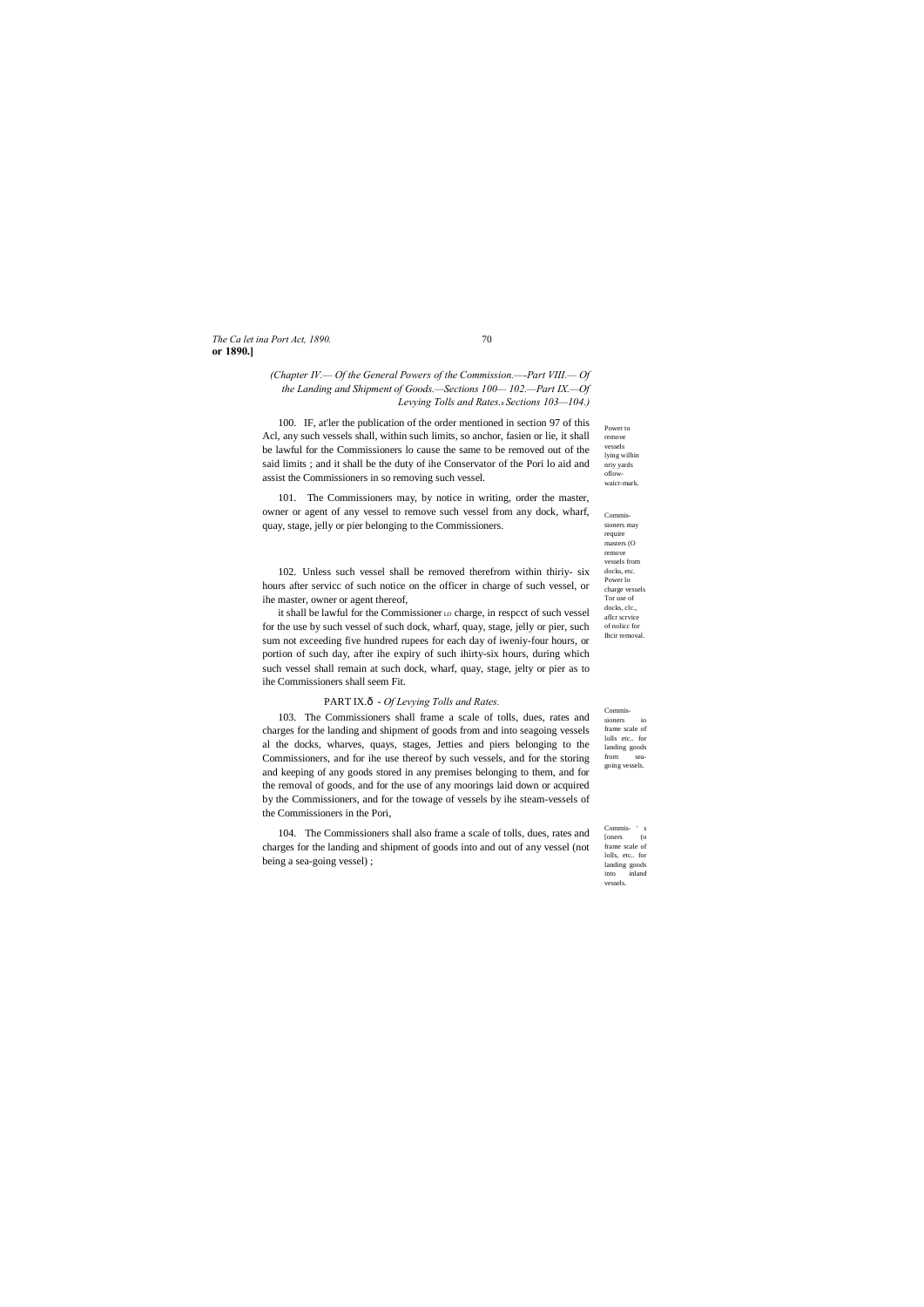Coinmis-KiSncis lo frame scales of lolls for docks, tie., by vessels. 'I04A. (/) The Commissioners shall also frame scales of toils for ihe use of their docks, wharves, quays, stages, jetties and piers by vessels, whether sea-going or not, leviable when the Commissioners permit goods io be landed or shipped by persons other than their own ~ [employ eesl. (2) The scales for sen-going vessels and vessels other than seagoing vessels may be either the same or different, as the Commissioners may think fit. ^lOS. The Commissioners sh;ill also frame a scale of charges for any services io be performed by the Commissioners orihcir<sup>2</sup>[cmp]oyecs] in respect of <sup>J</sup>[vessels or goods excepting the services in respect

70

use

Charges Tor tarrying passengers and

Commissi onci'j lo frame scale of Lliaigcs for services in respect of vessel or goods, etc.

Power of Central t lo cancel scale of lolls, clc.

effccis on Commission CiV vessels. Cninnijisioncrs io frame smle of lolls, r. ucs. chargcs and Tees in J CSpCCl of vessels plying willi in limits or port And in rcspcci of persons iliereon.

Scale of tolls, etc,, to be published alter approval by Central **Government** Power lo levy concessional rate of charges on coastal cargo.

Governm&W of 1908.

Power of Commissioners to charge additional general or differential tolls, etc.. on all or any portion or description **of goods. <o**  provide for payment of debt.



*The Calcutta Port Acl, 1890.* 71

#### *Tfiv Calcutta Pon Act, 1890.*

#### **[Ben.** Act **III**

#### *(Chujjie/ IV.— Of ilte General Powers of the Commission.—Part IX.— Of Levying Tolls and Rows.*—*Sections 104A. 105, 105A <£ 106.)*

[heir personal for the carrying of passengers and their personal effects on vessels belonging to or hired by the Commissioners.

'Acl X of 1889 was repealed and re-enacted by the Indian Pons Aci, 1908 (XV of !90&). and ihis reference should now be construed as a reference lo lhe lallcr Acl.

of vessels for which fees arc chargeable under the Indian Forts Act, 19081, or for the use of any works or appliances to be provided by the Commissioners. 5 105 A. The Commissi oners shall aisn Frame a scale of charges

106, The Commissioners shall also frame a scale of tolls, '"[rates, charges, anil fees], annual or other, to be paid by the owners of  $8 *$ vessels plying "[whether for hire or not, and] whether regularly or occasionally within, or partly within and partly without, the limits of the port \*'|in respect of such vessels and of persons whether in charge *(Chapter IV.— Of lhe General Powers of the Commission.—Part IX.— Of Levying Tolls and Rales.—Seel ions 107, 108.)*

of, or on board, such vessels, and also in respect of the licensing, registration and regulation of such vessels and persons] :

Provided that no such tolls, '[rates, charges and fees] shall be chargeable in

'These words were inserted by s. 8 of lhe Calcutta Port (Amendment No. t) Acl, 1895 (Ben. Aci IV of 1895).

\5eo foot-note 2 on page 12. *ante.*

J ,Vee Tool-noic 3 on page 12. *ante.*

 <sup>8</sup>Thcsc words were subsliluicd for (he words "for hire" by S. 6 of ihe Calcuila Port (Amendment) Acl. 1905 (Ben. Acl IV of 1905).

<sup>&#</sup>x27;Tlicac words were inserted by s, K of [he Calcuila Port (Amendment No. I) Act, 1895 (Ben. AtilVof IK55>.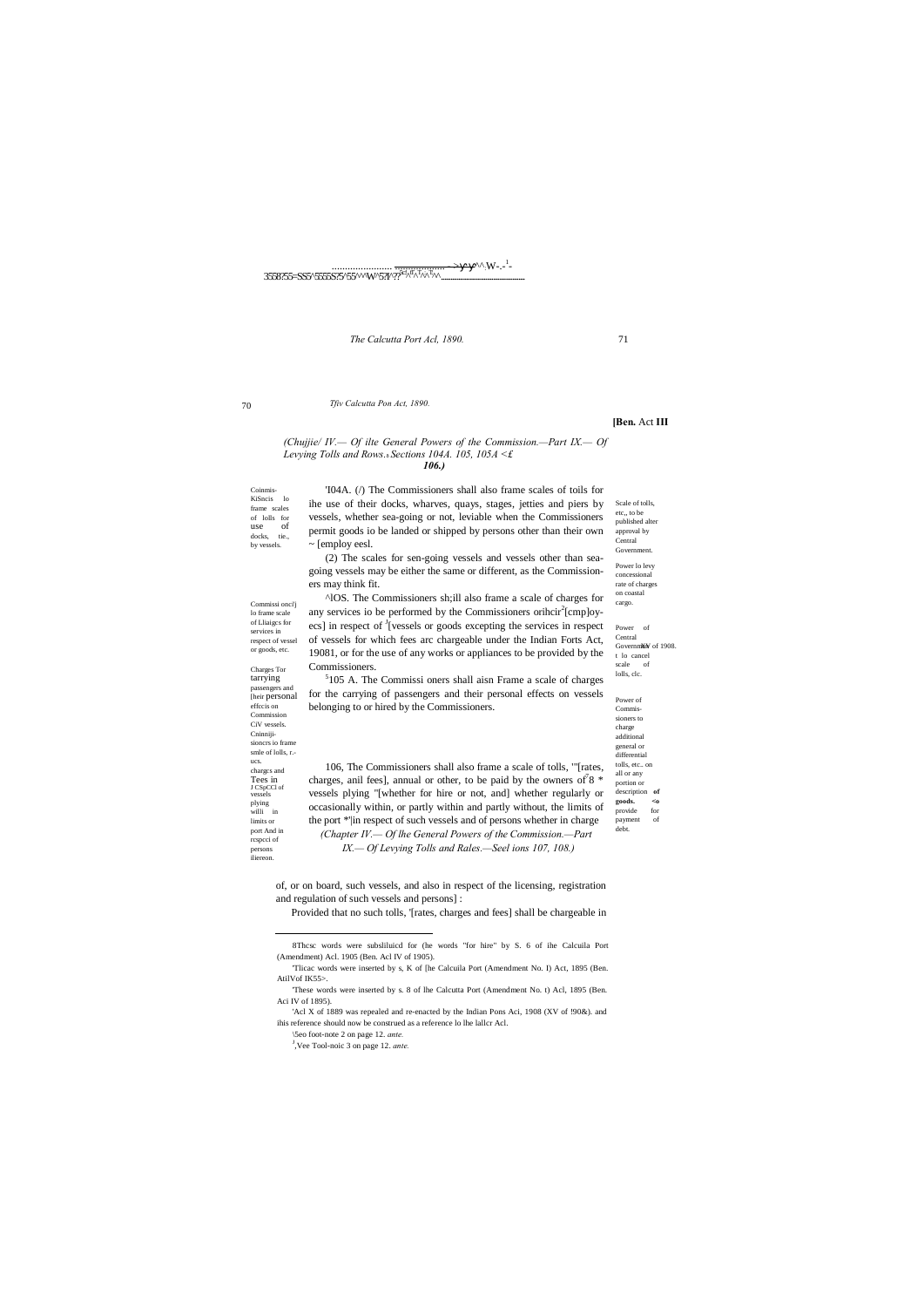respect of vessels which are liable to pay port dues under the provisions of Schedule I of the Indian Ports Act, 1889."

107. (/) Such scales of tolls, dues, rates and charges shall be adopted by the Commissioners in meeting, and shall be submitted to the '[Central Government] ; and after receiving its approval shall be published by the Commissioners in ihe <sup>J</sup>[*Official Gazette*], and may from lime to time, subjcct to the like approval and publication, be in like manner altered.

In framing scales under lhe foregoing provisions, the Commissioners in meeting may prescribe a lower rate of charges in respect of cargo carried in a vessel from one Indian port lo another.

*Explanation.* $\delta$  For the purposes of this section, the expression, "Indian port" includes the ports of Diu, Daman, Marmagao, Panjim, Mahe, Karaikal and Pondicheny.]

108. <sup>fi</sup>[The Commissioners may from time to time] charge upon all <sup>7</sup>lorany portion or description of] goods landed from or shipped into any <sup>K</sup>[sea-going] vessel lying or being within the limits of the port <sup>a</sup>[or of the port approaches], whether such goods shall or shall not be so

(2) It shall also be competent to the '[Central Government] at any lime to cancel any of the scales Framed under sections 103 to 106 (both inclusive), or to call upon the Commissioners to modify any portion of such scales ; and thereupon the Commissioners in meeting shall modify such scales accordingly.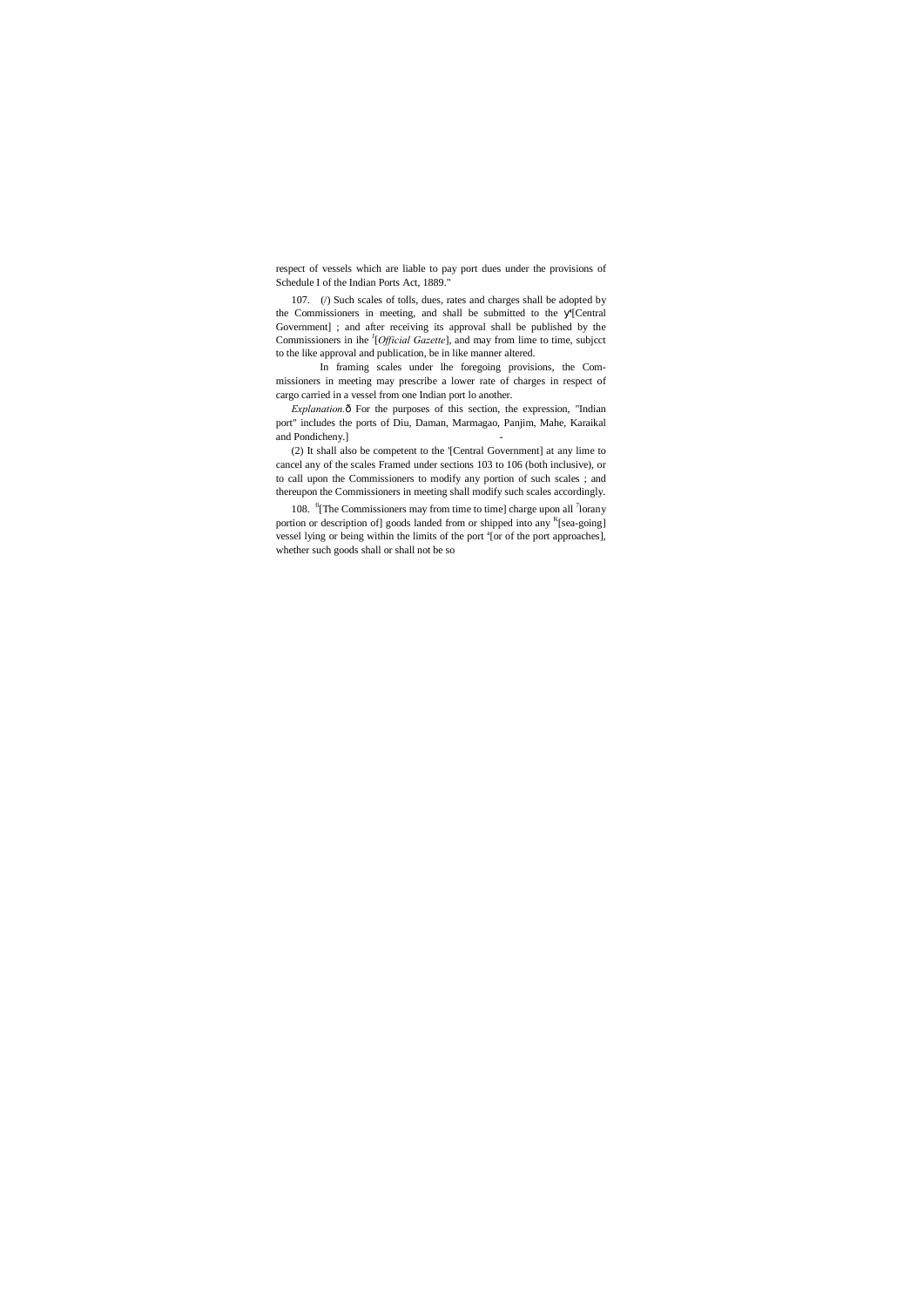Mode of levy and recovery of additional general or differential lolls, etc.

*The Calcutta Port Acl, 1890.* 73 72 *The Calcutta Port Act, !890.*

Power of Com mis- si one re lo remit lolls, etc.

**[Ben. Act III**

# *(Chapter IV.— Ofthe General Powers of the Commission.—Part IX.— Of Levying Tolls and Rates.—Sections 109,109A.)*

landed or shipped at any dock, wharf, quay, stage, jetty or pier belonging to the Commissioners,

<sup>f</sup>'Provided that the said goods may, for the purpose of this seciion, be classified by weight, measurement, number and value, and the tolls, dues, rates and charges leviable may be varied according as the goods are imported or exported goods  $10$ [or, according as the goods are landed or shipped within lhe limits of the port or of the port approaches.]

such '[general or differential] tolls, dues, rates and charges, in addition to, or other than, those prescribed by any scale of tolls, dues, rales and charges for the lime being in force under the provisions of seciions 103, [104A] -'[and] 107 \*\* 9 '[as the Commissioners may think fit and expedient]:

109. Such "[additional general or differential] tolls, dues, rates and charges shall be fixed and adopted in accordance with a resolution passed by the Commissioners at a meeting, and shall be submitted to Che ''[Central Govemmenl); and if the same shall be approved by it, it shall be published in the *'"[Official Gazette*1, and shall forthwith come into operation and remain in operation uniil altered or revoked by the Commissioners in meeting, with the sanction of the'-"[Central Government] ; and shall be leviable and recoverable in like manner as any other lolls, dues, rales and charges payable under this Act.

**"109A.** The Commissioners in meeting may, in special cases, for reasons to be recorded in writing, remit the whole orany portion ofthe tolls, dues, rales or charges leviable according 10 any scale for the lime being in force under section 107 or section 109.

- 'These words were suhsliluied for Ihe original words by s.KU) oflhc Calcutta Pari (Amendment) Acl, 1907 (Ben. Act II of 1907).
- 'These words were inserted by s. 9 of the Calculla Pon (Amendment No, 1) Acl, 1895 {Ben. Act IV of 1895),
- "This word was inserted, *ibid.*
- "These words were inscried by s. 116 (n) of the Pon Trusts and Ports (Amendment) Acl, 1951 (XXXV of 1951).
- 'These words were inserted by s. 9 of ihe Calcutta Pari (Amendment No. I) Act, 1895 (Ben. Acl IV of 1895).
	- : This reference ID seciion 104A was inserted, *ibid.*
	- 'This word was subsiluied for ihe word "lo", *ibid.*
	- •The words "(both inclusive)" were repealed, *ibid.*

'These words were subslilulcd Tor ihe words "as will, when added lo lhe said ineomc ofihcyear, suffice as nearly as may be for the payment of lhe said sums in full" by s. 8(2) of the Calculla Pon (Amendment) Acl. 1907 (Ben. Acl 11 of 1907).

'This proviso was added by s. 9 of ilie Calcutta Porl (Amcndmcnl No, I) Act, 1895 (Ben. Act IV oM895).

'These words were added lo the proviso by s. 116 (fi)ofilic Port Trusls and Pons (Amendment) Acl, 1951 (XXXV of 1951).

"These words were inserted by s. 10 of the Calculla Porl (Amendment No. I) Acl. 1895 (Ben. Acl IVof 1895). *"See* foot-noie 2 on page 12, *ante. '"See* fool-note 3 on page 12, *ante.* "This seciion was inserted by s. I 17 of the Port Trusts and Pons (Amendment) Act. 1951 (XXXV of 1951).

 <sup>95</sup> ub-scclion *{J a)* was inscried by s. 115 of lhe Pun Trusls and Ports (Amendment) Aci. 1951 (XXXV of 1951).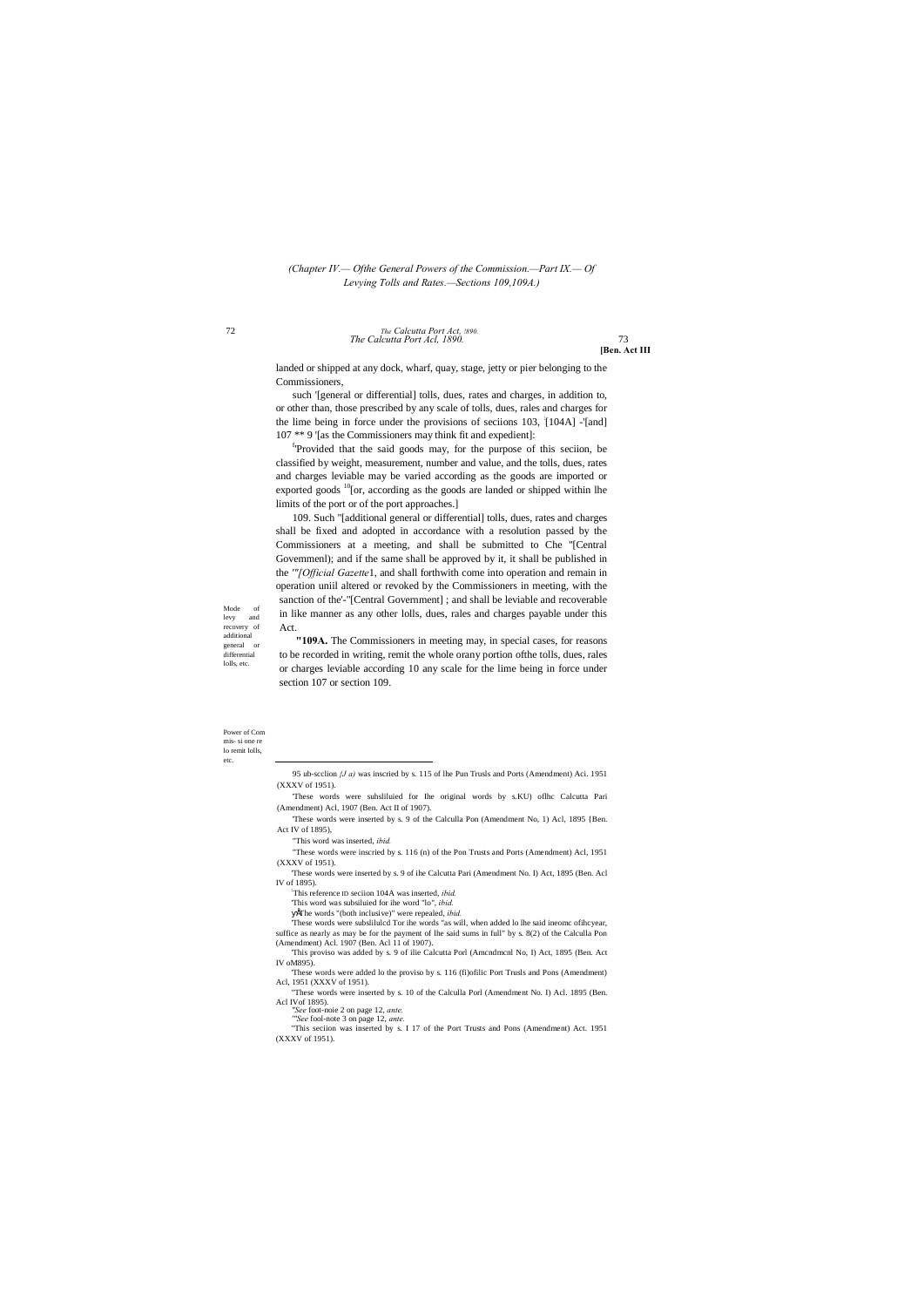Recovery or lolls in arrear

Responsibility of Commissioners for loss, destruction or deterioration of animals or goads.

IX of 1890. IX of 1872.

#### **of 1890.]**

## *(Chapter IV.— Of the General Powers ofthe Commission.—Part IX.— Of Levying Tods and Rales.—Sections 110—112.)*

*The Calcutta Port Acl, 1890.* 74 **111.** (*()* For lhe amount of all tolls, dues, rates and charges duly leviable under this Act in respect of any goods, the Commissioners shall have a lien on

**110.** *[Power of Local Government to charge toils, etc., on neglect of Commissioners to do* sc.] $\hat{o}$  Rep. by x. 9 of the Calcutta Port (Amendment) *Act, 1907 (Ben. Act 11 of 1907).*

such goods, and shall be entitled to seize and detain the same until such tolls, dues, rates and charges are fully paid.

(2) Tolls, dues, rates and charges in rcspect of goods to be landed shall become payable immediately on the landing of the goods.

(J) Tolls, dues, rates and charges in respect of goods to be removed from the premises of the Commissioners or to be shipped for export, shall be payable before the goods are removed or shipped.

(2) With the previous sanction of the [Central Government and under such circumstances and conditions as the '[Central Govern-

'The words "the Crown" were originally."subslilulcd for the words "Her Majesty or the Secretary of State Tor India in Council" by para. 3 and Sch, IV lo the Government of I nd ii (Adapu ion of [ndijn Laws) Order, 1 ^37. jn<J (hereafter ihe word "Government" was subslilulcd for the word "Crown" by paragraph 4 (7) of the Adaptation or Laws Order, 1950.

*(4)* The lien for such lolls, dues, rates and charges shall have priority overall other liens and claims, except for general average, for the shipowners' lien for freight upon [he said goods where such lien exists and has been preserved in the manner hereinafter provided, for, primage, and for money payable to '[the Government] under any law for the lime being in force :

Provided that nothing in this Act shall affect any power or authority vested in the Chief Officer of Customs underany law for the time being in force.

**\*112.** (/) The responsibility of the Commissioners for the loss, destruction or deterioration of animals or goods, whether landed for import or received for export or for carriage by railway,

during such time as the same remain in the possession Dr under the control of the Commissioners,

shall, subject to the other provisions of this Act, and, in the case of animals or goods received for carriage by railway, subject also to the provisions of the Indian Railways Act, 1890, be that of a bailee under sections 151, 152 and 161 of the Indian Contract Act, 1872, omitting the words ' 'in the absence of any special contract'' in section 152 of the lastmentioned Act.

Seciion 112 was substituted for the original seciion hy s. *2* of the Calculla Porl (Amendment) Acl. 1898 (Ben. Aci II of 1898). *■Sec* fool-nolc 2 on page 12. *ante.*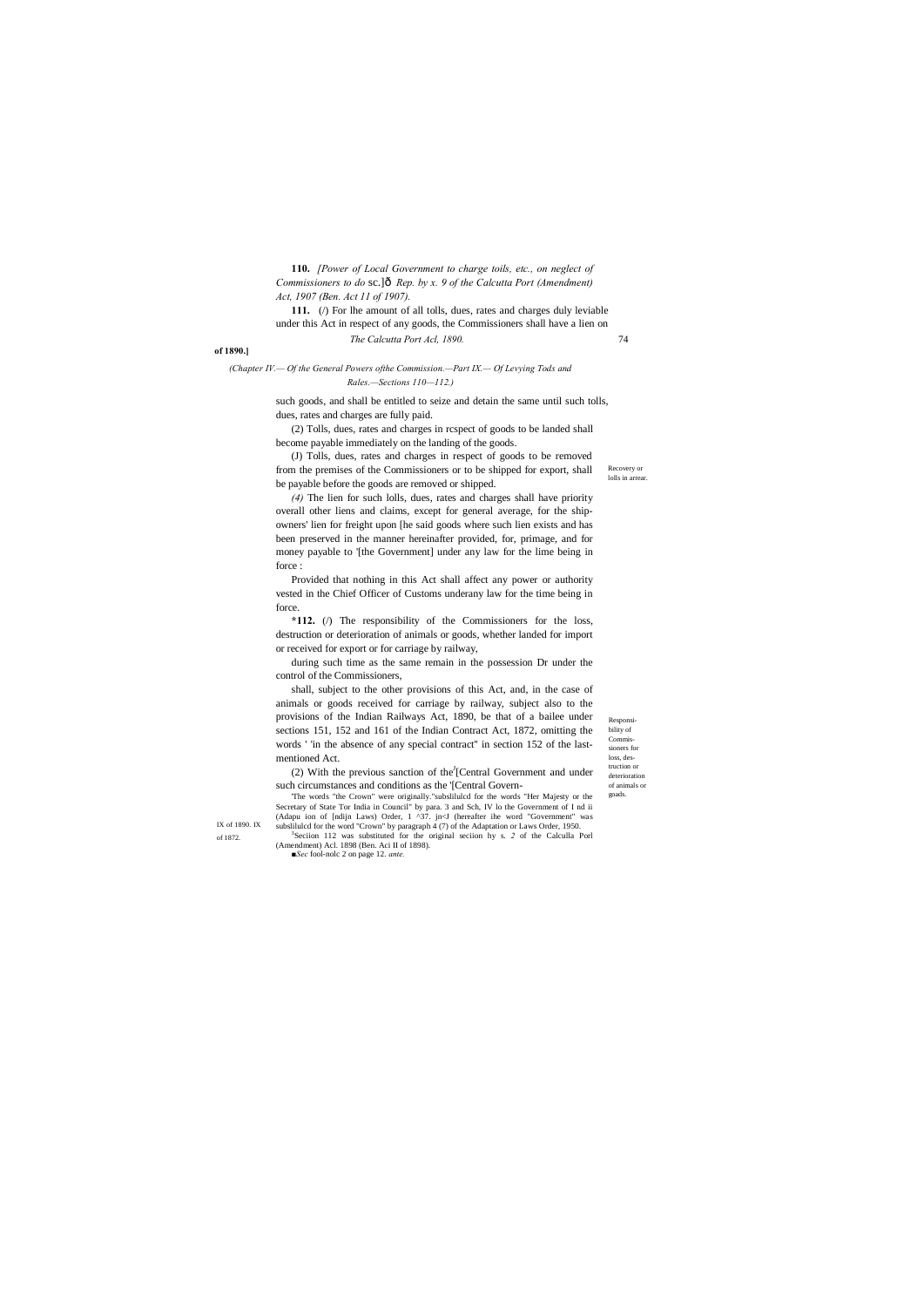Commissioners lo lake charge of goods

removed<sub>e</sub> within five

Also io publish notice of landed by them. Goads not Mored in licensed warehouses io remain al risk and expense of owner if not

> expire of such liability. Jays.

 $7\frac{7}{4}$ he Calculla Porl Act, IS90, **of 1890.]** *74 The Calcutta Port Acl, J890.*

# VIII of [Ben. Acl III

IB7S. **f** *Chapter IV.-— Of the General Powers of the Commission.—Part IX.— Of Levying Tolls and Rales.—Sections 113,* 

Commissioners io give nalicc to consignee, clc.. of cessation of liability.

-W-5.VK

*i 14.)*

metu] may prescribe, the Commissioners may enter into an agreement relating to animals or goods **landed** for import or **Tcceived** for export or For carriage by railway, which may impose upon the Commissioners a greater responsibility than that imposed by sub-section (V).

(5) Every such agreement mustbein writing and must be signed by, or on behalf of, ihe Commissioners.

113. (7) The Commissioners shall, immediately upon the landing '[by them J of any goods, lake charge thereof, and store such as are liable to suffer

from exposure in any shed or warehouse belonging to the Commissioners. .

These words in sections  $113(2)$ . 1  $14(J)$  and 115 were inscned by ss. 11.12 and 13. respectively, of tlie Calcutta Port (Amendment No. I) Acl. 1895 {Ben. Act IV of 1895),

(2) If any owner, without any default on the part of the Commissioners, fail to remove any goods  $2$ [other than those stored in warehouses licensed under section 16 of the Sea Customs Act, 1878], from the premises of the Commissioners within "'[Five] clear working days from the time of landing, such goods shall remain on ihe premises at the sole risk and expense of the owner. -

**114.** (/) Whenever the owner of any goods "[other than those stored in warehouses licensed under section 16 of the Sea Customs Act. 1878,] fails to remove the same within the lime specified in the last preceding section, the Commissioners shall give notice to the consignee or owner of such goods, if his address be known, by letter sent by post to such address or left thereat, that all liability which Ihe Commissioners may have hilherto incurred in respect of such goods has ceased ;

(2) and shall also publish in one or more daily newspapers notice of the expiry of such liability ; and shall specify therein the numbers, marks and descriptions of such goods, so far as the same may appear.

'This word was suhMiluieil for the word "ihrec" hy s. I ISoftlte Port Trusts and Pons (Amendment) Act, 1951 {XXXV of 1951).

<sup>&#</sup>x27;These words were inserted by s. *2* of the Calcutta Port (Amendment) Act, 1894 (Ben. Act II of 1894).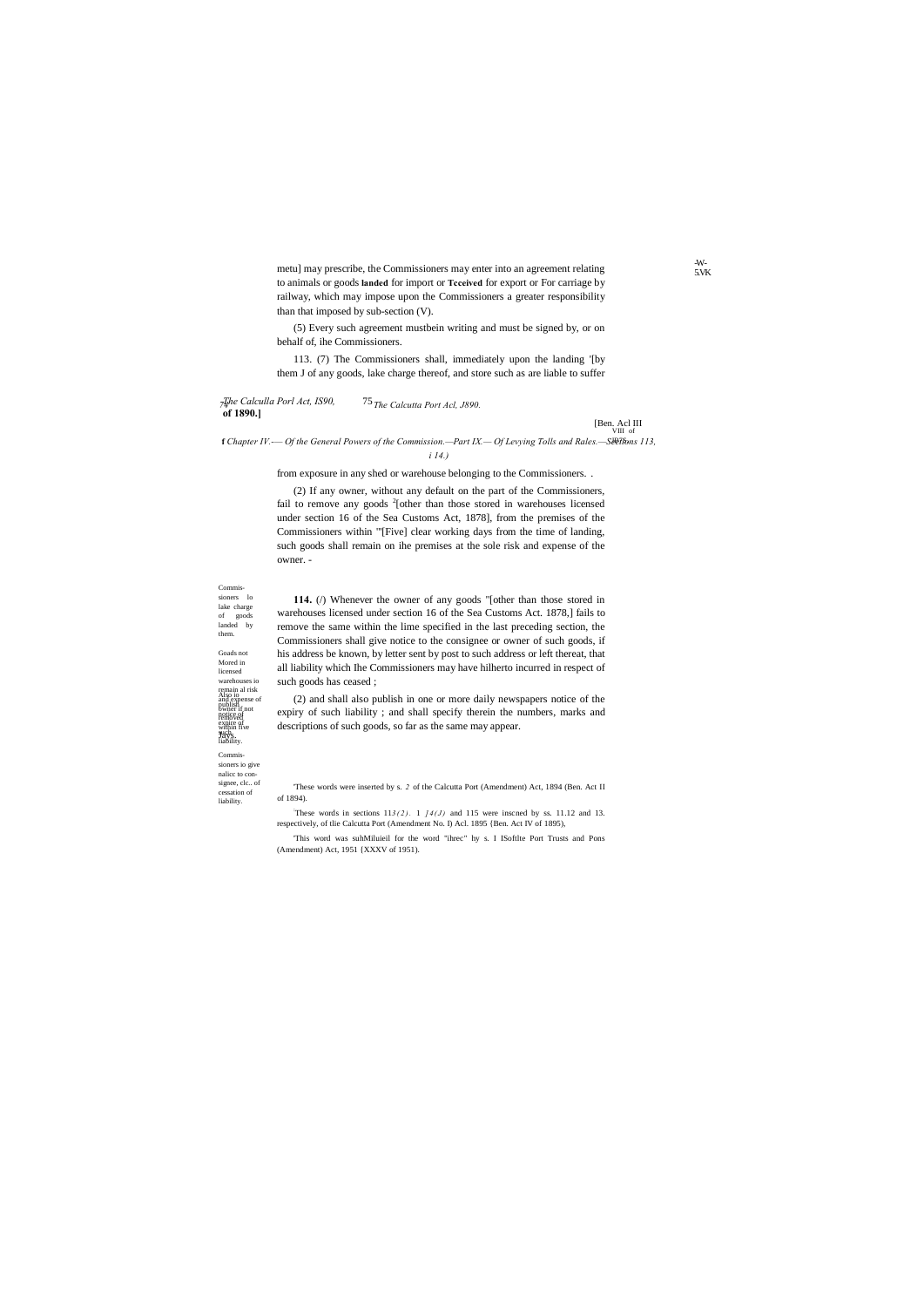Liability of consignee or owner with rcspcci lo goads

stored in public wjiehouses. Lien for freight

VIII of 1878.

> preserved after landing of goods, if notice of lien be given.

Commissioner to sell goods

Goods lo be retained in warehouses and slicds until disc barge of lien.

Commissioners may permit gnnds w be removed without regard to lien.

'VVA :>

# C *Chapter IV.— Of the General Powers of the Comni iss ion.—Pari IX.— Of Levying Tolls and Rales.—Sections IIS—118.)*

 $1116$ . (I) If the master or owner of any vessel, or his agent, at or before the time of landing from such vessel and goods at any dock, wharf, quay, stage, jelly or pier belonging to lhe Commissioners shall give to the Commissioners notice in writing thai such goods are to remain subject to a lien for freight or other charges payable to the shipowner, to an amounL to be mentioned in such notice, such goods, shall continue liable to the same lien (if any) for such charges as they were subject to before lhe landing thereof.

115. In case lhe said goods '[other than those siorcd in warehouses licensed under section 16 of the Sea Customs Aci, 1878,] shall be removed to lhe public warehouses, ihen the consignee or owner shall be liable to lhe charges for warehousing goods in such public warehouses; and goods shall remain subject to all liens to which they would have been liable if they had remained in the possession of the Commissioners, and to the power of sale hereinafter given.

Power of 118. If the tolls, dues, rates and charges payable to the Commissioners in respect of any goods under ihis Acl are noi paid,

by public auction. or if the lien of the shipowner for freight, where such notice as aforesaid has been given, is not discharged.

(2) Such goods shall be retained either in the warehouses and sheds of the Commissioners or in warehouses licensed under section 16 of the Sea Customs Aci, 1878, or with the consent of the Chief Officer of Cusioms, in the public warehouses at the risk and expense of lhe owners of the goods, until the lien is discharged as hereinafter mentioned.

117. Upon the production to ihe'femployee] of lhe Commissioners in that behalf of a document purporting to be a receipt for lhe amount claimed as due. or a release of freight, from the person by or on whose behalf such notice shall have been given, it shall be lawful for the Commissioners to permit such goods to be removed without regard to such lien :

Provided they shall have used reasonable care in respect lo the authenticity of such document.

*'See* foot-note *2* on page 74. *ante.*

: Scction 116 was subslilulcd for llie former seciion by s. 5 of the Calculla Porl (Amendmenl

No, II) Acl, 1895 (Ben. Act VI or IK95). *'See* fool-nolc 2 on page 34, *mile.*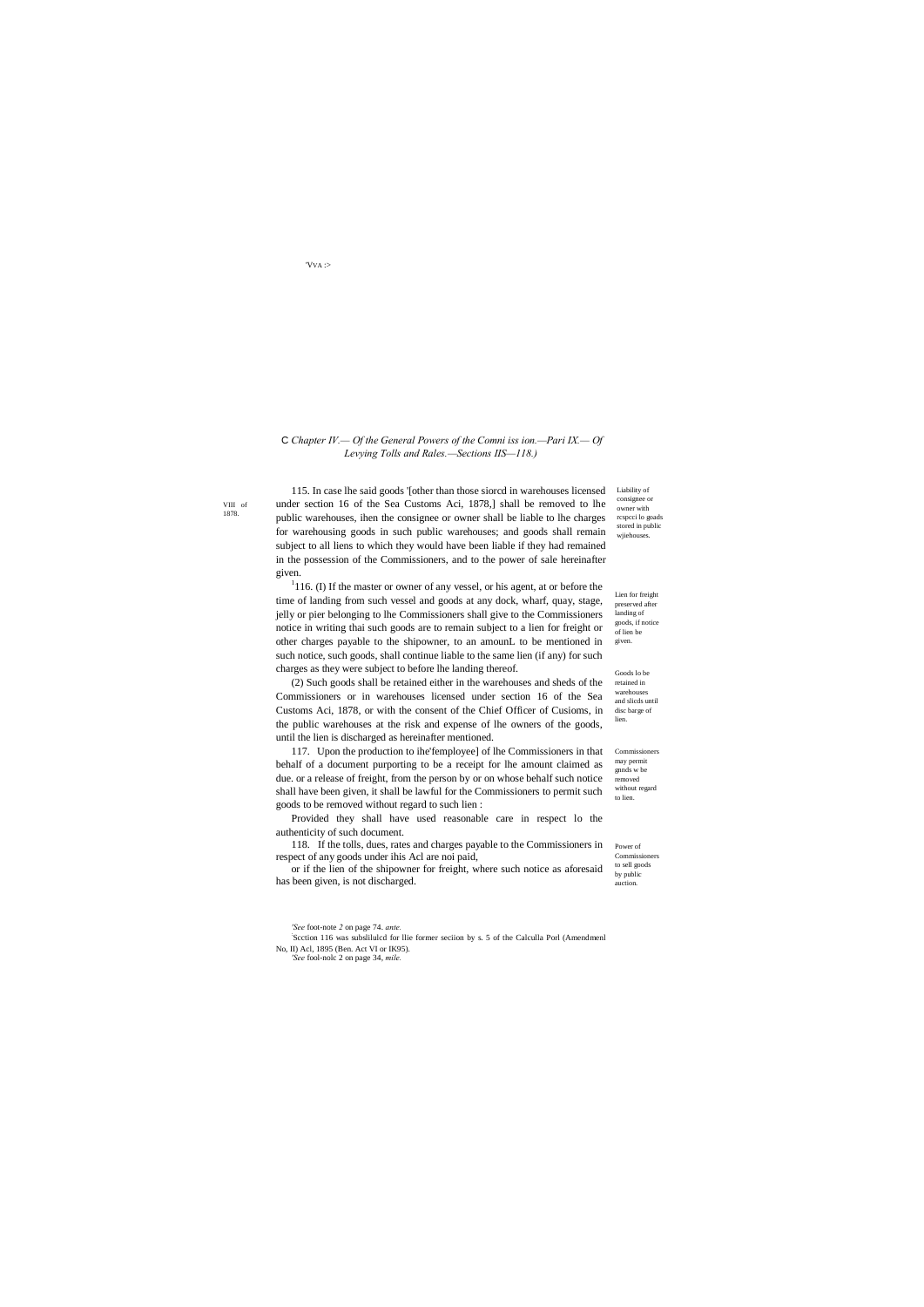Noiicc to be given 10 owner by Idler if address be

known.

Disposal of goods not removed from Lhc premises of ihe Commissioners wiihin time limited.

#### 76 *The Calcutta Port Act, 1890.*

[Ben. Act III

*(Chapter IV.— Of ihe General Powers of the Commission.—Pari iX.— Of Levying Toils and Rales.—Seel ions 119, 119A.)*

the Commissioners may, and, in the latter event, if required by or on behalf of the person claiming such lien for freight, shall, at the expiration of two months from the time when ihe goods were placed in their custody, or, il' the goods are of a perishable nature, at such earlier period, being not less than

unless the goods are of so perishable a nature as, in the opinion of the  $\frac{3}{2}$ [empIoyee] of the Commissioners in that behalf, to render immediate sale necessary or advisable, in which event such notice shall be given as the urgency of the case admits of.

twenty-four hours after the landing of the goods as they shall think fit,

but the title of a *bona fide* purchaser of such goods shall not be invalidated by reason of the omission to send the notice hereinbefore mentioned, nor shall any such purchaser be bound lo inquire whether such notice has been sent.

sell by public auction the said goods, or so much as may be necessary to satisfy the amounts hereinafter directed to be paid out of the produce oF such sale.

119. (7) Before making such sale, ten days' noticeofthe same shall be given by publication thereof in the *'{Calcutta Gazette],*

 $J$ U9A. ( $/$ ) Notwithstanding anything contained in this Act, where any goods placed in the custody of the Commissioners upon the landi ng thereof are not removed by the owner or other person entitled thereto from the premises of the Commissioners within one month from the date on which such goods were placed in their custody, the Commissioners may, if the address of such owner or person is known, cause a notice to be served upon him by letter delivered at such address or sent by post, or if the notice cannot be served upon hi m or his address is not known, cause a notice to be published in the *Official Gazette* and also in at least one of the principal local daily newspapers,

'This expression shall stand unmodifiedô *Viile* para. 3 and Sch. IV of lhc Government oflndia (Adaptation of Indian Laws) Order. 1937.

(2) If the address of the owner of the goods has been stated on the manifestofthe goods oriti any of the documents which have come into the hands of the Commissioners, or is otherwise known, notice shall also be given to the owner of the goods by letter delivered at such address or sent by the post;

*'See* fool-note 2 on page 34, *tmtc.* as amended by Aci XLVMI of 1952.

'This section wnsioscrtcd by s, I I9(rflhc PonTmstsand Pons (Amendment) Acl, I95J (XXXV of 1951).

No lice io be given before sale f goods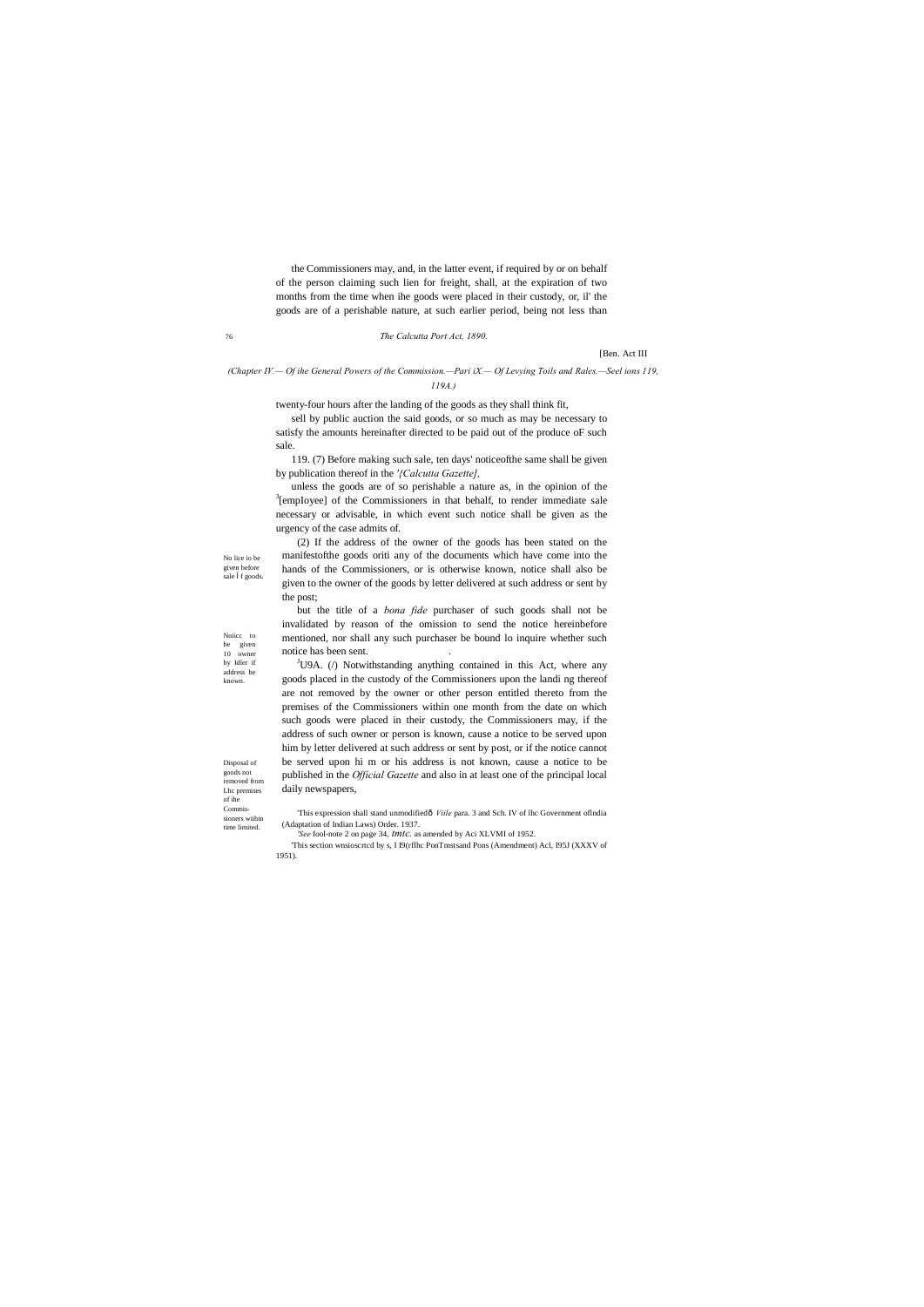$r \ll v \quad v \sim \delta \quad w : \langle ? \wedge v \vee w \cdot w \cdot w \cdot w \cdot w \cdot \cdot \cdot \cdot \cdot \cdot w \cdot \cdot w \cdot v \cdot w \cdot \delta$ « > : - > >>> - w - v ~ "

*The Calcutta Pon Ac[, J890.* 77

Application of  $\operatorname{proceeds}$ sale.

Surplus or sale-proceeds to whom to be paid.

**of 1890.]**

#### *(Chapter IV.— Of the General Powers of lhe Commission.—Part IX.— Of Levying Tolls and Rates.— Section 120.)*

(2) If such owner or person does not comply with the requisition in the notice served upon him or published under sub-section (J), the Commissioners may, at any lime after the expiration of one month from the date on which the notice was so served or published, sell the goods by public auction after giving notice of the sale in the manner . prescribed in seciion 119.

requiring him to remove the goods forthwith and staling that in default of compliance therewith the goods are liable to be sold by public aucion :

(3) The Central Government may, by notification in the *Official Gazette,* exempt any goods or class of goods from the operation of this section.

Provided that where all the rates and charges payable under this Act in respect of any such goods have been paid, no notice or removal shall be so served or published under this sub-section unless two months have expired from the date on which the goods were placed in the custody of ihe Commissioners.

120. (/) '[In the case of any sale under seciion 118 or section M9A], the moneys received from the sale shall be applied as follows: $\hat{o}$ 

(n) in payment of the expenses of the sale ;

- (b) in payment, according lo their respective priorities, of the liens and claims excepted in section 111 from lhe priorily ofthe liens of the Commissioners for lolls, rales and dues; and
- (c) in payment of the tolls, charges and expenses of landing, removing, storing or warehousing the same, and of al I other charges due to the Commissioners under this Act in respect thereof.

(2) The surplus, if any, shall be paid to the importer, owner or consignee of the goods, or to his agent, on his applying for the same :

Provided that such application be made within one year from the sale of the goods, or good reason be shown why such application was not so made lo the satisfaction of the Commissioners; and in case such application shall not be so made, nor reason shown, such surplus shall be held by the Commissioners upon trust for the purposes of this Act.

'These words and figures within square brackets were subslilulcd Tor lhe words "In every ease of any such sale as aforesaid" by s. 120 of lhe Port Trusts and Pons (Amendment) Act. 1951 (XXXV of l'J51).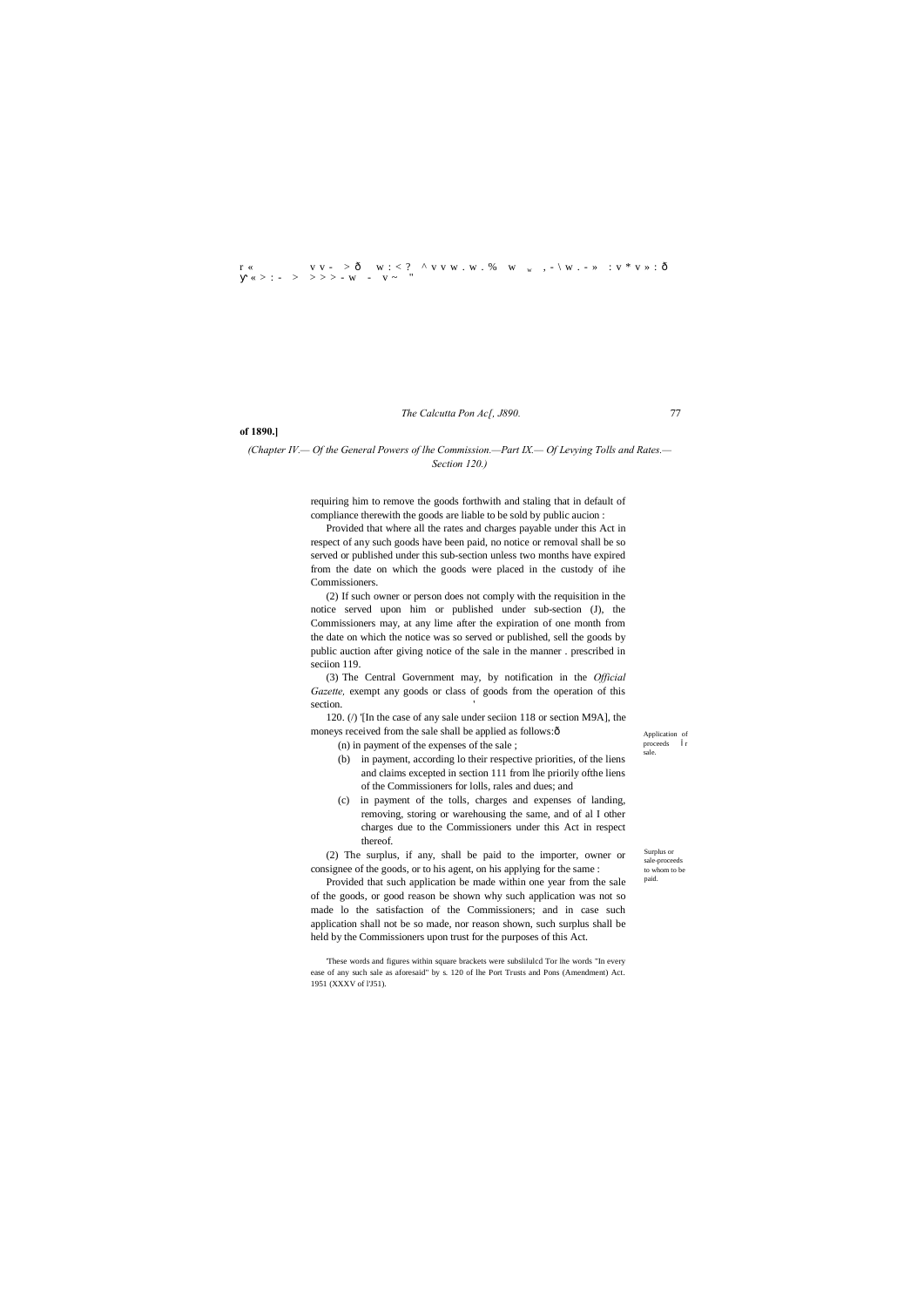Power of Col Tec lor or Customs <o distrain vessels for non- pay men i of IOIU.

Pari clearance noila be granted unlil lolls, clc., arc paid.

Warehouses. may be made bonded warehouses, and warrants may be gramctl.

#### 78 *The Calcutta Port Acl, 1S90.*

#### [Ben. Act III

#### *(Chapter IV.— Of the General Powers of ihe Coin in ission.—Pa rt IX.— Of Levying Tolls and Rates.—Sec fions J2I, 122 &I22A.)*

and in case any part of the said tolls, dues, rates, penalties or charges, or of the cost of Ihe distress or arrestment, or of the keeping of the same, shall remain unpaid for the space of five days next after ;my such distress or arrestment shallhpvebcen so made, the Collector of Customs may cause the vessel or other things so distrained or arrested Lo be sold ;

121. If the master of any vessel in rasped of which any tolls, dues, rates, penalties or charges shall be payable under this Act, or any rules or orders made in pursuance thereof, shall refuse or neglcct to pay the same or any part thereof on demand,

il shall be lawful for the Commissioners to apply to the Collector nf Customs of the Pori of Calcutta ;

and such Collector shall distrain or arrest of his own authority such vessel, and the tackle, apparel and furniture belonging thereto, or any part thereof, and deiain the same until the amount so due to the Commissioners shall be paid ;

<sup>i</sup> 122A.  $(J)$  All warehouses of the Port Commissioners shall be deemed m be private warehouses and capabl e of being licensed as such under scciion 16 uf the Sea Customs Act. 1878 ; and all the provisions of that Act relating lo licensed private warehouses shall be applicable to all such warehouses.

'Sections I22A. 1228 and I22C wore inserted by 15 of the Calcutta Port (Amendment No. I) Acl. I tj'J5 (Ben. ftci IV of 1895).

arid with \he procceils of such sale may satisfy such tolls, dues, rates, penalties or chargcs, and costs, including the costs of sale remaining unpaid ; renderingthe surplus (if any) to the master of such vessel on demand,

Vlltor IB7B. 'Tlic words "officer of the Cruwn" were origimlly Mibsli luted for ihe words "afjeer of Government" t>}' para. 3 and Sch. IV in ihe Government of India (Adaptation of Indian Law\*) Order, 1937. and thereafter Ihe word "Government" was substituted Tor the word "Crown" by paragraph \*1(7) or the Adaptation of Laws Order. 1950.

122. If the Commissioners shall give to the '[officer of the Government], whose duty it shall be to grant the port clearance of any vessel, a notice stating that an amount therein specified is due in respect of tolls, dues, rates or charges, or penalties chargeable under this: Act or any byc-laws, rules or orders made in pursuance thereof, against such vessel, or the owner or master of such vessel in respect thereof, or against or in respect of any goods on.board such vessel,

such officer shall not grant such port clearance unlil the amount so chargeable shall have been paid.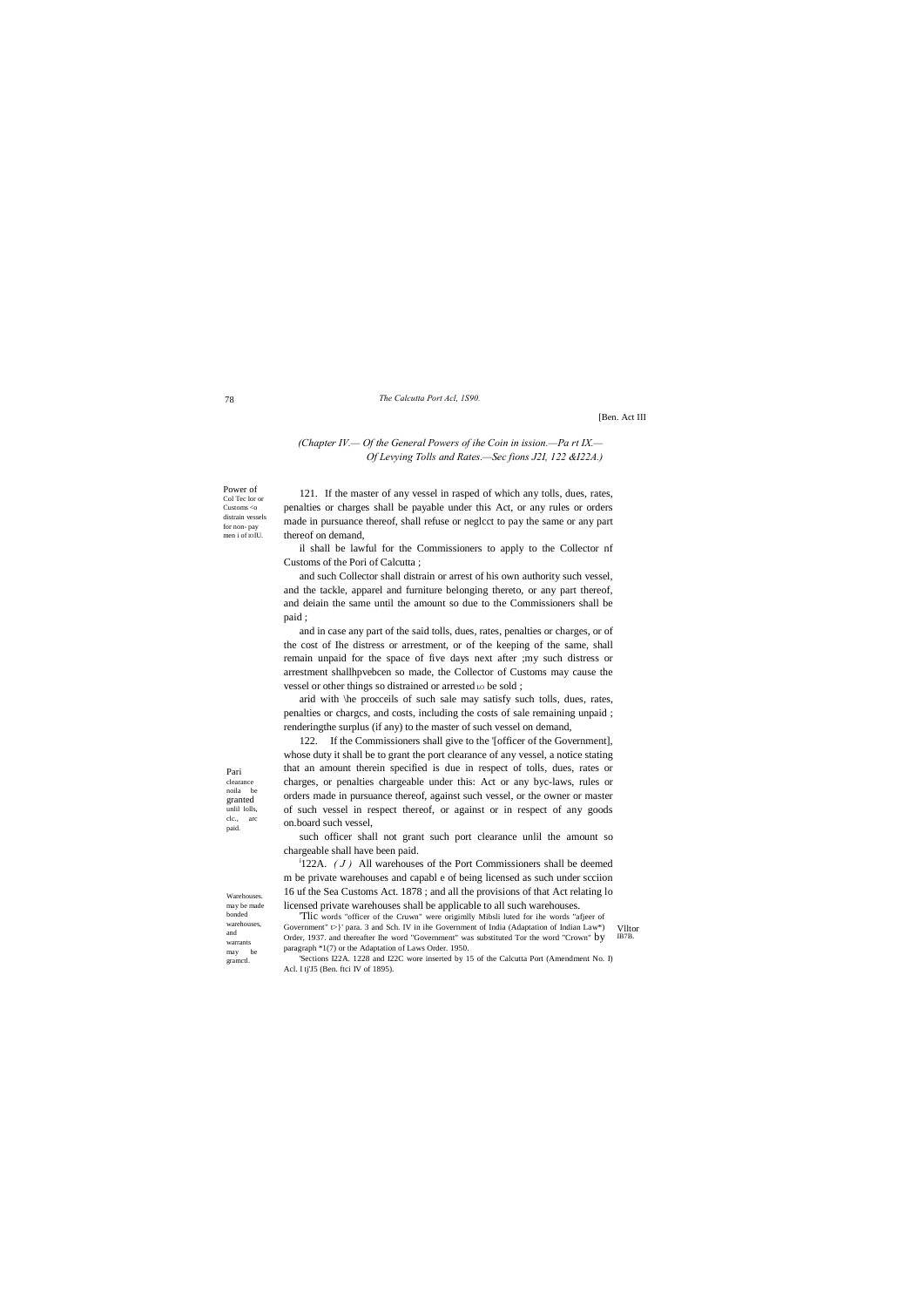*The Calculla Port Aci, IS90.* **80 of 1890.]**

Commissioners may give security far duly on bonded goods

vnioF 1878.

Commissioners may slorc goods in bonded warehouses.

remedy by

Conservators of Porl or ns

XV of 190S.

*(Chapter IV.— Of the General Powers of ihe Commission.—Part IX.— Of Levying Tolls and Rates.—Sections 122B.— I22D.— Chapter V.— Ofthe Powers of the Commissioners ax Conservators ofthe Port.—Suction 123.)*

(2) The warrants delivered under seciion 96 of the Sea Customs Act, 1878, shall, in the case of the said warehouses, he signed by ibe Commissioner orsome person duly authorized by them in lhat behalf.

'122B. Il shall be lawful for the Commissioners to give, in lhe manner provided by seciion 53, general security, by bond or otherwise, for payment of the import duty due on goods stored in bonded warehouses, or for ihe due exportation of such goods. When such security shall have been given by the Commissioners, no further security shall be required by the Chief Customs Authority from any other person to the same effect,

sections 116 to 122 (both inclusive), lhe Commissioners may recover by Alternative <sup>J</sup>122D. Notwithstanding anything contained in section 111 and in suit any lolls, dues, rates, rents, charges, damages, expenses, costs or in case of sale, the balance thereof when the proceeds of sale are insufficient, or any penalties or fines payable to, or recoverable by, the Commissioners under this Act or under any bye-laws made in pursuance thereof, CHAPTER V

Moneys received by die Commissioner.': **JS**  $J<sup>J</sup>123$ . (*/*) All moneys received by the Commissioners as the Conservators of lhe Porl and of the Port approaches, or as lhe body appointed under subsection (/) of section 36 of the Indian Ports Act, 1908, excluding all fees and all fines and penalties creditable lo the pi lotageaccuuni of the port under subscct inn (5n) of lhat scct ion shall be deemed to be a portion of lhe income of lhe Commissioners and shall be included in their annual estimates and accounts.

'122C. The Commissioners shall not be liable to compensaic the owners of petroleum stored in any warehouse licensed under section 16 af the Sea Customs Act, 1878, for any loss by fire, however arising, or for any direction or damage or diminution in quantity by leakage or otherwise, unless such direction, damage or diminution has been caused by the negligence of the Commissioners or their servants.

|                                                                                                                                        | body                       |
|----------------------------------------------------------------------------------------------------------------------------------------|----------------------------|
| See foot-note 2 on page 71, <i>ante</i> .<br>$2$ This teelinn was inserted by s. 121 of (be Port Trusls and Pons (Amendment) Acl, 1951 | appointed<br>under<br>see- |
|                                                                                                                                        | lion 36 of the             |
| {XXXV of 1951).                                                                                                                        | Indian Ports               |
| This section was substituted for the original section by s. 123, <i>ibid</i> .                                                         | Acl. J 908.                |

Of the Powers of the Commissioners as Conservators of the Port.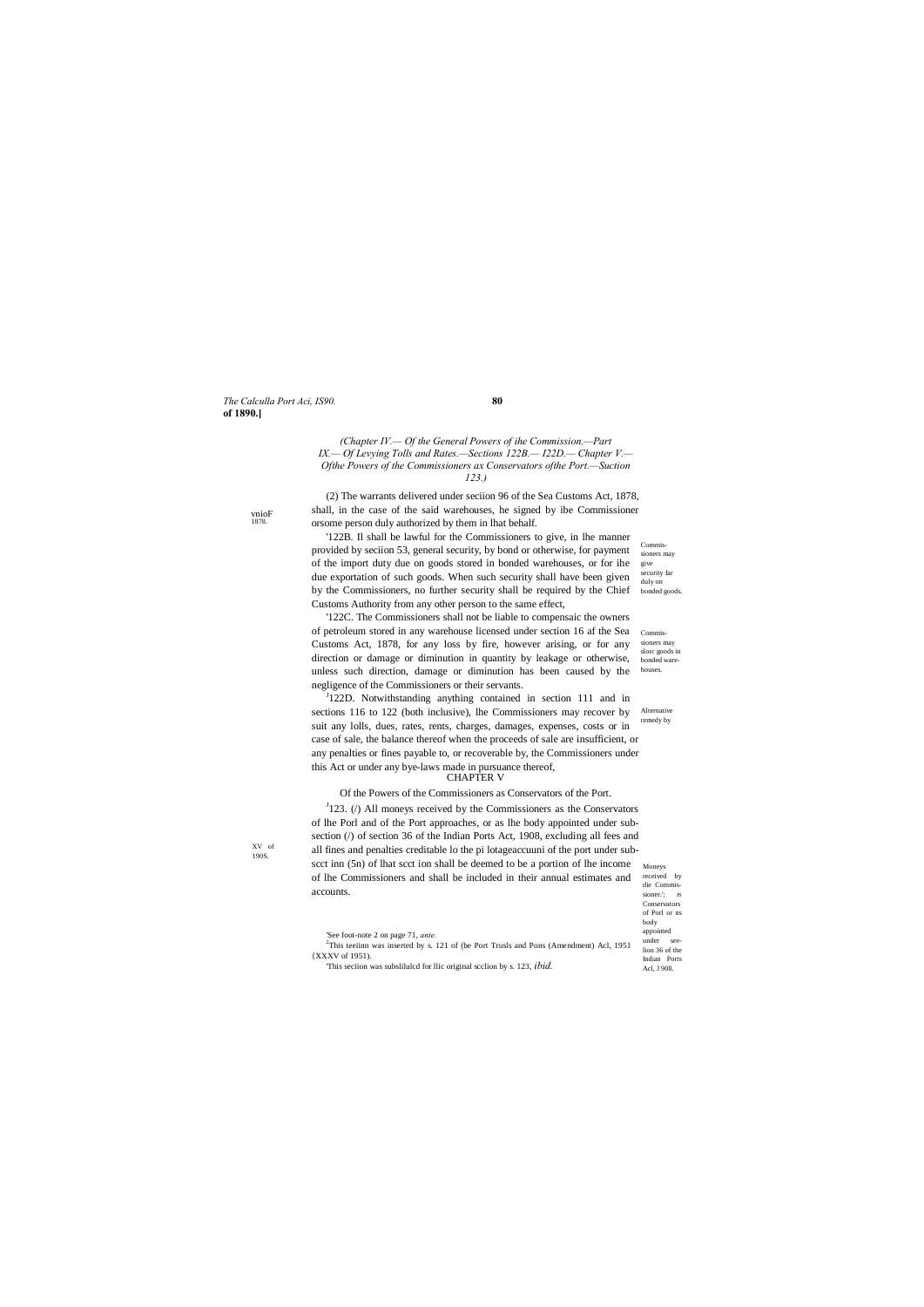80

Pojycrs CIL., Qf ihe Commissioners ns Conservators or Port or as body appointed wider scciion 3fi of ihe Indian Pans Act. 1908,

XV of 1908.

# Commissioners to exercise functions of Rcceivcr of

Wreck.

laws. this reference should now be consirucd as reference to scciion 391 of ihe last mentioned Act.  $X$  of 1889, 'An VII or 1380 was repealed and re-enacted by the Indian Merchant Shipping A«, 1923 (XX) of 1923). Acl XXI of 1923 was again repealed anil rs-enaeteil by Act XLIV of 1958 and <sup>^</sup>Section 126 was substituted Tor ihe former section by É. 6 oT ihe Calcutta Port

VII oflSBO.

Power to make, alter or repeal bye.................... - ............................................. .......................................... -

#### *The Calcutta Port Act, 1890.*

[Ben. Act III

*fChapter V,— Of she Powers of the Commissioners as Conservators of the Port.—Section 124,—Chapter VI,—Of Wrecks.— Section—125.— Chapter VII.—Of Bye-Laws.—Section 126.)*

: 126. (/) It shall be lawful for the Commissioners in meeting, from time to time, to make such bye-laws consistent with this Act and with the Indian Ports Act,  $1889<sup>J</sup>$ , as they may think necessary forany of the following purposes (that is to say): $\hat{o}$ 

(2) All the powers, authori lies and restrictions contained in this Act in respect of the works by this Act authorised shall apply to ihe works which may be executed by the Commissioners as such Conservator or body, not being the works the cost of which is chargeable to the pilotage account of the port under sub-section *(5b)* of section 36 of the Indian. Ports Act, 1908, and also to the sanction of such works, the estimates therefor and the expenditure thereunder.

124. *[Port dues, etc., received by Commissioners as Conservators to be included in debt to Government.—Rep. by s. 123 of the Port Trusts and Pons (Amendment) Act, 1951 (XXXV of 1951).]*

#### CHAPTER VI

#### Of Wrecks.

'Act X of 18R9 was repelled and re-enacicd by (he Indian P<iris Act. ISIflft (XV of 190S), nnd this reference should now be construed as a reference to the laiier Acl.

125. The Commissioners shall, if and when appointed under the provisions of section 73' of the Indian Merchant Shipping Act, 1880, to be Receivers of Wreck within the limits of their jurisdiction, exercise within such limits all the functions of a Receiver of Wreck under the said Act.

### CHAPTER VII

#### Of Bye-laws.

*(a)* for regulating, declaring and defining ihe docks, wharves, quays, stages, jetties and piers on and from which goods shall

' be landed from, and shipped in. vessels within the port;

*(b)* for regulating the manner in which, and the conditions under which, the loading and discharging of all vessels within the port shall be carried uut;

(Amendment No. II) Acl, 1895 (Ben. Act VI of 1895).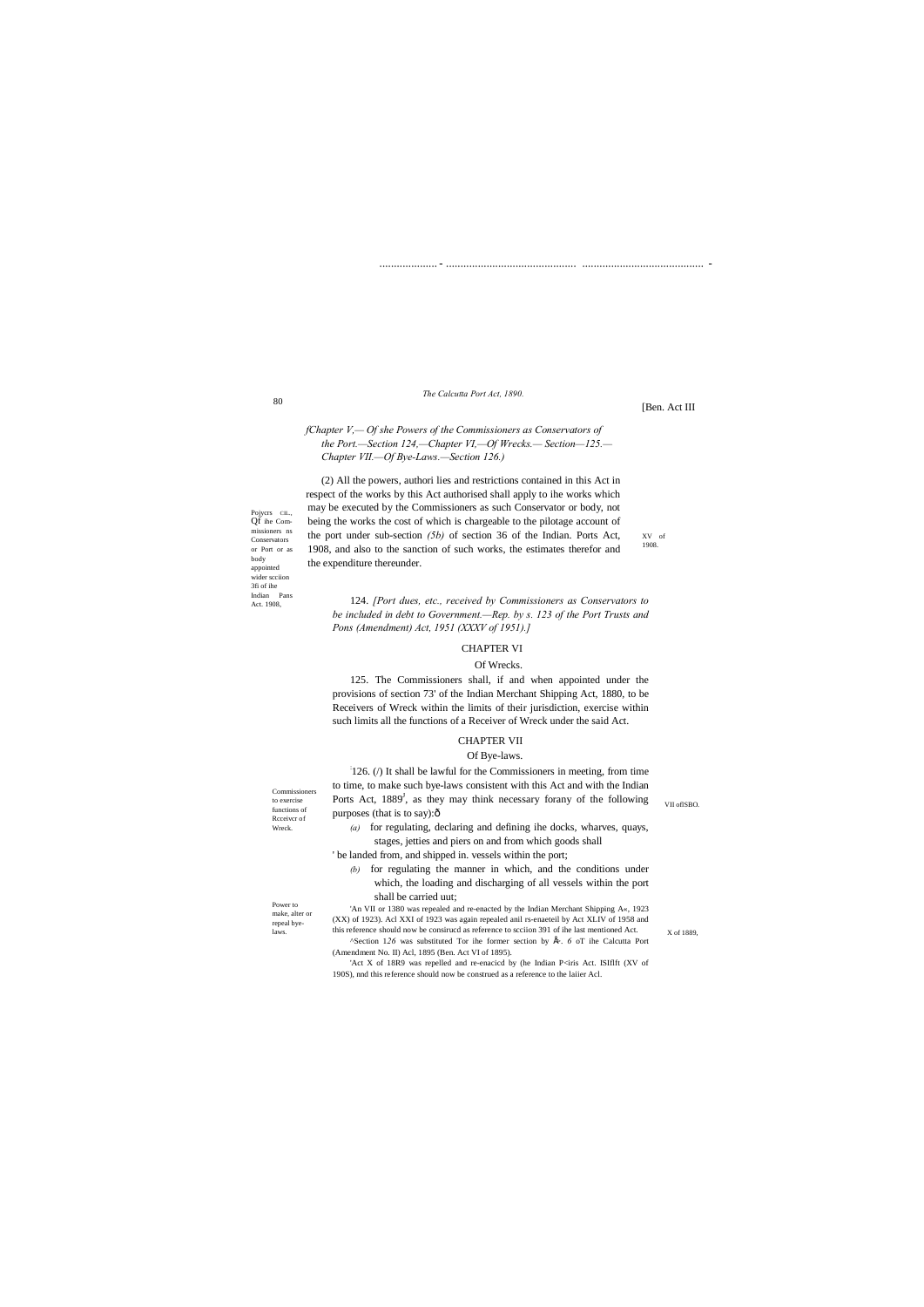#### **72** *The Calcutta Part Act. 1890.*

#### *(Chapter VI!.— Of Bye-Laws.—Section 126.)*

- (c) for the sate and convenient use of such docks, wharves, quays, stages, jetties and piers, and oflanding-places, '[shelters for passengers], warehouses, warehouses licensed under section ]6 of the Sea Customs Act, 1878, sheds and other works in and adjoining the same ;
- (id) for regulating the reception and removal of goods within and from the premises of the Commissioners, and for declaring the procedure to he followed for taking charge of goods which may have been damaged before landing, or may be alleged to be so damaged ;
- *(e)* for the mode of payment of tolls, dues, rates and charges levied under this Act;
- *if*) for the removal of wrecks from the pon or the river, and keeping clean the port, the river, the bank of lhe river, and the works of the Commissioners, and for preventing filth and rubbish being thrown therein or thereon ;
- (j?) for regulating the hours during which European seamen and apprentices shipped on the same footing as European seamen may be employed on board ships lying in the port, or on docks, wharves, quays, stages, jetties and piers, in work necessitating exposure to the sun ;

(A) for the guidance of persons employed by them under this Act ; and (/) for otherwise carrying out the purposes of this Act.

(2) The Commissioners in meeting may, from time to time, repeal, alter, or add to any bye-law made under this section,

(5) No bye-law, repea I or alteration o f any bye- law shall have effect until the same is confirmed by the [Central Government].

*(4)* No bye-law, and no repeal or alteration or, or addition to, any byelaw, shall be confirmed until the same has been published <sup>?</sup>[for I wo weeks successively in the *Official Gazette* and until fourteen days have expired from the date on which the same had been first published in the *Gazette].*

'These words were inserted by s. 2 of lhe Calcuua Port (Amendment) Acl. 1926 (Ben. Act I of 1926). *'See* fool-nolc 2 on pngc 12, *ante.*

*Gazette"* by s. 124 of [he Port Trusts and Porls (Amendment) Acl, 1951 (XXXV of 1951).

<sup>&#</sup>x27;These word swercsubslilulc J far llic words' 'in three consecutive numbers ofthe *Official*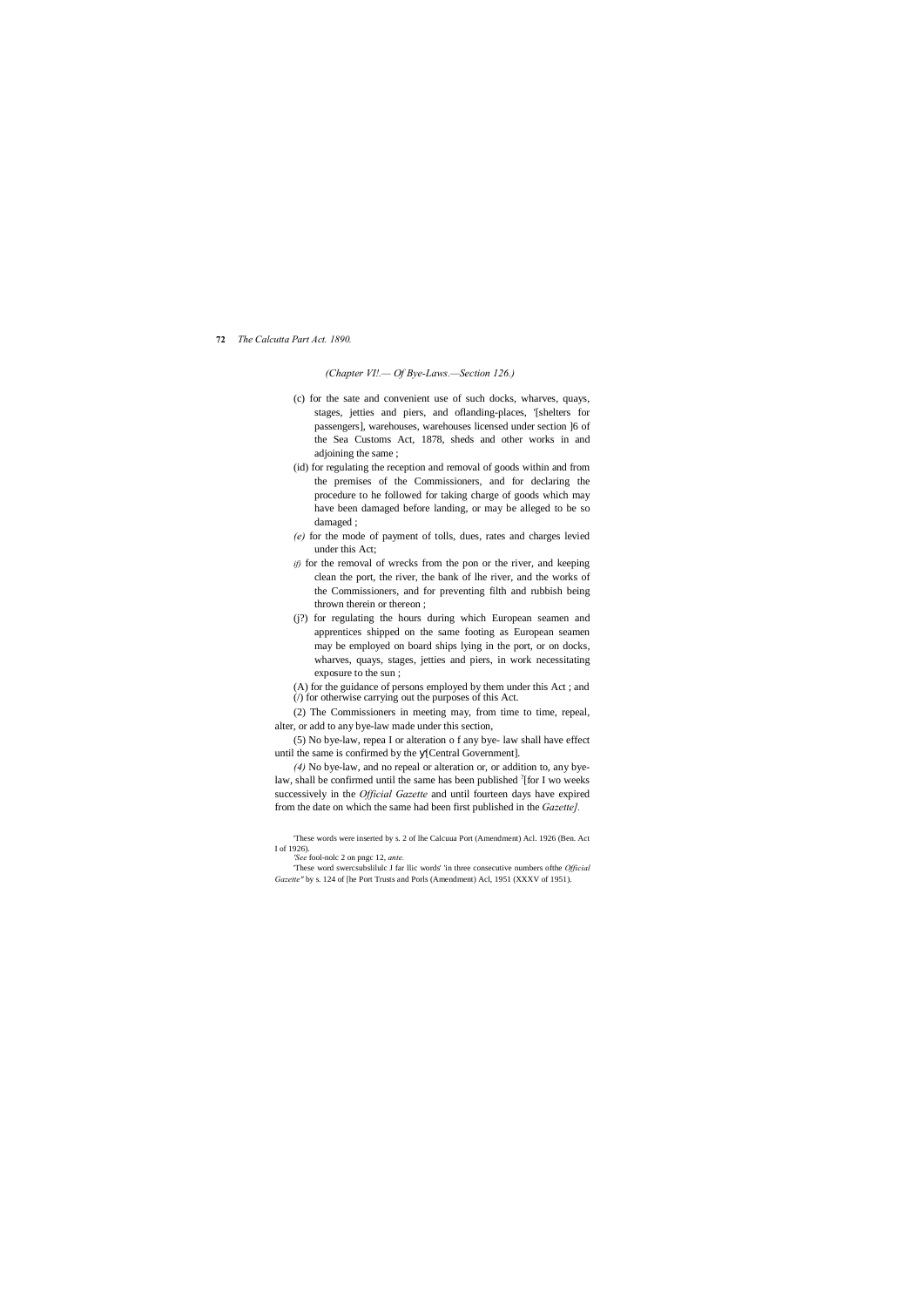Pdtaalty for in (ring c- mcnl of bye-laws.

Bye-laws and tables f (oils. etc.. lo be printed and hung up 3i docks, ctc.

**8 2**

#### *The Calcutta Port Acl, 1890.*

**[Ben. Act III**

Constitution of Porl Policc Forcc,

Port Policc Forcc lo be under control of Commissioner of Police. Superintendent or Port Police to acl under control of Commissioner of Police.

Superintendent or Porl Policc to submil daily

reports of offences.

#### *(Chapter VI].— Of Bye-Laws—Sections 127, !28.—Chapter VU1.—Of the*

*Constitution and Control of Port Police Force.—Sections 129—132.)*

127. In making any bye-law under the last preceding seciion, the

Commissioners in meeting may direct that a breach of it shall be punishable with fine which may extend Lo five hundred rupees, and, when the breach is a continuing breach, with a further fine which may extend m two hundred rupees for every day after the first during which the breach continues.

128. The Commissioners shall cause the said bye-laws, and the tables of tolls, dues, rates and charges leviable, lo be printed in the English and Bengali languages and characters, and to be hung up at the several docks, wharves, quays and jetties, and oiherconvenient places on the premises of the Commissioners.

CHAPTER vnr Of the **Constitution** and **Control** of Port **Police** Force.

*'See* foot-note 2 on page 12, *ante.* Acl X of 1S89 was repealed and rc-cnncied by the Indian Ports Act, 1908 (XV of 190B),

129. A Police Force shall be formally enrolled for the Port of Calcutta, to be styled the "Port Police Force," and shall consist of a special Superintendent lo be called the "Superintendent of Port Police," and such number of officers and men as the '[Central Government] shall, from time to lime, direct.

130. The Port Policc Force shall be under the direction and control of the Commissioner of Police for Calcutta, and shall from a portion of the Pol ice Force of Calculla, and shall be subject to the provisions Ben, Act iv of Che Calcutta Police Act, 1866. r1866'

131. The Superintendent of Port Policc shall, in all matters connected with the prevention of crime, and ihe detection, apprehension and detection of offenders in order to their being brought before a Magistrate, and the preservation of lhe public peace, act under the direct control of the Commissioner of Police for Calcutta.

132. The Superintendent of Pon Police shall submit daily reports to the Commiss ioners of all offences (if any) commi tied contrary toihe provisions of ihis Act, or of the Indian Ports Act,  $1889^2$ , or of any Port x of 1859. rules and by-laws in force prescribed in accordance therewith, and of

all accidents occurring on the river within the limits ofthe Port.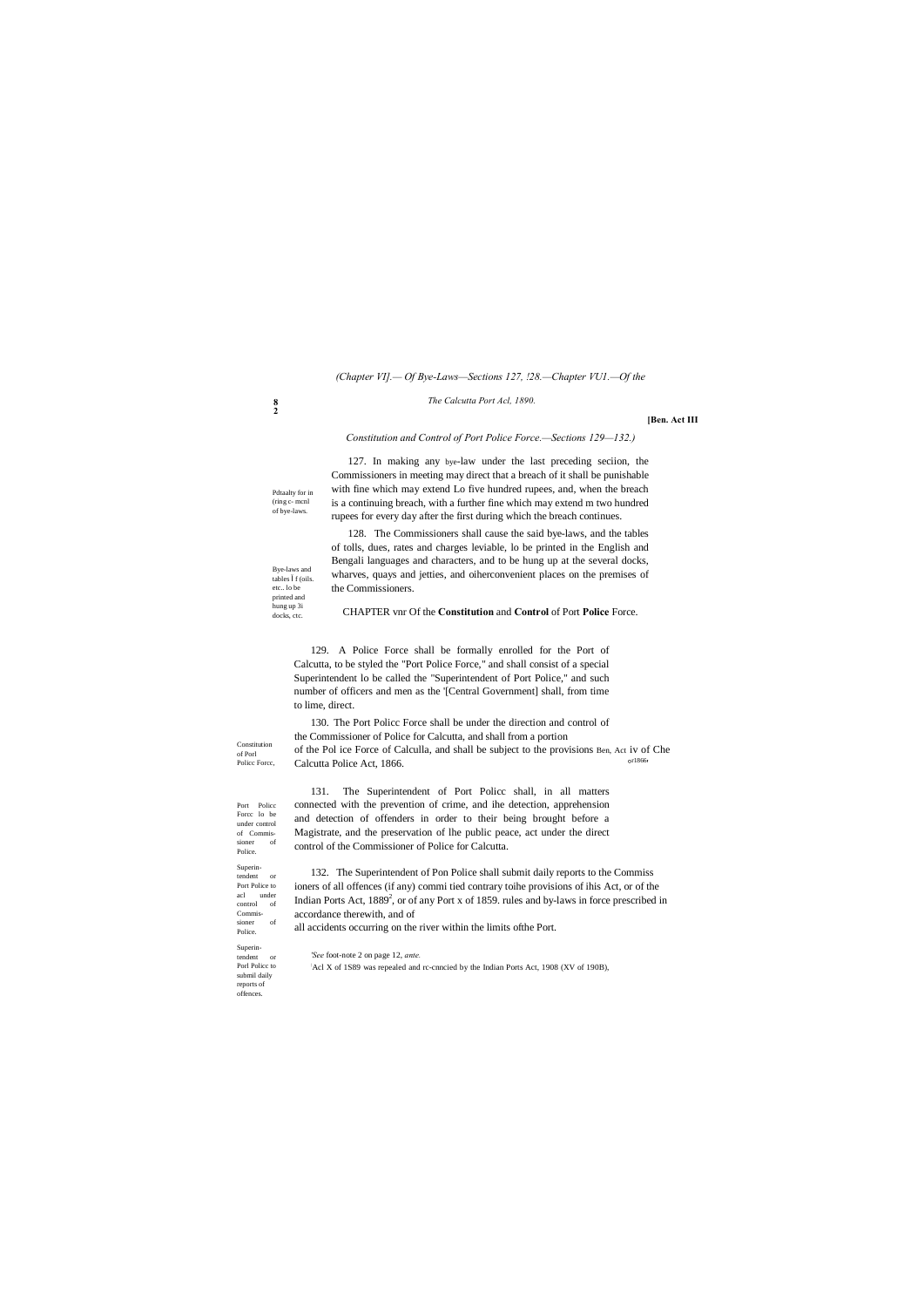**74** *The Calcutta Part Act. 1890.*

and this rcfcrcnec should now be construed as a reference lo lhe latter Act.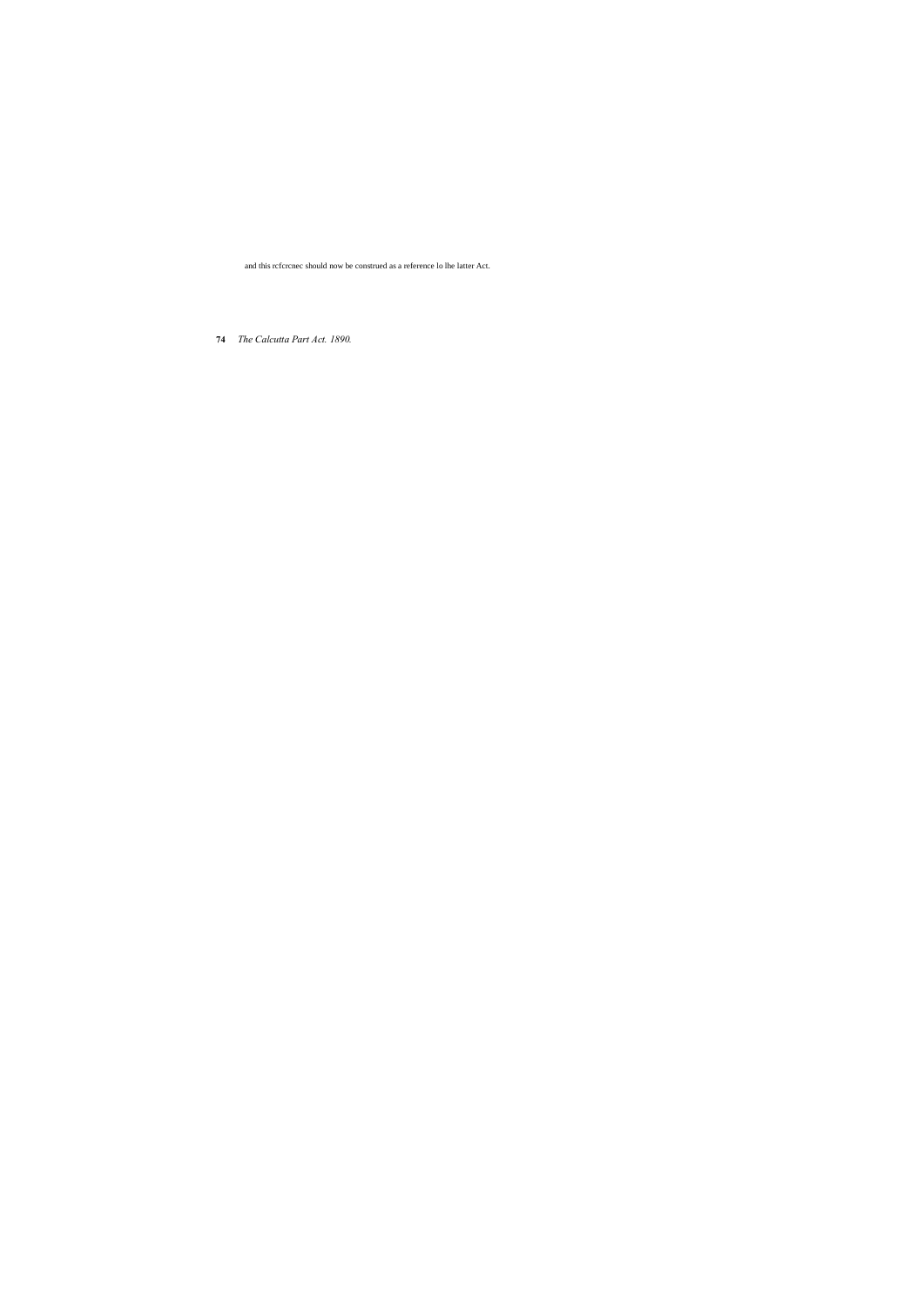*The Calcuila Pori Act, 1890.* **83 of 1890.]**

Central **Government** 

returns, clc, to the Central Government.

passed io be paid to officer appointed by

#### N. \>-SS». >,W\S-V??OT:

#### *(Chapter IX.— Of the Port Police Budget.—Sections 133, 134.- Chapter X.— Miscellaneous.—Section 134A.)*

#### CHAPTER IX Of Ihe Port Police Budget.

Commissioner of Police lo submit budget or estimate of Port Police Force io Commissi Budget when to be laid before Commissioners. Budget io be submitted to Central Government, Amount of estimates 133. *( i )* The Commissioner of Police, on or before ihe first day of January in cach year, shall transmit to ihe Commissioners a budget or estimate ol'the expenses of the Port Police Force for the financial year commencing on the first day of April then next ensuing. (2) The Police Budget shall show the various heads of expenditure of the Police Force. 134. (/) The Chairman shall lay every such budget before the Commissioners at the first meeting of the Commissioners held after such budget has been transferred. (2) The Commissioners shall thereupon forward such budget to the '[Central Government], with such remarks as to them may seem fit; and it shall be in the'[Power] of the <sup>1</sup> [Central Government] to pass, or to reject, or to modify, all or any sums entered in the same  $\hat{E}$ [as it thinks fit.] (J) The amount of the estimates passed, or such proportion of the same as shall be

fixed upon by the '[Central Government], shall be paid to such officer as the <sup>1</sup> [Central Government] may from time to time direct, by the Commissioners.

Supply of reports, <sup>J</sup>134A. The Chairman shall furnish to the Central Government such reports, returns, documents or other information relating to the work of the Commissioners under this Act as may, from time to time, be called for by the Central Government.

#### CHAPTER X Miscellaneous.

*'See* foot-note 2 on page 12, *ante.*

This word was substituted for ihe wool "discretion" by para, 3 and Sell. IV [o [he Government of India (Adaptation of Indian Laws) Order, 1937.

'These words were inserted, *ibid.*

"Sections I34A and 134B were inserted by s. 125 of the Port Trusts and Ports (Amendment) Act. 1951 (XXXV of 1951).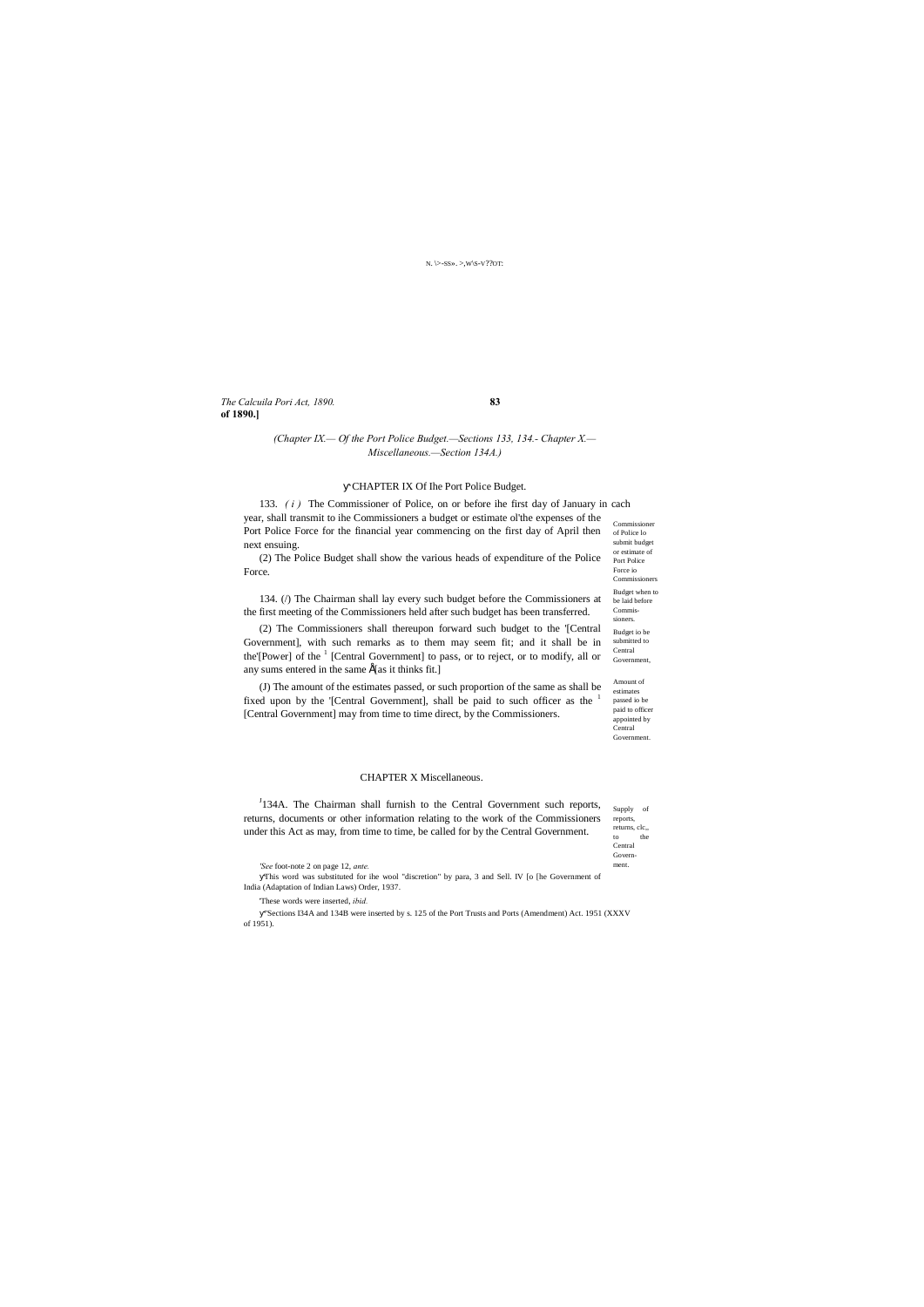## Annual

Port,

Indcmnily lo Commissioners again si default of employees, clc.

Persons employed under this Aci

to. Commissioners.

84 *The Calcutta Port Act, 1890.*

**[Ben. Act III**

#### *{Chapter X,—Miscellaneous.—Sections }34B, 135, 136 <£ 136A.)*

'134B. As soon as may be after the first day of April in every year and not later than such date as maybe fixed in this behalf by the Central Government, the Commissioners shall submil to the Central Government a detailed report of the administration of lhe Port

administrator report of tVic 135. The Commissioners shall not be answerable for any act or default of any Conservator or Harbour Master of the port, or of any Deputy or Assistant of the said [employees], <sub>or</sub> of any person acting under the authority or directions of any such <sup>1</sup> [employee] or assistant, heretofore or hereafter done within the limits of the Port;

during the preceding year ending on the thirty-first day of March in such form as the Centra] Government may direct.

<sup>4</sup>136. Every person employed under this Act shall, for the purposes of section 161 to 171 (both inclusive), 184, 185 and 409 ofthe Indian Penal Code and for the purposes of the Prevention of Corruption Act, 1947, be deemed to be a public servant within the meaning of section 21 of the said Code.

 $S$ 136A. (I) Notwithstanding anything contained in any other law, if the Commissioners, in exercise of the poweres conferred on them by rules made under this Act, cancel the allotment of any premises made to any employee or the Commissioners, the Commissioners may, by notice in writing, order such allottee or any other persons who may be in occupation of the whole or any party of the premises to vacate them and deliver the same to them or a person appointed by them in that behalf within such period as may be specified in the notice.

nor for any damage or injury heretofore or hereafter sustained by any vessel in consequence of any defect in any of the moorings, hawsers, or other thing belonging to the Commissioners within the Pon which may be used by such vessel: .

| w be public<br>servants for<br>certain |                                                                                                      | - XLV<br>Act<br>of 1860. It |
|----------------------------------------|------------------------------------------------------------------------------------------------------|-----------------------------|
| purposes.                              | $Tee$ Toot-now 4 on page 83. (tine.                                                                  | of [947.                    |
| Power<br>to                            | <i>'See</i> foot-note 1 on page 34, <i>time</i> .                                                    |                             |
| evict                                  | $\frac{y}{2}$ Se? fool-natc 2 on page 34, <i>ante</i> .                                              |                             |
| certain                                | Seclions) 36 and 136A were subslituted for sec. 136 by s 126 of the Port Trusts and Pons (Amendment) |                             |
| persons                                | Acl, 1951 (XXXV of 1951).                                                                            |                             |
| from<br>the                            | See foot-note 5 on page 76. ante.                                                                    |                             |
| premises                               |                                                                                                      |                             |
| belonging                              |                                                                                                      |                             |
| the<br>$\mathbf{f} \cap$               |                                                                                                      |                             |

Provided that nothing in this sect ion shall protect ihesaid Commissi oners from an action in respect of any acl done by, or under the express order or sanction of the said Commissioners.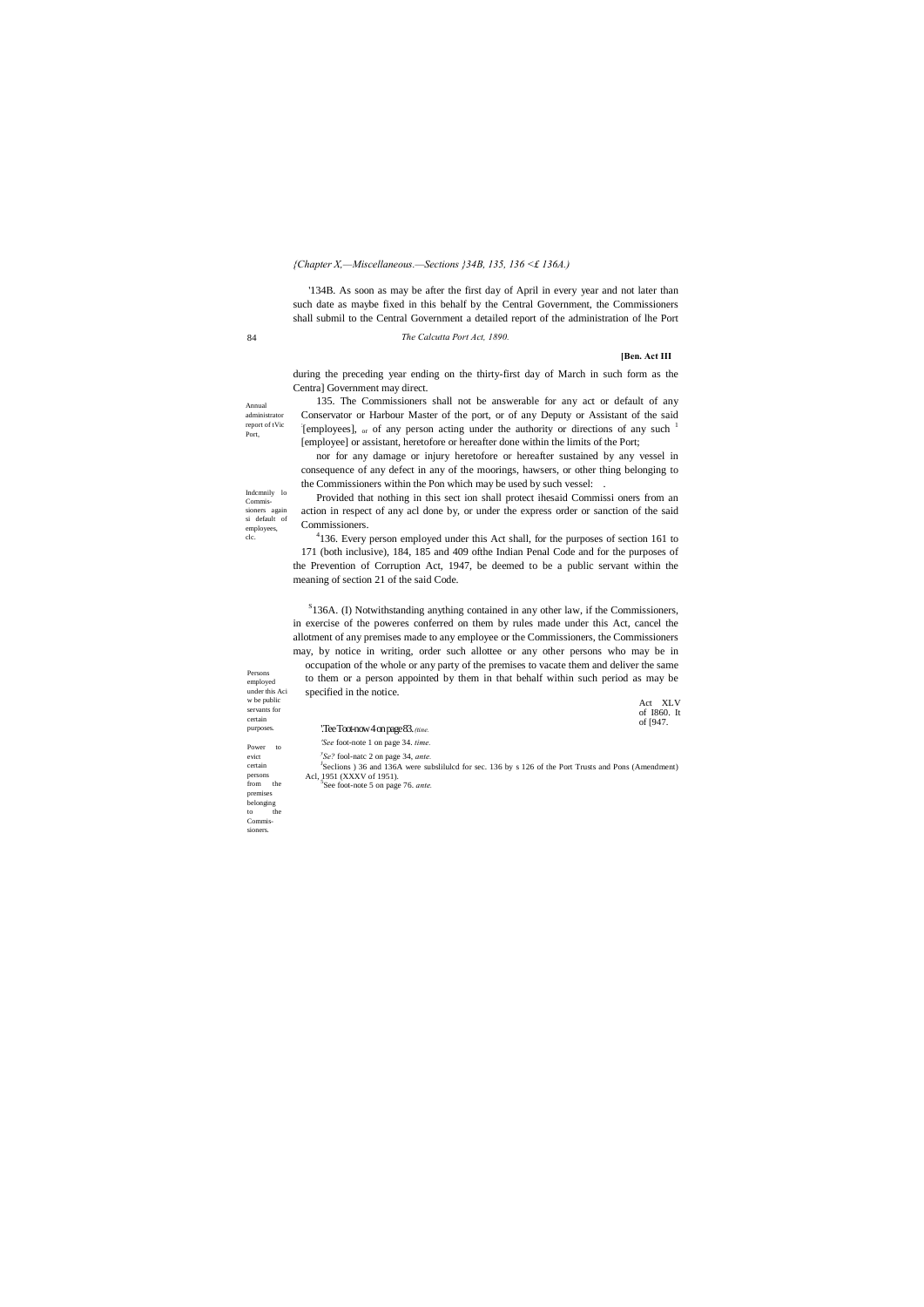*The Calcutta Port Acl, 1S90.* 85 *Explanation.*—For Ihe purposes of this section, "permises" means any building or part of building and includesô

> Penalty for committing certain nuisances on docks etc.

**of 1890.]** *(Chapter X.—Miscellaneous.—Sections 137, 138.)*

Jurisdiction in case of offences committed within Calcuila.

- *(i)* ihe gardens, grounds and outhouses, if any. appertaining to such building or part of a building ;
- *(ii)* any fittings affixed lo such building or pari of a building for ihe more beneficial enjoyment thereof; and
- (Hi) any furniture, books or other things belonging lo ihe Commissioners and found in such building or part of a building.

- *(3)* Any such notice as is referred to in sub-section *(1)* may be served $\hat{o}$ 
	- *( a )* by delivering or tendering il lo the allottee or any oiher person who may be in occupation of the whole or any part of the premises, or
	- *( b )* if il cannot be so deli verred or tendered, by affixing it on the outer door or some other conspicuous part of the premises, or
	- *( c )* registered by post.

*( 2 )* If any allottee or other person refuses or fails to comply with an order made under sub-section (1), any presidency-magistrate or magistrate of the first class may, on application made by or on behalf of ihe Commissioners, order any police officer, with proper assistance, to enter into the premises and evict any person from, and take possession of, thepremises and to deliverthe same io the Commissioners or a person appointed by them in that behalf and the police officer may for that purpose, use such force as may be necessary.

137. Any person who wilfully deposits, or permits his servants to deposit any dust, firt, dung, ashes, refuse or filth of any kind, or any animal matter, or any broken glass, earthenware or rubbish, in or upon any dock, wharf, quay, stage, jelty or pier belonging to the Commissioners, or in or upon any part of the river bank within ihe Port, shall be liable lo a fine not exceeding ten rupees for each offence.

138. (1) Every charge of an offence against any provision oflhis Act, or of any rule, order or bye-law made under the provisions of this Act, alleged to have been committed within Calcutta may be instituted before any Magistrate having jurisdiction, who may summon the person charged to appear at a time and place to be mentioned in the summons ;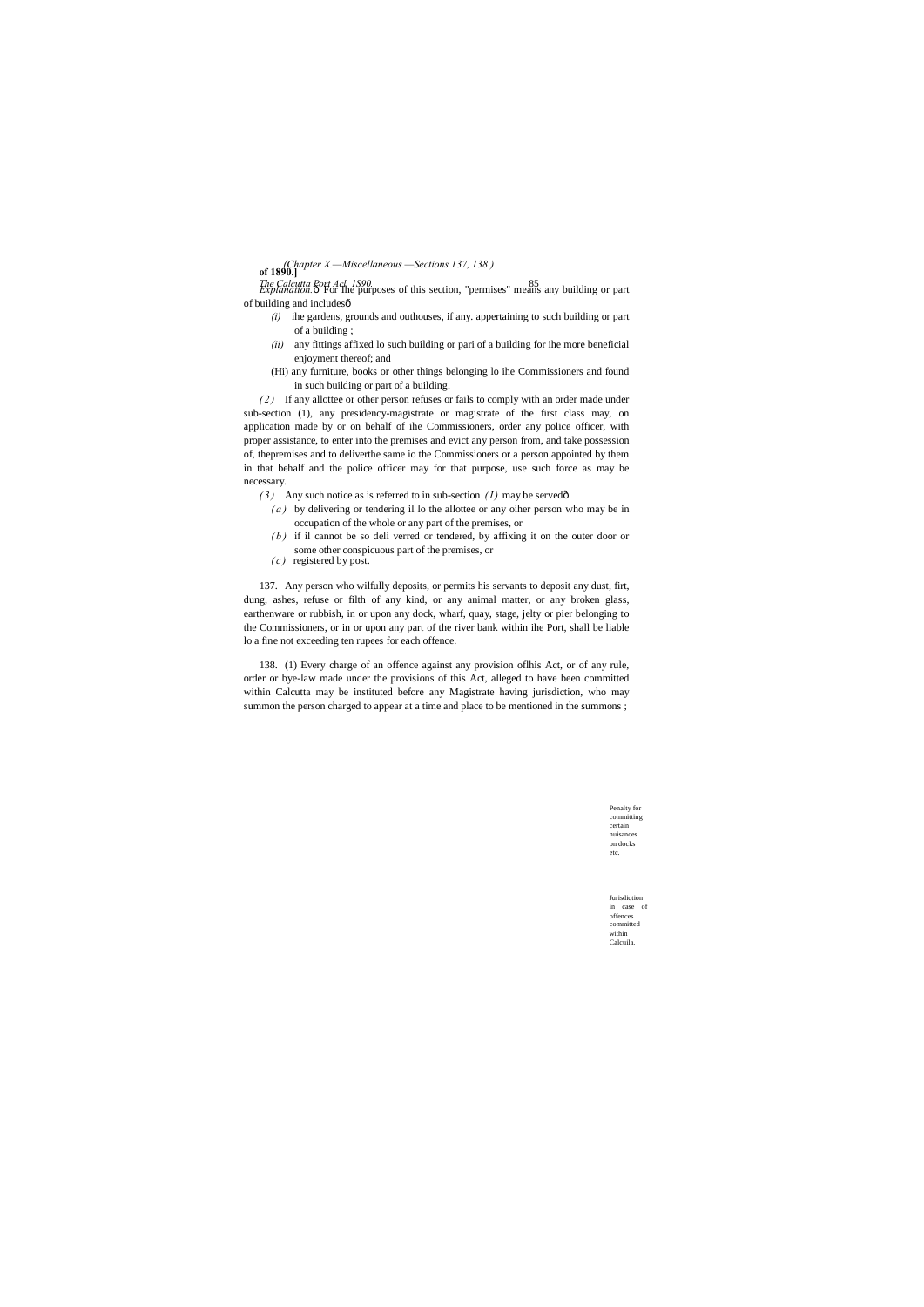Jurisdiction in

 $> A >$ -<br>y.

case of olTcnccs commit led ul of Calcuila,

Polieeofficers ID give immediate information of certain offenccs. Policeofficer may ARTCSL persons commili ng nuisanccs.

Time allowed for institution of suits.

Application of certain provisions of ilic Act lo aircraft.

**86** *The Calcutta Pori Acs, 1890.*

[Ben. Act III

*(Chapter X.—Miscellaneous.—Sections 139—143.)*

committed, according to the provisions of the Code of Criminal Procedure,  $1882^2$ .

and if such person do not appear, Ihe Magistrate may upon proof f service of the summons, if no sufficient cause shall be shown for the non-appearance of the person charged, proceed to hear and determine the case in his absence. .

*( 2 )* If such person do appear, then the procedure laid down in the Code of Criminal Procedure, 1882', from sections 242 to 248 (both inclusive), shall be followed.

 $\mathbf{A} \mathbb{\mathbf{K}}$  of his view any offence againsiany of the said provisions, if the name and  $\frac{A \times A}{1882}$ . 141. *( J )* Any such police-officer may arrest any personcommiting in

139. Every charge of an offence against the provisions of th is Act, or of any rule, order or bye-law made underthe provisions of this Act, alleged to have been committed out of Calcutta, may be heard and determined by any officer authorized to exercise any of the powers of aMagistrateinlheplacein which such offence may be alleged to have been

\*143.The provisions of sections 35, 89, 91, 97, 99 to 102 (both inclusive), 104, 104A, 105, 106, 121, 122,126 and 135 shall apply in relation to all aircraft making use of the port while on water as they apply in relation to vessels.

140. It shall be the duty of all police-officers, whether members of the Port Police Force or not, to give immediate information to the Commissioners oF any offence committed contrary to the provisions of this Act, or of the Indian Pons Act, I889\ of any bye-laws or rules having the force of law prescribed in accordance therewith.

Act X or 1989. 'Act X oT 1882, was repealed and rc-cnacted by the Code of Criminal Procedure, 189S (Acl V of 189ft). and this reference should now be taken to be made to sections 242 lo 248 (both inclusive) of the latter Acl. "I'his reTcrcncc should now be laken to be made lo tlic Code of Criminal Procedure. lii'JiJ

address of such person be unknown.

*( 2 )* Such person may be detained at the station-house until his name and address shall be correctly ascertained.

142. No suit shall be brought against any person for anything done, or purporting or professing to be done, in pursuance of this Acl, after the expiration of three months from the day on which the cause of action in such suit shall have arisen.

(Act V of IK98).

'Acl X of 1889 was repealed and rc-cnacied by the Indian Pons Acl. 1908 (XV of 1908), and this reference should now be construed as a reference to the latter Acl.

<sup>J</sup>Tliis section was inserted by s, 127 of Lhc Port TRIMS and Pons (Amendment) Acl, 1951 (XXXV of 1951),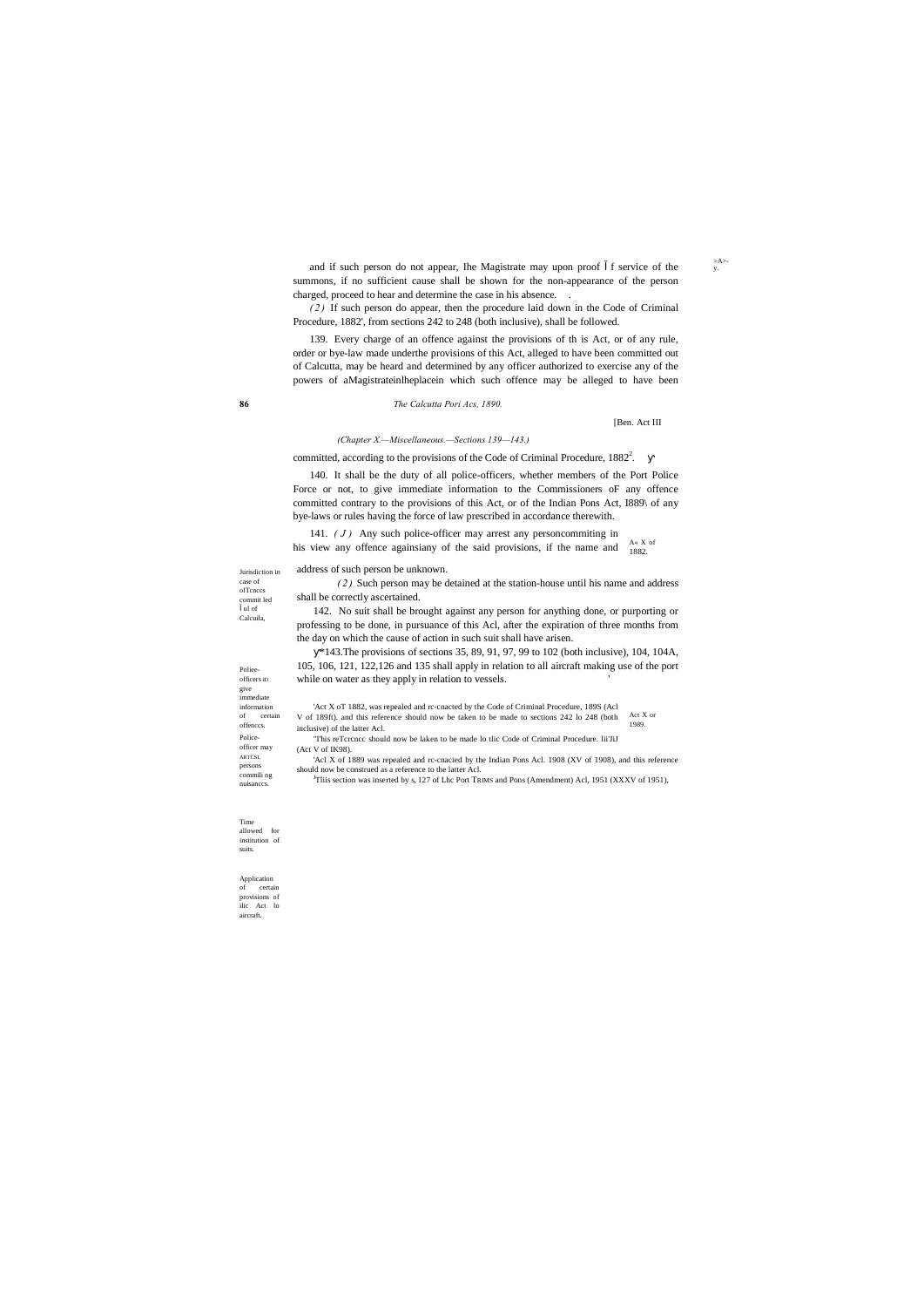**of 1890.]**

*(First and Second Schedules.)* FIRST SCHEDULE.

#### \* \* \* \*1 "SECOND SCHEDULE.

#### *(See Seciion 91).*

*Form of Receipt for Goods.*

*By lhe Commissioners \of] the Port of Calcutta.*

#### Landed during the day of from the

This Schedule was originally numbered "Third Schedule" and has now been renumbered "Sccond Schedule<sup>11</sup> by s. 10 of the Calcutta Port (Amendment) Acl, 1907 (Ben. Aci II of 1907).<br>'Sic *Read* (for) $\delta$  *See* sec. 4.

by the Commissioners '[of] the Port of Calcutta the noted in the margin *(if there be any apparent injury this is to be stated),* contents and the stale of the contents unknown.

*For the Commissioners <sup>y</sup> [of\ the Port of Calcutta.*

CALCUTTA; A. B.

*day of 19.*

'The original Second Schedule was repealed by the Calculla Port (Amendment) Acl. 1907 (Ben. Acl II of 1907).

'Section 11 was substituted Tar the original section by s. 5 of Calcutta Port (Amendment) Act, 1920 (Ben. Act.

| The Calcutta Port Acl, 1S90.                          | FIRST SCHEDULE.                                      | 87                  |  |  |  |
|-------------------------------------------------------|------------------------------------------------------|---------------------|--|--|--|
|                                                       | (See Section 2.)                                     |                     |  |  |  |
| Acts of the Lieutenant-Governor of Bengal in Council. |                                                      |                     |  |  |  |
| Number and Year.                                      | Subject                                              | Extent of repeal.   |  |  |  |
| Acl V of 1870                                         | To appoint Commissioners for                         | So much as has      |  |  |  |
|                                                       | making improvements in lhe                           | no I been repealed. |  |  |  |
|                                                       | Port of Calculla.                                    |                     |  |  |  |
| Acl IV of 1879                                        | To provide for the levy or Tees upon                 | The whole.          |  |  |  |
|                                                       | certain passenger boals and steam-[erne              |                     |  |  |  |
| Act IV of 1880                                        | S.<br>For amending lhe Calculla Port                 | So much as has not  |  |  |  |
|                                                       | Improvement Acl, 1870,                               | been repealed.      |  |  |  |
| Act I of 1881                                         | To amend lhe Calculla Port Improvement Acl           | The whole.          |  |  |  |
|                                                       | (Amendment Acl). 1880,                               |                     |  |  |  |
| Aci II of 1883                                        | To amend lhe Calculla Port Improvement               | Dillo.              |  |  |  |
| Acl II of 1885                                        | Acl. 1870.<br>To enable the Commissioners Tor the    | Dillo.              |  |  |  |
|                                                       | Port of Calculla lo construct docks.                 |                     |  |  |  |
| Act III of $1887$                                     | To amend the Calculla Porl Improvement<br>Acl, 1870. | Dillo.              |  |  |  |

VII or 1920). > *'See* foot-note I on page 20, *ante. <sup>2</sup> See* Tool-note 2 on page 12, *aitie.*

: The words "wiih ihe previous sanciion of the Governor-General in Council" were omitted by

para. 3 and Sch.IV to the Government oflndia (Adaptation of Indian Laws) Order, 1937.

*'See* foot-note 3 on page 12, *ante.*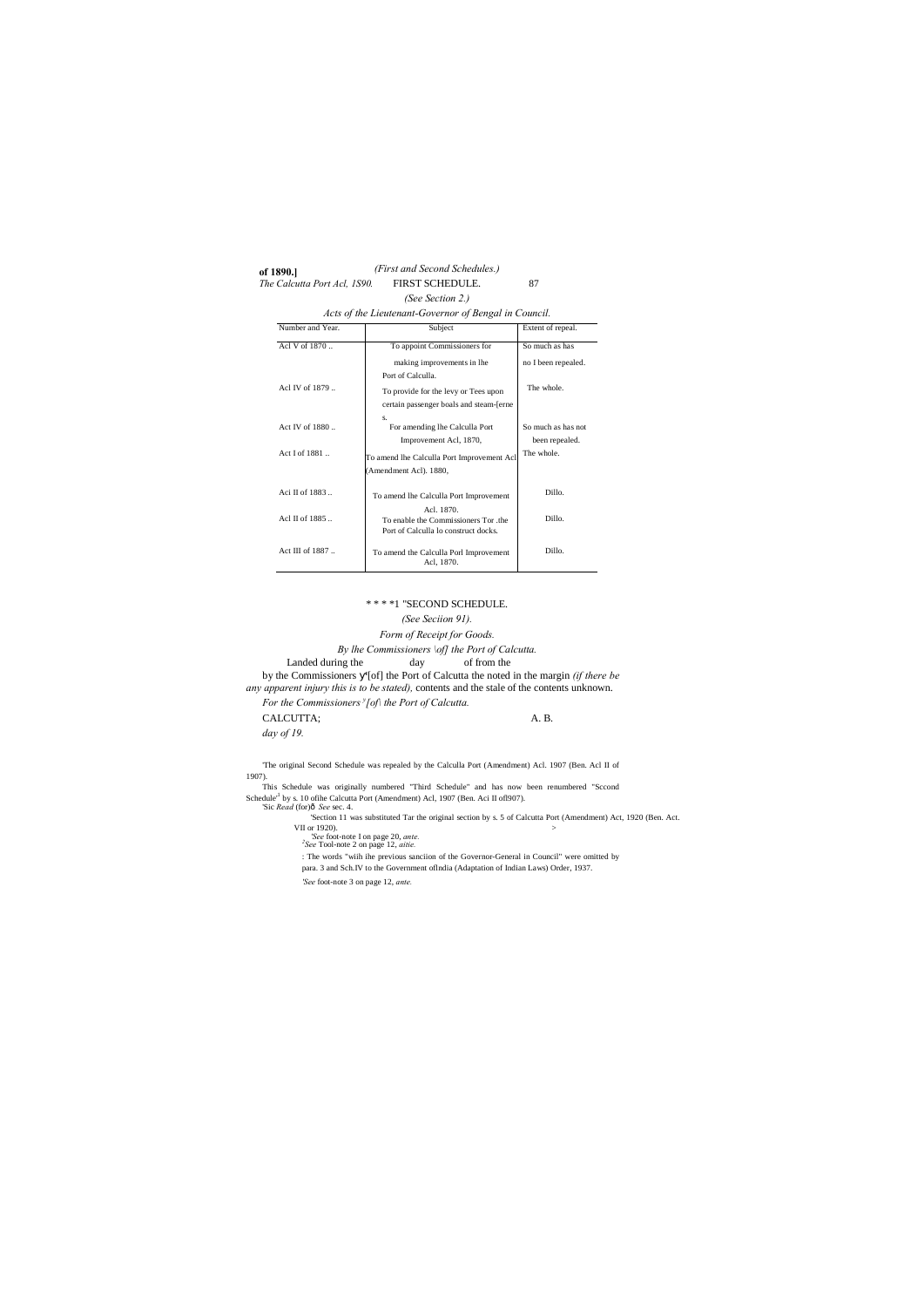*1 See* foot-nole 7 on page *22. ante.*

: This sub-section was renumbered as sub-section "(V)" by s. 3 of lhe Calcuilii Pon (Amendment) Acl. 1907 (Ben. Act 11 or 1907).

'SeeLion 20A was inserted by s. 2 of lhe Calcutta Port (Amendment) Act, 1908 [Ben. Aci ] or 190S). ' .

4 This word within square brackets was subslilulcd for lhe word "Vice-Chairman" by s. 6 of ihe Calcutta Port (Amendment) Acl, J920(Ben. Aci VII of 1920).

'These words were inserted by s. 4 or the Calcutta Port (Amendment) Act, 1907 {Ben. Act II of 1907)'. ""See Tool-note 2 on page 22, *aitie.*

'These wards were substituted for ihe wards "Secretary of State for India in Council" by para. 3 and Sch. IV af lhe Government of India (Adaptation or Indian Laws) Order, 1937. ,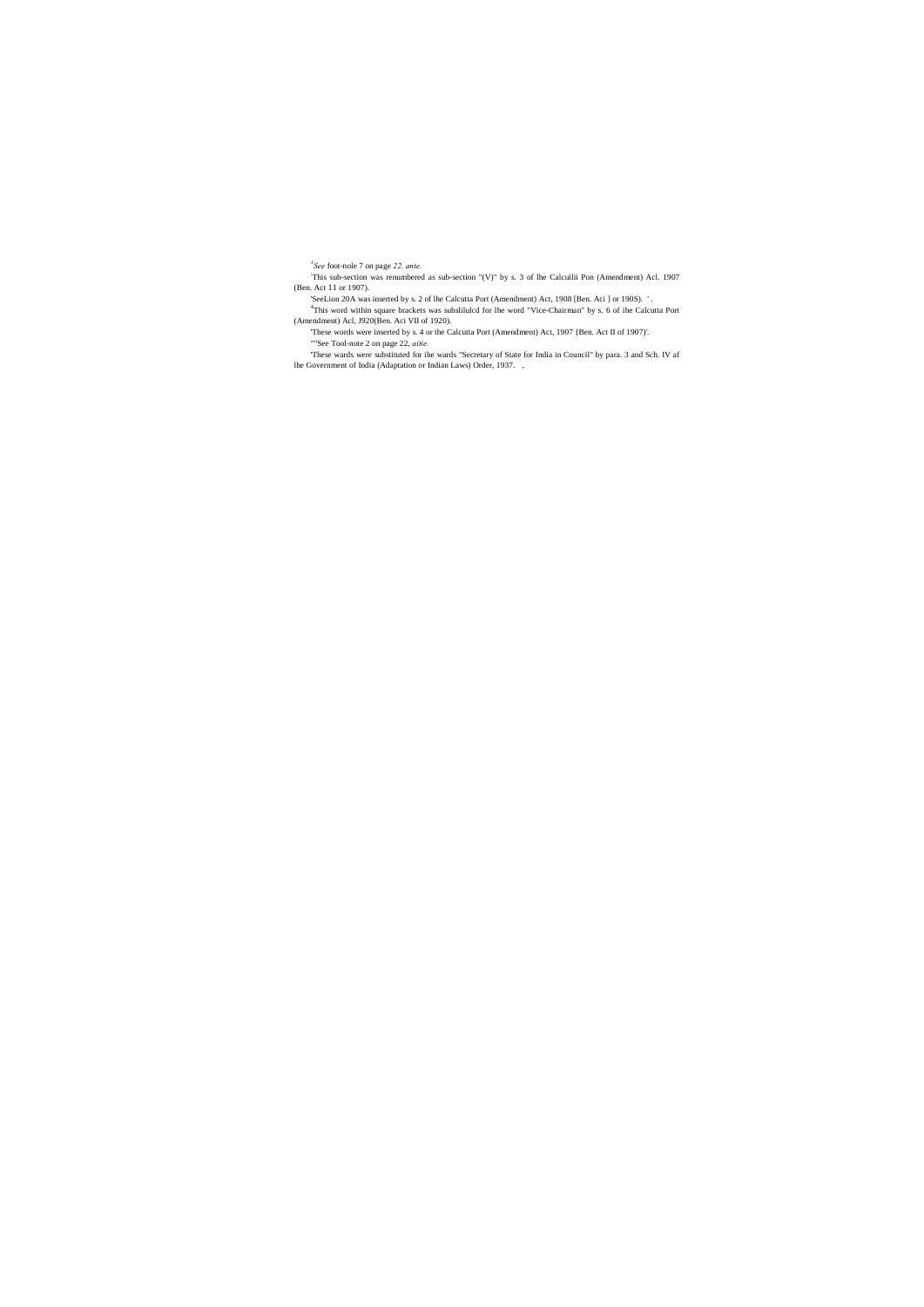'.Tee root-note 2 on page 12, *ruttc.*

**of 1890.** These words weft iubslituved for Ihe suoriK "the promissory notes and 01 her

The CalcuttarRex to Acle Contral Government or in ihe debentures issued by the Commissioners under this Act" by s. 79 of the Port Trusts and Pons (Amendment) Act. 1951 (XXXV bf

1951).

*'See* foot-note 2 on page 12, *ante.*

*'See* fool-note 7 on page 23, *ante.*

Virslty. this sub-section was inserted by s. 3 *of* ihe Calcutta Port (Amendment) Act, 1970 (Acl XV of 1970). Thereafter ihis sub-scctinn was not in force as the Calculla Port (Amendment) Acl, 1970 was repeated by s. 2

and lhe First Schedule of the Repealing and Amending Acl. 1974 (Act LVI of

1974),

'Sections 66A to G6N were inserted by s. 3 or the Calcutta Port (Amendment No. II) Act, 1895 (Ben, Act VI of 1895).

"Added by s. 3 oflheCalcutta Port (Amendment) Act. 1954 (West Ben, Act XXV of 1954). . *1 See* foot-note 1 on page 48, *ante.*

'These words were subslilulcd Tor the words "All auditors not being a public depanmcnt, acting under this Act" by s. 108 of the Port Trusls and Pons (Amendment) Aci, 1951 (XXXVort95l).

foot-nole 2 on page 12, *anie. .* <sup>3</sup> This section was in scried by s. 109 of the Port Trusli and Pons (Amendment) Acl, 1951 {XXXV of 1951).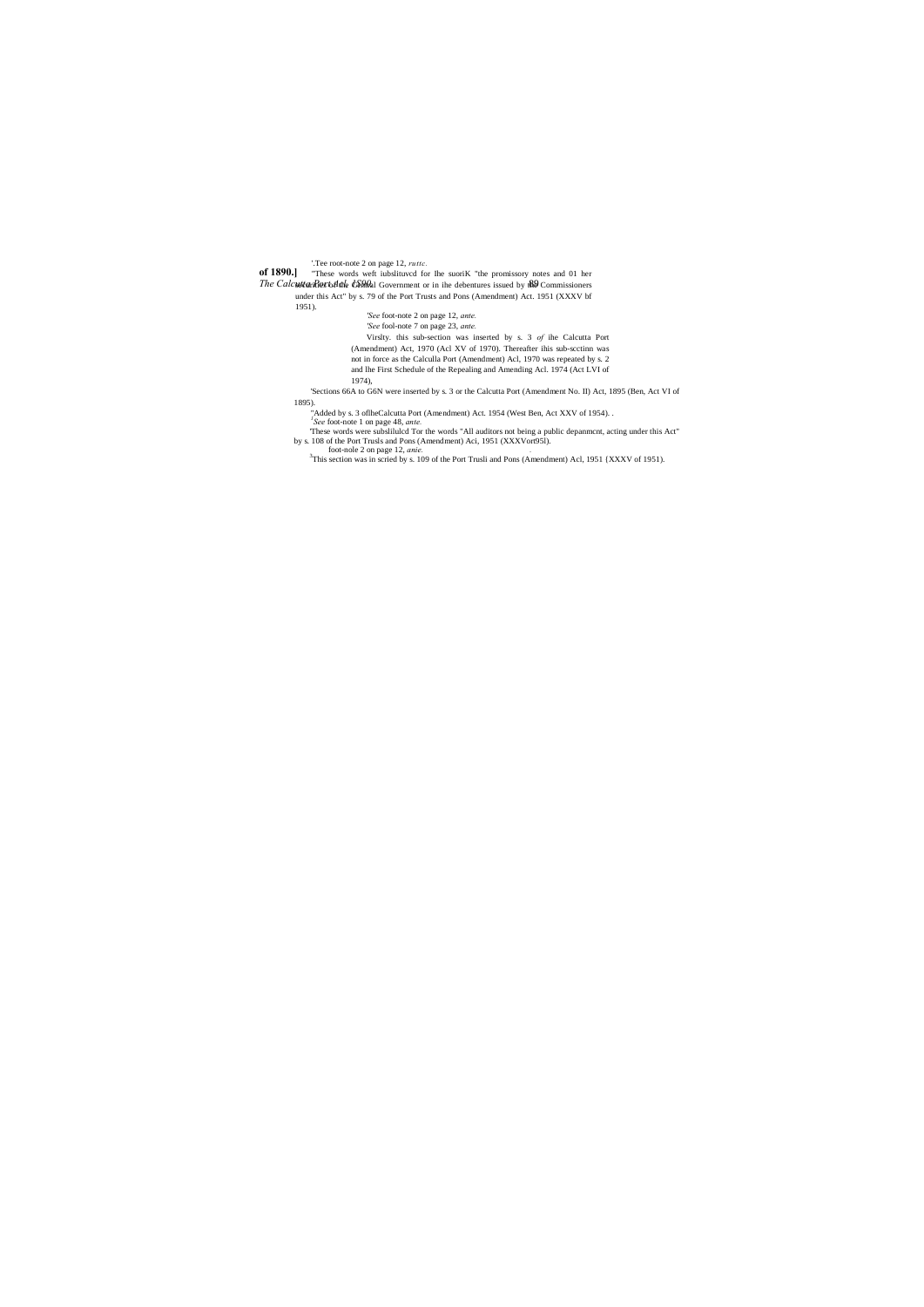'Scciion IQ4 A WJS insetted by s. 7 of ihti Calculi a Port (Amendment No.!) Act. 1895 (Ben. Acl. IV or f 895). ! SiV l'oo[-no[c 1 on page 34, *ante.*

'Scciion 105 was Substituted for Ihr original section hy s. 4 of the Calcutta Pori {Amendment No. II) Acl. 1895 (Ben. Act VI of 1,195),

'These words were substituted for Ihe words ' 'any vessel or goods" by s. 114 of the Fart Trusts and foils (Amendment) Acl. 1951 (XXV of 1951).

'Scciion I05A was inserted by s, 5 of the Calcutta Pori (Amendment) Act, 1905 (Ben. Acl IV or l'J()5). These words were inserted by s, B of [he Calcuila Port (Amendment Nn. 1) Acl, 1895 (Ben. Act IVof IBM). 'The word "any" was repealed, *ibid.*